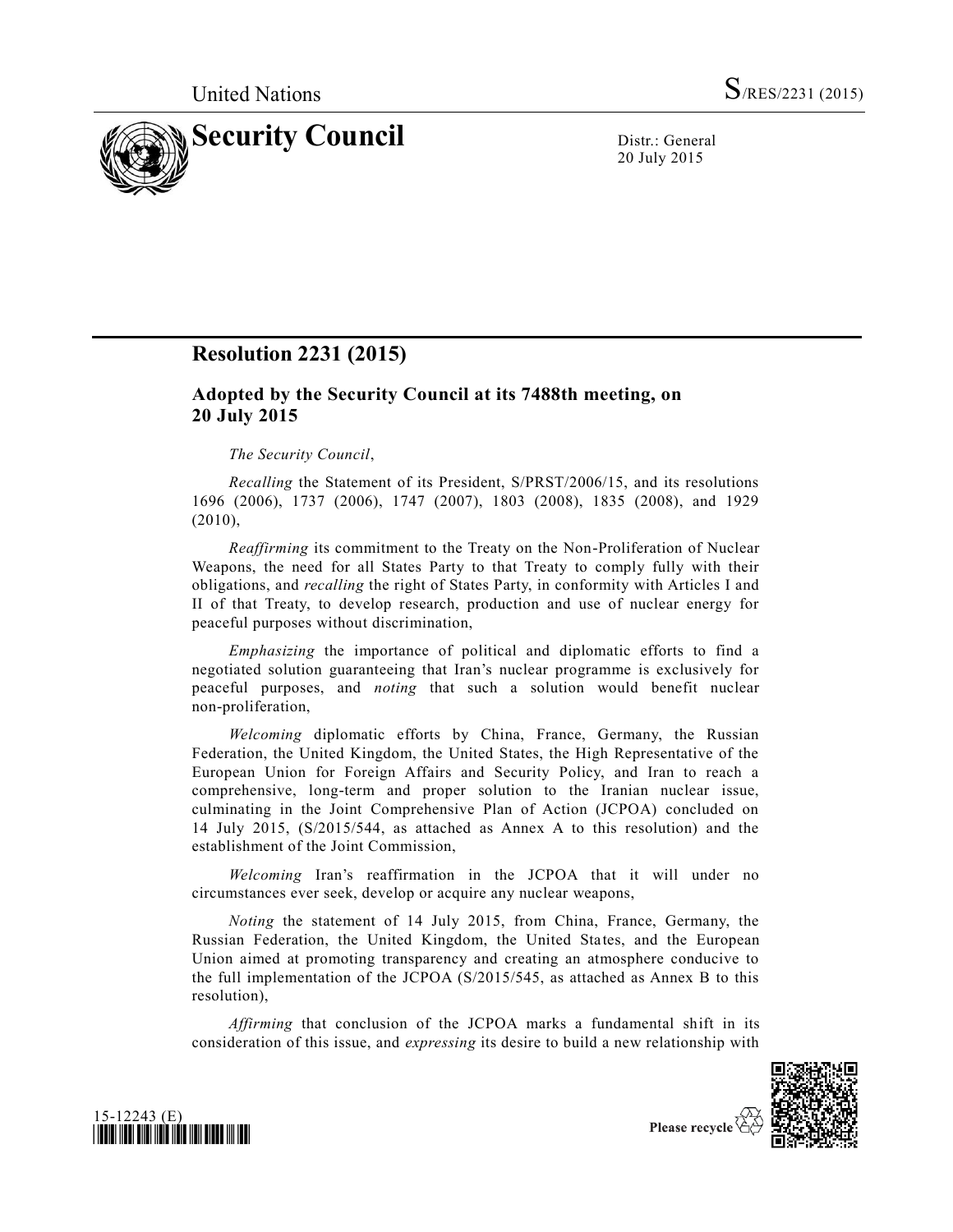Iran strengthened by the implementation of the JCPOA and to bring to a satisfactory conclusion its consideration of this matter,

*Affirming* that full implementation of the JCPOA will contribute to building confidence in the exclusively peaceful nature of Iran's nuclear programme,

*Strongly supporting* the essential and independent role of the International Atomic Energy Agency (IAEA) in verifying compliance with safeguards agreements, including the non-diversion of declared nuclear material to undeclared purposes and the absence of undeclared nuclear material and undeclared nuclear activities, and, in this context, in ensuring the exclusively peaceful nature of Iran's nuclear programme, including through the implementation of the "Framework for Cooperation" agreed between Iran and the IAEA on 11 November 2013 and the "Roadmap for Clarification of Past and Present Outstanding Issues", and *recognizing* the IAEA's important role in supporting full implementation of the JCPOA,

*Affirming* that IAEA safeguards are a fundamental component of nuclear non-proliferation, promote greater confidence among States, inter alia, by providing assurance that States are complying with their obligations under relevant safeguards agreements, contribute to strengthening their collective security and help to create an environment conducive to nuclear cooperation, and further *recognizing* that effective and efficient safeguards implementation requires a cooperative effort between the IAEA and States, that the IAEA Secretariat will continue to engage in open dialogue on safeguards matters with States to increase transparency and build confidence and to interact with them on the implementation of safeguards, and in this case, avoid hampering the economic and technological development of Iran or international cooperation in the field of peaceful nuclear activities; respect health, safety, physical protection and other security provisions in force and the rights of individuals; and take every precaution to protect commercial, technological and industrial secrets as well as other confidential information coming to its knowledge,

*Encouraging* Member States to cooperate, including through IAEA involvement, with Iran in the framework of the JCPOA in the field of peaceful uses of nuclear energy and to engage in mutually determined civil nuclear cooperation projects, in accordance with Annex III of the JCPOA,

*Noting* the termination of provisions of previous resolutions and other measures foreseen in this resolution, and *inviting* Member States to give due regard to these changes,

*Emphasizing* that the JCPOA is conducive to promoting and facilitating the development of normal economic and trade contacts and cooperation with Iran, and *having* regard to States' rights and obligations relating to international trade,

*Underscoring* that Member States are obligated under Article 25 of the Charter of the United Nations to accept and carry out the Security Council's decisions,

1. *Endorses* the JCPOA, and *urges* its full implementation on the timetable established in the JCPOA;

2. *Calls upon* all Members States, regional organizations and international organizations to take such actions as may be appropriate to support the implementation of the JCPOA, including by taking actions commensurate with the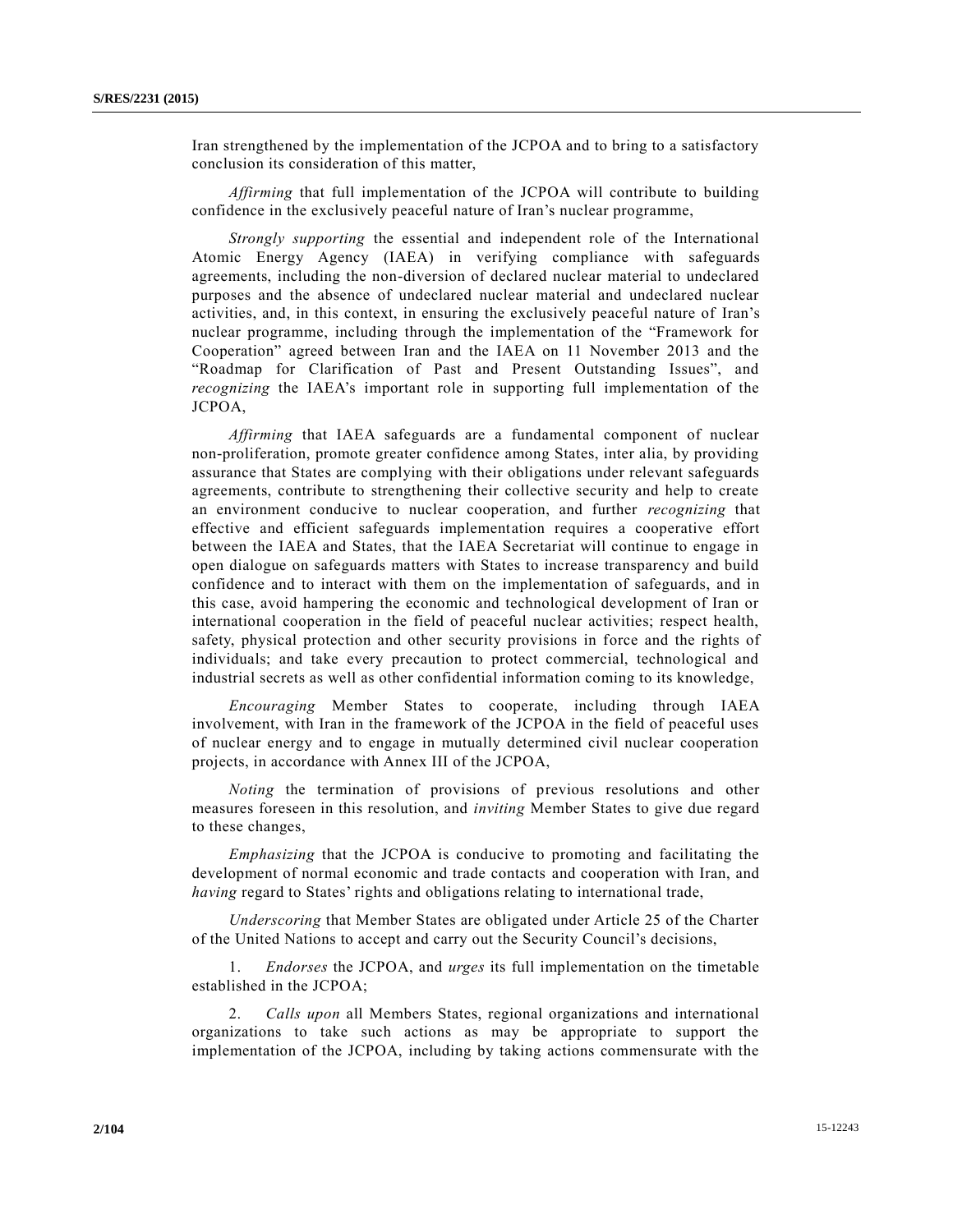implementation plan set out in the JCPOA and this resolution and by refraining from actions that undermine implementation of commitments under the JCPOA;

3. *Requests* the Director General of the IAEA to undertake the necessary verification and monitoring of Iran's nuclear-related commitments for the full duration of those commitments under the JCPOA, and *reaffirms* that Iran shall cooperate fully as the IAEA requests to be able to resolve all outstanding issues, as identified in IAEA reports;

4. *Requests* the Director General of the IAEA to provide regular updates to the IAEA Board of Governors and, as appropriate, in parallel to the Security Council on Iran's implementation of its commitments under the JCPOA and also to report to the IAEA Board of Governors and in parallel to the Security Council at any time if the Director General has reasonable grounds to believe there is an issue of concern directly affecting fulfilment of JCPOA commitments;

#### **Terminations**

5. *Requests* that, as soon as the IAEA has verified that Iran has taken the actions specified in paragraphs 15.1-15.11 of Annex V of the JCPOA, the Director General of the IAEA submit a report confirming this fact to the IAEA Board of Governors and in parallel to the Security Council;

6. *Requests* further that, as soon as the IAEA has reached the Broader Conclusion that all nuclear material in Iran remains in peaceful activities, the Director General of the IAEA submit a report confirming this conclusion to the IAEA Board of Governors and in parallel to the Security Council;

7. *Decides*, acting under Article 41 of the Charter of the United Nations, that, upon receipt by the Security Council of the report from the IAEA described in paragraph 5:

(a) The provisions of resolutions 1696 (2006), 1737 (2006), 1747 (2007), 1803 (2008), 1835 (2008), 1929 (2010) and 2224 (2015) shall be terminated;

(b) All States shall comply with paragraphs 1, 2, 4, and 5 and the provisions in subparagraphs (a)-(f) of paragraph 6 of Annex B for the duration specified in each paragraph or subparagraph, and are called upon to comply with paragraphs 3 and 7 of Annex B;

8. *Decides*, acting under Article 41 of the Charter of the United Nations, that on the date ten years after the JCPOA Adoption Day, as defined in the JCPOA, all the provisions of this resolution shall be terminated, and none of the previous resolutions described in paragraph 7 (a) shall be applied, the Security Council will have concluded its consideration of the Iranian nuclear issue, and the item "Non-proliferation" will be removed from the list of matters of which the Council is seized;

9. *Decides*, acting under Article 41 of the Charter of the United Nations, that the terminations described in Annex B and paragraph 8 of this resolution shall not occur if the provisions of previous resolutions have been applied pursuant to paragraph 12;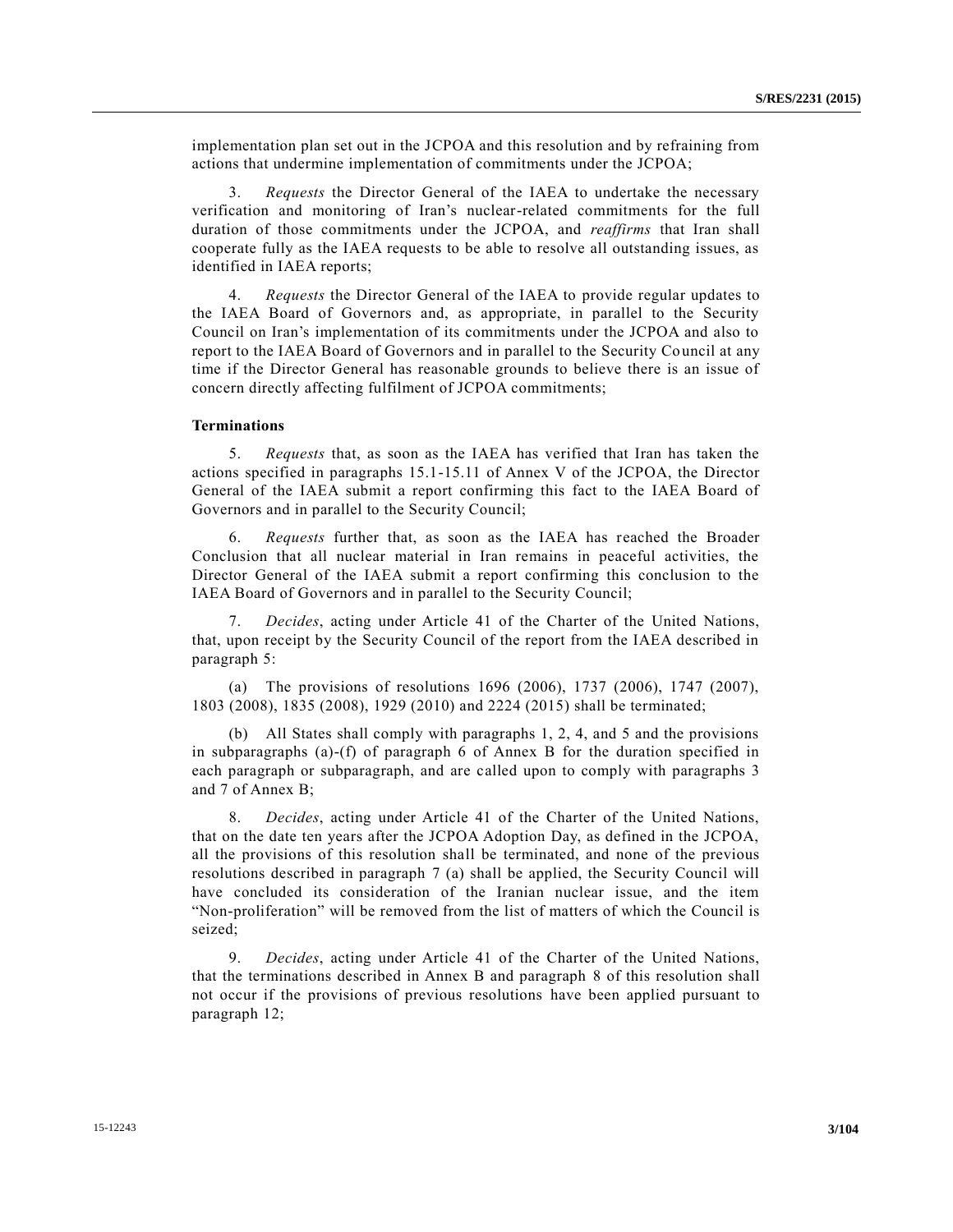#### **Application of Provisions of Previous Resolutions**

10. *Encourages* China, France, Germany, the Russian Federation, the United Kingdom, the United States, the European Union (EU), and Iran (the "JCPOA participants") to resolve any issues arising with respect to implementation of JCPOA commitments through the procedures specified in the JCPOA, and *expresses* its intention to address possible complaints by JCPOA participants about significant non-performance by another JCPOA participant;

11. *Decides*, acting under Article 41 of the Charter of the United Nations, that, within 30 days of receiving a notification by a JCPOA participant State of an issue that the JCPOA participant State believes constitutes significant non-performance of commitments under the JCPOA, it shall vote on a draft resolution to continue in effect the terminations in paragraph 7 (a) of this resolution, *decides* further that if, within 10 days of the notification referred to above, no Member of the Security Council has submitted such a draft resolution for a vote, then the President of the Security Council shall submit such a draft resolution and put it to a vote within 30 days of the notification referred to above, and *expresse*s its intention to take into account the views of the States involved in the issue and any opinion on the issue by the Advisory Board established in the JCPOA;

12. *Decides*, acting under Article 41 of the Charter of the United Nations, that, if the Security Council does not adopt a resolution under paragraph 11 to continue in effect the terminations in paragraph 7 (a), then effective midnight Greenwich Mean Time after the thirtieth day after the notification to the Security Council described in paragraph 11, all of the provisions of resolutions 1696 (2006), 1737 (2006), 1747 (2007), 1803 (2008), 1835 (2008), and 1929 (2010) that have been terminated pursuant to paragraph 7 (a) shall apply in the same manner as they applied before the adoption of this resolution, and the measures contained in paragraphs 7, 8 and 16 to 20 of this resolution shall be terminated, unless the Security Council decides otherwise;

13. *Underscores* that, in the event of a notification to the Security Council described in paragraph 11, Iran and the other JCPOA participants should strive to resolve the issue giving rise to the notification, *expresses* its intention to prevent the reapplication of the provisions if the issue giving rise to the notification is resolved, *decides*, acting under Article 41 of the Charter of the United Nations, that if the notifying JCPOA participant State informs the Security Council that such an issue has been resolved before the end of the 30-day period specified in paragraph 12 above, then the provisions of this resolution, including the terminations in paragraph 7 (a), shall remain in effect notwithstanding paragraph 12 above, and *notes* Iran's statement that if the provisions of previous resolutions are applied pursuant to paragraph 12 in whole or in part, Iran will treat this as grounds to cease performing its commitments under the JCPOA;

14. *Affirms* that the application of the provisions of previous resolutions pursuant to paragraph 12 do not apply with retroactive effect to contracts signed between any party and Iran or Iranian individuals and entities prior to the date of application, provided that the activities contemplated under and execution of such contracts are consistent with the JCPOA, this resolution and the previous resolutions;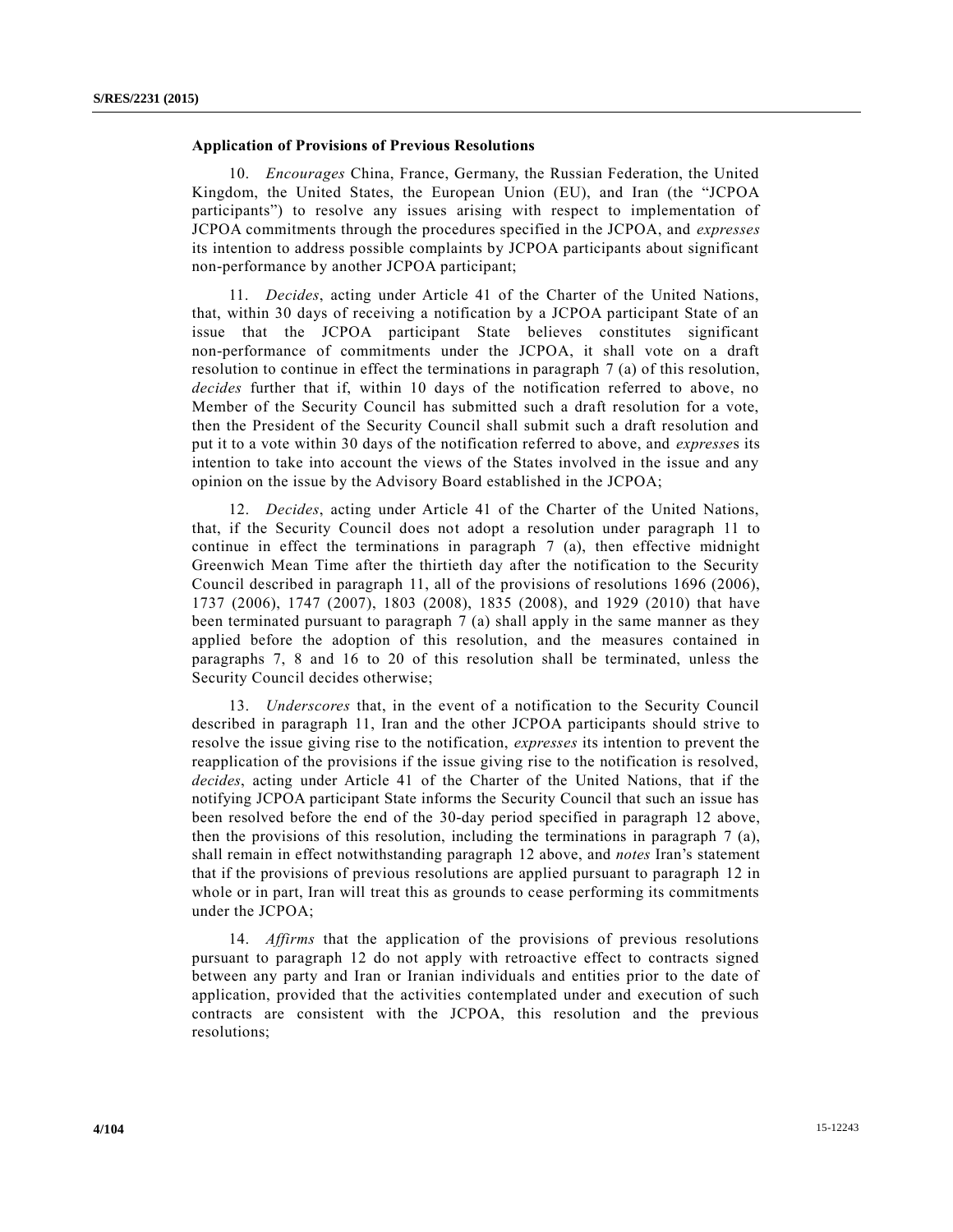15. *Affirms* that any application of the provisions of previous resolutions pursuant to paragraph 12 is not intended to harm individuals and entities that, prior to that application of those provisions, engaged in business with Iran or Iranian individuals and entities that is consistent with the JCPOA and this resolution, *encourages* Member States to consult with each other with regard to such harm, and to take action to mitigate such unintended harm for these individuals and entities, and *decides* if the provisions of previous resolutions are applied pursuant to paragraph 12 not to impose measures with retroactive effect on individuals and entities for business activities with Iran that were consistent with the JCPOA, this resolution and the previous resolutions prior to the application of these provisions;

#### **JCPOA Implementation**

16. *Decides*, acting under Article 41 of the Charter of the United Nations, to review recommendations of the Joint Commission regarding proposals by States to participate in or permit nuclear-related activities set forth in paragraph 2 of Annex B, and that such recommendations shall be deemed to be approved unless the Security Council adopts a resolution to reject a Joint Commission recommendation within five working days of receiving it;

17. *Requests* Member States seeking to participate in or permit activities set forth in paragraph 2 of Annex B to submit proposals to the Security Council, *expresses* its intention to share such proposals with the Joint Commission established in the JCPOA for its review, *invites* any Member of the Security Council to provide relevant information and opinions about these proposals, *encourages* the Joint Commission to give due consideration to any such information and opinions, and *requests* the Joint Commission to provide its recommendations on these proposals to the Security Council within twenty working days (or, if extended, within thirty working days);

18. *Requests* the Secretary-General, in order to support JCPOA implementation, to take the necessary administrative measures to facilitate communications with Member States and between the Security Council and the Joint Commission through agreed practical arrangements;

19. *Requests* the IAEA and the Joint Commission to consult and exchange information, where appropriate, as specified in the JCPOA, and *requests* further that the exporting states cooperate with the Joint Commission in accordance with Annex IV of the JCPOA;

20. *Requests* the Joint Commission to review proposals for transfers and activities described in paragraph 2 of Annex B with a view to recommending approval where consistent with this resolution and the provisions and objectives of the JCPOA so as to provide for the transfer of items, materials, equipment, goods and technology required for Iran's nuclear activities under the JCPOA, and *encourages* the Joint Commission to establish procedures to ensure detailed and thorough review of all such proposals;

#### **Exemptions**

21. *Decides*, acting under Article 41 of the Charter of the United Nations, that the measures imposed in resolutions 1696 (2006), 1737 (2006), 1747 (2007), 1803 (2008), 1835 (2008), and 1929 (2010) shall not apply to the supply, sale, or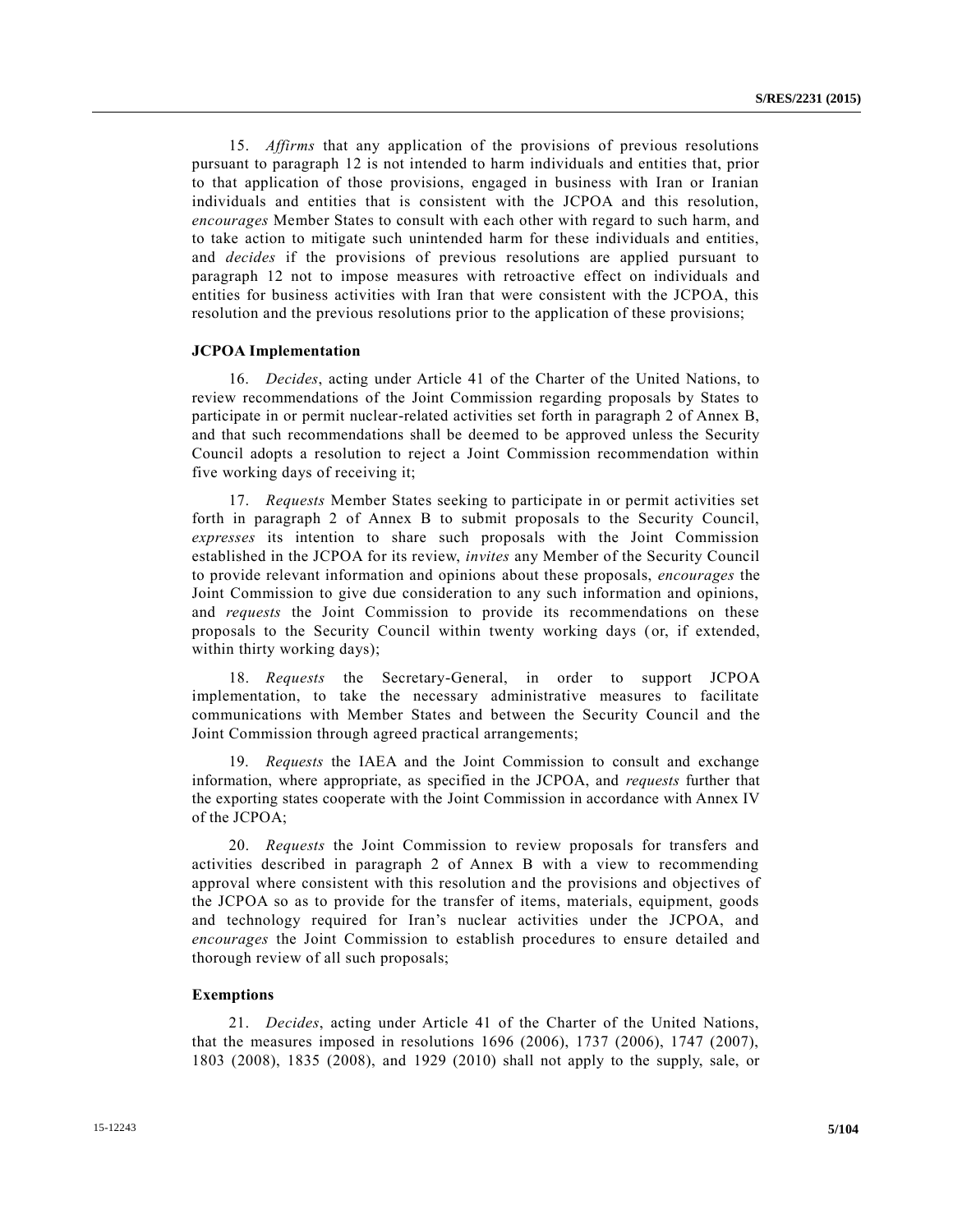transfer of items, materials, equipment, goods and technology, and the provision of any related technical assistance, training, financial assistance, investment, brokering or other services, by JCPOA participant States or Member States acting in coordination with them, that is directly related to: (a) the modification of two cascades at the Fordow facility for stable isotope production; (b) the export of Iran's enriched uranium in excess of 300 kilograms in return for natural uranium; and (c) the modernization of the Arak reactor based on the agreed conceptual design and, subsequently, on the agreed final design of such reactor;

22. *Decides*, acting under Article 41 of the Charter of the United Nations, that Member States engaging in the activities permitted in paragraph 21 shall ensure that: (a) all such activities are undertaken strictly in accordance with the JCPOA; (b) they notify the Committee established pursuant to resolution 1737 (2006) and, when constituted, the Joint Commission ten days in advance of such activities; (c) the requirements, as appropriate, of the Guidelines as set out in the relevant INFCIRC referenced in resolution 1737 (2006), as updated, have been met; (d) they have obtained and are in a position to exercise effectively a right to verify the enduse and end-use location of any supplied item; and (e) in case of supplied items, materials, equipment, goods and technology listed in the INFCIRCs referenced in resolution 1737 (2006), as updated, they also notify the IAEA within ten days of the supply, sale or transfers;

23. *Decides*, acting under Article 41 of the Charter of the United Nations, also that the measures imposed in resolutions 1696 (2006), 1737 (2006), 1747 (2007), 1803 (2008), 1835 (2008), and 1929 (2010) shall not apply to the extent necessary to carry out transfers and activities, as approved on a case -by-case basis in advance by the Committee established pursuant to resolution 1737 (2006), that are:

(a) directly related to implementation of the nuclear-related actions specified in paragraphs 15.1-15.11 of Annex V of the JCPOA;

(b) required for preparation for the implementation of the JCPOA; or,

(c) determined by the Committee to be consistent with the objectives of this resolution;

24. *Notes* that the provisions of paragraphs 21, 22, 23 and 27 continue in effect if the provisions of previous resolutions are applied pursuant to paragraph 12;

#### **Other Matters**

25. *Decides* to make the necessary practical arrangements to undertake directly tasks related to the implementation of this resolution, including those tasks specified in Annex B and the release of guidance;

26. *Urges* all States, relevant United Nations bodies and other interested parties, to cooperate fully with the Security Council in its exercise of the tasks related to this resolution, in particular by supplying any information at their disposal on the implementation of the measures in this resolution;

27. *Decides* that all provisions contained in the JCPOA are only for the purposes of its implementation between the E3/EU+3 and Iran and should not be considered as setting precedents for any other State or for principles of international law and the rights and obligations under the Treaty on the Non-Proliferation of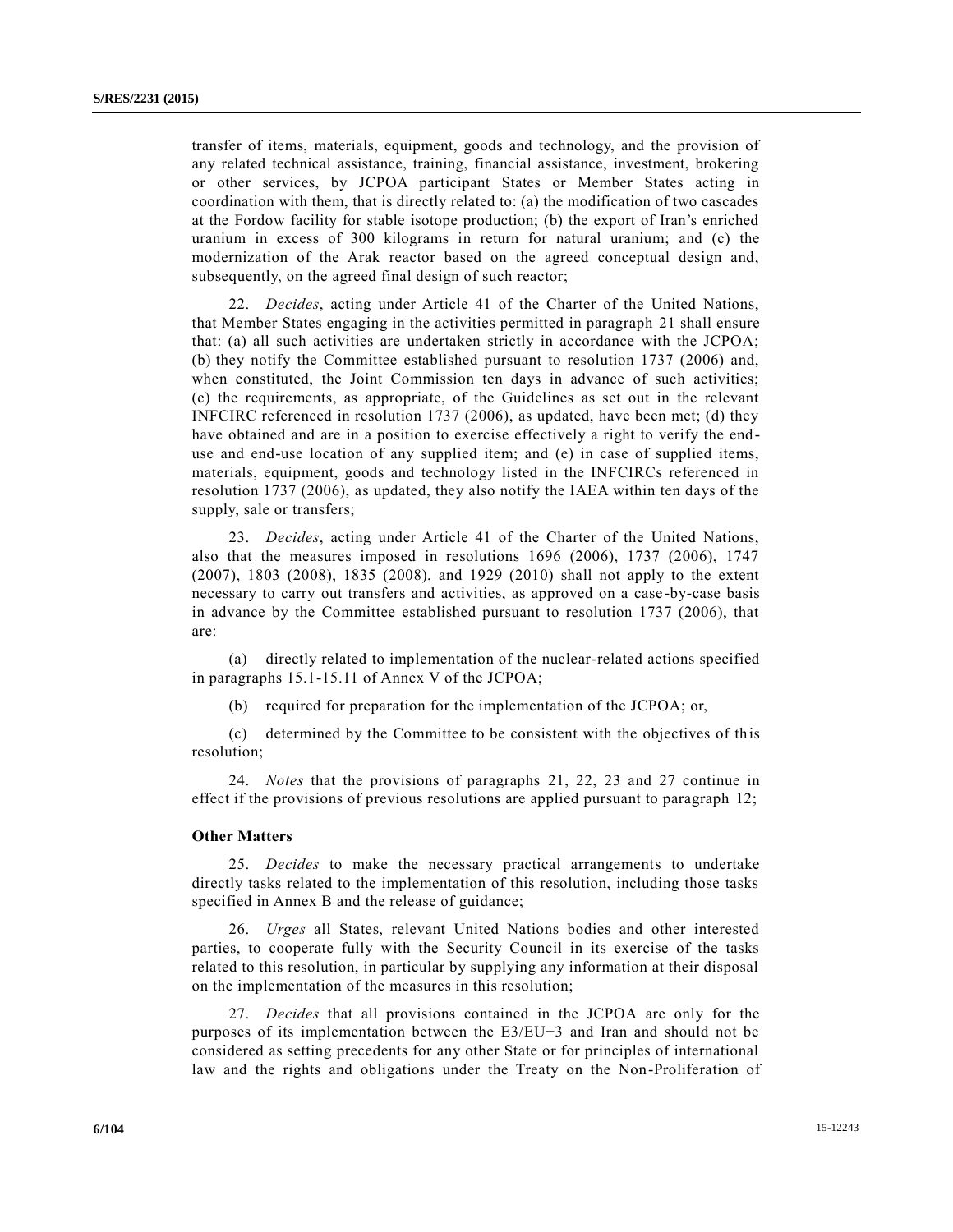Nuclear Weapons and other relevant instruments, as well as for internationally recognized principles and practices;

28. *Recalls* that the measures imposed by paragraph 12 of resolution 1737 (2006) shall not prevent a designated person or entity from making payment due under a contract entered into prior to the listing of such a person or entity, provided that the conditions specified in paragraph 15 of that resolution are met, and *underscores*, that if the provisions of previous resolutions are reapplied pursuant to paragraph 12 of this resolution, then this provision will apply;

29. *Emphasizes* the importance of all States taking the necessary measures to ensure that no claim shall lie at the instance of the Government of Iran, or any person or entity in Iran, or of persons or entities designated pursuant to resolution 1737 (2006) and related resolutions, or any person claiming through or for the benefit of any such person or entity, in connection with any contract or other transaction where its performance was prevented by reason of the application of the provisions of resolutions 1737 (2006), 1747 (2007), 1803 (2008), 1929 (2010) a nd this resolution;

30. *Decides* to remain seized of the matter until the termination of the provisions of this resolution in accordance with paragraph 8.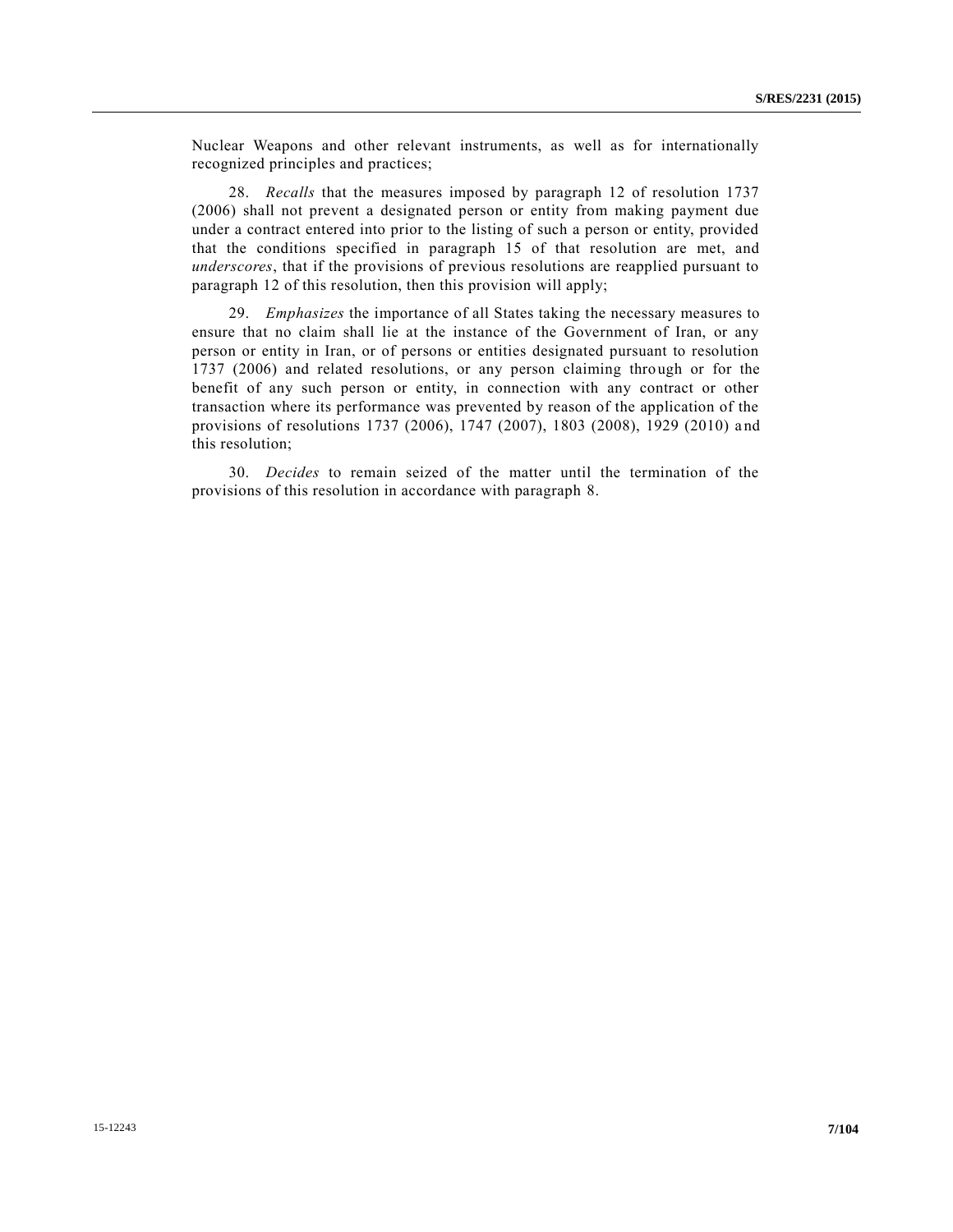# **Annex A: Joint Comprehensive Plan of Action (JCPOA), Vienna, 14 July 2015**

#### *PREFACE*

The E3/EU+3 (China, France, Germany, the Russian Federation, the United Kingdom and the United States, with the High Representative of the European Union for Foreign Affairs and Security Policy) and the Islamic Republic of Iran welcome this historic Joint Comprehensive Plan of Action (JCPOA), which will ensure that Iran's nuclear programme will be exclusively peaceful, and mark a fundamental shift in their approach to this issue. They anticipate that full implementation of this JCPOA will positively contribute to regional and international peace and security. Iran reaffirms that under no circumstances will Iran ever seek, develop or acquire any nuclear weapons.

Iran envisions that this JCPOA will allow it to move forward with an exclusively peaceful, indigenous nuclear programme, in line with scientific and economic considerations, in accordance with the JCPOA, and with a view to building confidence and encouraging international cooperation. In this context, the initial mutually determined limitations described in this JCPOA will be followed by a gradual evolution, at a reasonable pace, of Iran's peaceful nuclear programme, including its enrichment activities, to a commercial programme for exclusively peaceful purposes, consistent with international non-proliferation norms.

The E3/EU+3 envision that the implementation of this JCPOA will progressively allow them to gain confidence in the exclusively peaceful nature of Iran's programme. The JCPOA reflects mutually determined parameters, consistent with practical needs, with agreed limits on the scope of Iran's nuclear programme, including enrichment activities and R&D. The JCPOA addresses the E3/EU+3's concerns, including through comprehensive measures providing for transparency and verification.

The JCPOA will produce the comprehensive lifting of all UN Security Council sanctions as well as multilateral and national sanctions related to Iran's nuclear programme, including steps on access in areas of trade, technology, finance, and energy.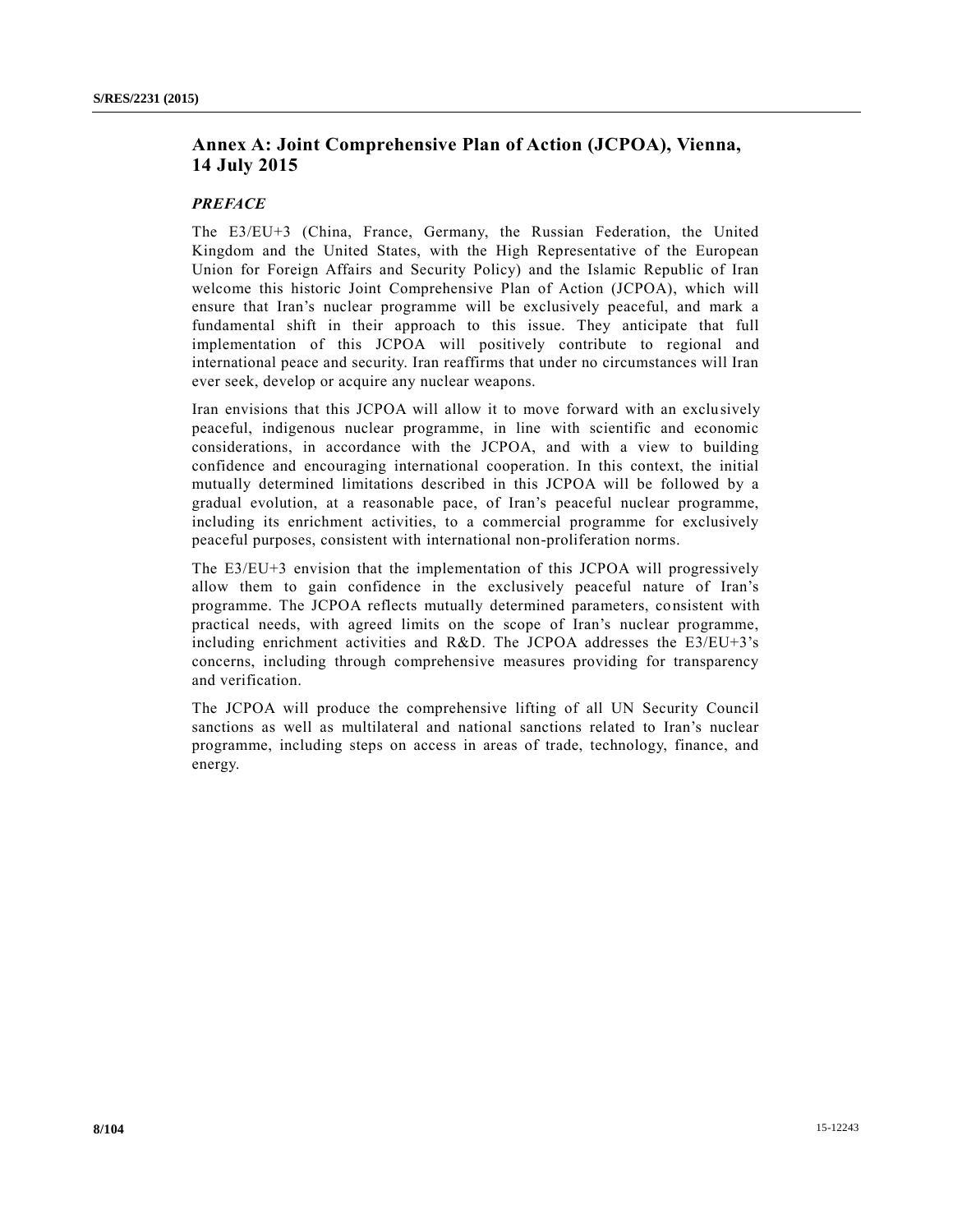## *PREAMBLE AND GENERAL PROVISIONS*

- i. The Islamic Republic of Iran and the E3/EU+3 (China, France, Germany, the Russian Federation, the United Kingdom and the United States, with the High Representative of the European Union for Foreign Affairs and Security Policy) have decided upon this long-term Joint Comprehensive Plan of Action (JCPOA). This JCPOA, reflecting a step-by-step approach, includes the reciprocal commitments as laid down in this document and the annexes hereto and is to be endorsed by the United Nations (UN) Security Council.
- ii. The full implementation of this JCPOA will ensure the exclusively peaceful nature of Iran's nuclear programme.
- iii. Iran reaffirms that under no circumstances will Iran ever seek, develop or acquire any nuclear weapons.
- iv. Successful implementation of this JCPOA will enable Iran to fully enjoy its right to nuclear energy for peaceful purposes under the relevant articles of the nuclear Non-Proliferation Treaty (NPT) in line with its obligations therein, and the Iranian nuclear programme will be treated in the same manner as that of any other non-nuclear-weapon state party to the NPT.
- v. This JCPOA will produce the comprehensive lifting of all UN Security Council sanctions as well as multilateral and national sanctions related to Iran's nuclear programme, including steps on access in areas of trade, technology, finance and energy.
- vi. The E3/EU+3 and Iran reaffirm their commitment to the purposes and principles of the United Nations as set out in the UN Charter.
- vii. The E3/EU+3 and Iran acknowledge that the NPT remains the cornerstone of the nuclear non-proliferation regime and the essential foundation for the pursuit of nuclear disarmament and for the peaceful uses of nuclear energy.
- viii. The E3/EU+3 and Iran commit to implement this JCPOA in good faith and in a constructive atmosphere, based on mutual respect, and to refrain from any action inconsistent with the letter, spirit and intent of this JCPOA that would undermine its successful implementation. The E3/EU+3 will refrain from imposing discriminatory regulatory and procedural requirements in lieu of the sanctions and restrictive measures covered by this JCPOA. This JCPOA builds on the implementation of the Joint Plan of Action (JPOA) agreed in Geneva on 24 November 2013.
- ix. A Joint Commission consisting of the E3/EU+3 and Iran will be established to monitor the implementation of this JCPOA and will carry out the functions provided for in this JCPOA. This Joint Commission will address issues arising from the implementation of this JCPOA and will operate in accordance with the provisions as detailed in the relevant annex.
- x. The International Atomic Energy Agency (IAEA) will be requested to monitor and verify the voluntary nuclear-related measures as detailed in this JCPOA. The IAEA will be requested to provide regular updates to the Board of Governors, and as provided for in this JCPOA, to the UN Security Council. All relevant rules and regulations of the IAEA with regard to the protection of information will be fully observed by all parties involved.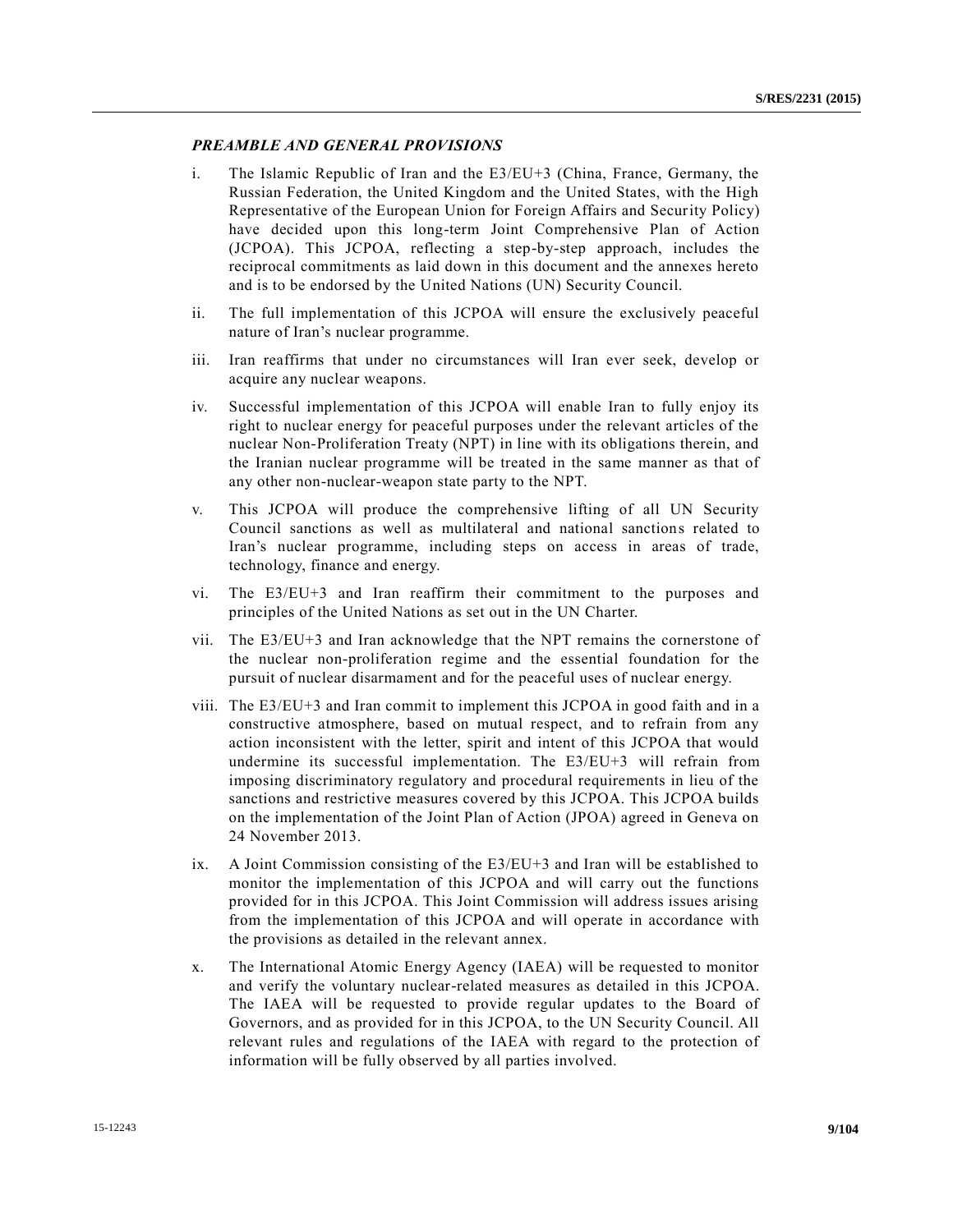- xi. All provisions and measures contained in this JCPOA are only for the purpose of its implementation between E3/EU+3 and Iran and should not be considered as setting precedents for any other state or for fundamental principles of international law and the rights and obligations under the NPT and other relevant instruments, as well as for internationally recognised principles and practices.
- xii. Technical details of the implementation of this JCPOA are dealt with in the annexes to this document.
- xiii. The EU and E3+3 countries and Iran, in the framework of the JCPOA, will cooperate, as appropriate, in the field of peaceful uses of nuclear energy and engage in mutually determined civil nuclear cooperation projects as detailed in Annex III, including through IAEA involvement.
- xiv. The E3+3 will submit a draft resolution to the UN Security Council endorsing this JCPOA affirming that conclusion of this JCPOA marks a fundamental shift in its consideration of this issue and expressing its desire to build a new relationship with Iran. This UN Security Council resolution will also provide for the termination on Implementation Day of provisions imposed under previous resolutions; establishment of specific restrictions; and conclusion of consideration of the Iran nuclear issue by the UN Security Council 10 years after the Adoption Day.
- xv. The provisions stipulated in this JCPOA will be implemented for their respective durations as set forth below and detailed in the annexes.
- xvi. The E3/EU+3 and Iran will meet at the ministerial level every 2 years, or earlier if needed, in order to review and assess progress and to adopt appropriate decisions by consensus.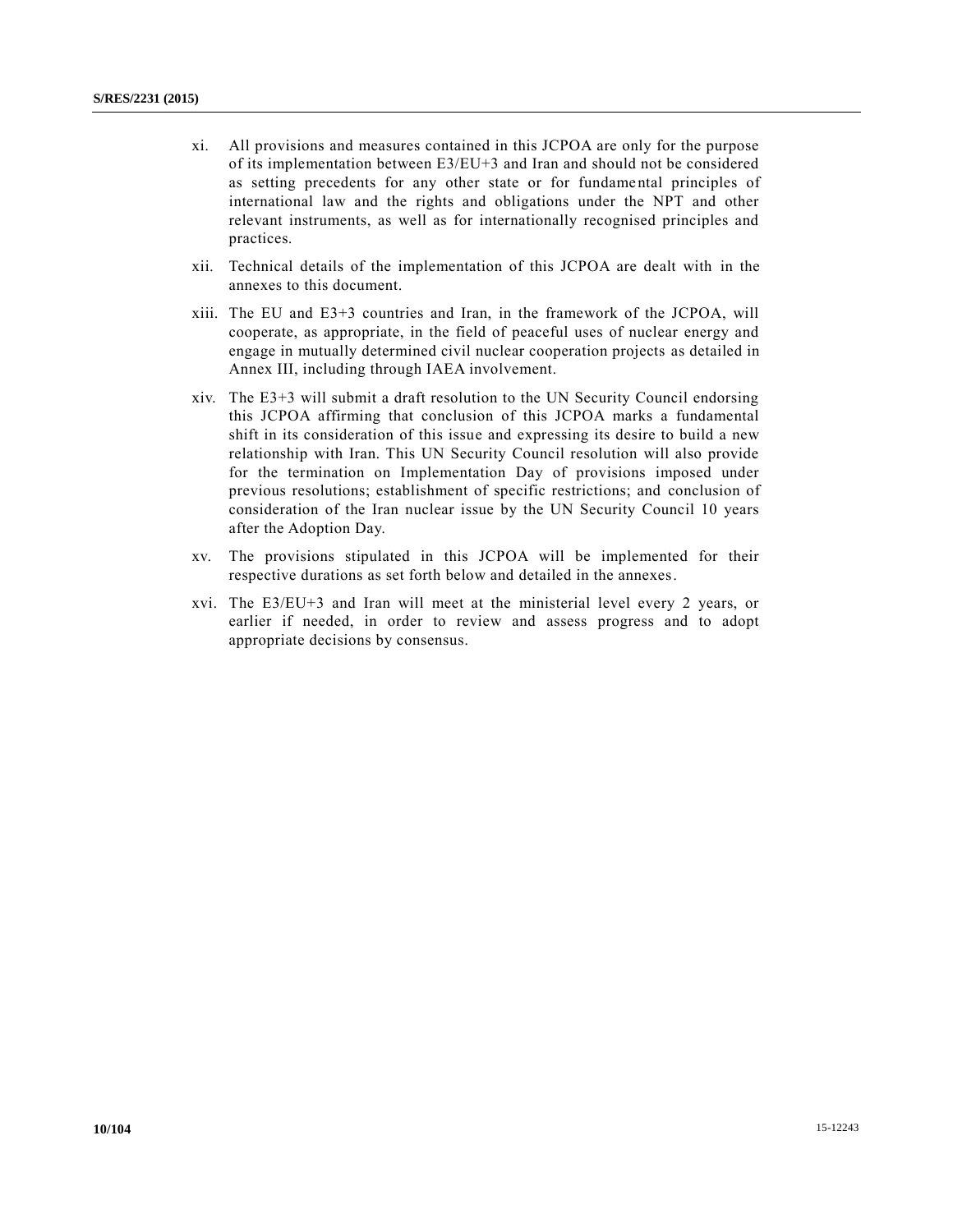# *Iran and E3/EU+3 will take the following voluntary measures within the timeframe as detailed in this JCPOA and its Annexes*

*NUCLEAR*

## **A. ENRICHMENT, ENRICHMENT R&D, STOCKPILES**

- 1. Iran's long term plan includes certain agreed limitations on all uranium enrichment and uranium enrichment-related activities including certain limitations on specific research and development (R&D) activities for the first 8 years, to be followed by gradual evolution, at a reasonable pace, to the next stage of its enrichment activities for exclusively peaceful purposes, as described in Annex I. Iran will abide by its voluntary commitments, as expressed in its own long-term enrichment and enrichment R&D plan to be submitted as part of the initial declaration for the Additional Protocol to Iran's Safeguards Agreement.
- 2. Iran will begin phasing out its IR-1 centrifuges in 10 years. During this period, Iran will keep its enrichment capacity at Natanz at up to a total installed uranium enrichment capacity of 5060 IR-1 centrifuges. Excess centrifuges and enrichment-related infrastructure at Natanz will be stored under IAEA continuous monitoring, as specified in Annex I.
- 3. Iran will continue to conduct enrichment R&D in a manner that does not accumulate enriched uranium. Iran's enrichment R&D with uranium for 10 years will only include IR-4, IR-5, IR-6 and IR-8 centrifuges as laid out in Annex I, and Iran will not engage in other isotope separation technologies for enrichment of uranium as specified in Annex I. Iran will continue testing IR-6 and IR-8 centrifuges, and will commence testing of up to 30 IR-6 and IR-8 centrifuges after eight and a half years, as detailed in Annex I.
- 4. As Iran will be phasing out its IR-1 centrifuges, it will not manufacture or assemble other centrifuges, except as provided for in Annex I, and will replac e failed centrifuges with centrifuges of the same type. Iran will manufacture advanced centrifuge machines only for the purposes specified in this JCPOA. From the end of the eighth year, and as described in Annex I, Iran will start to manufacture agreed numbers of IR-6 and IR-8 centrifuge machines without rotors and will store all of the manufactured machines at Natanz, under IAEA continuous monitoring until they are needed under Iran's long-term enrichment and enrichment R&D plan.
- 5. Based on its own long-term plan, for 15 years, Iran will carry out its uranium enrichment-related activities, including safeguarded R&D exclusively in the Natanz Enrichment facility, keep its level of uranium enrichment at up to 3.67%, and, at Fordow, refrain from any uranium enrichment and uranium enrichment R&D and from keeping any nuclear material.
- 6. Iran will convert the Fordow facility into a nuclear, physics and technology centre. International collaboration including in the form of scientific joint partnerships will be established in agreed areas of research. 1044 IR-1 centrifuges in six cascades will remain in one wing at Fordow. Two of these cascades will spin without uranium and will be transitioned, including through appropriate infrastructure modification, for stable isotope production. The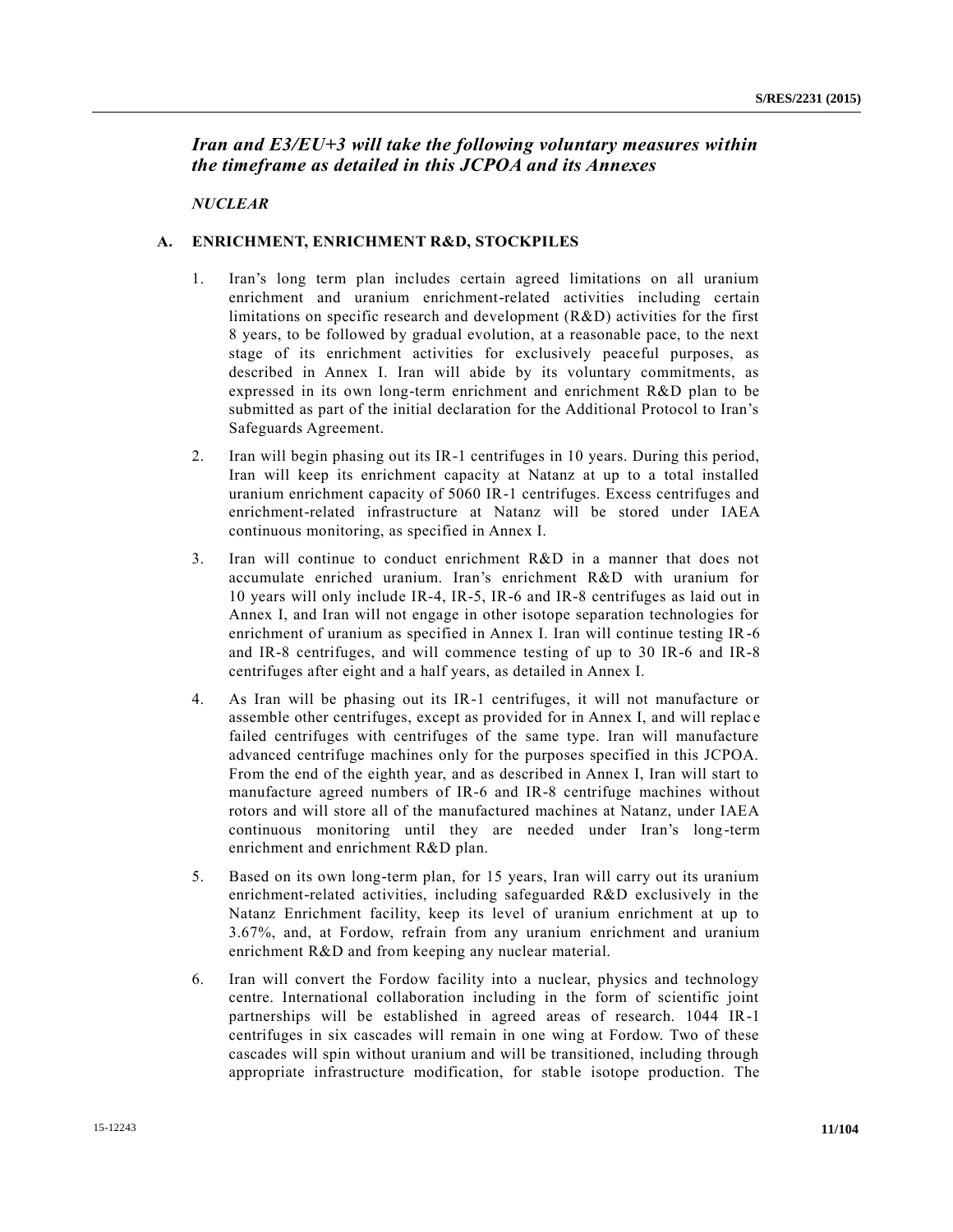other four cascades with all associated infrastructure will remain idle. All other centrifuges and enrichment-related infrastructure will be removed and stored under IAEA continuous monitoring as specified in Annex I.

7. During the 15 year period, and as Iran gradually moves to meet international qualification standards for nuclear fuel produced in Iran, it will keep its uranium stockpile under 300 kg of up to 3.67% enriched uranium hexafluoride (UF6) or the equivalent in other chemical forms. The excess quantities are to be sold based on international prices and delivered to the international buyer in return for natural uranium delivered to Iran, or are to be down-blended to natural uranium level. Enriched uranium in fabricated fuel assemblies from Russia or other sources for use in Iran's nuclear reactors will not be counted against the above stated 300 kg UF6 stockpile, if the criteria set out in Annex I are met with regard to other sources. The Joint Commission will support assistance to Iran, including through IAEA technical cooperation as appropriate, in meeting international qualification standards for nuclear fuel produced in Iran. All remaining uranium oxide enriched to between 5% and 20% will be fabricated into fuel for the Tehran Research Reactor (TRR). Any additional fuel needed for the TRR will be made available to Iran at international market prices.

### **B. ARAK, HEAVY WATER, REPROCESSING**

- 8. Iran will redesign and rebuild a modernised heavy water research reactor in Arak, based on an agreed conceptual design, using fuel enriched up to 3.67 %, in a form of an international partnership which will certify the final design. The reactor will support peaceful nuclear research and radioisotope production for medical and industrial purposes. The redesigned and rebuilt Arak reactor will not produce weapons grade plutonium. Except for the first core load, all of the activities for redesigning and manufacturing of the fuel assemblies for the redesigned reactor will be carried out in Iran. All spent fuel from Arak will be shipped out of Iran for the lifetime of the reactor. This international partnership will include participating E3/EU+3 parties, Iran and such other countries as may be mutually determined. Iran will take the leadership role as the owner and as the project manager and the E3/EU+3 and Iran will, before Implementation Day, conclude an official document which would define the responsibilities assumed by the E3/EU+3 participants.
- 9. Iran plans to keep pace with the trend of international technological advancement in relying on light water for its future power and research reactors with enhanced international cooperation, including assurance of supply of necessary fuel.
- 10. There will be no additional heavy water reactors or accumulation of heavy water in Iran for 15 years. All excess heavy water will be made available for export to the international market.
- 11. Iran intends to ship out all spent fuel for all future and present power and research nuclear reactors, for further treatment or disposition as provided for in relevant contracts to be duly concluded with the recipient party.
- 12. For 15 years Iran will not, and does not intend to thereafter, engage in any spent fuel reprocessing or construction of a facility capable of spent fuel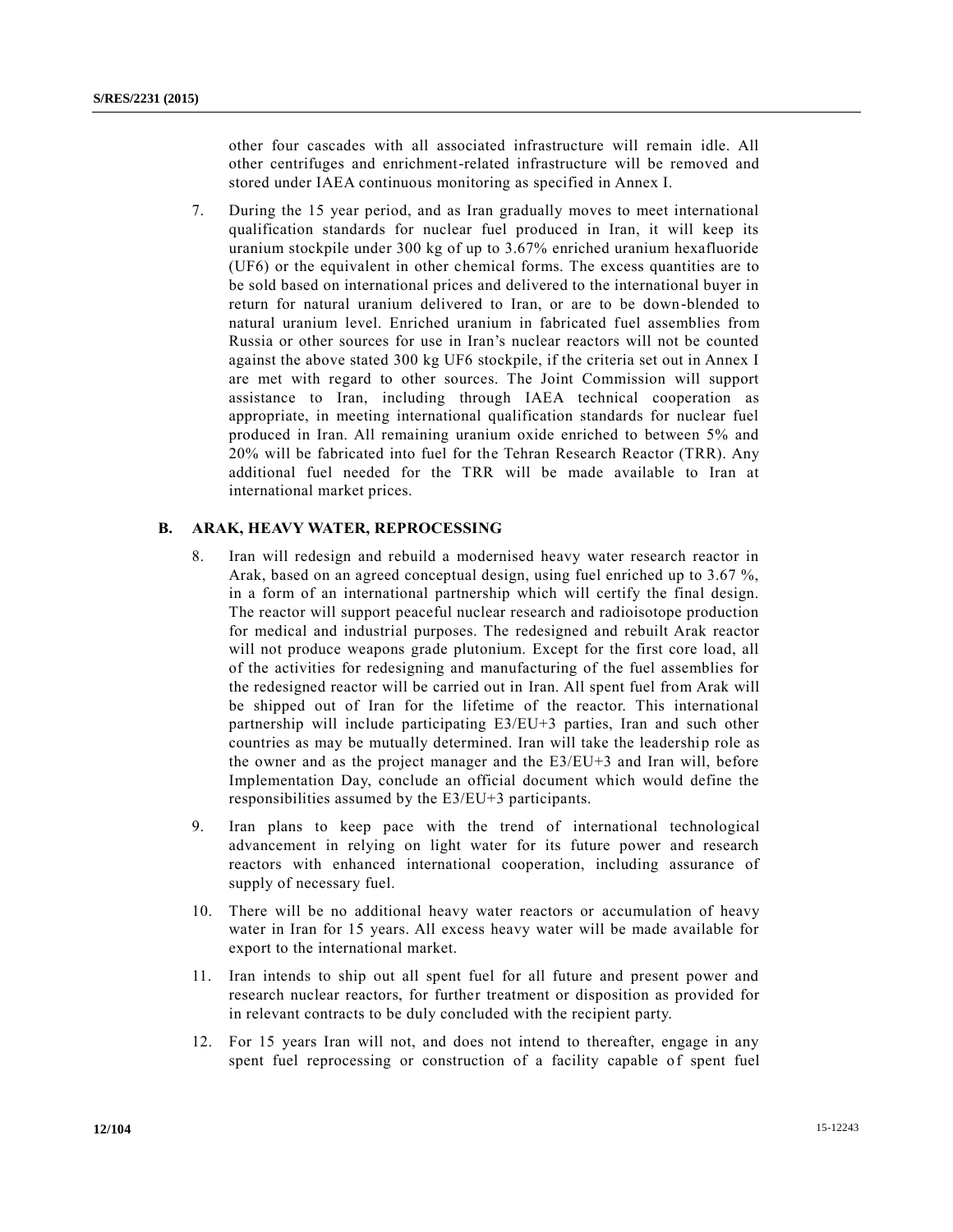reprocessing, or reprocessing R&D activities leading to a spent fuel reprocessing capability, with the sole exception of separation activities aimed exclusively at the production of medical and industrial radio-isotopes from irradiated enriched uranium targets.

### **C. TRANSPARENCY AND CONFIDENCE BUILDING MEASURES**

- 13. Consistent with the respective roles of the President and Majlis (Parliament), Iran will provisionally apply the Additional Protocol to its Comprehensive Safeguards Agreement in accordance with Article 17(b) of the Additional Protocol, proceed with its ratification within the timeframe as detailed in Annex V and fully implement the modified Code 3.1 of the Subsidiary Arrangements to its Safeguards Agreement.
- 14. Iran will fully implement the "Roadmap for Clarification of Past and Present Outstanding Issues" agreed with the IAEA, containing arrangements to address past and present issues of concern relating to its nuclear programme as raised in the annex to the IAEA report of 8 November 2011 (GOV/2011/65). Full implementation of activities undertaken under the Roadmap by Iran will be completed by 15 October 2015, and subsequently the Director General will provide by 15 December 2015 the final assessment on the resolution of all past and present outstanding issues to the Board of Governors, and the E3+3, in their capacity as members of the Board of Governors, will submit a resolution to the Board of Governors for taking necessary action, with a view to closing the issue, without prejudice to the competence of the Board of Governors.
- 15. Iran will allow the IAEA to monitor the implementation of the voluntary measures for their respective durations, as well as to implement transparency measures, as set out in this JCPOA and its Annexes. These measures include: a long-term IAEA presence in Iran; IAEA monitoring of uranium ore concentrate produced by Iran from all uranium ore concentrate plants for 25 years; containment and surveillance of centrifuge rotors and bellows for 20 years; use of IAEA approved and certified modern technologies including on-line enrichment measurement and electronic seals; and a reliable mechanism to ensure speedy resolution of IAEA access concerns for 15 years, as defined in Annex I.
- 16. Iran will not engage in activities, including at the R&D level, that could contribute to the development of a nuclear explosive device, including uranium or plutonium metallurgy activities, as specified in Annex I.
- 17. Iran will cooperate and act in accordance with the procurement channel in this JCPOA, as detailed in Annex IV, endorsed by the UN Security Council resolution.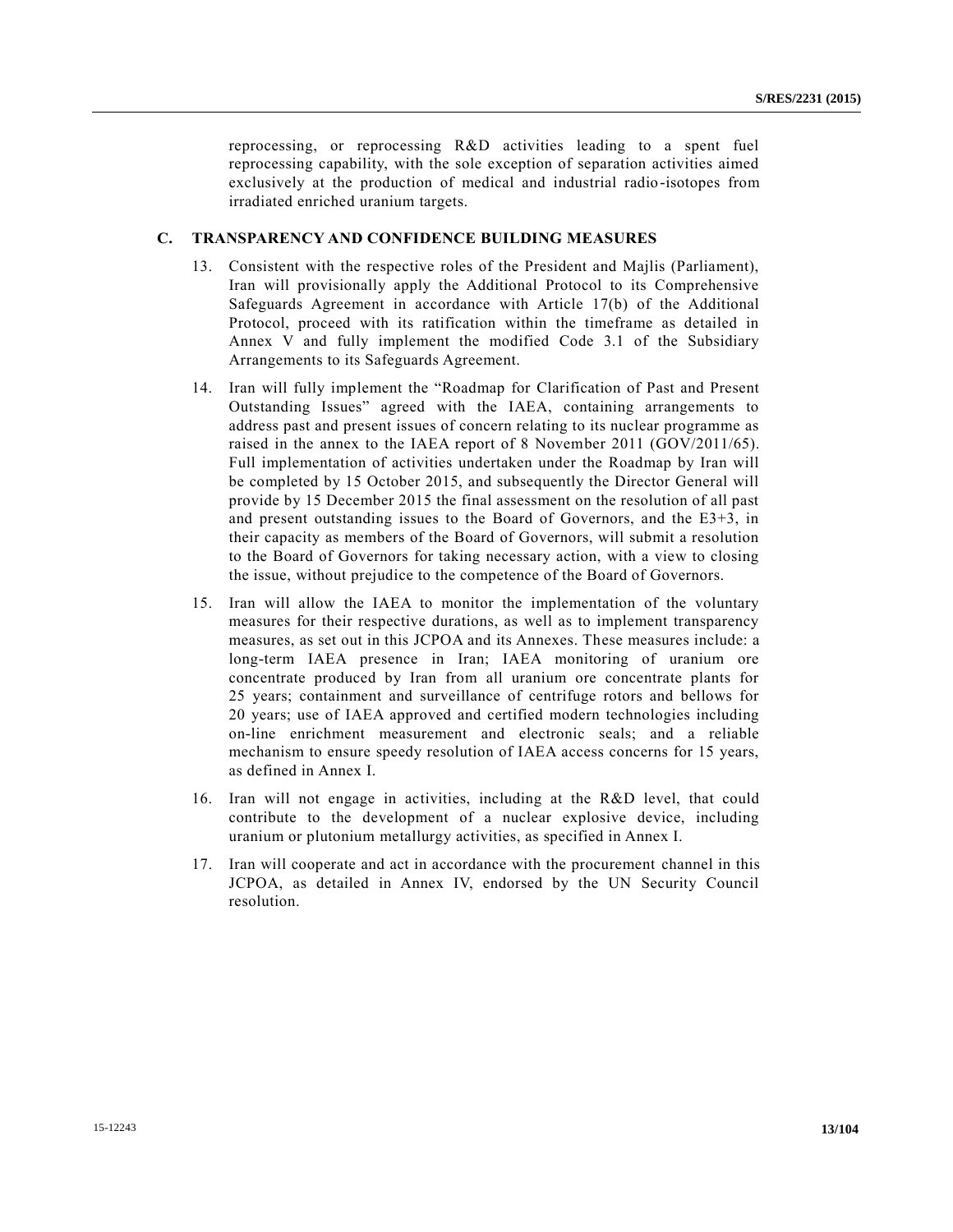#### *SANCTIONS*

- 18. The UN Security Council resolution endorsing this JCPOA will terminate all provisions of previous UN Security Council resolutions on the Iranian nuclear issue - 1696 (2006), 1737 (2006), 1747 (2007), 1803 (2008), 1835 (2008), 1929 (2010) and 2224 (2015) – simultaneously with the IAEA-verified implementation of agreed nuclear-related measures by Iran and will establish specific restrictions, as specified in Annex V.<sup>1</sup>
- 19. The EU will terminate all provisions of the EU Regulation, as subsequently amended, implementing all nuclear-related economic and financial sanctions, including related designations, simultaneously with the IAEA-verified implementation of agreed nuclear-related measures by Iran as specified in Annex V, which cover all sanctions and restrictive measures in the following areas, as described in Annex II:
	- i. Transfers of funds between EU persons and entities, including financial institutions, and Iranian persons and entities, including financial institutions;
	- ii. Banking activities, including the establishment of new correspondent banking relationships and the opening of new branches and subsidiaries of Iranian banks in the territories of EU Member States;
	- iii. Provision of insurance and reinsurance;
	- iv. Supply of specialised financial messaging services, including SWIFT, for persons and entities set out in Attachment 1 to Annex II, including the Central Bank of Iran and Iranian financial institutions;
	- v. Financial support for trade with Iran (export credit, guarantees or insurance);
	- vi. Commitments for grants, financial assistance and concessional loans to the Government of Iran;
	- vii. Transactions in public or public-guaranteed bonds;
	- viii. Import and transport of Iranian oil, petroleum products, gas and petrochemical products;
	- ix. Export of key equipment or technology for the oil, gas and petrochemical sectors;
	- x. Investment in the oil, gas and petrochemical sectors;
	- xi. Export of key naval equipment and technology;
	- xii. Design and construction of cargo vessels and oil tankers;
	- xiii. Provision of flagging and classification services;
	- xiv. Access to EU airports of Iranian cargo flights;
	- xv. Export of gold, precious metals and diamonds;
	- xvi. Delivery of Iranian banknotes and coinage;

**\_\_\_\_\_\_\_\_\_\_\_\_\_\_\_\_\_\_**

<sup>1</sup> The provisions of this Resolution do not constitute provisions of this JCPOA.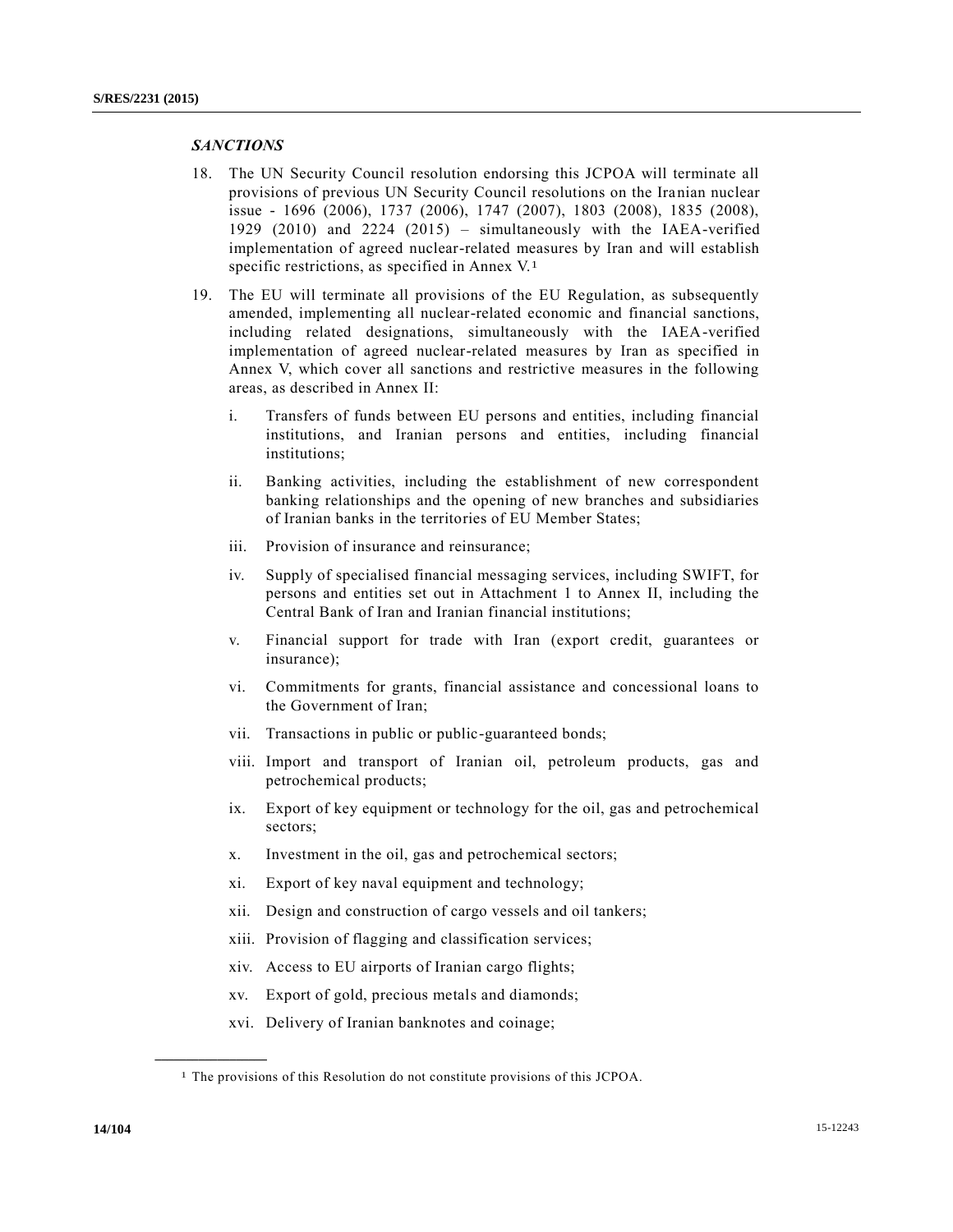- xvii. Export of graphite, raw or semi-finished metals such as aluminum and steel, and export or software for integrating industrial processes;
- xviii. Designation of persons, entities and bodies (asset freeze and visa ban) set out in Attachment 1 to Annex II; and
- xix. Associated services for each of the categories above.
- 20. The EU will terminate all provisions of the EU Regulation implementing all EU proliferation-related sanctions, including related designations, 8 years after Adoption Day or when the IAEA has reached the Broader Conclusion that all nuclear material in Iran remains in peaceful activities, whichever is earlier.
- 21. The United States will cease the application, and will continue to do so, in accordance with this JCPOA of the sanctions specified in Annex II to take effect simultaneously with the IAEA-verified implementation of the agreed nuclear-related measures by Iran as specified in Annex V. Such sanctions cover the following areas as described in Annex II:
	- i. Financial and banking transactions with Iranian banks and financial institutions as specified in Annex II, including the Central Bank of Iran and specified individuals and entities identified as Government of Iran by the Office of Foreign Assets Control on the Specially Designated Nationals and Blocked Persons List (SDN List), as set out in Attachment 3 to Annex II (including the opening and maintenance of correspondent and payable through-accounts at non-U.S. financial institutions, investments, foreign exchange transactions and letters of credit);
	- ii. Transactions in Iranian Rial;
	- iii. Provision of U.S. banknotes to the Government of Iran;
	- iv. Bilateral trade limitations on Iranian revenues abroad, including limitations on their transfer;
	- v. Purchase, subscription to, or facilitation of the issuance of Iranian sovereign debt, including governmental bonds;
	- vi. Financial messaging services to the Central Bank of Iran and Iranian financial institutions set out in Attachment 3 to Annex II;
	- vii. Underwriting services, insurance, or reinsurance;
	- viii. Efforts to reduce Iran's crude oil sales;
	- ix. Investment, including participation in joint ventures, goods, services, information, technology and technical expertise and support for Iran's oil, gas and petrochemical sectors;
	- x. Purchase, acquisition, sale, transportation or marketing of petroleum, petrochemical products and natural gas from Iran;
	- xi. Export, sale or provision of refined petroleum products and petrochemical products to Iran;
	- xii. Transactions with Iran's energy sector;
	- xiii. Transactions with Iran's shipping and shipbuilding sectors and port operators;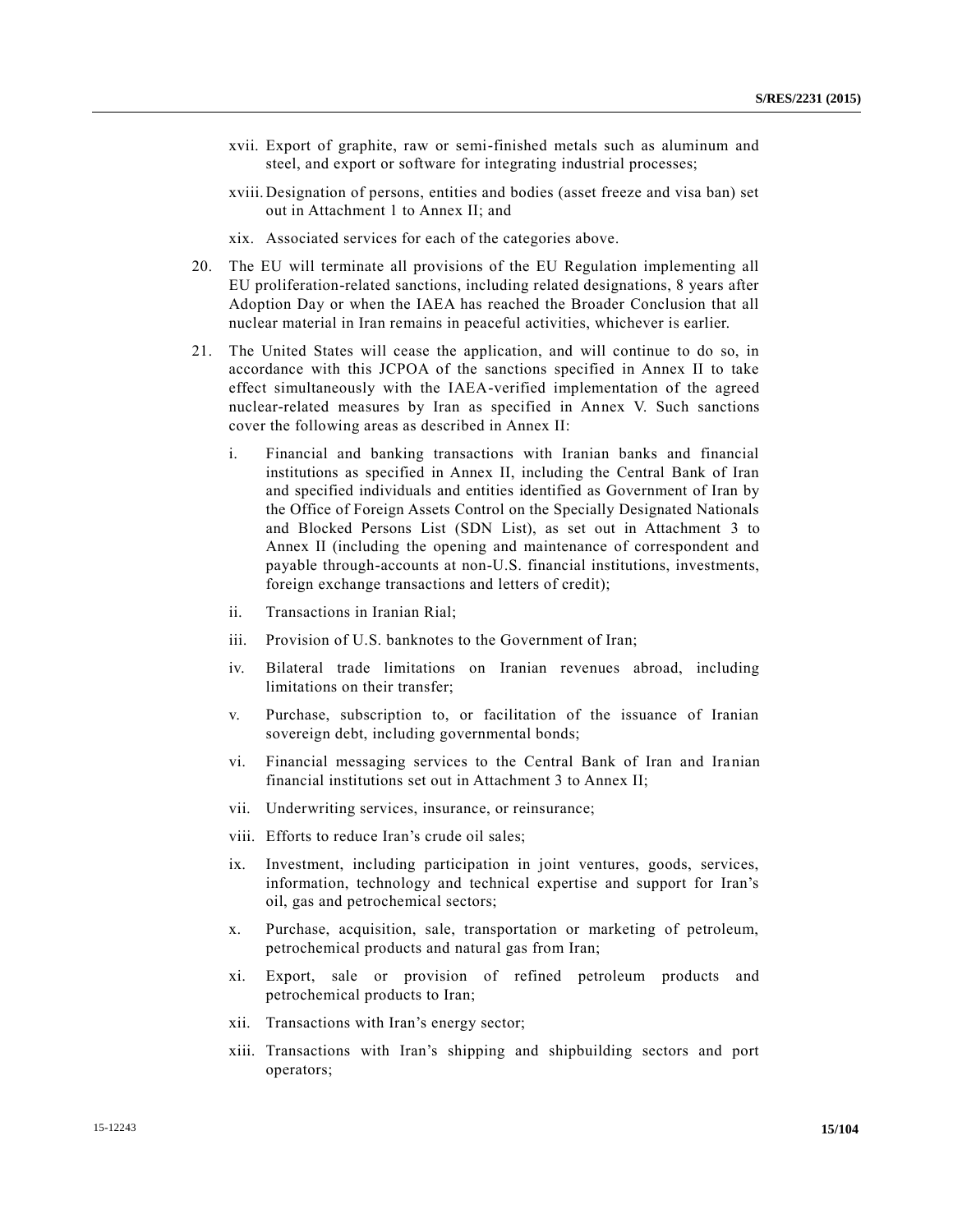- xiv. Trade in gold and other precious metals;
- xv. Trade with Iran in graphite, raw or semi-finished metals such as aluminum and steel, coal, and software for integrating industrial processes;
- xvi. Sale, supply or transfer of goods and services used in connection with Iran's automotive sector;
- xvii. Sanctions on associated services for each of the categories above;
- xviii.Remove individuals and entities set out in Attachment 3 to Annex II from the SDN List, the Foreign Sanctions Evaders List, and/or the Non-SDN Iran Sanctions Act List; and
- xix. Terminate Executive Orders 13574, 13590, 13622, and 13645, and Sections 5 – 7 and 15 of Executive Order 13628.
- 22. The United States will, as specified in Annex II and in accordance with Annex V, allow for the sale of commercial passenger aircraft and related parts and services to Iran; license non-U.S. persons that are owned or controlled by a U.S. person to engage in activities with Iran consistent with this JCPOA; and license the importation into the United States of Iranian-origin carpets and foodstuffs.
- 23. Eight years after Adoption Day or when the IAEA has reached the Broader Conclusion that all nuclear material in Iran remains in peaceful activities, whichever is earlier, the United States will seek such legislative action as may be appropriate to terminate, or modify to effectuate the termination of, the sanctions specified in Annex II on the acquisition of nuclear-related commodities and services for nuclear activities contemplated in this JCPOA, to be consistent with the U.S. approach to other non-nuclear-weapon states under the NPT.
- 24. The E3/EU and the United States specify in Annex II a full and complete list of all nuclear-related sanctions or restrictive measures and will lift them in accordance with Annex V. Annex II also specifies the effects of the lifting of sanctions beginning on "Implementation Day". If at any time following the Implementation Day, Iran believes that any other nuclear-related sanction or restrictive measure of the E3/EU+3 is preventing the full implementation of the sanctions lifting as specified in this JCPOA, the JCPOA participant in question will consult with Iran with a view to resolving the issue and, if they concur that lifting of this sanction or restrictive measure is appropriate, the JCPOA participant in question will take appropriate action. If they are not able to resolve the issue, Iran or any member of the E3/EU+3 may refer the issue to the Joint Commission.
- 25. If a law at the state or local level in the United States is preventing the implementation of the sanctions lifting as specified in this JCPOA, the United States will take appropriate steps, taking into account all available authorities, with a view to achieving such implementation. The United States will actively encourage officials at the state or local level to take into account the changes in the U.S. policy reflected in the lifting of sanctions under this JCPOA and to refrain from actions inconsistent with this change in policy.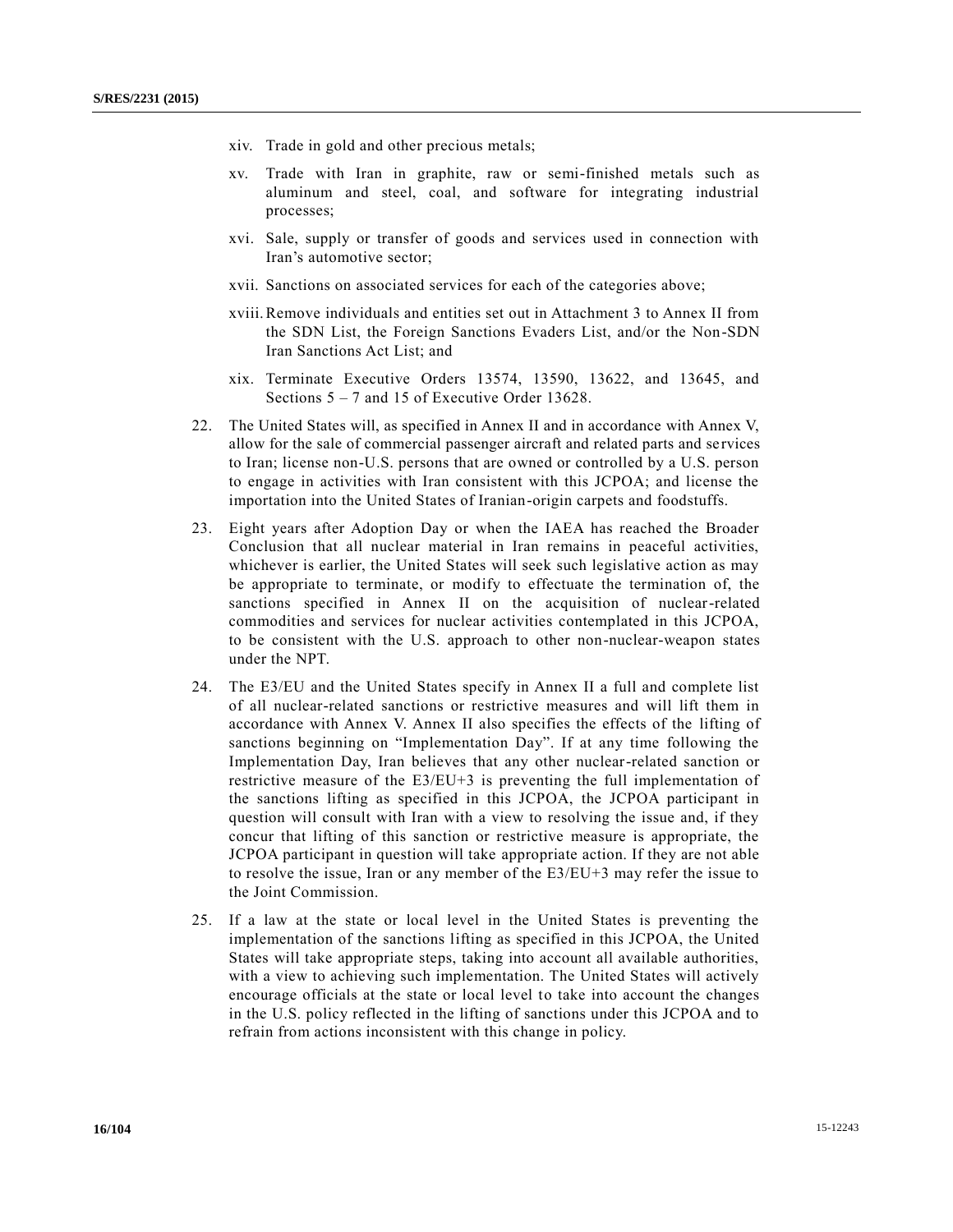- 26. The EU will refrain from re-introducing or re-imposing the sanctions that it has terminated implementing under this JCPOA, without prejudice to the dispute resolution process provided for under this JCPOA. There will be no new nuclear-related UN Security Council sanctions and no new EU nuclearrelated sanctions or restrictive measures. The United States will make best efforts in good faith to sustain this JCPOA and to prevent interference with the realisation of the full benefit by Iran of the sanctions lifting specified in Annex II. The U.S. Administration, acting consistent with the respective roles of the President and the Congress, will refrain from re-introducing or reimposing the sanctions specified in Annex II that it has ceased applying under this JCPOA, without prejudice to the dispute resolution process provided for under this JCPOA. The U.S. Administration, acting consistent with the respective roles of the President and the Congress, will refrain from imposing new nuclear-related sanctions. Iran has stated that it will treat such a re-introduction or re-imposition of the sanctions specified in Annex II, or such an imposition of new nuclear-related sanctions, as grounds to cease performing its commitments under this JCPOA in whole or in part.
- 27. The E3/EU+3 will take adequate administrative and regulatory measures to ensure clarity and effectiveness with respect to the lifting of sanctions under this JCPOA. The EU and its Member States as well as the United States will issue relevant guidelines and make publicly accessible statements on the details of sanctions or restrictive measures which have been lifted under this JCPOA. The EU and its Member States and the United States commit to consult with Iran regarding the content of such guidelines and statements, on a regular basis and whenever appropriate.
- 28. The E3/EU+3 and Iran commit to implement this JCPOA in good faith and in a constructive atmosphere, based on mutual respect, and to refrain from any action inconsistent with the letter, spirit and intent of this JCPOA that would undermine its successful implementation. Senior Government officials of the E3/EU+3 and Iran will make every effort to support the successful implementation of this JCPOA including in their public statements.<sup>2</sup> The E3/EU+3 will take all measures required to lift sanctions and will refrain from imposing exceptional or discriminatory regulatory and procedural requirements in lieu of the sanctions and restrictive measures covered by the JCPOA.
- 29. The EU and its Member States and the United States, consistent with their respective laws, will refrain from any policy specifically intended to directly and adversely affect the normalisation of trade and economic relations with Iran inconsistent with their commitments not to undermine the successful implementation of this JCPOA.
- 30. The E3/EU+3 will not apply sanctions or restrictive measures to persons or entities for engaging in activities covered by the lifting of sanctions provided for in this JCPOA, provided that such activities are otherwise consistent with E3/EU+3 laws and regulations in effect. Following the lifting of sanctions under this JCPOA as specified in Annex II, ongoing investigations on possible

**\_\_\_\_\_\_\_\_\_\_\_\_\_\_\_\_\_\_**

<sup>2</sup> 'Government officials' for the U.S. means senior officials of the U.S. Administration.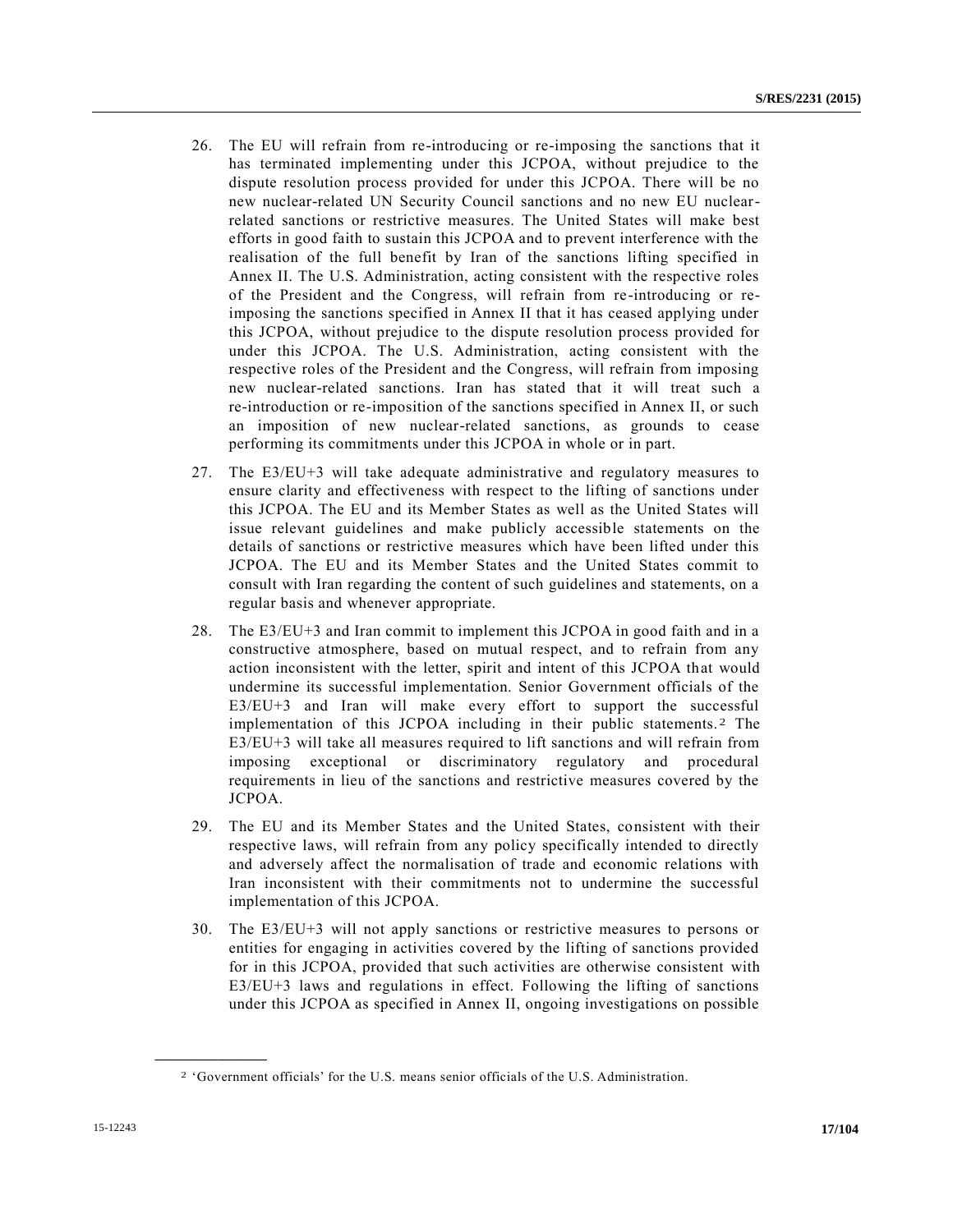infringements of such sanctions may be reviewed in accordance with applicable national laws.

- 31. Consistent with the timing specified in Annex V, the EU and its Member States will terminate the implementation of the measures applicable to designated entities and individuals, including the Central Bank of Iran and other Iranian banks and financial institutions, as detailed in Annex II and the attachments thereto. Consistent with the timing specified in Annex V, the United States will remove designation of certain entities and individuals on the Specially Designated Nationals and Blocked Persons List, and entities and individuals listed on the Foreign Sanctions Evaders List, as detailed in Annex II and the attachments thereto.
- 32. EU and E3+3 countries and international participants will engage in joint projects with Iran, including through IAEA technical cooperation projects, in the field of peaceful nuclear technology, including nuclear power plants, research reactors, fuel fabrication, agreed joint advanced R&D such as fusion, establishment of a state-of-the-art regional nuclear medical centre, personnel training, nuclear safety and security, and environmental protection, as detailed in Annex III. They will take necessary measures, as appropriate, for the implementation of these projects.
- 33. The E3/EU+3 and Iran will agree on steps to ensure Iran's access in areas of trade, technology, finance and energy. The EU will further explore possible areas for cooperation between the EU, its Member States and Iran, and in this context consider the use of available instruments such as export credits to facilitate trade, project financing and investment in Iran.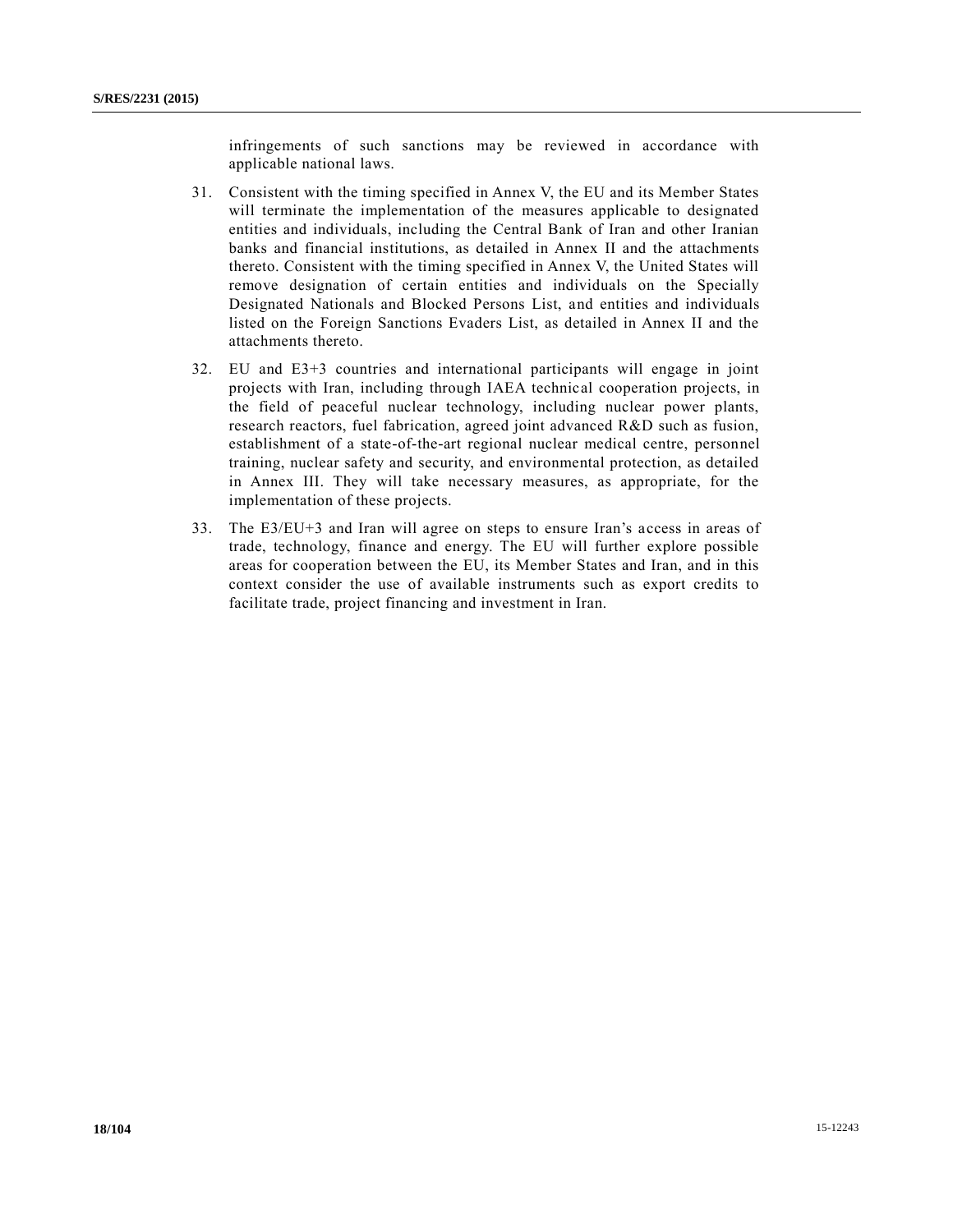## *IMPLEMENTATION PLAN*

- 34. Iran and the E3/EU+3 will implement their JCPOA commitments according to the sequence specified in Annex V. The milestones for implementation are as follows:
	- i. Finalisation Day is the date on which negotiations of this JCPOA are concluded among the E3/EU+3 and Iran, to be followed promptly by submission of the resolution endorsing this JCPOA to the UN Security Council for adoption without delay.
	- ii. Adoption Day is the date 90 days after the endorsement of this JCPOA by the UN Security Council, or such earlier date as may be determined by mutual consent of the JCPOA participants, at which time this JCPOA and the commitments in this JCPOA come into effect. Beginning on that date, JCPOA participants will make necessary arrangements and preparations for the implementation of their JCPOA commitments.
	- iii. Implementation Day is the date on which, simultaneously with the IAEA report verifying implementation by Iran of the nuclear-related measures described in Sections 15.1. to 15.11 of Annex V, the EU and the United States take the actions described in Sections 16 and 17 of Annex V respectively and in accordance with the UN Security Council resolution, the actions described in Section 18 of Annex V occur at the UN level.
	- iv. Transition Day is the date 8 years after Adoption Day or the date on which the Director General of the IAEA submits a report stating that the IAEA has reached the Broader Conclusion that all nuclear material in Iran remains in peaceful activities, whichever is earlier. On that date, the EU and the United States will take the actions described in Sections 20 and 21 of Annex V respectively and Iran will seek, consistent with the Constitutional roles of the President and Parliament, ratification of the Additional Protocol.
	- v. UN Security Council resolution Termination Day is the date on which the UN Security Council resolution endorsing this JCPOA terminates according to its terms, which is to be 10 years from Adoption Day, provided that the provisions of previous resolutions have not been reinstated. On that date, the EU will take the actions described in Section 25 of Annex V.
- 35. The sequence and milestones set forth above and in Annex V are without prejudice to the duration of JCPOA commitments stated in this JCPOA.

#### *DISPUTE RESOLUTION MECHANISM*

36. If Iran believed that any or all of the E3/EU+3 were not meeting their commitments under this JCPOA, Iran could refer the issue to the Joint Commission for resolution; similarly, if any of the E3/EU+3 believed that Iran was not meeting its commitments under this JCPOA, any of the E3/EU+3 could do the same. The Joint Commission would have 15 days to resolve the issue, unless the time period was extended by consensus. After Joint Commission consideration, any participant could refer the issue to Ministers of Foreign Affairs, if it believed the compliance issue had not been resolved.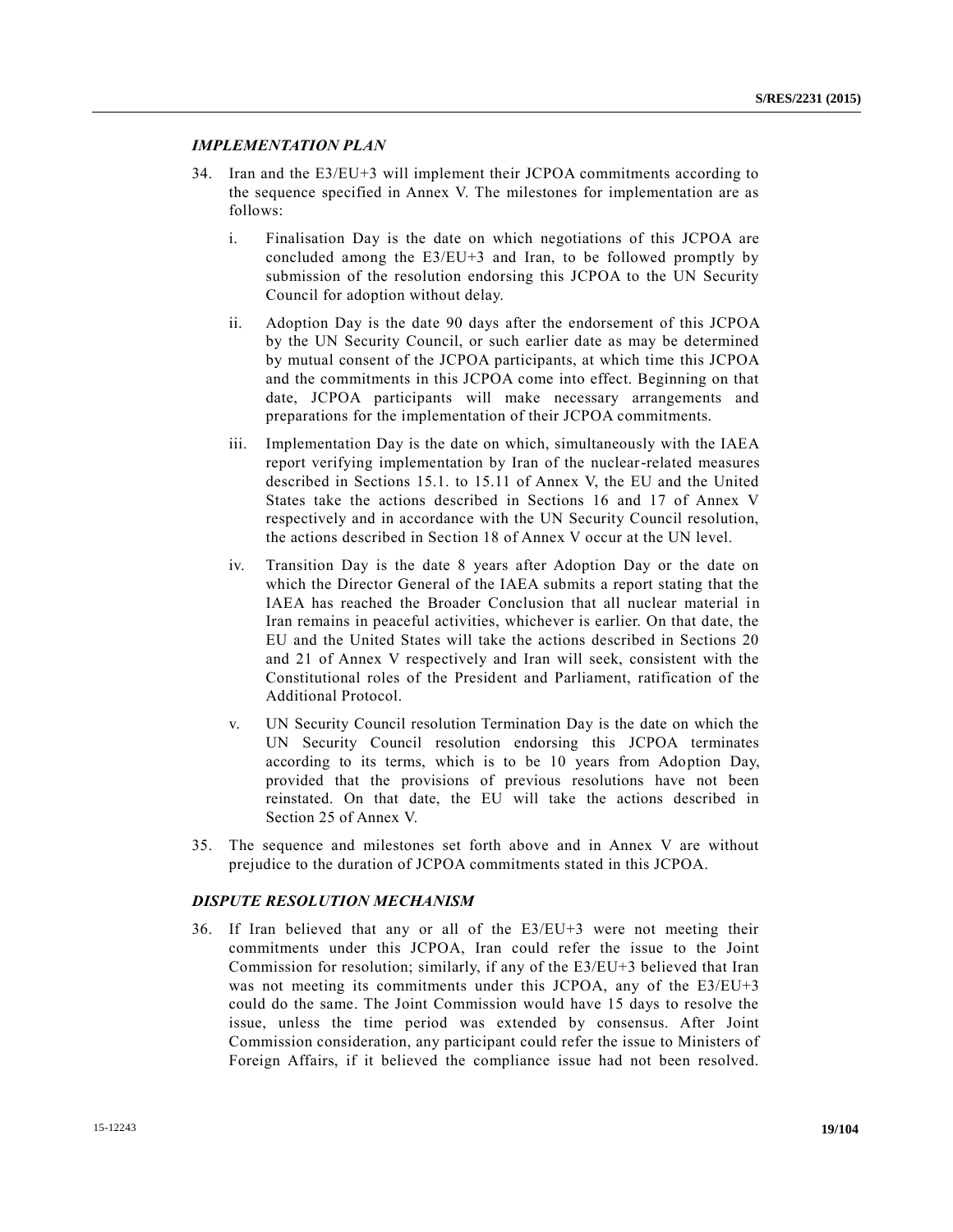Ministers would have 15 days to resolve the issue, unless the time period was extended by consensus. After Joint Commission consideration – in parallel with (or in lieu of) review at the Ministerial level - either the complaining participant or the participant whose performance is in question could request that the issue be considered by an Advisory Board, which would consist of three members (one each appointed by the participants in the dispute and a third independent member). The Advisory Board should provide a non-binding opinion on the compliance issue within 15 days. If, after this 30-day process the issue is not resolved, the Joint Commission would consider the opinion of the Advisory Board for no more than 5 days in order to resolve the issue. If the issue still has not been resolved to the satisfaction of the complaining participant, and if the complaining participant deems the issue to constitute significant non-performance, then that participant could treat the unresolved issue as grounds to cease performing its commitments under this JCPOA in whole or in part and/or notify the UN Security Council that it believes the issue constitutes significant non-performance.

37. Upon receipt of the notification from the complaining participant, as described above, including a description of the good-faith efforts the participant made to exhaust the dispute resolution process specified in this JCPOA, the UN Security Council, in accordance with its procedures, shall vote on a resolution to continue the sanctions lifting. If the resolution described above has not been adopted within 30 days of the notification, then the provisions of the old UN Security Council resolutions would be re-imposed, unless the UN Security Council decides otherwise. In such event, these provisions would not apply with retroactive effect to contracts signed between any party and Iran or Iranian individuals and entities prior to the date of application, provided that the activities contemplated under and execution of such contracts are consistent with this JCPOA and the previous and current UN Security Council resolutions. The UN Security Council, expressing its intention to prevent the reapplication of the provisions if the issue giving rise to the notification is resolved within this period, intends to take into account the views of the States involved in the issue and any opinion on the issue of the Advisory Board. Iran has stated that if sanctions are reinstated in whole or in part, Iran will treat that as grounds to cease performing its commitments under this JCPOA in whole or in part.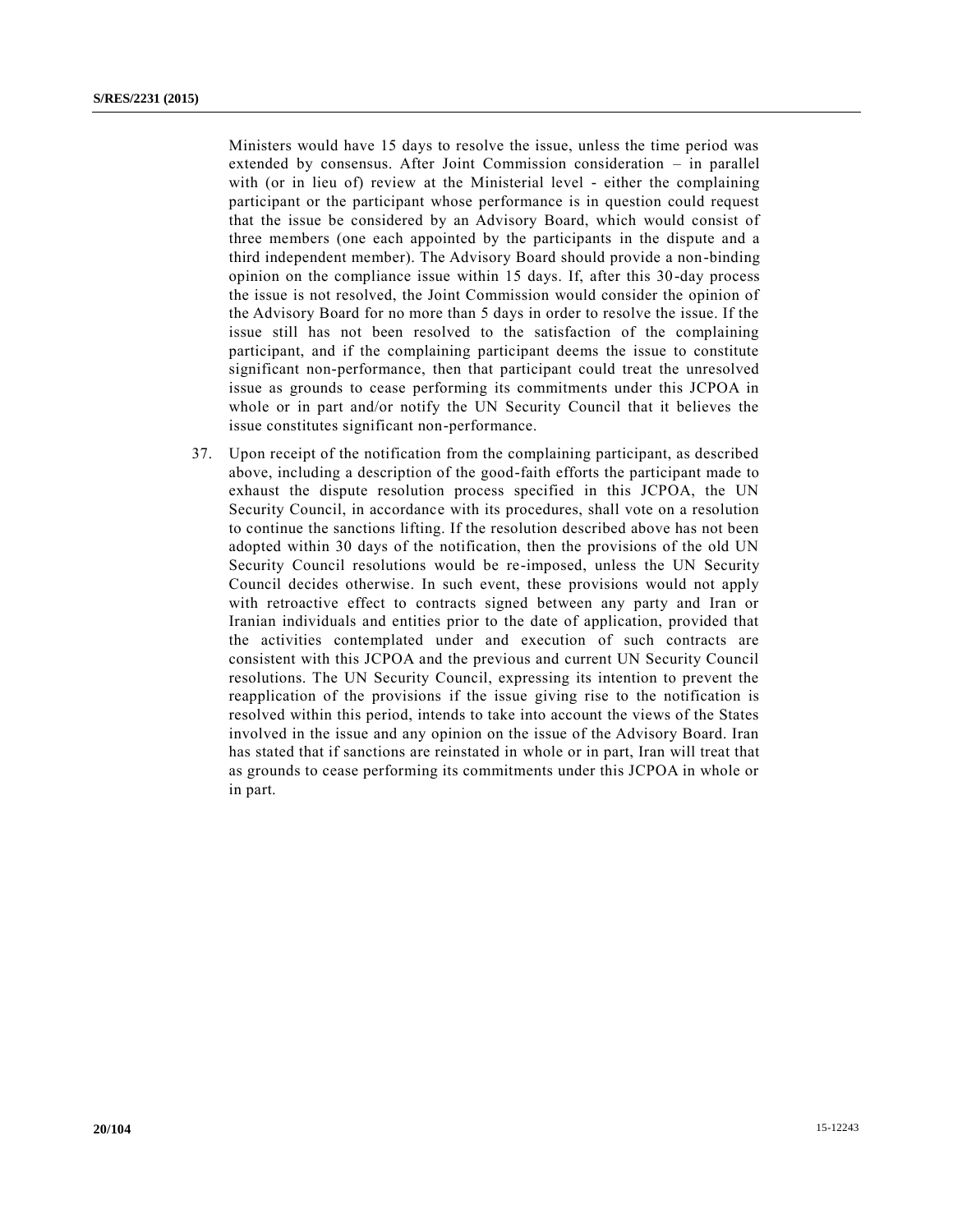# **JCPOA Annex I – Nuclear-related measures**

# **A. GENERAL**

1. The sequence of implementation of the commitments detailed in this Annex is specified in Annex V to the Joint Comprehensive Plan of Action (JCPOA). Unless otherwise specified, the durations of the commitments in this Annex are from Implementation Day.

# **B. ARAK HEAVY WATER RESEARCH REACTOR**

- 2. Iran will modernise the Arak heavy water research reactor to support peaceful nuclear research and radioisotopes production for medical and industrial purposes. Iran will redesign and rebuild the reactor, based on the agreed conceptual design (as attached to this Annex) to support its peaceful nuclear research and production needs and purposes, including testing of fuel pins and assembly prototypes and structural materials. The design will be such as to minimise the production of plutonium and not to produce weapon-grade plutonium in normal operation. The power of the redesigned reactor will not exceed 20 MWth. The E3/EU+3 and Iran share the understanding that the parameters in the conceptual design are subject to possible and necessary adjustments in developing the final design while fully preserving the abovementioned purposes and principles of modernisation.
- 3. Iran will not pursue construction at the existing unfinished reactor based on its original design and will remove the existing calandria and retain it in Iran. The calandria will be made inoperable by filling any openings in the calandria with concrete such that the IAEA can verify that it will not be usable for a future nuclear application. In redesigning and reconstructing of the modernized Arak heavy water research reactor, Iran will maximise the use of existing infrastructure already installed at the current Arak research reactor.
- 4. Iran will take the leadership role as the owner and as the project manager, and have responsibility for overall implementation of the Arak modernisation project, with E3/EU+3 participants assuming responsibilities regarding the modernisation of the Arak reactor as described in this Annex. A Working Group composed of E3/EU+3 participants will be established to facilitate the redesigning and rebuilding of the reactor. An international partnership composed of Iran and the Working Group would implement the Arak modernisation project. The Working Group could be enlarged to include other countries by consensus of the participants of the Working Group and Iran. E3/EU+3 participants and Iran will conclude an official document expressing their strong commitments to the Arak modernisation project in advance of Implementation Day which would provide an assured path forward to modernise the reactor and would define the responsibilities assumed by the E3/EU+3 participants, and subsequently contracts would be concluded. The participants of the Working Group will provide assistance needed by Iran for redesigning and rebuilding the reactor, consistent with their respective national laws, in such a manner as to enable the safe and timely construction and commissioning of the modernised reactor.
- 5. Iran and the Working Group will cooperate to develop the final design of the modernised reactor and the design of the subsidiary laboratories to be carried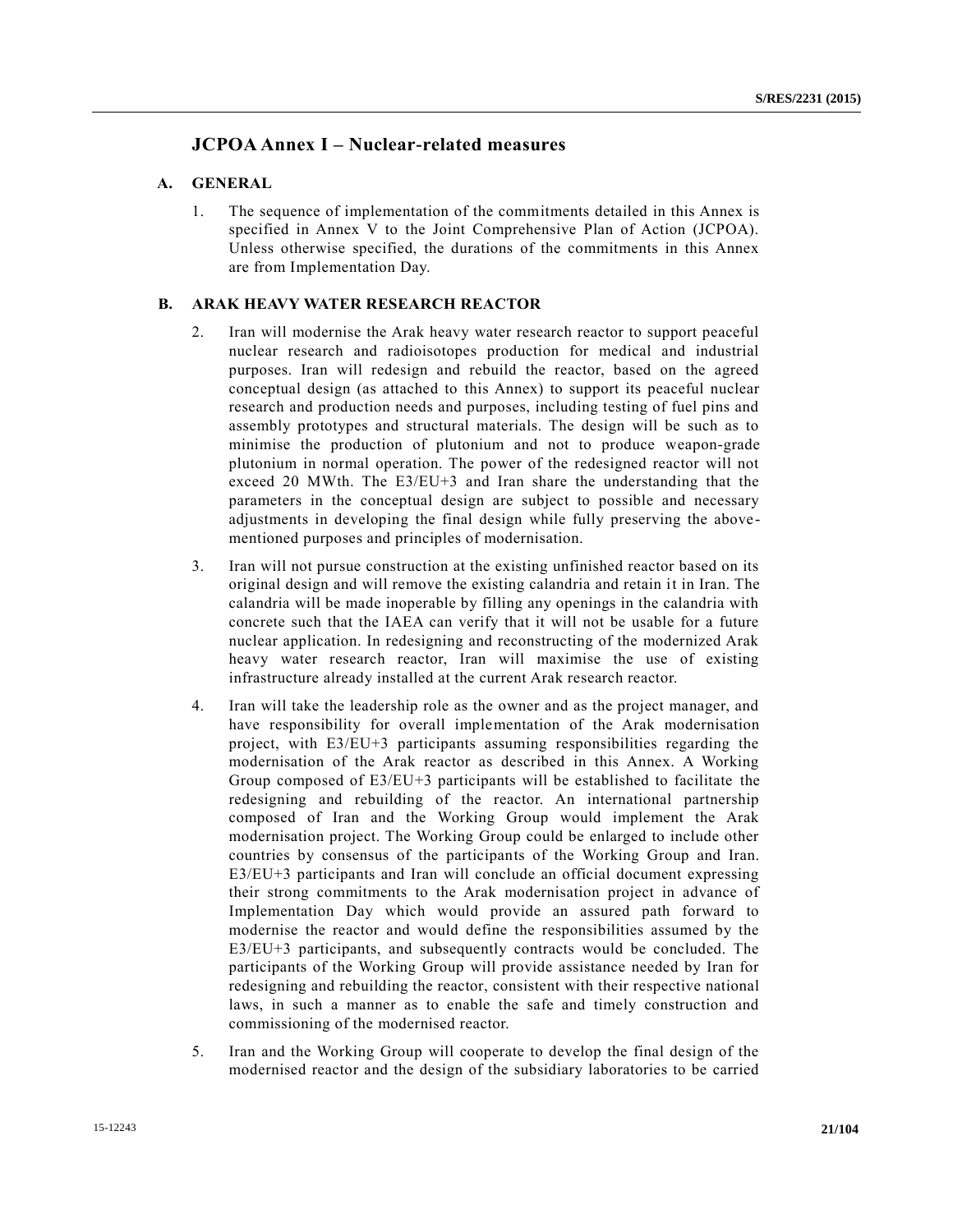out by Iran, and review conformity with international safety standards, such that the reactor can be licensed by the relevant Iranian regulatory authority for commissioning and operation. The final design of the modernised reactor and the design of the subsidiary laboratories will be submitted to the Joint Commission. The Joint Commission will aim to complete its review and endorsement within three months after the submission of the final design. If the Joint Commission does not complete its review and endorsement within three months, Iran could raise the issue through the dispute resolution mechanism envisaged by this JCPOA.

- 6. The IAEA will monitor the construction and report to the Working Group for confirmation that the construction of the modernised reactor is consistent with the approved final design.
- 7. As the project manager, Iran will take responsibility for the construction efforts. E3/EU+3 parties will, consistent with their national laws, take appropriate administrative, legal, technical, and regulatory measures to support co-operation.

E3/EU+3 parties will support the purchase by Iran, the transfer and supply of necessary materials, equipment, instrumentation and control systems and technologies required for the construction of the redesigned reactor, through the mechanism established by this JCPOA, as well as through exploration of relevant funding contributions.

- 8. E3/EU+3 parties will also support and facilitate the timely and safe construction of the modernized Arak reactor and its subsidiary laboratories, upon request by Iran, through IAEA technical cooperation if appropriate, including but not limited to technical and financial assistance, supply of required materials and equipment, state-of-the-art instrumentation and control systems and equipment and support for licensing and authorization.
- 9. The redesigned reactor will use up to 3.67 percent enriched uranium in the form of UO2 with a mass of approximately 350 kg of UO2 in a full core load, with a fuel design to be reviewed and approved by the Joint Commission. The international partnership with the participation of Iran will fabricate the initial fuel core load for the reactor outside Iran. The international partnership will cooperate with Iran, including through technical assistance, to fabricate, test and license fuel fabrication capabilities in Iran for subsequent fuel core reloads for future use with this reactor. Destructive and non-destructive testing of this fuel including Post-Irradiation-Examination (PIE) will take place in one of the participating countries outside of Iran and that country will work with Iran to license the subsequent fuel fabricated in Iran for the use in the redesigned reactor under IAEA monitoring.
- 10. Iran will not produce or test natural uranium pellets, fuel pins or fuel assemblies, which are specifically designed for the support of the originally designed Arak reactor, designated by the IAEA as IR-40. Iran will store under IAEA continuous monitoring all existing natural uranium pellets and IR-40 fuel assemblies until the modernised Arak reactor becomes operational, at which point these natural uranium pellets and IR-40 fuel assemblies will be converted to UNH, or exchanged with an equivalent quantity of natural uranium. Iran will make the necessary technical modifications to the natural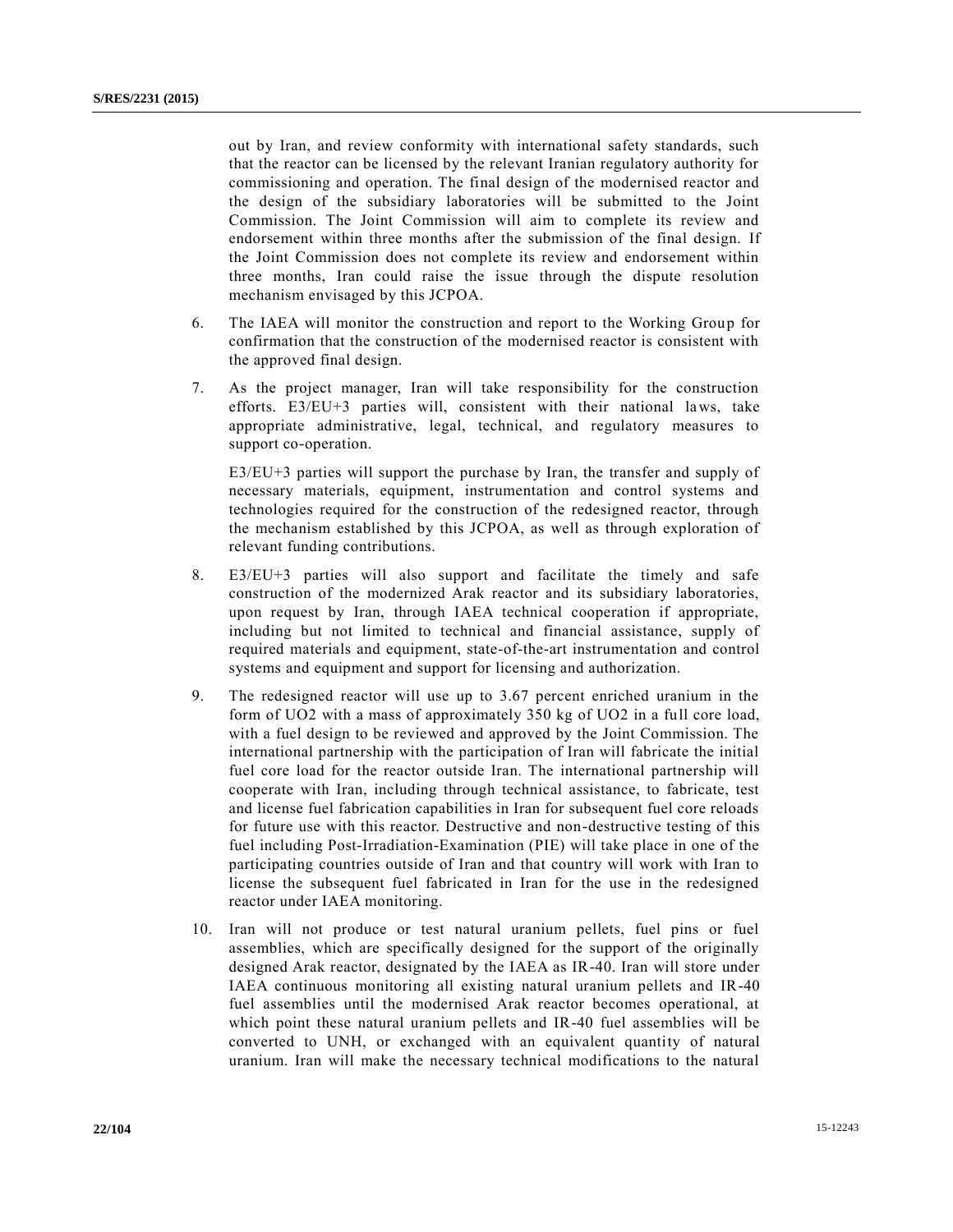uranium fuel production process line that was intended to supply fuel for the IR-40 reactor design, such that it can be used for the fabrication of the fuel reloads for the modernised Arak reactor.

- 11. All spent fuel from the redesigned Arak reactor, regardless of its origin, for the lifetime of the reactor, will be shipped out of Iran to a mutually determined location in E3/EU+3 countries or third countries, for further treatment or disposition as provided for in relevant contracts to be concluded, consistent with national laws, with the recipient party, within one year from the unloading from the reactor or whenever deemed to be safe for transfer by the recipient country.
- 12. Iran will submit the DIQ of the redesigned reactor to the IAEA which will include information on the planned radio-isotope production and reactor operation programme. The reactor will be operated under IAEA monitoring.
- 13. Iran will operate the Fuel Manufacturing Plant only to produce fuel assemblies for light water reactors and reloads for the modernized Arak reactor.

# **C. HEAVY WATER PRODUCTION PLANT**

- 14. All excess heavy water which is beyond Iran's needs for the modernised Arak research reactor, the Zero power heavy water reactor, quantities needed for medical research and production of deuterate solutions and chemical compounds including, where appropriate, contingency stocks, will be made available for export to the international market based on international prices and delivered to the international buyer for 15 years. Iran's needs, consistent with the parameters above, are estimated to be 130 metric tonnes of nuclear grade heavy water or its equivalent in different enrichments prior to commissioning of the modernised Arak research reactor, and 90 metric tonnes after the commissioning, including the amount contained in the reactor.
- 15. Iran will inform the IAEA about the inventory and the production of the HWPP and will allow the IAEA to monitor the quantities of the heavy water stocks and the amount of heavy water produced, including through IAEA visits, as requested, to the HWPP.

#### **D. OTHER REACTORS**

- 16. Consistent with its plan, Iran will keep pace with the trend of international technological advancement in relying only on light water for its future nuclear power and research reactors with enhanced international cooperation including assurances of supply of necessary fuel.
- 17. Iran intends to ship out all spent fuel for all future and pre sent nuclear power and research reactors, for further treatment or disposition as provided for in relevant contracts to be concluded consistent with national laws with the recipient party.

## **E. SPENT FUEL REPROCESSING ACTIVITIES**

18. For 15 years Iran will not, and does not intend to thereafter, engage in any spent fuel reprocessing or spent fuel reprocessing R&D activities. For the purpose of this annex, spent fuel includes all types of irradiated fuel.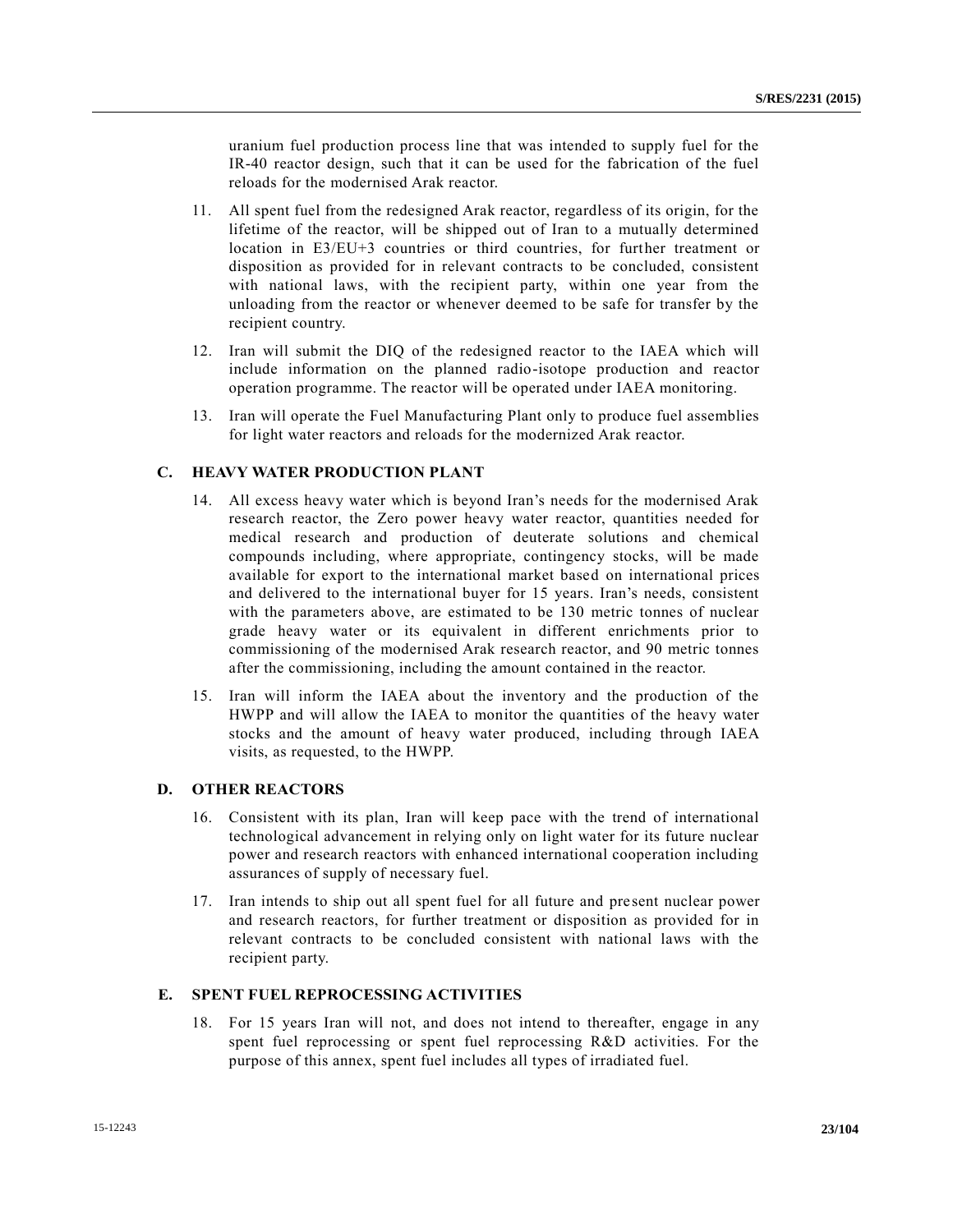- 19. For 15 years Iran will not, and does not intend to thereafter, reprocess spent fuel except for irradiated enriched uranium targets for production of radio isotopes for medical and peaceful industrial purposes.
- 20. For 15 years Iran will not, and does not intend to thereafter, develop, acquire or build facilities capable of separation of plutonium, uranium or neptunium from spent fuel or from fertile targets, other than for production of radio isotopes for medical and peaceful industrial purposes.
- 21. For 15 years, Iran will only develop, acquire, build, or operate hot cells (containing a cell or interconnected cells), shielded cells or shielded glove boxes with dimensions less than 6 cubic meters in volume compatible with the specifications set out in Annex I of the Additional Protocol. These will be co-located with the modernised Arak research reactor, the Tehran Research Reactor, and radio-medicine production complexes, and only capable of the separation and processing of industrial or medical isotopes and non-destructive PIE. The needed equipment will be acquired through the procurement mechanism established by this JCPOA. For 15 years, Iran will develop, acquire, build, or operate hot cells (containing a cell or interconnected cells), shielded cells or shielded glove boxes with dimensions beyond 6 cubic meters in volume and specifications set out in Annex I of the Additional Protocol, only after approval by the Joint Commission.
- 22. The E3/EU+3 are ready to facilitate all of the destructive and non-destructive examinations on fuel elements and/or fuel assembly prototypes including PIE for all fuel fabricated in or outside Iran and irradiated in Iran, using their existing facilities outside Iran. Except for the Arak research reactor complex, Iran will not develop, build, acquire or operate hot cells capable of performing PIE or seek to acquire equipment to build/develop such a capability, for 15 years.
- 23. For 15 years, in addition to continuing current fuel testing activities at the TRR, Iran will undertake non-destructive post irradiation examination (PIE) of fuel pins, fuel assembly prototypes and structural materials. These examinations will be exclusively at the Arak research reactor complex. However, the E3/EU+3 will make available their facilities to conduct destructive testing with Iranian specialists, as agreed. The hot cells at the Arak research reactor in which non-destructive PIE are performed will not be physically interconnected to cells that process or handle materials for the production of medical or industrial radioisotopes.
- 24. For 15 years, Iran will not engage in producing or acquiring plutonium or uranium metals or their alloys, or conducting R&D on plutonium or uranium (or their alloys) metallurgy, or casting, forming, or machining plutonium or uranium metal.
- 25. Iran will not produce, seek, or acquire separated plutonium, highly enriched uranium (defined as 20% or greater uranium-235), or uranium-233, or neptunium-237 (except for use as laboratory standards or in instruments using neptunium-237) for 15 years.
- 26. If Iran seeks to initiate R&D on uranium metal based TRR fuel in small agreed quantities after 10 years and before 15 years, Iran will present its plan to, and seek approval by, the Joint Commission.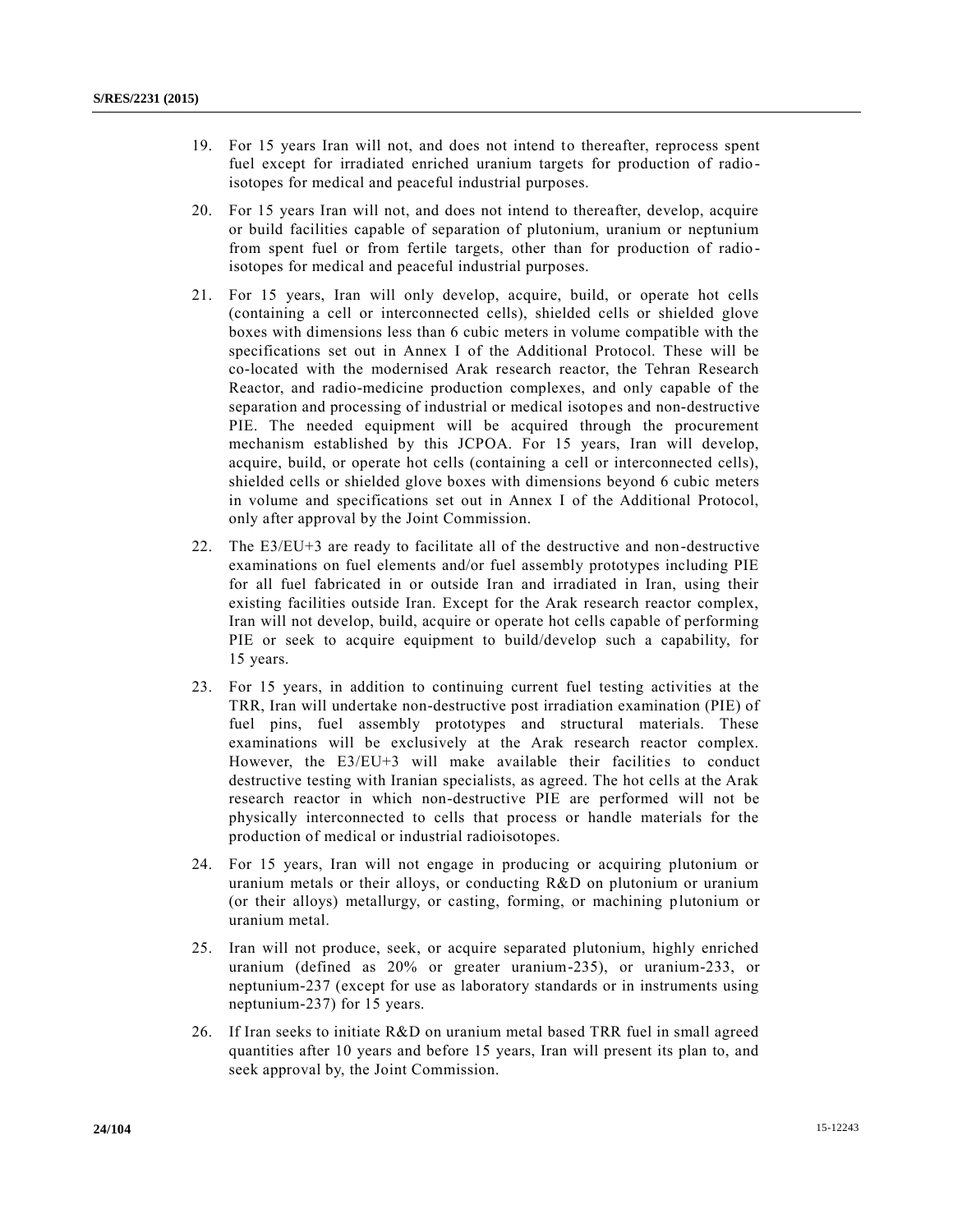# **F. ENRICHMENT CAPACITY**

- 27. Iran will keep its enrichment capacity at no more than 5060 IR-1 centrifuge machines in no more than 30 cascades in their current configurations in currently operating units at the Natanz Fuel Enrichment Plant (FEP) for 10 years.
- 28. Iran will keep its level of uranium enrichment at up to 3.67 percent for 15 years.
- 29. Iran will remove the following excess centrifuges and infrastructure not associated with 5060 IR-1 centrifuges in FEP, which will be stored at Natanz in Hall B of FEP under IAEA continuous monitoring:
- 29.1. All excess centrifuge machines, including IR-2m centrifuges. Excess IR-1 centrifuges will be used for the replacement of failed or damaged centrifuges of the same type on a one-for-one basis.
- 29.2. UF6 pipework including sub headers, valves and pressure transducers at cascade level, and frequency inverters, and UF6 withdrawal equipment from one of the withdrawal stations, which is currently not in service, including its vacuum pumps and chemical traps.
- 30. For the purpose of this Annex, the IAEA will confirm through the established practice the failed or damaged status of centrifuge machines before removal.
- 31. For 15 years, Iran will install gas centrifuge machines, or enrichment-related infrastructure, whether suitable for uranium enrichment, research and development, or stable isotope enrichment, exclusively at the locations and for the activities specified under this JCPOA.

## **G. CENTRIFUGES RESEARCH AND DEVELOPMENT**

- 32. Iran will continue to conduct enrichment R&D in a manner that does not accumulate enriched uranium. For 10 years and consistent with its enrichment R&D plan, Iran's enrichment R&D with uranium will only include IR-4, IR-5, IR-6 and IR-8 centrifuges. Mechanical testing on up to two single centrifuges for each type will be carried out only on the IR-2m, IR-4, IR-5, IR-6, IR-6s, IR-7 and IR-8. Iran will build or test, with or without uranium, only those gas centrifuges specified in this JCPOA.
- 33. Consistent with its plan, Iran will continue working with the 164-machine IR-2m cascade at PFEP in order to complete the necessary tests until 30 November 2015 or the day of implementation of this JCPOA, whichever comes later, and after that it will take these machines out of the PFEP and store them under IAEA continuous monitoring at Natanz in Hall B of FEP.
- 34. Consistent with its plan, Iran will continue working with the 164-machine IR-4 cascade at PFEP in order to complete the necessary tests until 30 November 2015 or the day of implementation of this JCPOA, whichever comes later, and after that it will take these machines out of the PFEP and store them under IAEA continuous monitoring at Natanz in Hall B of FEP.
- 35. Iran will continue the testing of a single IR-4 centrifuge machine and IR-4 centrifuge cascade of up to 10 centrifuge machines for 10 years.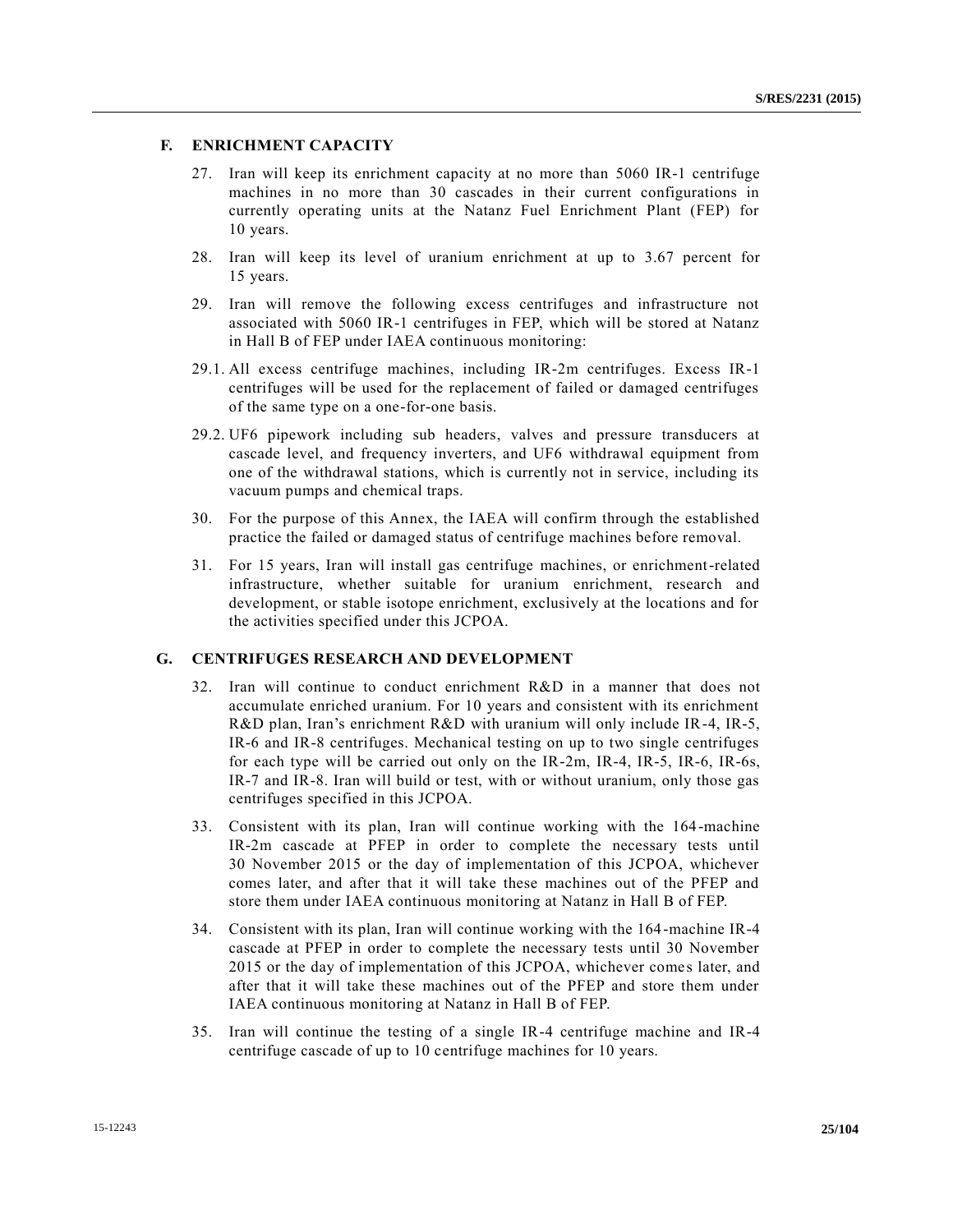- 36. Iran will test a single IR-5 centrifuge machine for 10 years.
- 37. Iran will continue testing of the IR-6 on single centrifuge machines and its intermediate cascades and will commence testing of up to 30 centrifuge machines from one and a half years before the end of year 10. Iran will proceed from single centrifuge machines and small cascades to intermediate cascades in a logical sequence.
- 38. Iran will commence, upon start of implementation of the JCPOA, testing of the IR-8 on single centrifuge machines and its intermediate cascades and will commence the testing of up to 30 centrifuges machines from one and a half years before the end of year 10. Iran will proceed from single centrifuges to small cascades to intermediate cascades in a logical sequence.
- 39. For 10 years, Iran, consistent with the established practice, will recombine the enriched and depleted streams from the IR-6 and IR-8 cascades through the use of welded pipework on withdrawal main headers in a manner that precludes the withdrawal of enriched and depleted uranium materials and verified by the IAEA.
- 40. For 15 years, Iran will conduct all testing of centrifuges with uranium only at the PFEP. Iran will conduct all mechanical testing of centrifuges only at the PFEP and the Tehran Research Centre.
- 41. For the purpose of adapting PFEP to the R&D activities in the enrichment and enrichment R&D plan, Iran will remove all centrifuges except those needed for testing as described in the relevant paragraphs above, except for the IR-1 cascade (No. 1) as described below. For the full IR-1 cascade (No. 6), Iran will modify associated infrastructure by removing UF6 pipework, including sub-headers, valves and pressure transducers at cascade level, and frequency inverters. The IR-1 cascade (No. 1) centrifuges will be kept but made inoperable, as verified by the IAEA, through the removal of centrifuge rotors and the injection of epoxy resin into the sub headers, feeding, product, and tails pipework, and the removal of controls and electrical systems for vacuum, power and cooling. Excess centrifuges and infrastructure will be stored at Natanz in Hall B of FEP under IAEA continuous monitoring. The R&D space in line No. 6 will be left empty until Iran needs to use it for its R&D programme.
- 42. Consistent with the activities in the enrichment and enrichment R&D plan, Iran will maintain the cascade infrastructure for testing of single centrifuges and small and intermediate cascades in two R&D lines (No. 2 and No. 3) and will adapt two other lines (No. 4 and No. 5) with infrastructure similar to that for lines No. 2 and No. 3 in order to enable future R&D activities as specified in this JCPoA. Adaptation will include modification of all UF6 pipework (including removal of all sub headers except as agreed as needed for the R&D programme) and associated instrumentation to be compatible with single centrifuges and small and intermediate cascade testing instead of full scale testing.
- 43. Consistent with its plan and internationally established practices, Iran intends to continue R&D on new types of centrifuges through computer modelling and simulations, including at universities. For any such project to proceed to a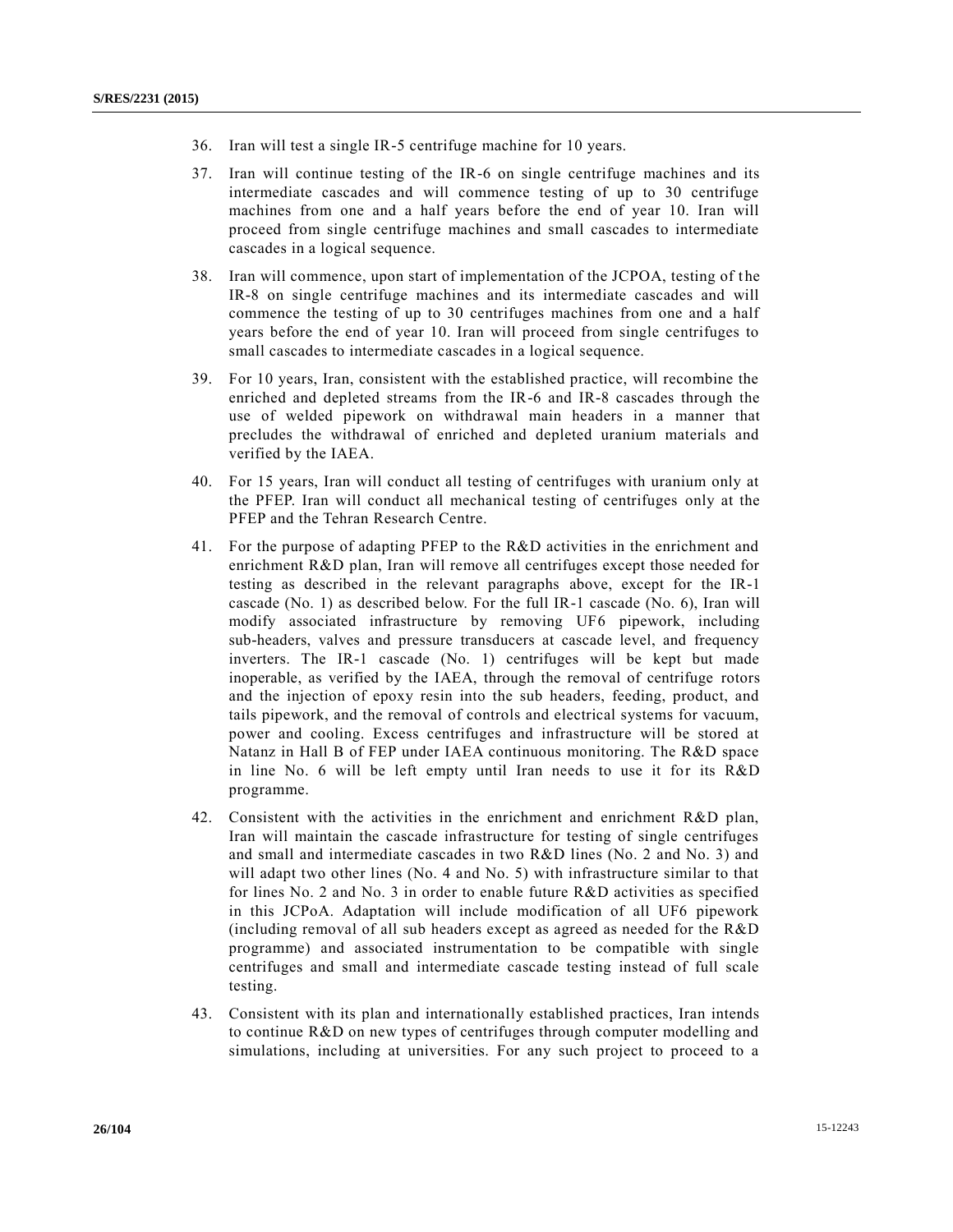prototype stage for mechanical testing within 10 years, a full presentation to, and approval by, the Joint Commission is needed.

#### **H. FORDOW FUEL ENRICHMENT PLANT**

- 44. The Fordow Fuel Enrichment Plant (FFEP) will be converted into a nuclear, physics, and technology centre and international collaboration will be encouraged in agreed areas of research. The Joint Commission will be informed in advance of the specific projects that will be undertaken at Fordow.
- 45. Iran will not conduct any uranium enrichment or any uranium enrichment related R&D and will have no nuclear material at the Fordow Fuel Enrichment Plant (FFEP) for 15 years.
- 46. For 15 years, Iran will maintain no more than 1044 IR-1 centrifuge machines at one wing of the FFEP of which:
	- 46.1. Two cascades that have not experienced UF6 before will be modified for the production of stable isotopes. The transition to stable isotope production of these cascades at FFEP will be conducted in joint partnership between the Russian Federation and Iran on the basis of arrangements to be mutually agreed upon. To prepare these two cascades for installation of a new cascade architecture appropriate for stable isotope production by the joint partnership, Iran will remove the connection to the UF6 feed main header, and move cascade UF6 pipework (except for the dump line in order to maintain vacuum) to storage in Fordow under IAEA continuous monitoring. The Joint Commission will be informed about the conceptual framework of stable isotope production at FFEP.
	- 46.2. For four cascades with all associated infrastructure remaining exc ept for pipework that enables crossover tandem connections, two will be placed in an idle state, not spinning. The other two cascades will continue to spin until the transition to stable isotope production described in the previous subparagraph has been completed. Upon completion of the transition to stable isotope production described in the previous subparagraph, these two spinning cascades will be placed in an idle state, not spinning.
- 47. Iran will:
	- 47.1. remove the other 2 cascades of IR-1 centrifuges from this wing, by removing all centrifuges and cascade UF6 pipework, including sub-headers, valves and pressure transducers at cascade level, and frequency inverters.
	- 47.2. also subsequently remove cascade electrical cabling, individual cascade control cabinets and vacuum pumps. All these excess centrifuges and infrastructure will be stored at Natanz in Hall B of FEP under IAEA continuous monitoring.
- 48. Iran will:
	- 48.1. remove all excess centrifuges and uranium enrichment related infrastructure from the other wing of the FFEP. This will include removal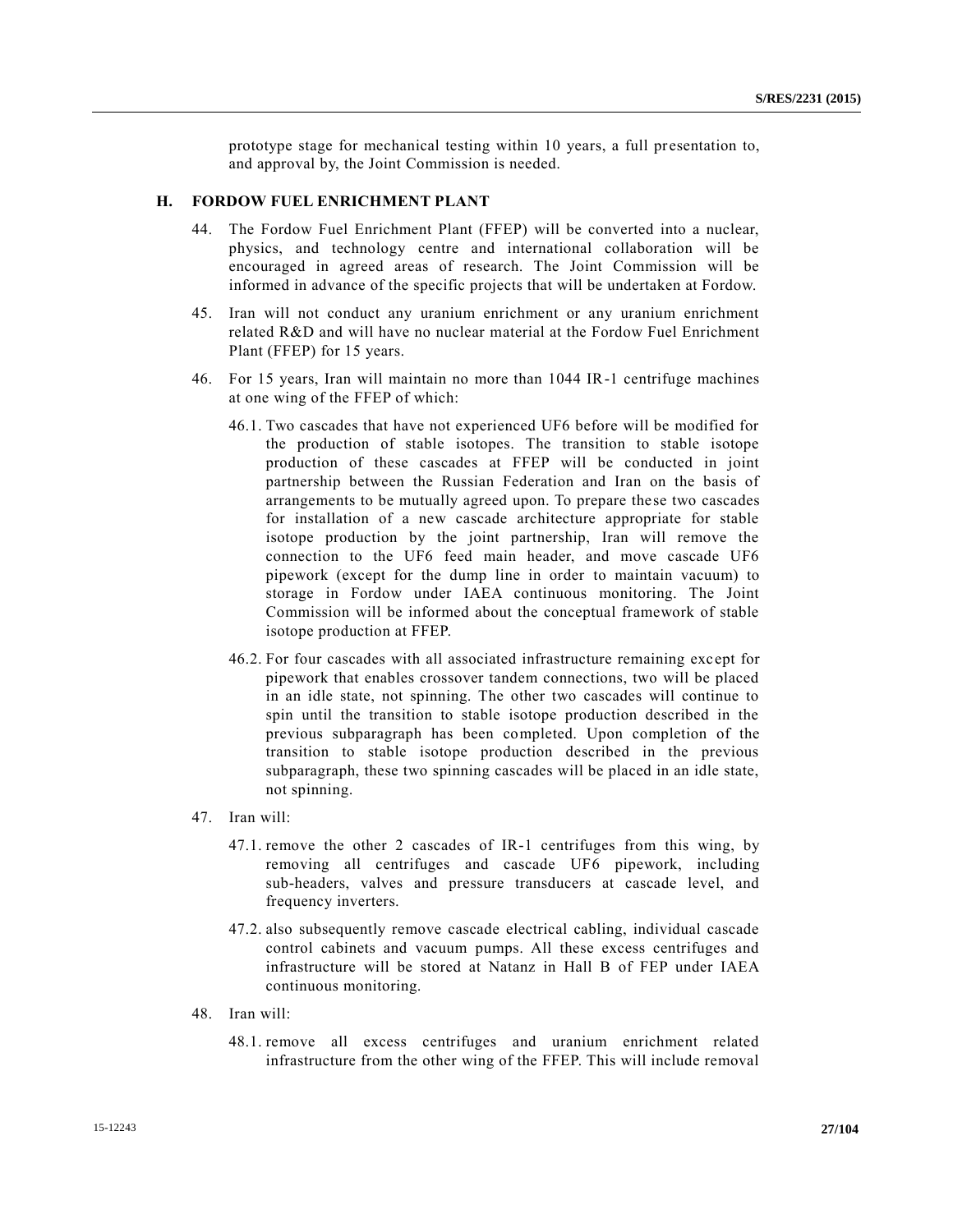of all centrifuges and UF6 pipework, including sub headers, valves and pressure gauges and transducers, and frequency inverters and converters, and UF6 feed and withdrawal stations.

- 48.2. also subsequently remove cascade electrical cabling, individual cascade control cabinets, vacuum pumps and centrifuge mounting blocks. All these excess centrifuges and infrastructure will be stored at Natanz in Hall B of FEP under IAEA continuous monitoring.
- 49. Centrifuges from the four idle cascades may be used for the replacement of failed or damaged centrifuges in stable isotope production at Fordow.
- 50. Iran will limit its stable isotope production activities with gas centrifuges to the FFEP for 15 years and will use no more than 348 IR-1 centrifuges for these activities at the FFEP. The associated R&D activities in Iran will occur at the FFEP and at Iran's declared and monitored centrifuge manufacturing facilities for testing, modification and balancing these IR-1 centrifuges.
- 51. The IAEA will establish a baseline for the amount of uranium legacy from past enrichment operations that will remain in Fordow. Iran will permit the IAEA regular access, including daily as requested by the IAEA, access to the FFEP in order to monitor Iran's production of stable isotopes and the absence of undeclared nuclear material and activities at the FFEP for 15 years.

## **I. OTHER ASPECTS OF ENRICHMENT**

- 52. Iran will abide by its voluntary commitments as expressed in its own long term enrichment and enrichment R&D plan to be submitted as part of the initial declaration described in Article 2 of the Additional Protocol. 1 The IAEA will confirm on an annual basis, for the duration of the plan that the nature and scope and scale of Iran's enrichment and enrichment R&D activities are in line with this plan.
- 53. Iran will start to install necessary infrastructure for the IR-8 at Natanz in Hall B of FEP after year 10.
- 54. An agreed template for describing different centrifuge types (IR-1, IR-2m, IR-4, IR-5, IR-6, IR-6s, IR-7, IR-8) and the associated definitions need to be accomplished by implementation day.
- 55. An agreed procedure for measuring IR-1, IR-2m and IR-4 centrifuge performance data needs to be accomplished by implementation day.

### **J. URANIUM STOCKS AND FUELS**

- 56. Iran will maintain a total enriched uranium stockpile of no more than 300 kg of up to 3.67% enriched uranium hexafluoride (or the equivalent in different chemical forms) for 15 years.
- 57. All enriched uranium hexafluoride in excess of 300 kg of up to 3.67% enriched UF6 (or the equivalent in different chemical forms) will be down blended to natural uranium level or be sold on the international market and delivered to the international buyer in return for natural uranium d elivered to

**\_\_\_\_\_\_\_\_\_\_\_\_\_\_\_\_\_\_**

<sup>&</sup>lt;sup>1</sup> Iran will permit the IAEA to share the content of the enrichment and enrichment R&D plan, as submitted as part of the initial declaration, with the Joint Commission participants.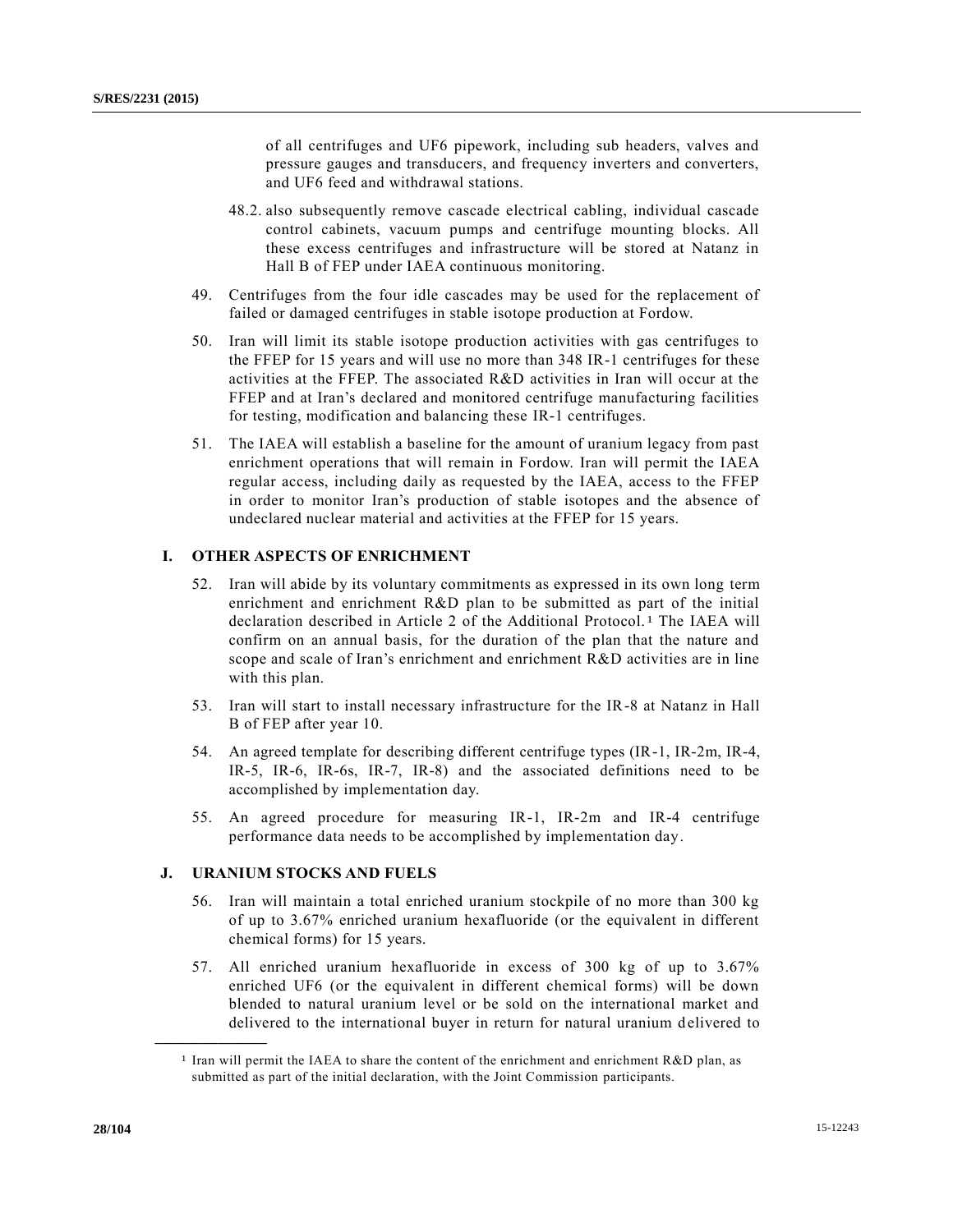Iran. Iran will enter into a commercial contract with an entity outside Iran for the purchase and transfer of its enriched uranium stockpile in excess of 300 kg UF6 in return for natural uranium delivered to Iran. The E3/EU+3 will facilitate, where applicable, the conclusion and implementation of this contract. Iran may choose to seek to sell excess enriched uranium to the IAEA fuel bank in Kazakhstan when the fuel bank becomes operational.

- 58. All uranium oxide enriched to between 5% and 20% will be fabricated into fuel plates for the Tehran Research Reactor or transferred, based on a commercial transaction, outside of Iran or diluted to an enrichment level of 3.67% or less. Scrap oxide and other forms not in plates that cannot be fabricated into TRR fuel plates will be transferred, based on a commercial transaction, outside of Iran or diluted to an enrichment level of 3.67% or less. In case of future supply of 19.75% enriched uranium oxide (U3O8) for TRR fuel plates fabrication, all scrap oxide and other forms not in plates that cannot be fabricated into TRR fuel plates, containing uranium enriched to between 5% and 20%, will be transferred, based on a commercial transaction, outside of Iran or diluted to an enrichment level of 3.67% or less within 6 months of its production. Scrap plates will be transferred, based on a commercial transaction, outside Iran. The commercial transactions should be structured to return an equivalent amount of natural uranium to Iran. For 15 years, Iran will not build or operate facilities for converting fuel plates or scrap back to UF6.
- 59. Russian designed, fabricated and licensed fuel assemblies for use in Russian supplied reactors in Iran do not count against the 300 kg UF6 stockpile limit. Enriched uranium in fabricated fuel assemblies from other sources outside of Iran for use in Iran's nuclear research and power reactors, including those which will be fabricated outside of Iran for the initial fuel load of the modernised Arak research reactor, which are certified by the fuel supplier and the appropriate Iranian authority to meet international standards, will not count against the 300 kg UF6 stockpile limit. The Joint Commission will establish a Technical Working Group with the goal of enabling fuel to be fabricated in Iran while adhering to the agreed stockpile parameters (300 kg of up to 3.67 % enriched UF6 or the equivalent in different chemical forms). This Technical Working Group will also, within one year, work to develop objective technical criteria for assessing whether fabricated fuel and its intermediate products can be readily converted to UF6. Enriched uranium in fabricated fuel assemblies and its intermediate products manufactured in Iran and certified to meet international standards, including those for the modernised Arak research reactor, will not count against the 300 kg UF6 stockpile limit provided the Technical Working Group of the Joint Commission approves that such fuel assemblies and their intermediate products cannot be readily reconverted into UF6. This could for instance be achieved through impurities (e.g. burnable poisons or otherwise) contained in fuels or through the fuel being in a chemical form such that direct conversion back to UF6 would be technically difficult without dissolution and purification. The objective technical criteria will guide the approval process of the Technical Working Group. The IAEA will monitor the fuel fabrication process for any fuel produced in Iran to verify that the fuel and intermediate products comport with the fuel fabrication process that was approved by the Technical Working Group. The Joint Commission will also support assistance to Iran including through IAEA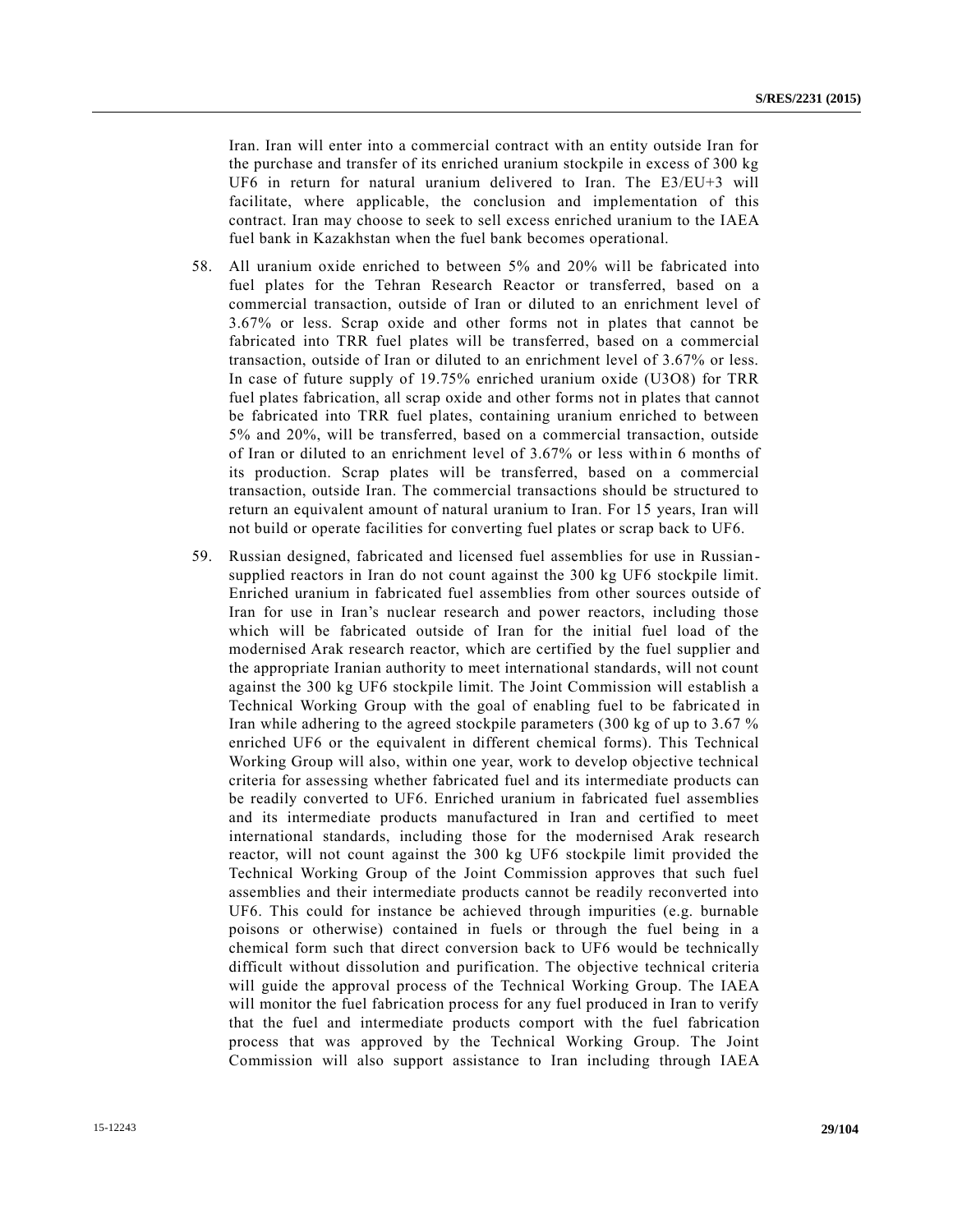technical cooperation as appropriate, in meeting international qualification standards for nuclear fuel produced by Iran.

60. Iran will seek to enter into a commercial contract with entities outside Iran for the purchase of fuel for the TRR and enriched uranium targets. The E3/EU+3 will facilitate, as needed, the conclusion and implementation of this contract. In the case of lack of conclusion of a contract with a fuel supplier, E3/EU+3 will supply a quantity of 19.75% enriched uranium oxide (U3O8) and deliver to Iran, exclusively for the purpose of fabrication in Iran of fuel for the TRR and enriched uranium targets for the lifetime of the reactor. This 19.75% enriched uranium oxide (U3O8) will be supplied in increments no greater than approximately 5 kg and each new increment will be provided only when the previous increment of this material has been verified by the IAEA to have been mixed with aluminum to make fuel for the TRR or fabricated into enriched uranium targets. Iran will notify the E3/EU+3 within 2 year before the contingency of TRR fuel will be exhausted in order to have the uranium oxide available 6 months before the end of the 2 year period.

#### **K. CENTRIFUGE MANUFACTURING**

- 61. Consistent with its enrichment and enrichment R&D plan, Iran will only engage in production of centrifuges, including centrifuge rotors suitable for isotope separation or any other centrifuge components, to meet the enrichment and enrichment R&D requirements of this Annex.
- 62. Consistent with its plan, Iran will use the stock of IR-1 centrifuge machines in storage, which are in excess of the remaining 5060 IR-1 centrifuges in Natanz and the IR-1 centrifuges installed at Fordow, for the replacement of failed or damaged machines. Whenever during the 10 year period from the start of the implementation of the JCPOA, the level of stock of IR-1 machines falls to 500 or below, Iran may maintain this level of stock by resuming production of IR-1 machines at a rate up to the average monthly crash rate without exceeding the stock of 500.
- 63. Consistent with its plan, at the end of year 8, Iran will commence manufacturing of IR-6 and IR-8 centrifuges without rotors through year 10 at a rate of up to 200 centrifuges per year for each type. After year 10, Iran will produce complete centrifuges with the same rate to meet its enrichment and enrichment R&D needs. Iran will store them at Natanz in an above ground location, under IAEA continuous monitoring, until they are needed for final assembly according to the enrichment and enrichment R&D plan.

### **L. ADDITIONAL PROTOCOL AND MODIFIED CODE 3.1**

- 64. Iran will notify the IAEA of provisional application of the Additional Protocol to its Safeguards Agreement in accordance with Article 17(b) of the Additional Protocol pending its entry into force, and subsequently seek ratification and entry into force, consistent with the respective roles of the President and the Majlis (Parliament).
- 65. Iran will notify the IAEA that it will fully implement the Modified Code 3.1 of the Subsidiary Arrangement to Iran's Safeguards Agreement as long as the Safeguards Agreement remains in force.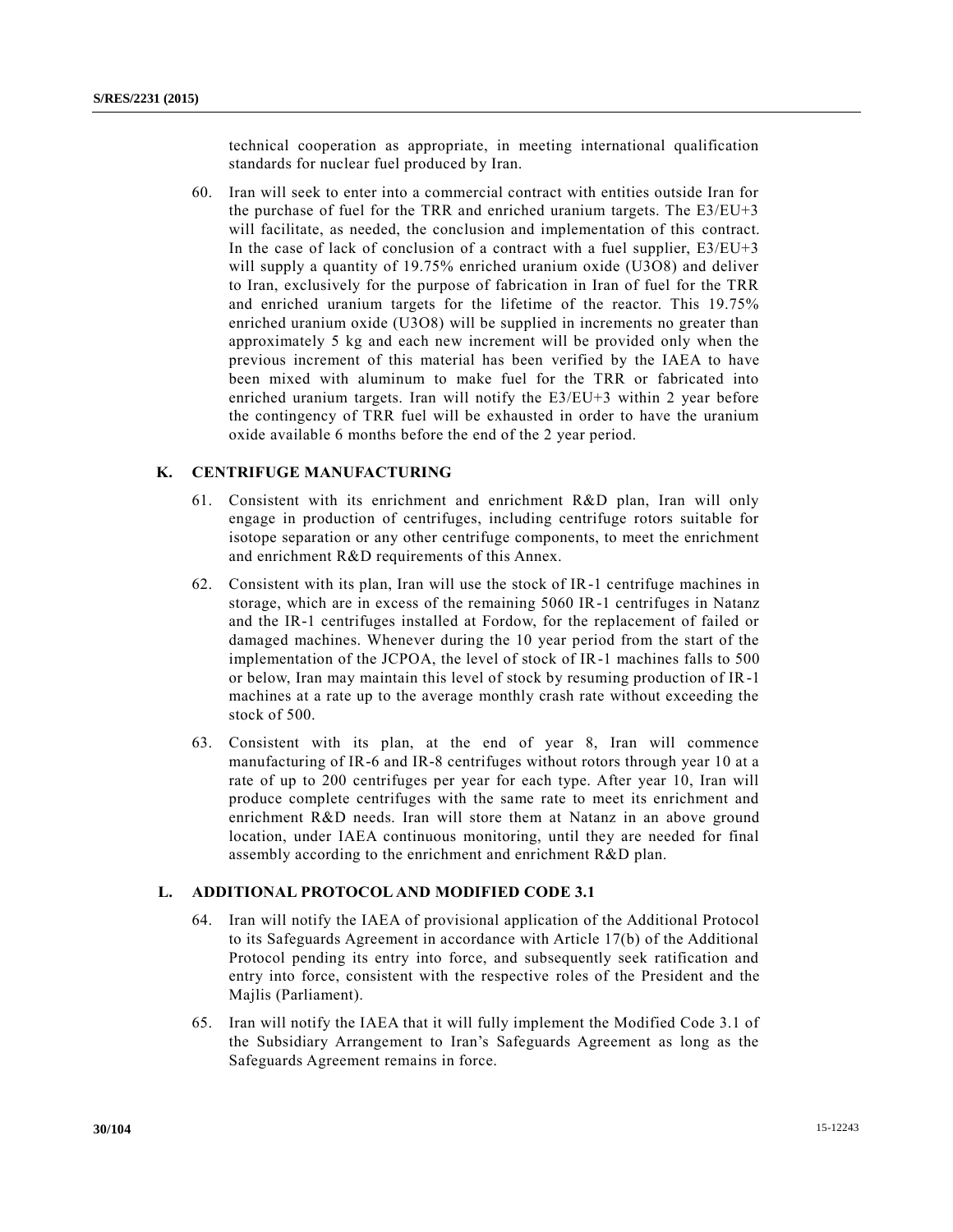## **M. PAST AND PRESENT ISSUES OF CONCERN**

66. Iran will complete all activities as set out in paragraphs 2, 4, 5, and 6 of the "Roadmap for Clarification of Past and Present Outstanding Issues", as verified by the IAEA in its regular updates by the Director General of the IAEA on the implementation of this Roadmap.

# **N. MODERN TECHNOLOGIES AND LONG TERM PRESENCE OF IAEA**

- 67. For the purpose of increasing the efficiency of monitoring for this JCPOA, for 15 years or longer, for the specified verification measures:
	- 67.1. Iran will permit the IAEA the use of on-line enrichment measurement and electronic seals which communicate their status within nuclear sites to IAEA inspectors, as well as other IAEA approved and certified modern technologies in line with internationally accepted IAEA practice. Iran will facilitate automated collection of IAEA measurement recordings registered by installed measurement devices and sending to IAEA working space in individual nuclear sites.
	- 67.2. Iran will make the necessary arrangements to allow for a long-term IAEA presence, including issuing long-term visas, as well as providing proper working space at nuclear sites and, with best efforts, at locations near nuclear sites in Iran for the designated IAEA inspectors for working and keeping necessary equipment.
	- 67.3. Iran will increase the number of designated IAEA inspectors to the range of 130-150 within 9 months from the date of the implementation of the JCPOA, and will generally allow the designation of inspectors from nations that have diplomatic relations with Iran, consistent with its laws and regulations.

#### **O. TRANSPARENCY RELATED TO URANIUM ORE CONCENTRATE (UOC)**

- 68. Iran will permit the IAEA to monitor, through agreed measures that will include containment and surveillance measures, for 25 years, that all uranium ore concentrate produced in Iran or obtained from any other source, is transferred to the uranium conversion facility (UCF) in Esfahan or to any other future uranium conversion facility which Iran might decide to build in Iran within this period.
- 69. Iran will provide the IAEA with all necessary information such that the IAEA will be able to verify the production of the uranium ore concentrate and the inventory of uranium ore concentrate produced in Iran or obtained from any other source for 25 years.

#### **P. TRANSPARENCY RELATED TO ENRICHMENT**

70. For 15 years, Iran will permit the IAEA to implement continuous monitoring, including through containment and surveillance measures, as necessary, to verify that stored centrifuges and infrastructure remain in storage, and are only used to replace failed or damaged centrifuges, as specified in this Annex.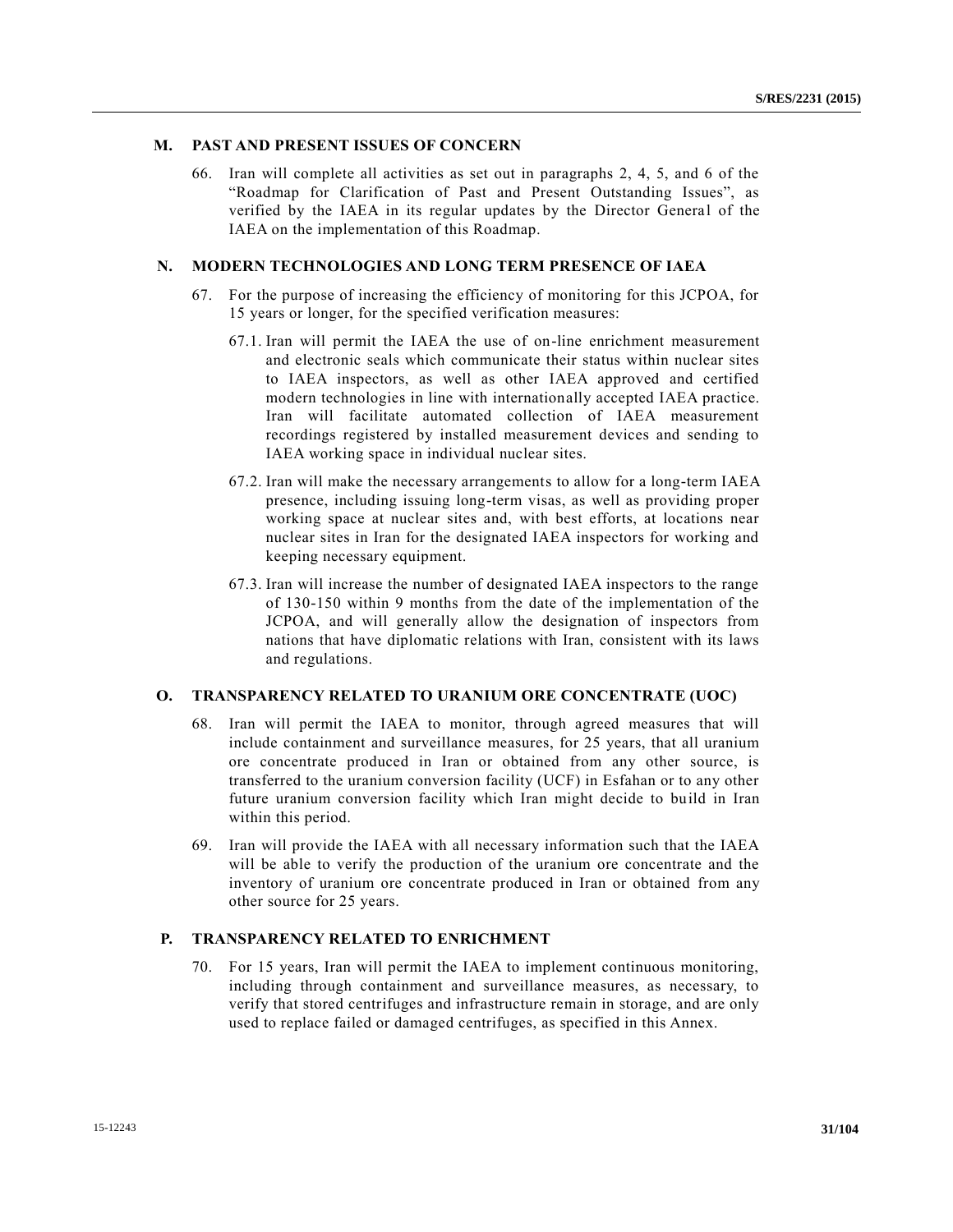- 71. Iran will permit the IAEA regular access, including daily access as requested by the IAEA, to relevant buildings at Natanz, including all parts of the FEP and PFEP, for 15 years.
- 72. For 15 years, the Natanz enrichment site will be the sole location for all of Iran's uranium enrichment related activities including safeguarded R&D.
- 73. Iran intends to apply nuclear export policies and practices in line with the internationally established standards for the export of nuclear material, equipment and technology. For 15 years, Iran will only engage, including through export of any enrichment or enrichment related equipment and technology, with any other country, or with any foreign entity in enrichment or enrichment related activities, including related research and development activities, following approval by the Joint Commission.

### **Q. ACCESS**

- 74. Requests for access pursuant to provisions of this JCPOA will be made in good faith, with due observance of the sovereign rights of Iran, and kept to the minimum necessary to effectively implement the verification responsibilities under this JCPOA. In line with normal international safeguards practice, such requests will not be aimed at interfering with Iranian military or other national security activities, but will be exclusively for resolving concerns regarding fulfilment of the JCPOA commitments and Iran's other non-proliferation and safeguards obligations. The following procedures are for the purpose of JCPOA implementation between the E3/EU+3 and Iran and are without prejudice to the safeguards agreement and the Additional Protocol thereto. In implementing this procedure as well as other transparency measures, the IAEA will be requested to take every precaution to protect commercial, technological and industrial secrets as well as other confidential information coming to its knowledge.
- 75. In furtherance of implementation of the JCPOA, if the IAEA has concerns regarding undeclared nuclear materials or activities, or activities inconsistent with the JCPOA, at locations that have not been declared under the comprehensive safeguards agreement or Additional Protocol, the IAEA will provide Iran the basis for such concerns and request clarification.
- 76. If Iran's explanations do not resolve the IAEA's concerns, the Agency may request access to such locations for the sole reason to verify the absence of undeclared nuclear materials and activities or activities inconsistent with the JCPOA at such locations. The IAEA will provide Iran the reasons for access in writing and will make available relevant information.
- 77. Iran may propose to the IAEA alternative means of resolving the IAEA's concerns that enable the IAEA to verify the absence of undeclared nuclear materials and activities or activities inconsistent with the JCPOA at the location in question, which should be given due and prompt consideration.
- 78. If the absence of undeclared nuclear materials and activities or activities inconsistent with the JCPOA cannot be verified after the implementation of the alternative arrangements agreed by Iran and the IAEA, or if the two sides are unable to reach satisfactory arrangements to verify the absence of undeclared nuclear materials and activities or activities inconsistent with the JCPOA at the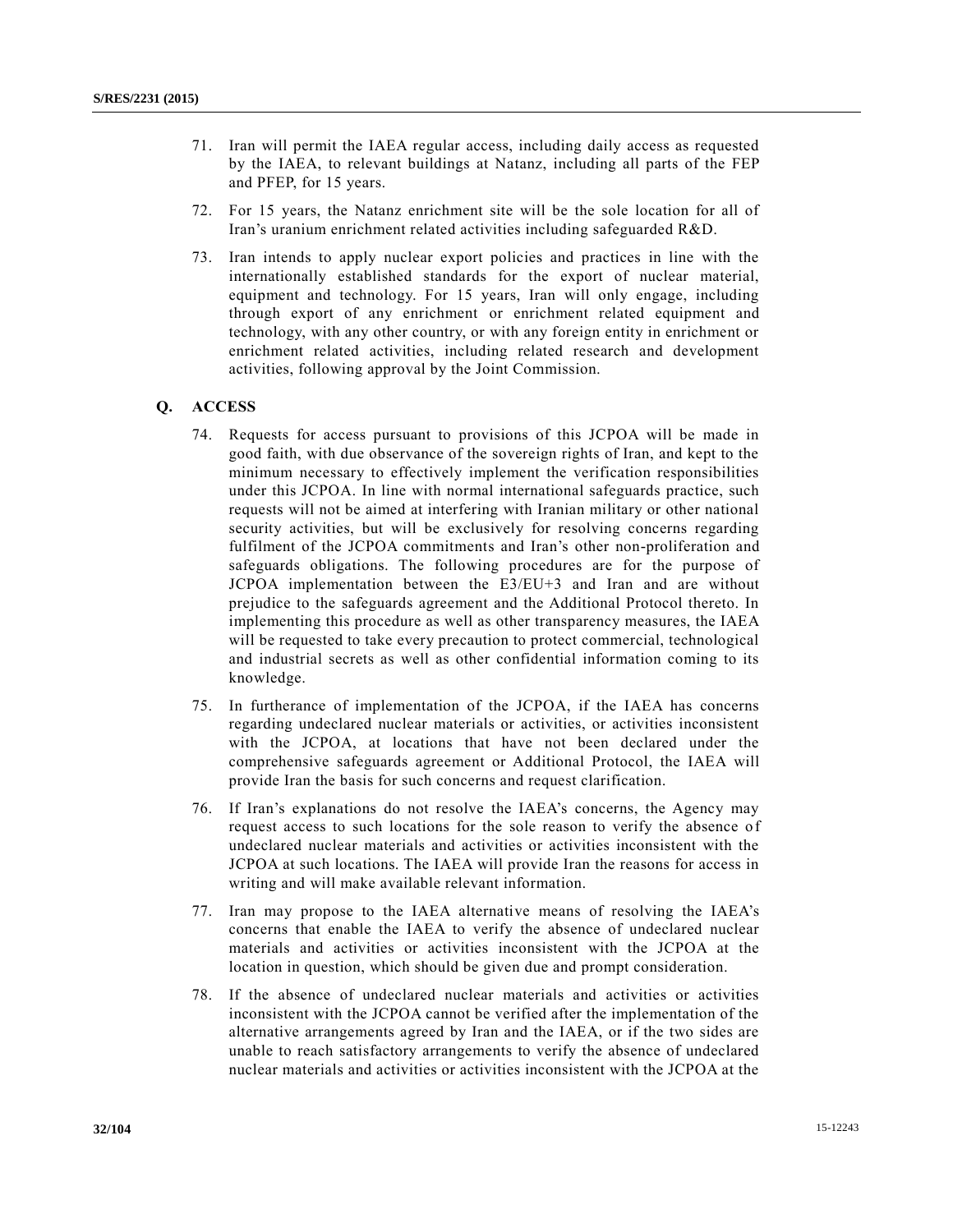specified locations within 14 days of the IAEA's original request for access, Iran, in consultation with the members of the Joint Commission, would resolve the IAEA's concerns through necessary means agreed between Iran and the IAEA. In the absence of an agreement, the members of the Joint Commission, by consensus or by a vote of 5 or more of its 8 members, would advise on the necessary means to resolve the IAEA's concerns. The process of consultation with, and any action by, the members of the Joint Commission would not exceed 7 days, and Iran would implement the necessary means within 3 additional days.

### **R. CENTRIFUGE COMPONENT MANUFACTURING TRANSPARENCY**

- 79. Iran and the IAEA will take the necessary steps for containment and surveillance on centrifuge rotor tubes and bellows for 20 years.
- 80. In this context:
	- 80.1. Iran will provide the IAEA with an initial inventory of all existing centrifuge rotor tubes and bellows and subsequent reports on changes in such inventory and will permit the IAEA to verify the inventory by item counting and numbering, and through containment and surveillance, of all rotor tubes and bellows, including in all existing and newly produced centrifuges.
	- 80.2. Iran will declare all locations and equipment, namely flow-forming machines, filament-winding machines and mandrels that are used for production of centrifuge rotor tubes or bellows, and will permit the IAEA to implement continuous monitoring, including through containment and surveillance on this equipment, to verify that this equipment is being used to manufacture centrifuges only for the activities specified in this JCPOA.

#### **S. OTHER URANIUM ISOTOPE SEPARATION ACTIVITIES**

81. For 10 years, Iran's uranium isotope separation-related research and development or production activities will be exclusively based on gaseous centrifuge technology.2 Iran will permit IAEA access to verify that uranium isotope separation production and R&D activities are consistent with this Annex.

# **T. ACTIVITIES WHICH COULD CONTRIBUTE TO THE DESIGN AND DEVELOPMENT OF A NUCLEAR EXPLOSIVE DEVICE**

- 82. Iran will not engage in the following activities which could contribute to the development of a nuclear explosive device:
	- 82.1. Designing, developing, acquiring, or using computer models to simulate nuclear explosive devices.

**\_\_\_\_\_\_\_\_\_\_\_\_\_\_\_\_\_\_**

<sup>2</sup> For the purpose of this Annex, non-gaseous centrifuge uranium isotope separation-related research and development or production will include laser isotope separation systems, electromagnetic isotope separation systems, chemical exchange systems, gaseous diffusion systems, vortex and aerodynamic systems, and other such processes that separate uranium isotopes.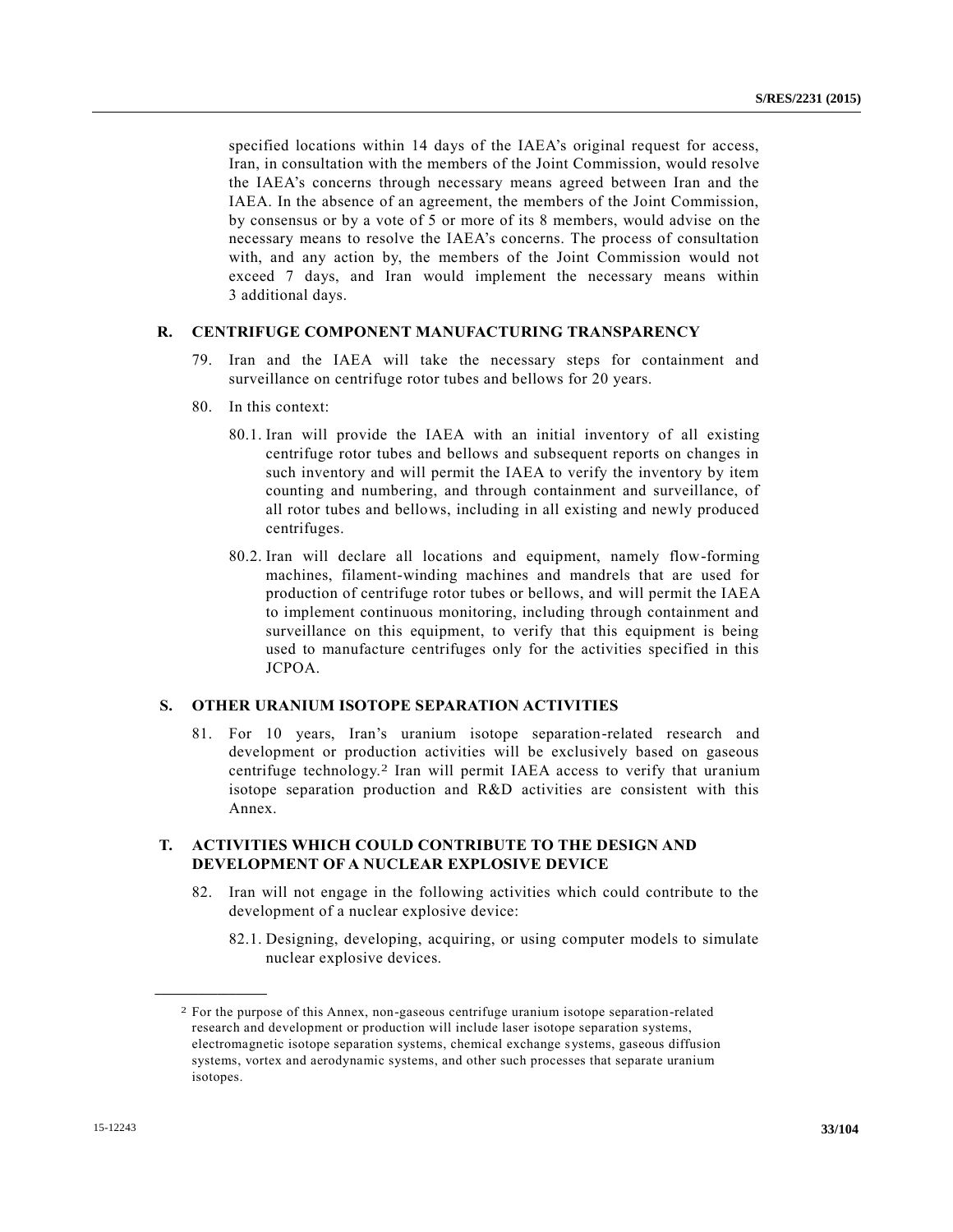- 82.2. Designing, developing, fabricating, acquiring, or using multi-point explosive detonation systems suitable for a nuclear explosive device, unless approved by the Joint Commission for non-nuclear purposes and subject to monitoring.
- 82.3. Designing, developing, fabricating, acquiring, or using explosive diagnostic systems (streak cameras, framing cameras and flash x-ray cameras) suitable for the development of a nuclear explosive device, unless approved by the Joint Commission for non-nuclear purposes and subject to monitoring.
- 82.4. Designing, developing, fabricating, acquiring, or using explosively driven neutron sources or specialized materials for explosively driven neutron sources.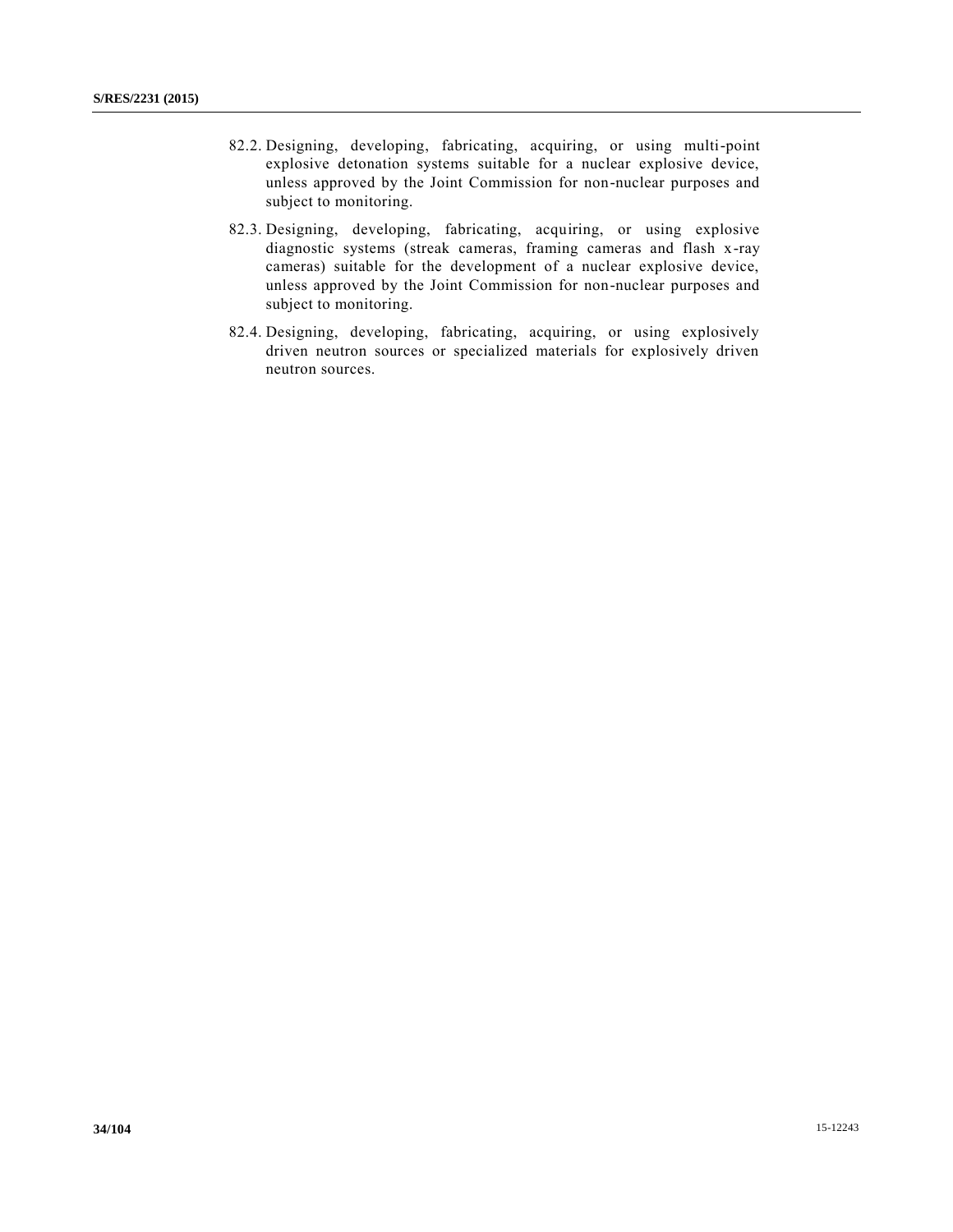# **Attachment: Arak conceptual design**

#### **Fundamental Principles:**

- Maximize use of the current infrastructure of original design of Arak research reactor, designated by the IAEA as IR-40, according to their respective ratings.
- Modernizing of the original design in order to be a multi-purpose research reactor comprising radio-isotope production, structural materials and fuel (pins and assembly prototypes) testing and able to conduct other neutronic experiments which demand high neutron fluxes (more than  $10^{14}$ ).
- Using heavy water as coolant, moderator and reflector. Light water would be utilized as an annular ring around the compact new core for safety reasons if necessary.
- Around 78 fuel assemblies in a tight hexagonal grid spacing with the following preliminary characteristics will be loaded.
- Up to 3.67 percent enriched  $UO_2$ , in the improved assembly design, will be used as fuel.
- Power will not exceed to 20 MWth.
- Adding different types of beam tubes to the existing beam tubes which being extended to the edge of the new compact core.
- Having one central channel in the center of the new core with passive cooling system for the purpose of structural materials and fuel pins and assembly prototypes testing with neutron flux beyond  $2 \cdot 10^{14}$ , twelve in-core irradiation channels (IIC) inside the core and twelve lateral irradiation chenna ls (LIC) just next to the outer ring of fuel assemblies.
- The location of the in-core and lateral irradiation channels should be designed and fixed to meet the best anticipated performances.
- Consistent with relevant section of Annex 1, subsidiary laboratories are part of the modernization project of the Arak Research Reactor. In Addition, Annex III reinforce design and construction of subsidiary laboratories.
- The highest tolerable pressure for the first and second loop is 0.33 Mpa (at the interance of the reactor pit).
- The highest possible flow rate for coolant is 610 kg/s at the pressure of 0.33 MPa in the main piping system and 42 Kg/sec for Moderator with the same conditions.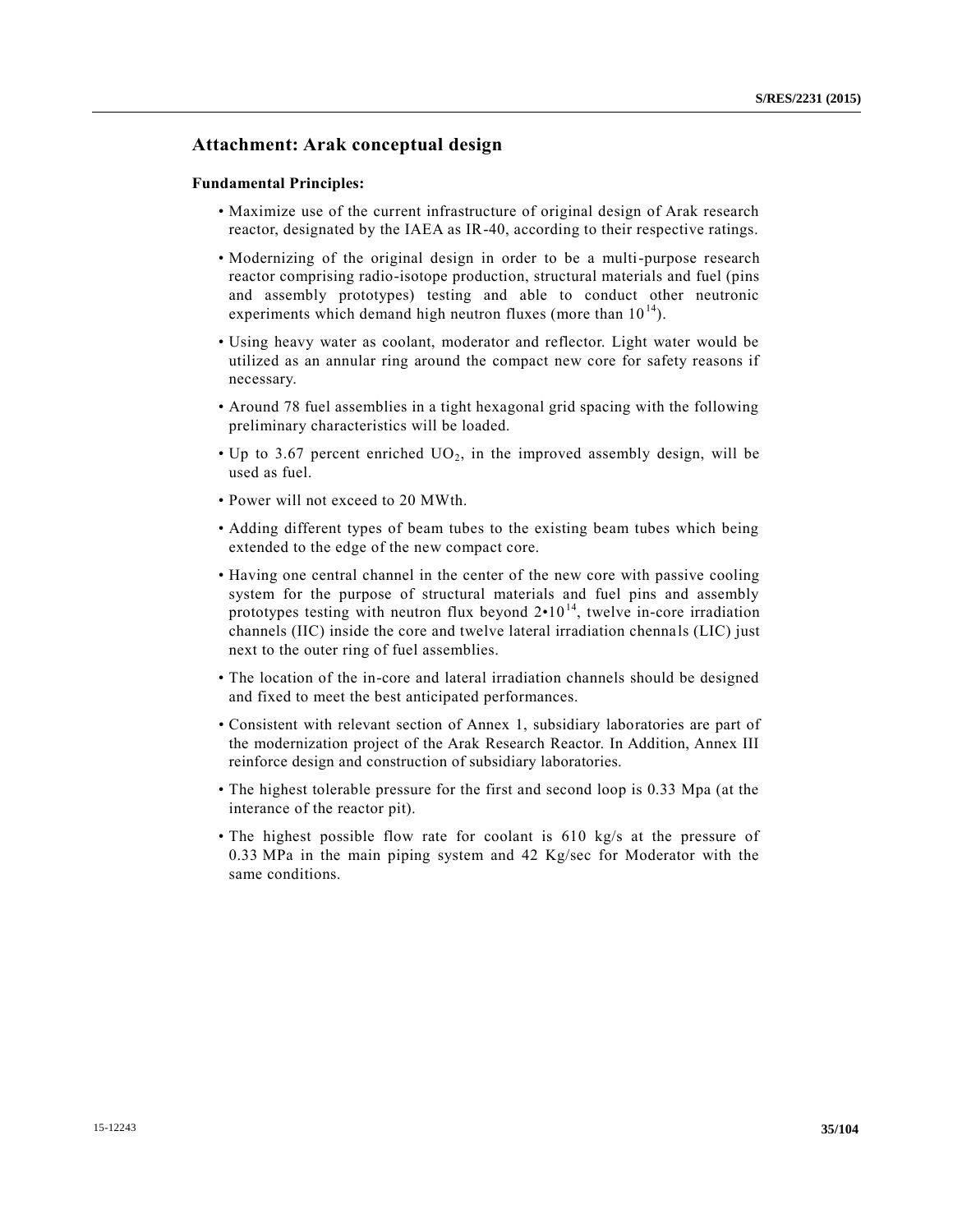# **Preliminary Characteristics:**

| <b>Core Parameters</b>                 | <b>Values</b>          |
|----------------------------------------|------------------------|
| Power (MW)                             | 20                     |
| Number of fuel assemblies              | $\sim78$               |
| Active length (cm)                     | $\sim 110$             |
| Lattice configuration                  | Hexagonal              |
| Fuel pellets Material                  | UO <sub>2</sub>        |
| Fuel enrichment level                  | Up to 3.67 %           |
| Clad material                          | Zr Alloys              |
| Burnable poison                        | Yes, if necessary      |
| Lattice pitch (cm)                     | $\sim 11$              |
| Coolant medium                         | D <sub>2</sub> O       |
| Moderator medium                       | D <sub>2</sub> O       |
| Reflector medium                       | $D_2O$                 |
| Reflector thickness (cm)               | $\sim 50$              |
| Purity of D2O                          | $\sim 99.8\%$          |
| Mass of D2O (mtons)                    | $~10 - 60 - 70$        |
| Yearly makeup                          | Yes                    |
| $K_{\rm eff}$                          | < 1.25                 |
| Core Excess reactivity (pcm)           | ${}<$ 20000            |
| Cycle length (days) approximatly       | $\sim 250$             |
| $\sqrt[239]{P}$ u at EoC (g)           | ~1.850                 |
| <sup>239</sup> Pu purity at EoC        | $\sim$ 78%             |
| $\sqrt[235]{U}$ consumption            | $\sim 60\%$            |
| Maximum Thermal Flux, E<0.625ev        | $\sim 3 \cdot 10^{14}$ |
| Maximum Fast Flux, E>0.625ev           | $\sim 1 \cdot 10^{14}$ |
| Minimum Thermal Flux, E<0.625ev        | $\sim 1 \cdot 10^{14}$ |
| Minimum Fast Flux, E>0.625ev           | $\sim 1 \cdot 10^{14}$ |
| Fluid velocity in channels (m/s)       | $\sim 3.8$             |
| Channel mass flow rate $(kg/s)$        | ~2.4                   |
| Working pressure (MPa)                 | 0.33                   |
| Fluid inlet temperature $(^{\circ}C)$  | $\sim 47$              |
| Fluid outlet temperature (°C)          | $\sim$ 78              |
| Core material                          | Mainly S.S. 304        |
| Core wall Thichness (mm)               | $\sim 30$              |
| Fuel Pellet Diameter (cm)              | $\sim 0.65$            |
| Inner Clad Diameter (cm)               | $\sim 0.67$            |
| Outer Clad Diameter (cm)               | $\sim 0.8$             |
| Number of pins per assembly            | 12                     |
| Mass of $UO2$ in full core load $(Kg)$ | $\sim$ 350             |
| Core diameter (cm)                     | $\sim 240$             |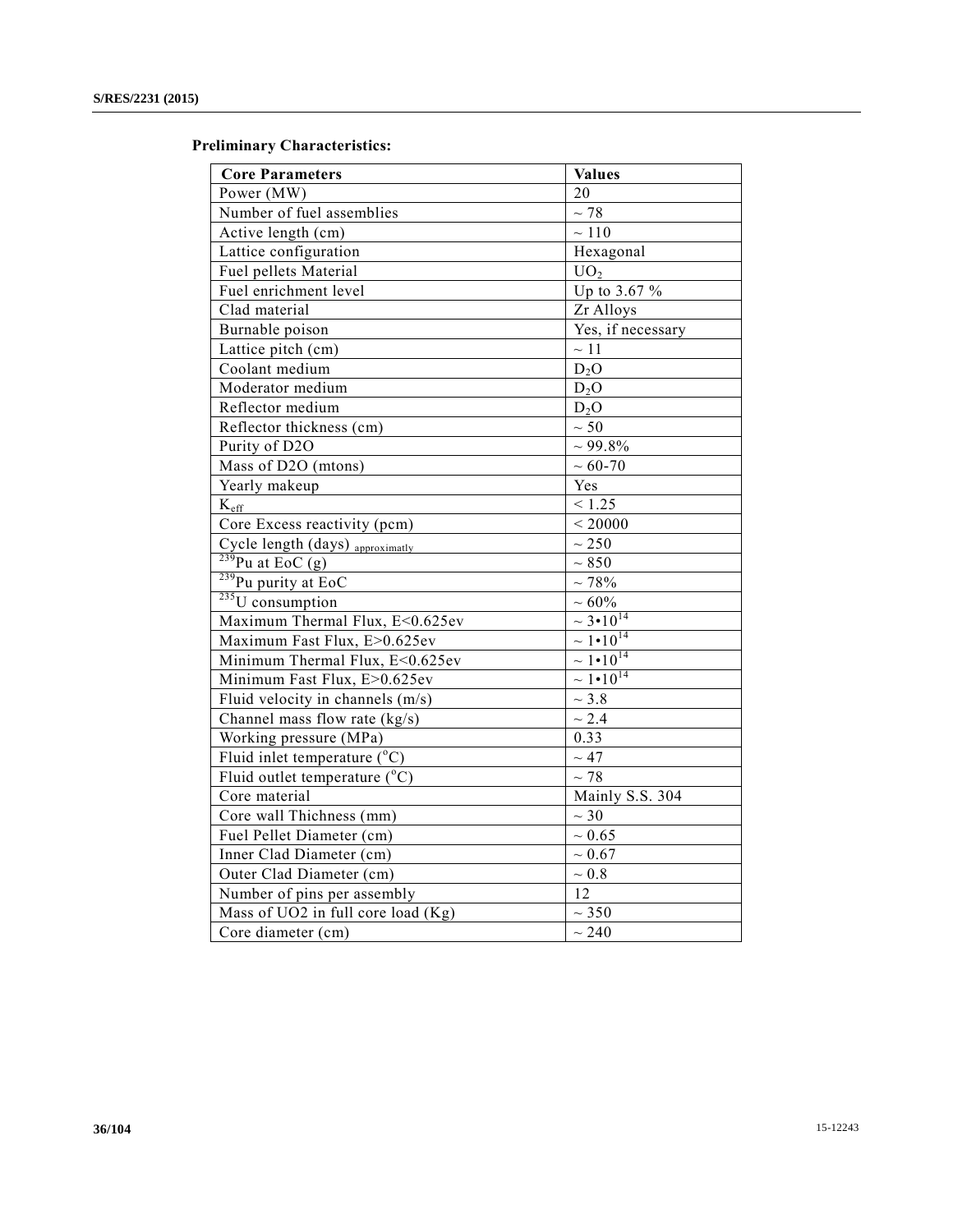## **JCPOA Annex II – Sanctions-related commitments**

The sequence of implementation of the commitments detailed in this Annex is specified in Annex V (Implementation Plan) to this Joint Comprehensive Plan of Action (JCPOA).

## **A. European Union**1

**1.** The EU and EU Member States commit to terminate all provisions of Council Regulation (EU) No 267/2012 (as subsequently amended) implementing all nuclear-related sanctions or restrictive measures as specified in Sections 1.1-1.10 below, to terminate all provisions of Council Decision 2010/413/CFSP (as subsequently amended), as specified in Sections 1.1-1.10 below, and to terminate or amend national implementing legislation as required, in accordance with Annex V:

#### **1.1. Financial, banking and insurance measures**2

- 1.1.1 Prohibition and authorisation regimes on financial transfers to and from Iran (Article 10 of Council Decision 2010/413/CFSP; Articles 30, 30a, 30b and 31 of Council Regulation (EU) No 267/2012);
- 1.1.2. Sanctions on banking activities (Article 11 of Council Decision 2010/413/CFSP; Article 33 of Council Regulation (EU) No 267/2012);
- 1.1.3. Sanctions on insurance (Article 12 of Council Decision 2010/413/CFSP; Article 35 of Council Regulation (EU) No 267/2012);
- 1.1.4. Sanctions on financial messaging services (Article 20(12) of Council Decision 2010/413/CFSP; Article 23(4) of Council Regulation (EU) No 267/2012);
- 1.1.5. Sanctions on financial support for trade with Iran (Article 8 of Council Decision 2010/413/CFSP);
- 1.1.6. Sanctions on grants, financial assistance and concessional loans (Article 9 of Council Decision 2010/413/CFSP);
- 1.1.7. Sanctions on Government of Iran public-guaranteed bonds (Article 13 of Council Decision 2010/413/CFSP; Article 34 of Council Regulation (EU) No 267/2012); and
- 1.1.8. Sanctions on associated services<sup>3</sup> for each of the categories above (see the references above).

<sup>&</sup>lt;sup>1</sup> For the purposes of EU legislation, "Iranian person, entity or body" means:

<sup>(</sup>i) the State of Iran or any public authority thereof;

<sup>(</sup>ii) any natural person in, or resident in, Iran;

<sup>(</sup>iii) any legal person, entity or body having its registered office in Iran;

<sup>(</sup>iv) any legal person, entity or body, inside or outside Iran, owned or controlled directly or indirectly by one or more of the above mentioned persons or bodies.

<sup>2</sup> The headings and subheadings in this Annex are for descriptive purposes only.

<sup>3</sup> For the purposes of this Annex, the term "associated services" means any service – including technical assistance, training, insurance, re-insurance, brokering, transportation or financial service – necessary and ordinarily incident to the underlying activity for which sanctions have been lifted pursuant to this JCPOA.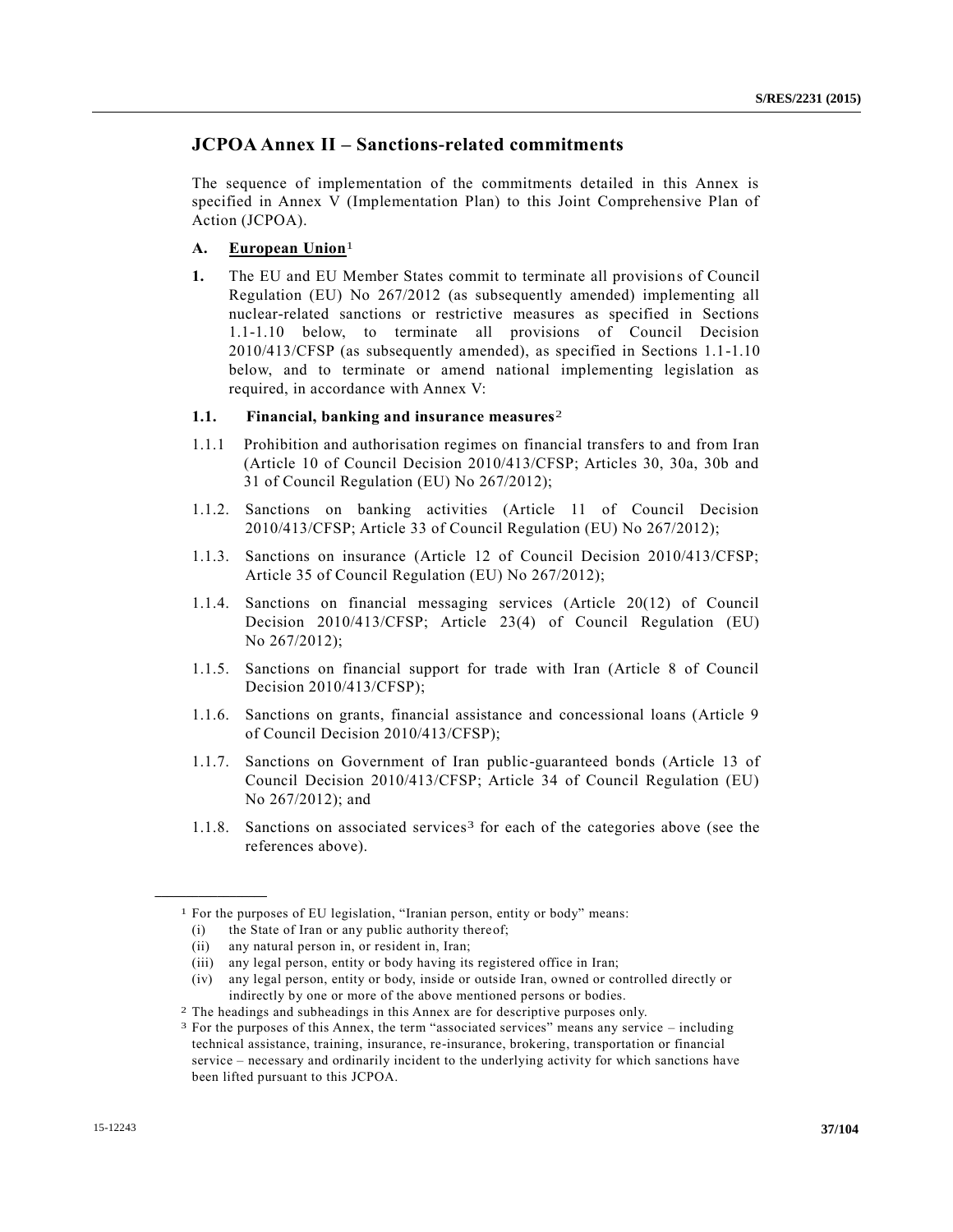## **1.2. Oil, gas and petrochemical sectors**

- 1.2.1. Sanctions on the import of oil and gas from Iran (Articles 3a, 3c and 3e of Council Decision 2010/413/CFSP; Articles 11, 12 and 14a, and Annexes IV and IVA of Council Regulation (EU) No 267/2012);
- 1.2.2. Sanctions on the import of Iranian petrochemical products (Articles 3b and 3d of Council Decision 2010/413/CFSP; Articles 13 and 14, and Annex V of Council Regulation (EU) No 267/2012);
- 1.2.3. Sanctions on the export of key equipment for the oil, gas and petrochemical sectors (Articles 4, 4a and 4b of Council Decision 2010/413/CFSP; Articles 8, 9 and 10, and Annexes VI and VIA of Council Regulation (EU) No 267/2012);
- 1.2.4. Sanctions on investment in the oil, gas and petrochemical sectors (Articles 6, 6a and 7 of Council Decision 2010/413/CFSP; Articles 17(1), 17(2)(b) and (c), 17(3), 17(4), 17(5), 20 and 21 of Council Regulation (EU) No 267/2012); and
- 1.2.5. Sanctions on associated services for each of the categories above (see the references above).

#### **1.3. Shipping, shipbuilding and transport sectors**

- 1.3.1. Sanctions related to shipping and shipbuilding (Articles 4g, 4h, 8a, 18a and 18b of Council Decision 2010/413/CFSP; Articles 10a, 10b, 10c, 37a, and 37b, and Annex VIB of Council Regulation (EU) No 267/2012);
- 1.3.2. Sanctions related to the transport sector (Articles 15, 16, 17 and 18 of Council Decision 2010/413/CFSP; Articles 36 and 37 of Council Regulation (EU) No 267/2012); and
- 1.3.3. Sanctions on associated services for each of the categories above (see the references above).

#### **1.4. Gold, other precious metals, banknotes and coinage**

- 1.4.1. Sanctions on gold, precious metals and diamonds, banknotes and coinage (Articles 4c and 4d of Council Decision 2010/413/CFSP; Articles 15 and 16, and Annex VII of Council Regulation (EU) No 267/2012); and
- 1.4.2. Sanctions on associated services for each of the categories above (see the references above).

## **1.5. Nuclear proliferation-related measures**

- 1.5.1. Sanctions related to proliferation-sensitive nuclear activities (goods and technology, investment and specialised training) (Articles 1(1) (a), (b), (d), (e), (2), (3) and (4), 2, 3, 5, 14 and 21 of Council Decision 2010/413/CFSP; Articles 2, 3, 4, 5, 6,7, 17(1) and (2)(a), 18, 19 and 22, and Annexes I, II and III of Council Regulation (EU) No 267/2012); and
- 1.5.2. Sanctions on associated services for the category above (see the references above).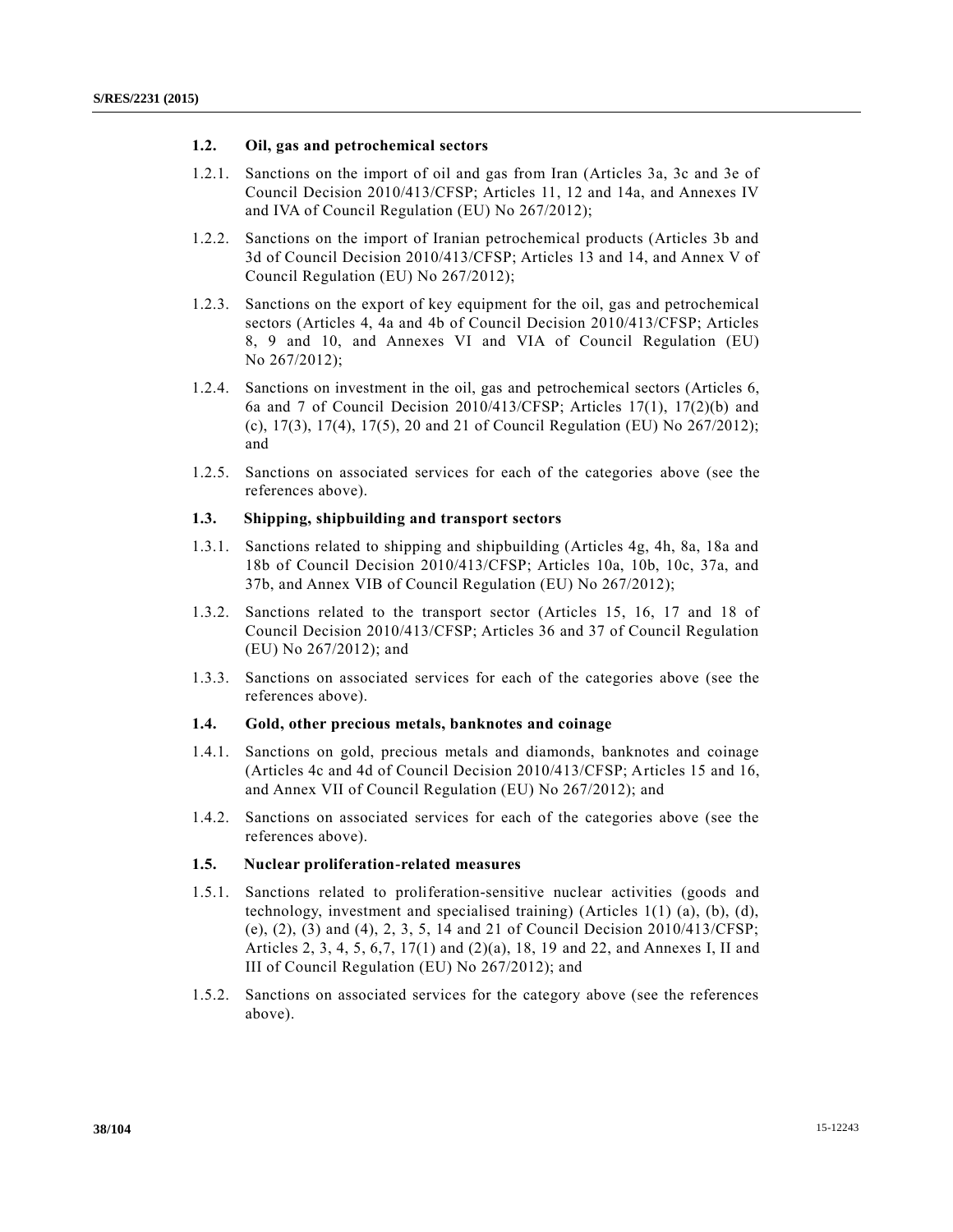## **1.6. Metals**

- 1.6.1. Sanctions on metals (Articles 4e and 4f of Council Decision 2010/413/CFSP; Articles 15a, 15b and 15c, and Annex VIIB of Council Regulation (EU) No 267/2012); and
- 1.6.2. Sanctions on associated services for the category above (see the references above).

## **1.7. Software**

- 1.7.1. Sanctions on software (Articles 4i and 4j of Council Decision 2010/413/CFSP; Articles 10d, 10e and 10f, and Annex VIIA of Council Regulation (EU) No 267/2012); and
- 1.7.2. Sanctions on associated services for the category above (see the references above).

### **1.8. Arms**

- 1.8.1. Sanctions on arms (Articles  $1(1)(c)$ , (3) and (4), and 3 of Council Decision 2010/413/CFSP; Articles  $5(1)(a)$  and (c),  $17(1)$  and (2)(a), and 19 of Council Regulation (EU) No 267/2012); and
- 1.8.2. Sanctions on associated services for the category above (see the references above).

## **1.9. Listing of persons, entities and bodies (asset freeze and visa ban)**

- 1.9.1. Asset freeze and visa ban measures applicable to:
	- 1.9.1.1. listed Iranian banks and financial institutions, including the Central Bank of Iran;
	- 1.9.1.2. listed persons, entities and bodies related to the oil, gas and petrochemical sectors;
	- 1.9.1.3. listed persons, entities and bodies related to shipping, shipbuilding and transport;
	- 1.9.1.4. other listed persons, entities and bodies not related to proliferation sensitive nuclear-, arms- and ballistic missile-related activities;
	- 1.9.1.5. listed persons, entities and bodies related to proliferation-sensitive nuclear-, arms- and ballistic missile-related activities; and
	- 1.9.1.6. entities and individuals listed by the UN Security Council, as set out in Attachment 1, part I to this Annex for categories 1.9.1.1- 1.9.1.4, Attachment 2, part I to this Annex for category 1.9.1.5, and Parts II of Attachments 1 and 2 to this Annex for category 1.9.1.6 (Articles 19 and 20, and Annexes I and II to Council Decision 2010/413/CFSP; Articles 23, 24, 25, 26, 27, 28, 28a, 28b and 29, and Annexes VIII and IX to Council Regulation (EU) No 267/2012).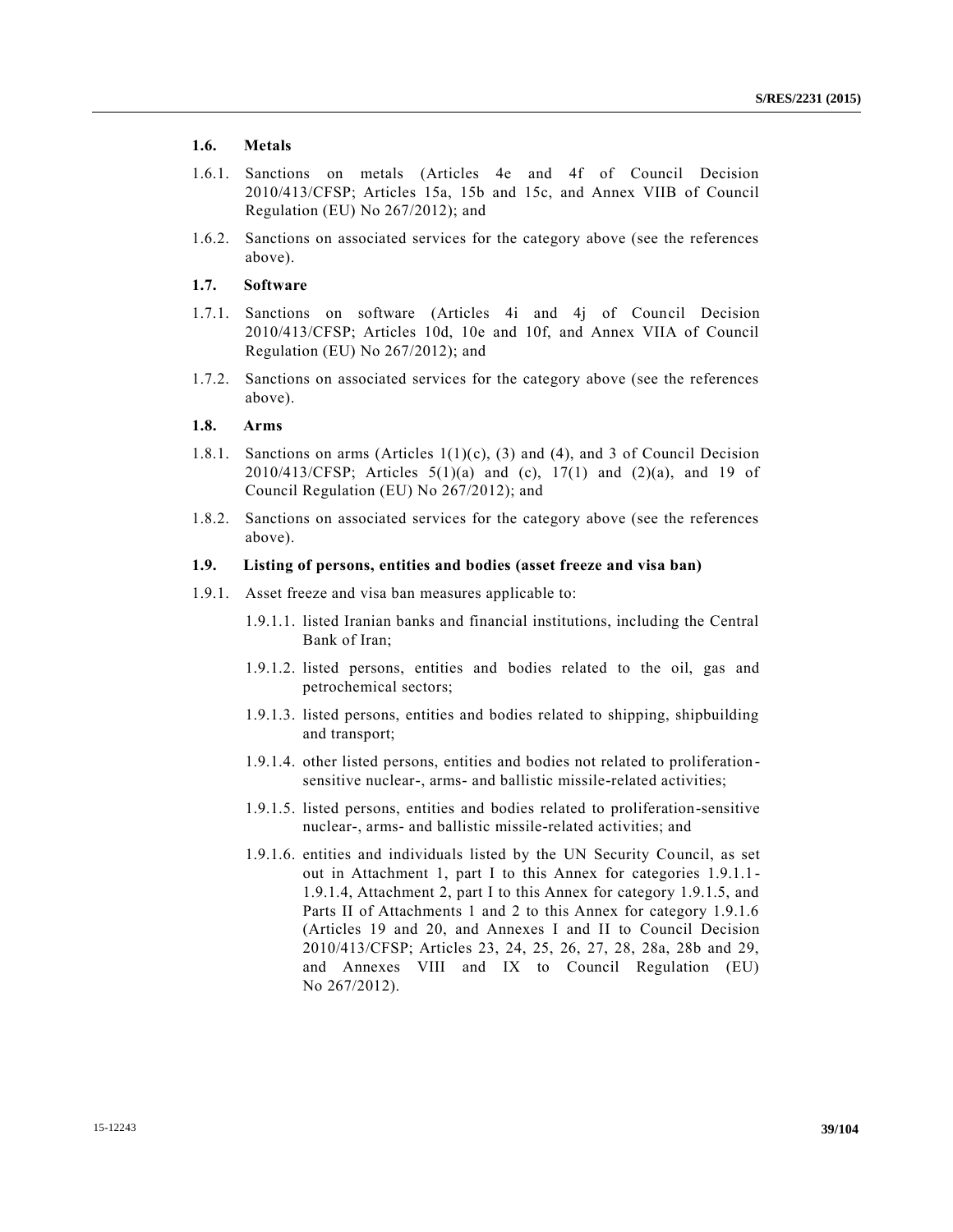## **1.10. Other provisions**

- 1.10.1. The commitment in Section 1 covers all remaining provisions of Council Decision 2010/413/CFSP and Council Regulation (EU) No 267/2012 not specified above.
- 1.10.1.1. Definitions (Article 1 of Council Regulation (EU) No 267/2012); and
- 1.10.1.2. General and final provisions (Articles 22, 23, 24, 25, 26, 26a, 27 and 28 of Council Decision 2010/413/CFSP; Articles 38, 39, 40, 41, 42, 43, 43a, 44, 45, 46, 47, 48, 49, 50 and 51, and Annex X of Council Regulation (EU) No 267/2012).
- **2.** The EU represents that the provisions listed in Section 1 above constitute the full and complete list of all EU nuclear-related sanctions or restrictive measures. These sanctions or restrictive measures will be lifted in accordance with Annex V.

## **3. Effects of the lifting of EU economic and financial sanctions**

3.1. As a result of the lifting of sanctions specified in Section 1 above, the following activities, including associated services, will be allowed, beginning on implementation day, in accordance with this JCPOA and provided that such activities are otherwise consistent with EU and EU Member States' laws and regulations in effect:4

## **3.2. Financial, banking and insurance measures (See Sections 1.1.1 to 1.1.8)**

- 3.2.1. Transfers of funds between EU persons, entities or bodies, including EU financial and credit institutions, and Iranian persons, entities or bodies, including Iranian financial and credit institutions, without the requirement for authorisation or notification;
- 3.2.2. Opening of new branches, subsidiaries or representative offices of Iranian banks in the territories of EU Member States; and the establishment of new joint ventures, or the taking of an ownership interest or the establishment of new correspondent banking relationships by Iranian banks with EU banks; and opening by EU persons, including EU financial and credit institutions, of representative offices, subsidiaries, joint ventures or bank accounts in Iran;
- 3.2.3. Provision of insurance or reinsurance to Iran or the Government of Iran, an Iranian legal person, entity or body, or a natural person or a legal person, entity or body acting on their behalf or at their direction;
- 3.2.4. Supply of specialised financial messaging services to any Iranian natural or legal persons, entities or bodies, including those listed in Attachment 1 to this Annex;
- 3.2.5. Entering into commitments by EU Member States to provide financial support for trade with Iran, including the granting of export credits,

<sup>4</sup> Unless specifically provided otherwise, the sanctions lifting described in this Section does not apply to transactions that involve persons still subject to restrictive measures and is without prejudice to sanctions that may apply under legal provisions other than those referred to in Section 1. Nothing in this JCPOA reflects a change in Iran's position on EU sanctions.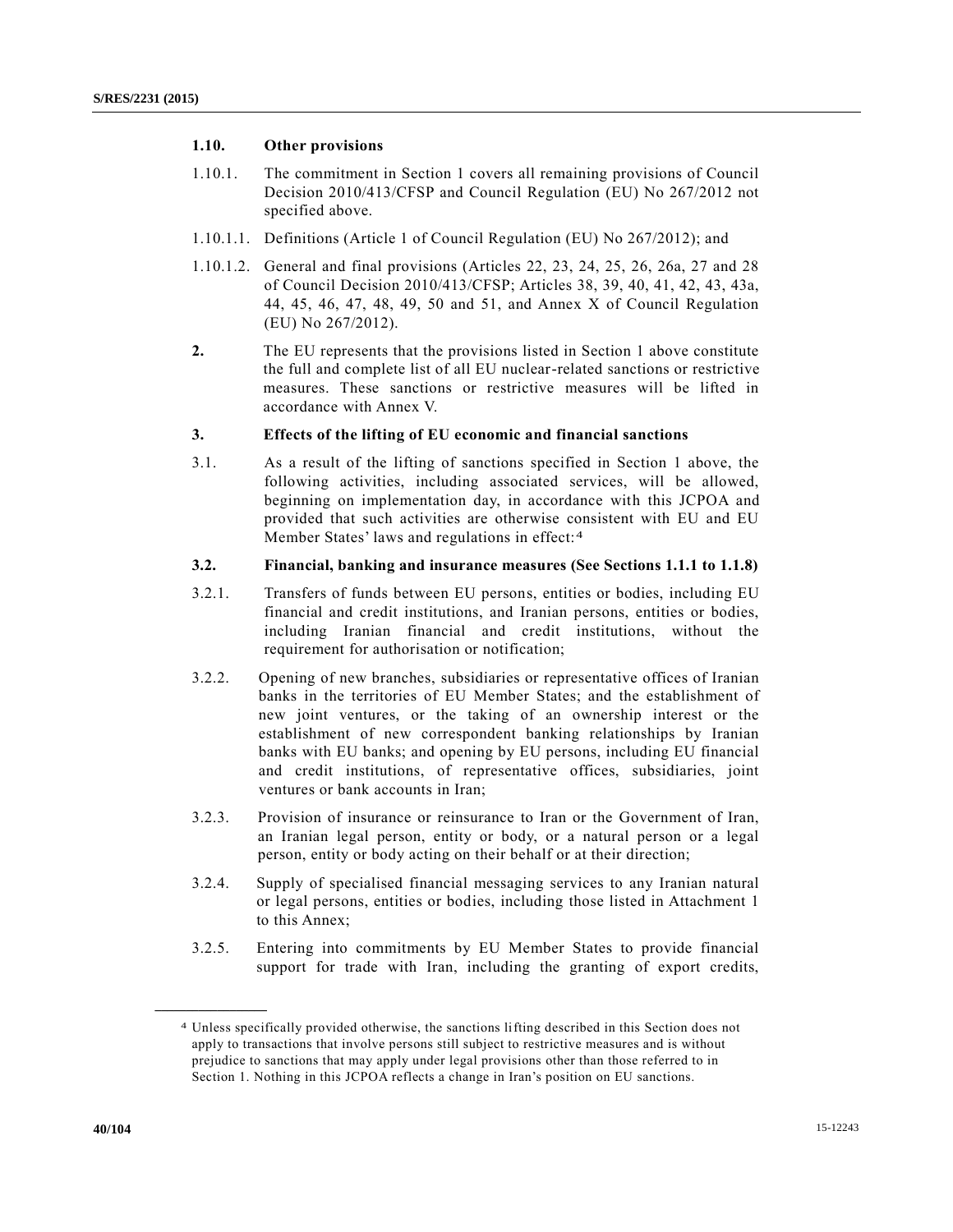guarantees or insurance; and into commitments for grants, financial assistance and concessional loans to the Government of Iran; and

3.2.6. Sale or purchase of public or public-guaranteed bonds to and from Iran, the Government of Iran, the Central Bank of Iran, or Iranian banks and financial institutions or persons acting on their behalf.

## **3.3. Oil, gas and petrochemical sectors (See Sections 1.2.1 to 1.2.5)**

- 3.3.1. Import, purchase, swap or transport of Iranian crude oil and petroleum products, natural gas or petrochemical products and related financing;
- 3.3.2. Sale, supply, transfer or export of equipment or technology, technical assistance, including training, used in the sectors of the oil, gas and petrochemical industries in Iran covering exploration, production and refining of oil and natural gas, including liquefaction of natural gas, to any Iranian person, in or outside Iran, or for use in Iran; and
- 3.3.3. Granting of any financial loan or credit to, the acquisition or extension of a participation in, and the creation of any joint venture with, any Iranian person that is engaged in the oil, gas and petrochemical sectors in Iran or outside Iran.

#### **3.4. Shipping, shipbuilding and transport sectors (See Sections 1.3.1 to 1.3.3)**

- 3.4.1. Sale, supply, transfer or export of naval equipment and technology for ship building, maintenance or refit, to Iran or to any Iranian persons engaged in this sector; the design, construction or the participation in the design or construction of cargo vessels and oil tankers for Iran or for Iranian persons; the provision of vessels designed or used for the transport or storage of oil and petrochemical products to Iranian persons, entities or bodies; and the provision of flagging and classification services, including those pertaining to technical specification, registration and identification numbers of any kind, to Iranian oil tankers and cargo vessels;
- 3.4.2. Access to the airports under the jurisdiction of EU Member States of all cargo flights operated by Iranian carriers or originating from Iran;
- 3.4.3. Cessation of inspection, seizure and disposal by EU Member States of cargoes to and from Iran in their territories with regard to items which are no longer prohibited; and
- 3.4.4. Provision of bunkering or ship supply services, or any other servicing of vessels, to Iranian-owned or Iranian-contracted vessels not carrying prohibited items; and the provision of fuel, engineering and maintenance services to Iranian cargo aircraft not carrying prohibited items.

## **3.5. Gold, other precious metals, banknotes and coinage (See Sections 1.4.1 to 1.4.2)**

- 3.5.1. Sale, supply, purchase, export, transfer or transport of gold and precious metals as well as diamonds, and provision of related brokering, financing and security services, to, from or for the Government of Iran, its public bodies, corporations and agencies, or the Central Bank of Iran; and
- 3.5.2. Delivery of newly printed or minted or unissued Iranian denominated banknotes and coinage to, or for the benefit of the Central Bank of Iran.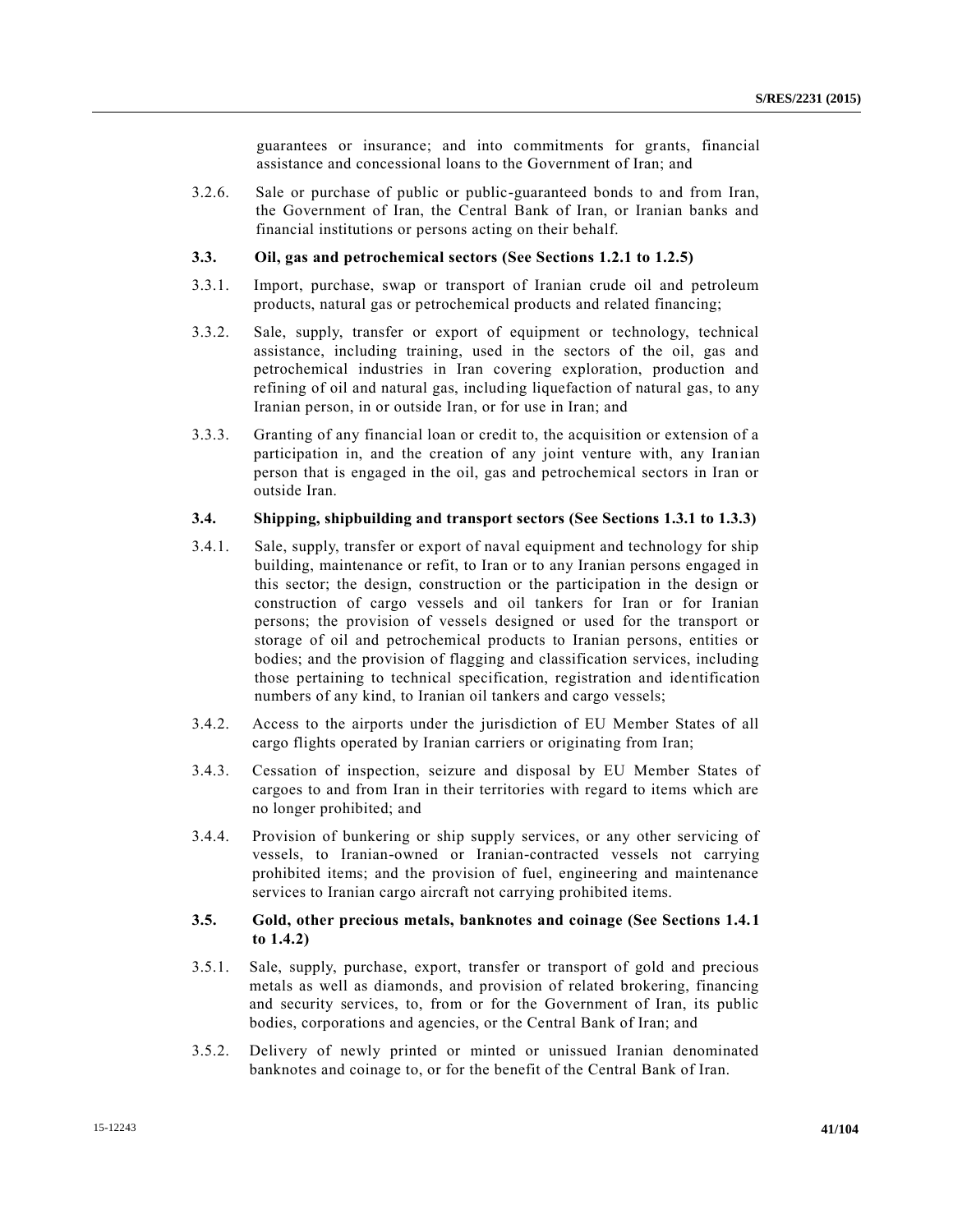## **3.6. Metals (See Sections 1.6.1 to 1.6.2)**

3.6.1. Sale, supply, transfer or export of graphite and raw or semi-finished metals, such as aluminum and steel to any Iranian person, entity or body or for use in Iran, in connection with activities consistent with this JCPOA.

## **3.7. Software (See Sections 1.7.1 to 1.7.2)**

3.7.1. Sale, supply, transfer or export of software for integrating industrial processes, including updates, to any Iranian person, entity or body, or for use in Iran, in connection with activities consistent with this JCPOA,

## **3.8. Listing of persons, entities and bodies (asset freeze and visa ban) (See Section 1.9.1)**

- 3.8.1. As a result of delisting as specified in this Annex, releasing of all funds and economic resources which belong to, and making available funds or economic resources to, the persons, entities and bodies, including Iranian banks and financial institutions, the Central Bank of Iran, listed in Attachment 1 to this Annex; and
- 3.8.2. As a result of delisting as specified in this Annex, entry into, or transit through the territories of EU Member States of individuals listed in Attachment 1 to this Annex.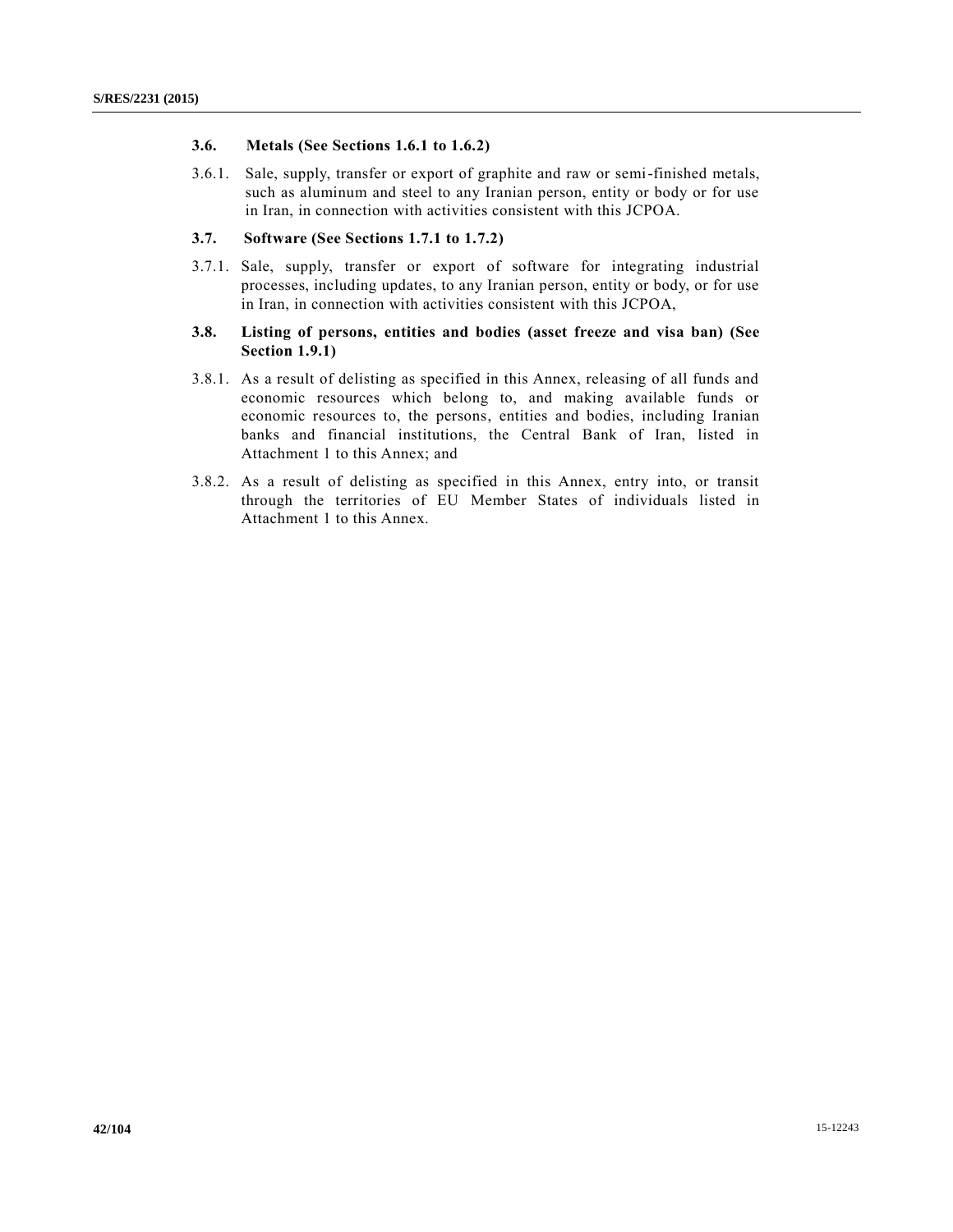## **B. United States**5

**\_\_\_\_\_\_\_\_\_\_\_\_\_\_\_\_\_\_**

**4.** The United States commits to cease the application of, and to seek such legislative action as may be appropriate to terminate, or modify to effectuate the termination of, all nuclear-related sanctions<sup>6</sup> as specified in Sections 4.1-4.9 below, and to terminate Executive Orders 13574, 13590, 13622 and 13645, and Sections 5-7 and 15 of Executive Order 13628, in accordance with Annex V.7

#### **4.1. Financial and banking measures**

4.1.1. Sanctions on transactions with individuals and entities set out in Attachment 3 to this Annex, including: the Central Bank of Iran (CBI) and other specified Iranian financial institutions; the National Iranian Oil Company (NIOC), 8 Naftiran Intertrade Company (NICO), National Iranian Tanker Company (NITC) and other specified individuals and entities identified as Government of Iran by the Office of Foreign Assets Control; and certain designated individuals and entities on the Specially Designated Nationals and Blocked Persons List (SDN List) (Comprehensive Iran Sanctions, Accountability, and Divestment Act of 2010 (CISADA) Section  $104(c)(2)(E)(ii)(I)$ ; National Defense Authorization Act for Fiscal Year 2012 (NDAA) Sections 1245(d)(1) and (3); Iran Freedom and Counter-Proliferation Act of 2012 (IFCA) Sections 1244(c)(1) and (d),  $1245(a)(1)(A)$ ,  $(a)(1)(C)(i)(II)$  and (c), 1246(a) and 1247(a); Sections  $1(a)(i)$  and  $5(a)$  of Executive Order (E.O.) 13622 and Sections  $2(a)(i)$  and  $3(a)(i)$  of E.O. 13645);

<sup>5</sup> For the purposes of U.S. legislation, "Iranian person" means (A) an individual who is a citizen or national of Iran; and (B) an entity organised under the laws of Iran or otherwise subject to the jurisdiction of the Government of Iran.

<sup>6</sup> The sanctions that the United States will cease to apply, and subsequently terminate, or modify to effectuate the termination of, pursuant to its commitment under Section 4 are those directed towards non-U.S. persons. For the purposes of Sections 4 and 6-7 of this JCPOA, the term "non-U.S. person" means any individual or entity, excluding (i) any United States citizen, permanent resident alien, entity organised under the laws of the United States or any jurisdiction within the United States (including foreign branches), or any person in the United States, and (ii) any entity owned or controlled by a U.S. person. For the purposes of (ii) of the preceding sentence, an entity is "owned or controlled" by a U.S. person if the U.S. person: (i) holds a 50 percent or greater equity interest by vote or value in the entity; (ii) holds a majority of seats on the board of directors of the entity; or (iii) otherwise controls the actions, policies, or personnel decisions of the entity. U.S. persons and U.S.-owned or -controlled foreign entities will continue to be generally prohibited from conducting transactions of the type permitted pursuant to this JCPOA, unless authorised to do so by the U.S. Department of the Treasury's Office of Foreign Assets Control (OFAC).

<sup>7</sup> All citations to statutes and Executive orders included in this JCPOA refer to the statute or Executive order as amended as of the conclusion date of this JCPOA, including: the Iran Sanctions Act of 1996 (ISA), as amended by Section 102 of the Comprehensive Iran Sanctions, Accountability, and Divestment Act of 2010 (CISADA) and Sections 201-207 and 311 of the Iran Threat Reduction and Syria Human Rights Act of 2012 (TRA); CISADA, as amended by Sections 214-216, 222, 224, 311-312, 402-403 and 605 of TRA and Section 1249 of the Iran Freedom and Counter-Proliferation Act of 2012 (IFCA); the National Defense Authorization Act for Fiscal Year 2012 (NDAA), as amended by Sections 503-504 of TRA and Section 1250 of IFCA; Executive Order (E.O.) 13622, as amended by Section 15 of E.O. 13628 and Section 16 of E.O. 13645. The citations listed in Section 4 include authorities under which secondary sanctions will no longer apply as a result of actions described in Section 4.8.1.

<sup>8</sup> Removal of NIOC from the SDN List, as provided for in Section 4.8.1, will include resolution of related designations and determinations.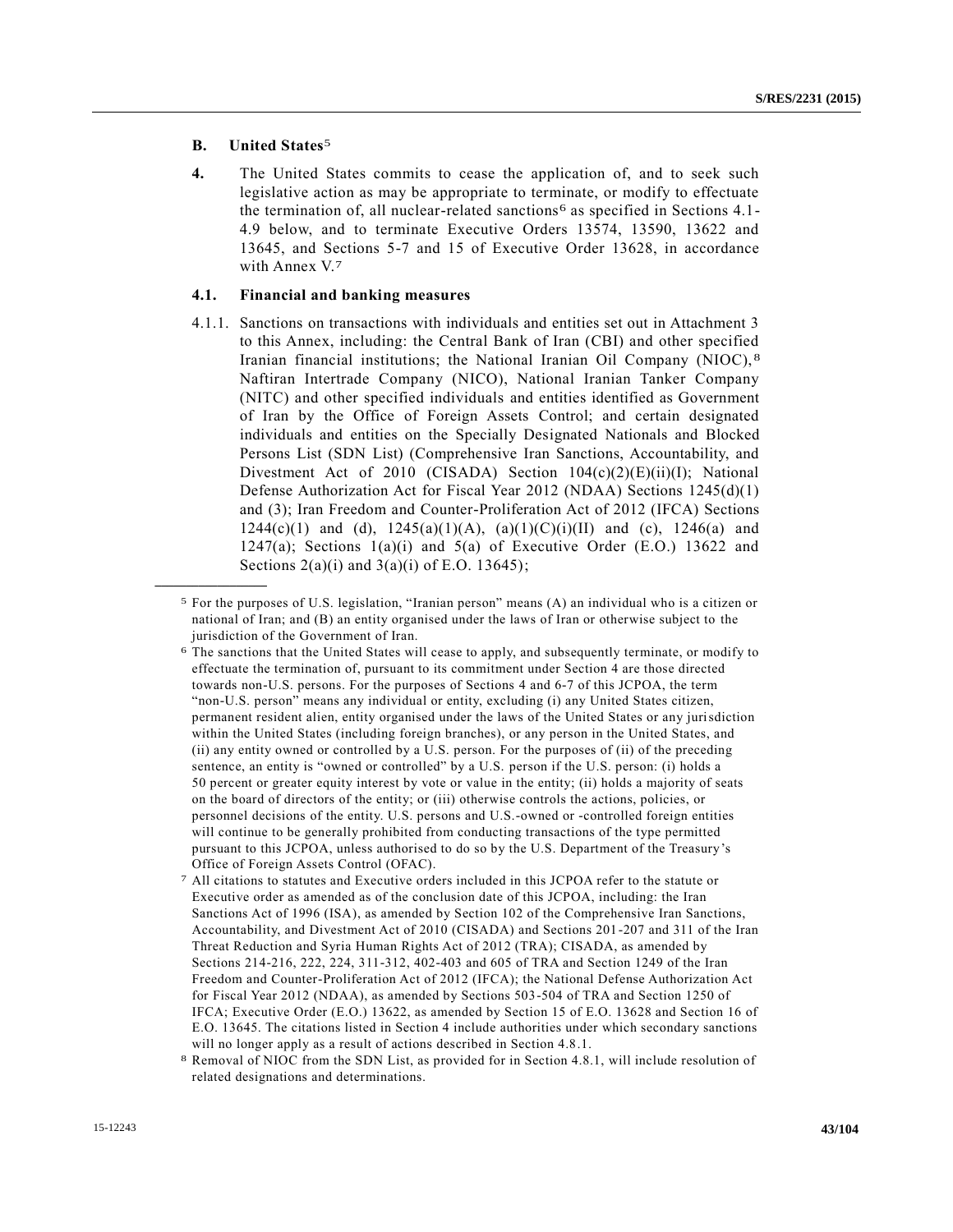- 4.1.2. Sanctions on the Iranian Rial (NDAA Sections 1245(d)(1) and (3); IFCA Sections  $1244(c)(1)$ ,  $1246(a)$  and  $1247(a)$ ; Section 5(a) of E.O. 13622 and Sections 1(a),  $2(a)(i)$  and  $3(a)(i)$  of E.O. 13645);
- 4.1.3. Sanctions on the provision of U.S. banknotes to the Government of Iran (NDAA Sections  $1245(d)(1)$  and  $(3)$ ; IFCA Sections  $1244(c)(1)$  and  $(d)$ , 1246(a) and 1247(a); Section 5(a) of E.O. 13622 and Sections  $2(a)(i)$  and  $3(a)(i)$  of E.O. 13645);
- 4.1.4. Bilateral trade limitations on Iranian revenues held abroad, including limitations on their transfer (NDAA Sections 1245(d)(1) and (3); IFCA Sections  $1244(c)(1)$ , (d) and (h)(2),  $1246(a)$  and  $1247(a)$ ; Sections  $1(a)(i)$ -(ii),  $2(a)(i)$  and  $5(a)$  of E.O. 13622 and Sections  $2(a)(i)$  and  $3(a)(i)$  of E.O. 13645);
- 4.1.5. Sanctions on the purchase, subscription to, or facilitation of the issuance of Iranian sovereign debt, including governmental bonds (NDAA Sections 1245(d)(1) and (3); Iran Threat Reduction and Syria Human Rights Act of 2012 (TRA) Section 213(a); IFCA Sections 1244(c)(1) and (d), 1246(a) and 1247(a); Sections 1(a)(i) and 5(a) of E.O. 13622 and Sections  $2(a)(i)$  and 3(a)(i) of E.O. 13645);
- 4.1.6. Sanctions on financial messaging services to the CBI and Iranian financial institutions set out in Attachment 3 to this Annex (NDAA Sections  $1245(d)(1)$  and (3); TRA Section 220; IFCA Sections  $1244(c)(1)$  and (d), 1246(a) and 1247(a); Section 5(a) of E.O. 13622 and Sections  $2(a)(i)$  and 3(a)(i) of E.O. 13645); and
- 4.1.7. Sanctions on associated services<sup>9</sup> for each of the categories above (see individual citation references above).

## **4.2. Insurance measures**

4.2.1. Sanctions on the provision of underwriting services, insurance, or re-insurance in connection with activities consistent with this JCPOA, including activities with individuals and entities set forth in Attachment 3 to this Annex (Iran Sanctions Act of 1996 (ISA) Section 5(a)(7); NDAA Sections  $1245(d)(1)$  and (3); TRA Sections  $211(a)$  and  $212(a)$ ; IFCA Sections  $1244(c)(1)$  and (d),  $1246(a)$  and  $1247(a)$ ; Section 5(a) of E.O. 13622 and Sections  $2(a)(i)$  and  $3(a)(i)$  of E.O. 13645).

#### **4.3. Energy and petrochemical sectors**

- 4.3.1. Efforts to reduce Iran's crude oil sales, including limitations on the quantities of Iranian crude oil sold and the nations that can purchase Iranian crud e oil (ISA Section  $5(a)(7)$ ; NDAA Sections  $1245(d)(1)$  and (3); TRA Section 212(a); IFCA Sections  $1244(c)(1)$  and (d),  $1246(a)$  and  $1247(a)$ ; Section 1 of E.O. 13574, Sections 1(a)(i)-(ii), 2(a)(i) and 5(a) of E.O. 13622, Section 5 of E.O. 13628, and Sections  $2(a)(i)$  and  $3(a)(i)$  of E.O. 13645);
- 4.3.2. Sanctions on investment, including participation in joint ventures, goods, services, information, technology and technical expertise and support for Iran's oil, gas, and petrochemical sectors (ISA Sections 5(a)(1)-(2) and

<sup>9</sup> See footnote 3 for the meaning of "associated services".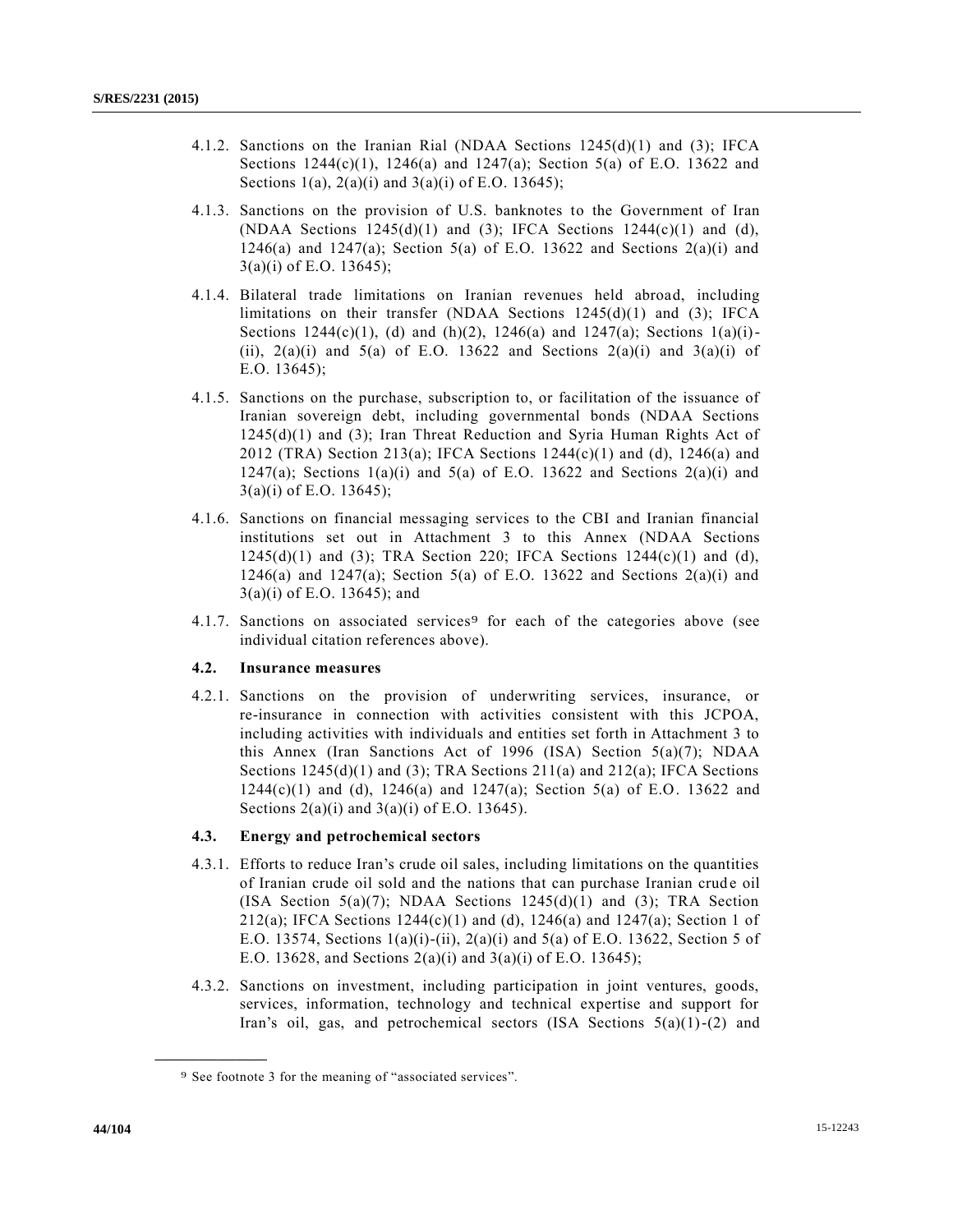(4)-(8); TRA Section 212(a); IFCA Sections  $1244(c)(1)$ , (d) and (h)(2),  $1245(a)(1)(B)$ ,  $(a)(1)(C)(i)(I)$ - $(II)$ ,  $(a)(1)(C)(ii)(I)$ - $(II)$  and (c),  $1246(a)$  and 1247(a); Section 1 of E.O. 13574, Section 1 of E.O. 13590, Sections 1(a)(i)- (ii),  $2(a)(i)$ -(iii) and  $5(a)$  of E.O. 13622, and Sections  $2(a)(i)$  and  $3(a)(i)$  of E.O. 13645);

- 4.3.3. Sanctions on the purchase, acquisition, sale, transportation, or marketing of petroleum, petrochemical products and natural gas from Iran (NDAA Sections  $1245(d)(1)$  and  $(3)$ ; TRA Section  $212(a)$ ; IFCA Sections  $1244(c)(1)$ , (d) and (h)(2), 1246(a) and 1247(a); Sections 1(a)(i)-(iii), 2(a)(i)-(iii) and 5(a) of E.O. 13622, and Sections  $2(a)(i)$  and  $3(a)(i)$  of E.O. 13645);
- 4.3.4. Sanctions on the export, sale or provision of refined petroleum products and petrochemical products to Iran (ISA Section 5(a)(3); NDAA Sections  $1245(d)(1)$  and (3); TRA Section 212(a); IFCA Sections  $1244(c)(1)$  and (d), 1246(a) and 1247(a); Section 1 of E.O. 13574, Sections  $1(a)(i)$  and  $5(a)$  of E.O. 13622, Section 5 of E.O. 13628, and Sections  $2(a)(i)$  and  $3(a)(i)$  of E.O. 13645);
- 4.3.5. Sanctions on transactions with Iran's energy sector including with NIOC, NICO and NITC (NDAA Sections 1245(d)(1) and (3); IFCA Sections 1244(c)(1), (d) and (h)(2), 1246(a) and 1247(a); TRA Section 212(a); Sections  $1(a)(i)$ -(iii),  $2(a)(i)$ -(ii) and  $5(a)$  of E.O. 13622, and Sections  $2(a)(i)$ and 3(a)(i) of E.O. 13645); and
- 4.3.6. Sanctions on associated services for each of the categories above (see individual citation references above).

#### **4.4. Shipping, shipbuilding and port sectors**

- 4.4.1. Sanctions on transactions with Iran's shipping and shipbuilding sectors and port operators including IRISL, South Shipping Line, and NITC, and the port operator(s) of Bandar Abbas10 (TRA Sections 211(a) and 212(a); IFCA Sections  $1244(c)(1)$  and (d);  $1245(a)(1)(B)$ ,  $(a)(1)(C)(i)(I)-(II)$ ,  $(a)(1)(C)(ii)(I)-$ (II) and (c),  $1246(a)$  and  $1247(a)$ ; Section 5(a) of E.O. 13622 and Sections  $2(a)(i)$  and  $3(a)(i)$  of E.O. 13645); and
- 4.4.2. Sanctions on associated services for each of the categories above (see individual citation references above).

#### **4.5. Gold and other precious metals**

- 4.5.1. Sanctions on Iran's trade in gold and other precious metals (NDAA Sections 1245(d)(1) and (3); IFCA Sections  $1244(c)(1)$ ,  $1245(a)(1)(A)$  and (c), 1246(a) and 1247(a); Section 5(a) of E.O. 13622 and Sections  $2(a)(i)$  and 3(a)(i) of E.O. 13645); and
- 4.5.2. Sanctions on associated services for each of the categories above (see individual citation references above).

#### **4.6. Software and metals**

**\_\_\_\_\_\_\_\_\_\_\_\_\_\_\_\_\_\_**

4.6.1. Sanctions on trade with Iran in graphite, raw or semi-finished metals such as aluminum and steel, coal, and software for integrating industrial processes,

<sup>&</sup>lt;sup>10</sup> This commitment in Section 4.4.1 is based on the port operator(s) of Bandar Abbas no longer being controlled by a person on the SDN List.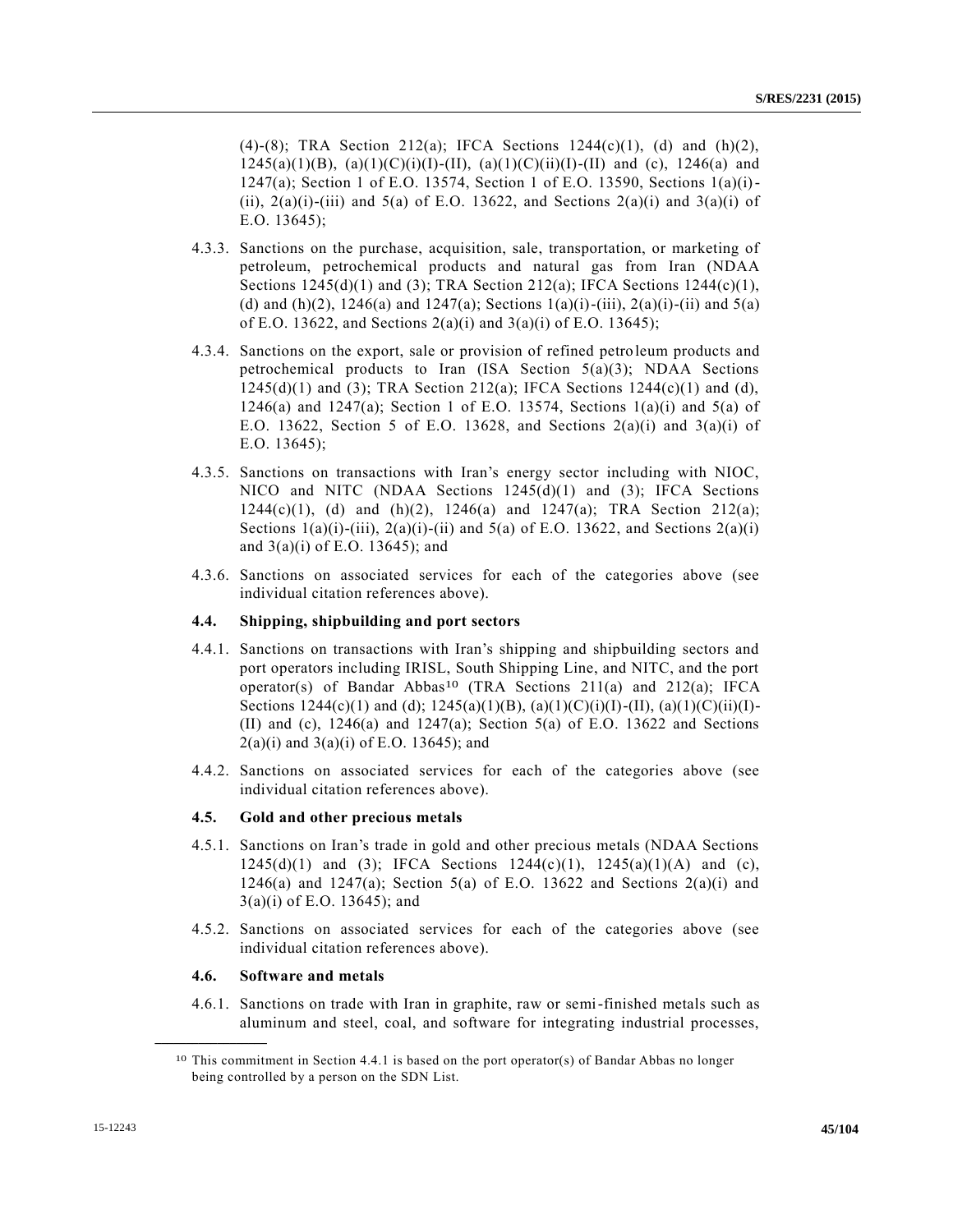in connection with activities consistent with this JCPOA, including trade with individuals and entities set forth in Attachments 3 and 4 to this Annex (NDAA Sections  $1245(d)(1)$  and (3); IFCA Sections  $1244(c)(1)$ , 1245(a)(1)(B)-(C) and (c), 1246(a) and 1247(a); Section 5(a) of E.O. 13622 and Sections  $2(a)(i)$  and  $3(a)(i)$  of E.O. 13645); and

4.6.2. Sanctions on associated services for each of the categories above (see individual citation references above).

#### **4.7. Automotive sector**

- 4.7.1. Sanctions on the sale, supply or transfer of goods and services used in connection with Iran's automotive sector (NDAA Sections 1245(d)(1) and (3); IFCA Sections  $1244(c)(1)$ ,  $1245(a)(1)(B)$ ,  $(a)(1)(C)(i)(II)$ ,  $(a)(1)(C)(ii)(II)$  and (c), 1246(a) and 1247(a); Section 5(a) of E.O. 13622 and Sections  $2(a)(i)$ ,  $3(a)(i)-(ii)$ , 5 and 6 of E.O. 13645); and
- 4.7.2. Sanctions on associated services for each of the categories above (see individual citation references above).

#### **4.8. Designations and other sanctions listings**

4.8.1. Removal of individuals and entities set out in Attachments 3 and 4 to this Annex from the Specially Designated Nationals and Blocked Persons List (SDN List), the Foreign Sanctions Evaders List, and/or the Non-SDN Iran Sanctions Act List (Removal of designations and/or sanctions imposed under ISA Section  $5(a)$ , IFCA Section  $1244(d)(1)$  and TRA Section  $212$ ; and removals pursuant to the International Emergency Economic Powers Act of certain persons listed pursuant to E.O. 13382, E.O. 13608, E.O. 13622, and E.O. 13645).

## **4.9. Nuclear proliferation-related measures**

- 4.9.1. Sanctions under the Iran, North Korea and Syria Nonproliferation Act on the acquisition of nuclear-related commodities and services for nuclear activities contemplated in the JCPOA, to be consistent with the U.S. approach to other non-nuclear-weapon states under the NPT;
- 4.9.2. Sanctions on joint ventures relating to the mining, production, or transportation of uranium (ISA Section  $5(b)(2)$ ); and
- 4.9.3. Exclusion of Iranian citizens from higher education coursework related to careers in nuclear science, nuclear engineering or the energy sector (TRA Section 501).

#### **5. Other trade measures**

- **5.1.** The United States commits to:<sup>11</sup>
- 5.1.1. Allow for the sale of commercial passenger aircraft and related parts and services to Iran by licensing the (i) export, re-export, sale, lease or transfer to Iran of commercial passenger aircraft for exclusively civil aviation end-use,

<sup>&</sup>lt;sup>11</sup> To give effect to the measures described in this Section 5.1, the United States will license activities that do not involve any person on the SDN List and are otherwise consistent with applicable U.S. laws and regulations, including but not limited to the Export Administration Act, the Federal Food, Drug and Cosmetic Act and the Iran-Iraq Arms Nonproliferation Act.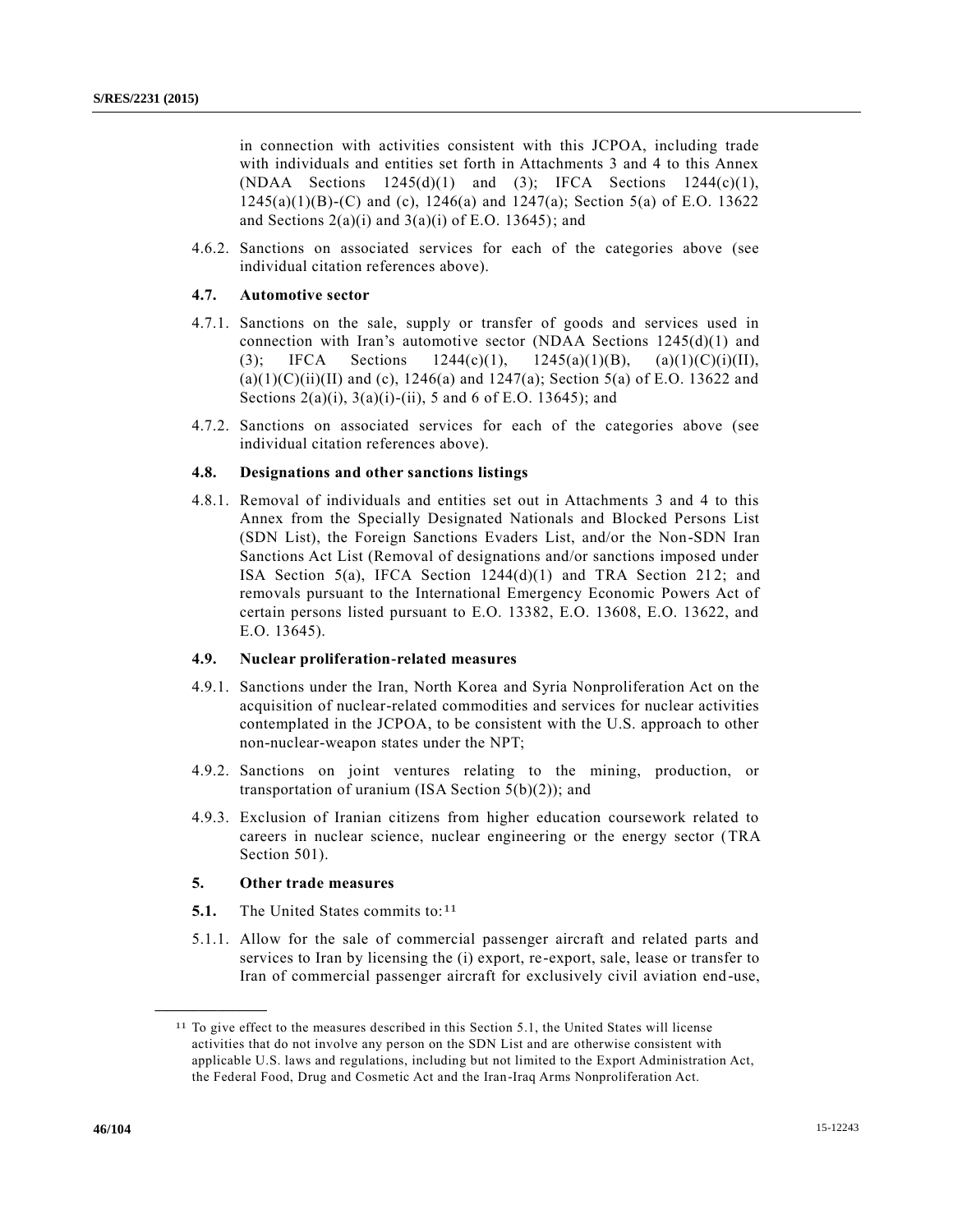(ii) export, re-export, sale, lease or transfer to Iran of spare parts and components for commercial passenger aircraft, and (iii) provision of associated serviced, including warranty, maintenance, and repair services and safety-related inspections, for all the foregoing, provided that licensed items and services are used exclusively for commercial passenger aviation; 12

- 5.1.2. License non-U.S. entities that are owned or controlled by a U.S. person<sup>13</sup> to engage in activities with Iran that are consistent with this JCPOA; and
- 5.1.3. License the importation into the United States of Iranian-origin carpets and foodstuffs, including pistachios and caviar.
- **6.** The United States represents that the provisions listed in Section 4 above constitute the full and complete list of all U.S. nuclear-related sanctions. These sanctions will be lifted in accordance with Annex V.

#### **7. Effects of the lifting of U.S. economic and financial sanctions:**

**7.1.** As a result of the lifting of sanctions specified in Section 4 above, beginning on implementation day such sanctions, including associated services, would not apply to non-U.S. persons who carry out the following or that:<sup>14</sup>

## **7.2. Financial and banking measures**15 **(See Sections 4.1.1 to 4.1.7)**

Engage in activities, including financial and banking transactions, with the Government of Iran, the Central Bank of Iran, Iranian financial institutions and other Iranian persons specified in Attachment 3 to this Annex, including the provision of loans, transfers, accounts (including the opening and maintenance of correspondent and payable through accounts at non-U.S. financial institutions), investments, securities, guarantees, foreign exchange (including Rial related transactions), letters of credit and commodity futures or options, the provision of specialised financial messaging services and facilitation of direct or indirect access thereto, the purchase or acquisition by

<sup>12</sup> Licenses issued in furtherance of Section 5.1.1 will include appropriate conditions to ensure that licensed activities do not involve, and no licensed aircraft, goods, or services are re -sold or re-transferred to, any person on the SDN list. Should the United States determine that licensed aircraft, goods, or services have been used for purposes other than exclusively civil aviation end-use, or have been re-sold or re-transferred to persons on the SDN List, the United States would view this as grounds to cease performing its commitments under Section 5.1.1 in whole or in part.

<sup>13</sup> For the purposes of Section 5.1.2 of this JCPOA, a non-U.S. entity is owned or controlled by a U.S. person if the U.S. person: (i) holds a 50 per cent or greater equity interest by vote or value in the entity; (ii) holds a majority of seats on the board of directors of the entity; or (iii) otherwise controls the actions, policies, or personnel decisions of the entity.

<sup>14</sup> Unless specifically provided otherwise, the sanctions lifting described in this Section does not apply to transactions that involve persons on the SDN List and is without prejudice to sanctions that may apply under legal provisions other than those cited in Section 4. Nothing in this JCPOA reflects a change in Iran's position on U.S. sanctions.

<sup>15</sup> For the purposes of the cessation of application of the provisions set out in Sections 4.1.1 -4.1.7, the effects described for non-U.S. financial institutions extend to the activities outside of U.S. jurisdiction of international financial institutions.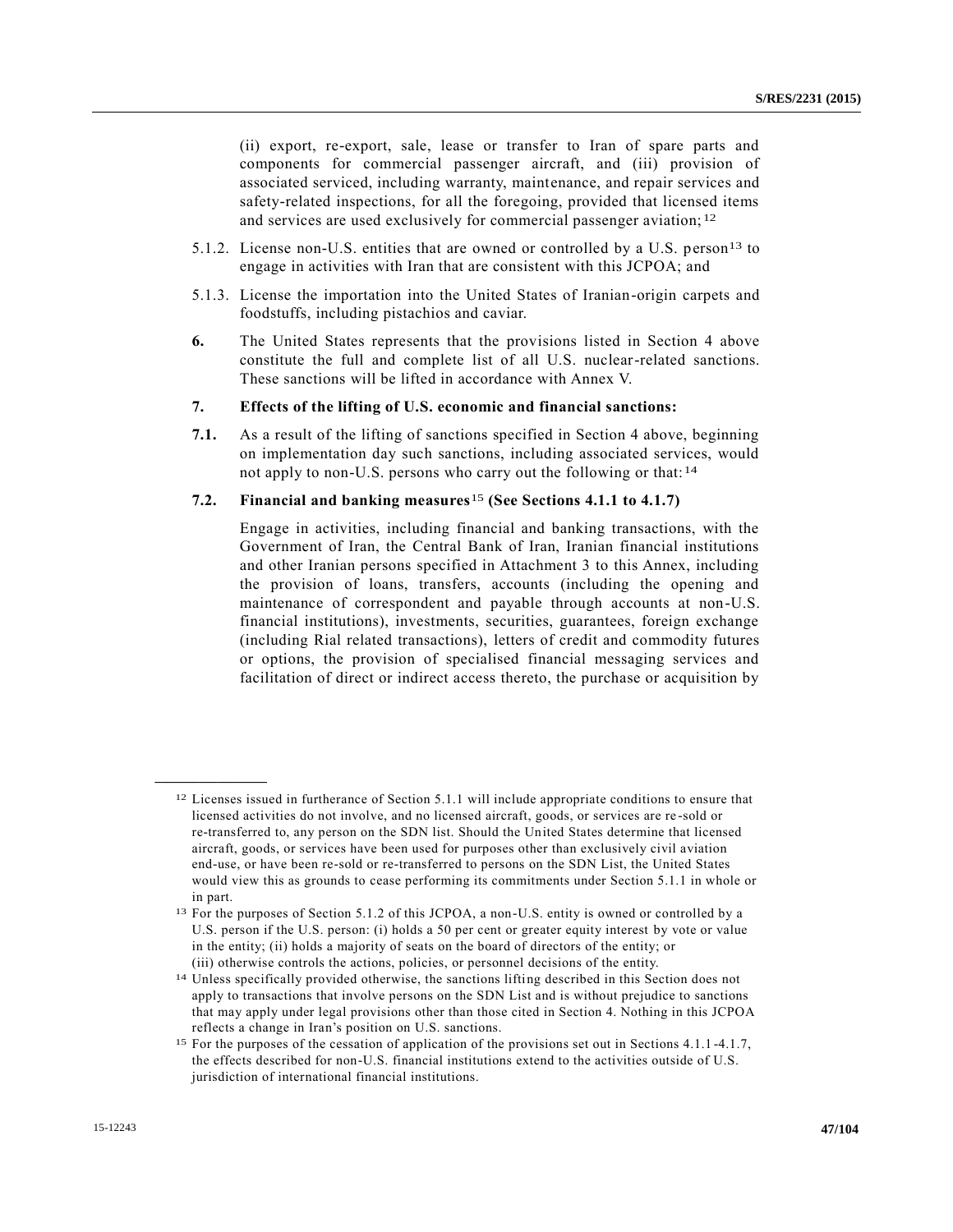the Government of Iran of U.S. bank notes, and the purchase, subscription to, or facilitation of the issuance of Iranian sovereign debt. 16

### **7.3. Insurance measures (See Section 4.2.1)**

Provide underwriting services, insurance, or re-insurance in connection with activities consistent with this JCPOA, including activities with individuals and entities set forth in Attachment 3 to this Annex, including underwriting services, insurance, or re-insurance in connection with activities in the energy, shipping, and shipbuilding sectors of Iran, for the National Iranian Oil Company (NIOC) or the National Iranian Tanker Company (NITC), or for vessels that transport crude oil, natural gas, liquefied natural gas, petroleum and petrochemical products to or from Iran.

#### **7.4. Energy and petrochemical sectors (See Sections 4.3.1 to 4.3.6)**

Are part of the energy sector of Iran; purchase, acquire, sell, transport or market petroleum, petroleum products (including refined petroleum products), petrochemical products or natural gas (including liquefied natural gas) to or from Iran; provide to Iran support, investment (including through joint ventures), goods, services (including financial services) and technology that can be used in connection with Iran's energy sector, the development of its petroleum resources, its domestic production of refined petroleum products and petrochemical products; or engage in activities with Iran's energy sector, including NIOC, NITC, and NICO).

#### **7.5. Shipping, shipbuilding and port sectors (See Sections 4.4.1 to 4.4.2)**

Are part of the shipping or shipbuilding sectors of Iran; own, operate, control or insure a vessel used to transport crude oil, petroleum products (including refined petroleum products), petrochemical products or natural gas (including liquefied natural gas) to or from Iran; operate a port in Iran, engage in activities with, or provide financial services and other goods and services used in connection with, the shipping and shipbuilding sectors of Iran or a port operator in Iran (including the port operator(s) of Bandar Abbas<sup>17</sup>), including port services, such as bunkering and inspection, classification, and financing, and the sale, leasing, and provision of vessels to Iran, including to the Islamic Republic of Iran Shipping Lines (IRISL), NITC, and South Shipping Line Iran or their affiliates.

#### **7.6. Gold and other precious metals (See Sections 4.5.1 to 4.5.2)**

Sell, supply, export or transfer, directly or indirectly, to or from Iran, gold and other precious metals, or conduct or facilitate a financial transaction or

<sup>16</sup> Non-U.S., non-Iranian financial institutions engaging in transactions with Iranian financial institutions (including the Central Bank of Iran) not appearing on the SDN List will not be exposed to sanctions as a result of those Iranian financial institutions engaging in transactions or banking relationships involving Iranian individuals and entities, including financial institutions, on the SDN List, provided that the non-U.S., non-Iranian financial institution does not conduct or facilitate, and is not otherwise involved in, those specific transactions or banking relationships with the Iranian individuals and entities, including financial institutions, on the SDN List.

<sup>&</sup>lt;sup>17</sup> The effects described in Section 7.5 with respect to the port operator(s) of Bandar Abbas are based on the port operator(s) of Bandar Abbas no longer being controlled by a person on the SDN List.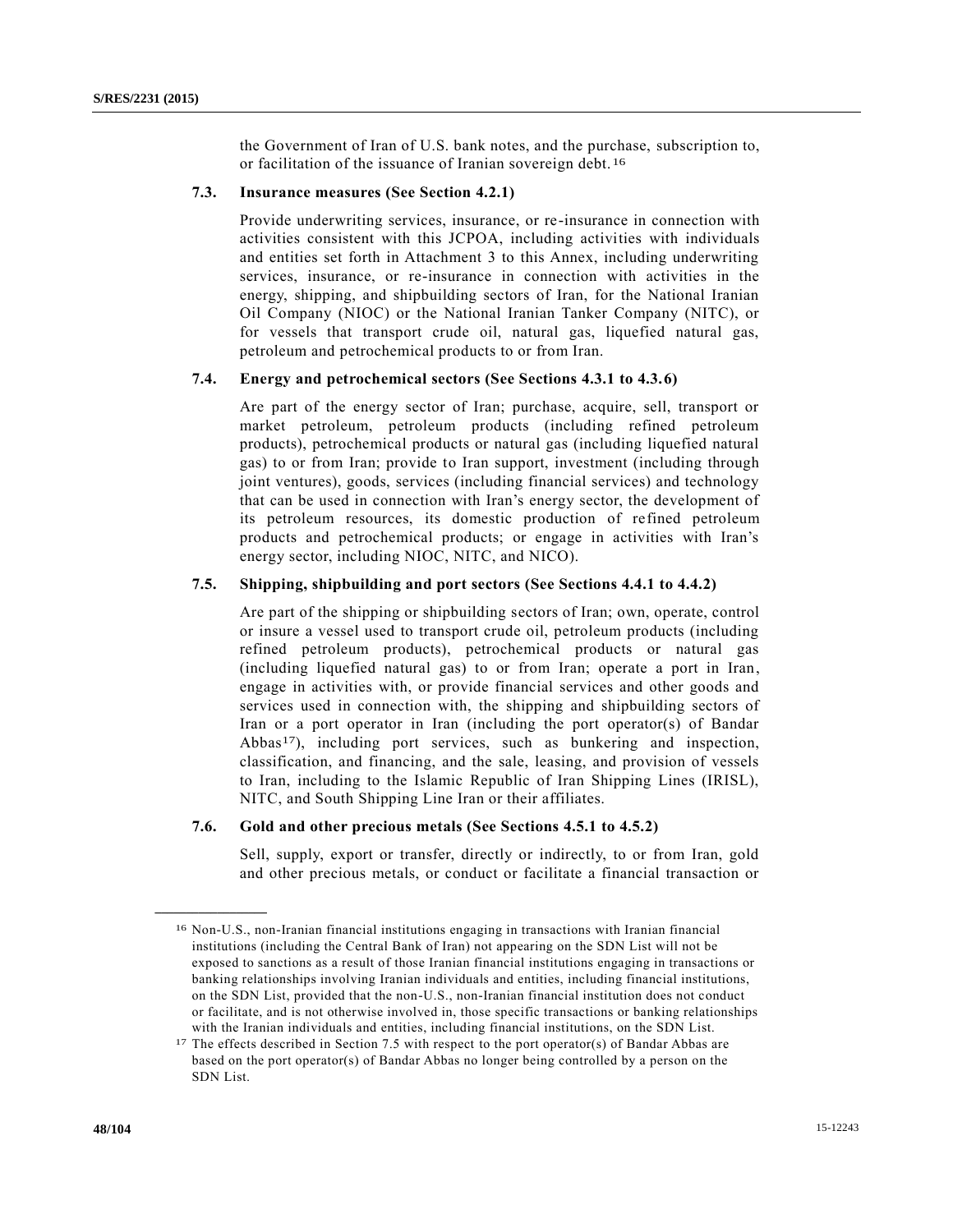provide services for the foregoing including security, insurance and transportation.

## **7.7. Software and metals (See Sections 4.6.1 to 4.6.2)**

Sell, supply, or transfer, directly or indirectly, graphite, raw or semi-finished metals such as aluminum and steel, coal, and software for integrating industrial processes, to or from Iran in connection with activities consistent with this JCPOA, including trade with individuals and entities set forth in Attachment 3 to this Annex, and the sale, supply, or transfer of such materials to the energy, petrochemical, shipping and shipbuilding sectors of Iran, and Iranian ports, or conduct or facilitate a financial transaction or provide services for the foregoing, including insurance and transportation.

## **7.8. Automotive sector (See Sections 4.7.1 to 4.7.2)**

Conduct or facilitate financial or other transactions for the sale, supply or transfer to Iran of goods and services used in connection with the automotive sector of Iran.

## **7.9. Designations and other sanctions listings (See Section 4.8.1)**

The removal of designations and/or sanctions as described in Section 4.8.1, ceasing the application of secondary sanctions for transactions with individuals and entities set out in Attachment 3 to this Annex; and unblocking of property and interests in property within U.S. jurisdiction for individuals and entities set out in Attachment 3 to this Annex.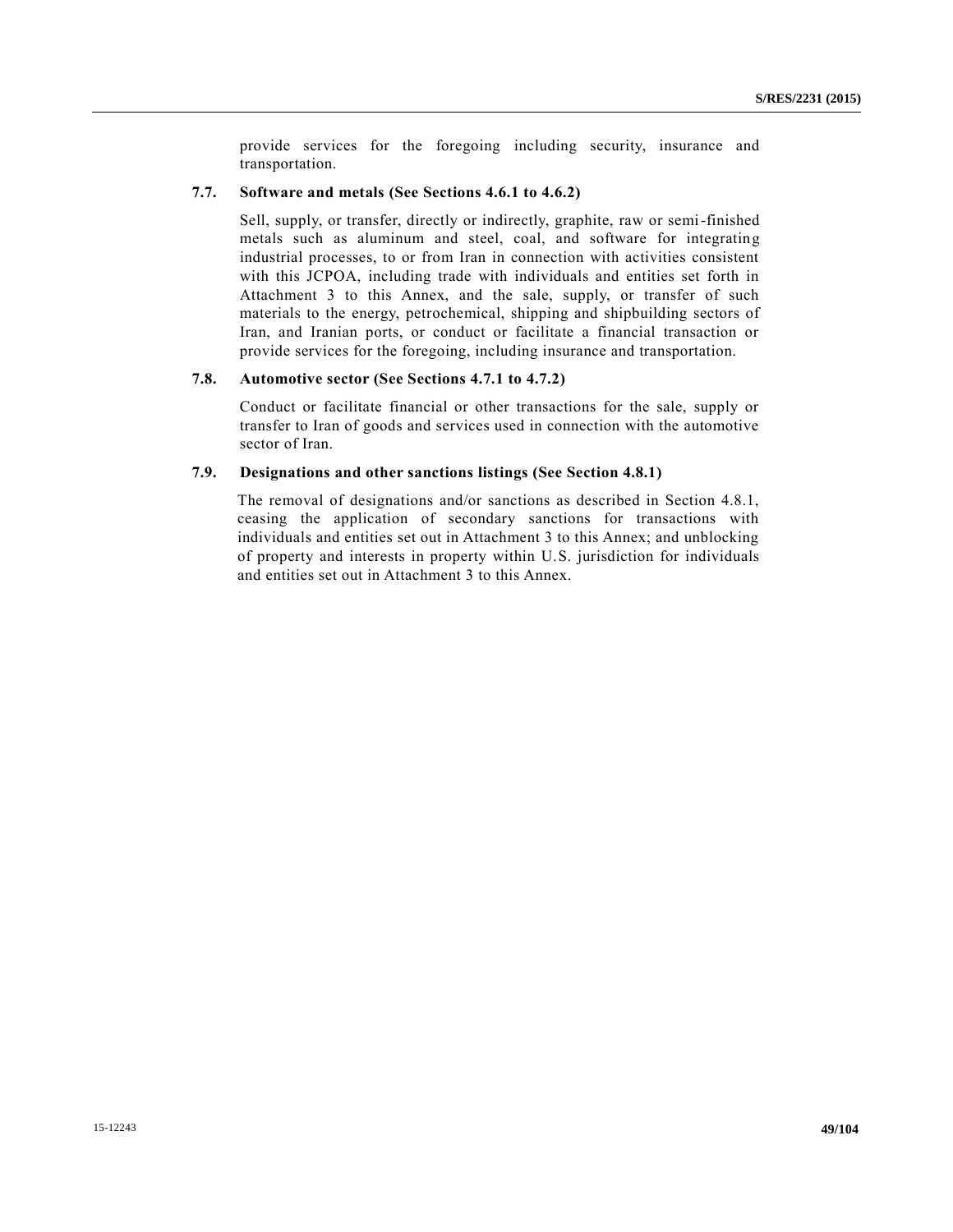## **ATTACHMENT 1 - PART I**

LIST OF PERSONS, ENTITIES AND BODIES SET OUT IN ANNEX II TO COUNCIL DECISION 2010/413/CFSP AND ANNEX IX TO COUNCIL REGULATION (EU) NO 267/2012

ACENA SHIPPING COMPANY LIMITED ADVANCE NOVEL AGHAJARI OIL & GAS PRODUCTION COMPANY AGHAZADEH, Reza AHMADIAN, Mohammad AKHAVAN-FARD, Massoud ALPHA EFFORT LTD ALPHA KARA NAVIGATION LIMITED ALPHA NARI NAVIGATION LIMITED ARIAN BANK ARVANDAN OIL & GAS COMPANY ASHTEAD SHIPPING COMPANY LTD ASPASIS MARINE CORPORATION ASSA CORPORATION ASSA CORPORATION LTD ATLANTIC INTERMODAL AVRASYA CONTAINER SHIPPING LINES AZARAB INDUSTRIES AZORES SHIPPING COMPANY ALIAS AZORES SHIPPING FZE LLC BANCO INTERNACIONAL DE DESARROLLO CA BANK KARGOSHAE BANK MELLAT BANK MELLI IRAN INVESTMENT COMPANY BANK MELLI IRAN ZAO BANK MELLI PRINTING AND PUBLISHING COMPANY BANK MELLI, BANK OF INDUSTRY AND MINE BANK REFAH KARGARAN BANK TEJARAT BATENI, Naser BEST PRECISE LTD BETA KARA NAVIGATION LTD BIIS MARITIME LIMITED BIS MARITIME LIMITED BONAB RESEARCH CENTER BRAIT HOLDING SA BRIGHT JYOTI SHIPPING BRIGHT SHIP FZC BUSHEHR SHIPPING COMPANY LIMITED BYFLEET SHIPPING COMPANY LTD CEMENT INVESTMENT AND DEVELOPMENT COMPANY CENTRAL BANK OF IRAN CHAPLET SHIPPING LIMITED COBHAM SHIPPING COMPANY LTD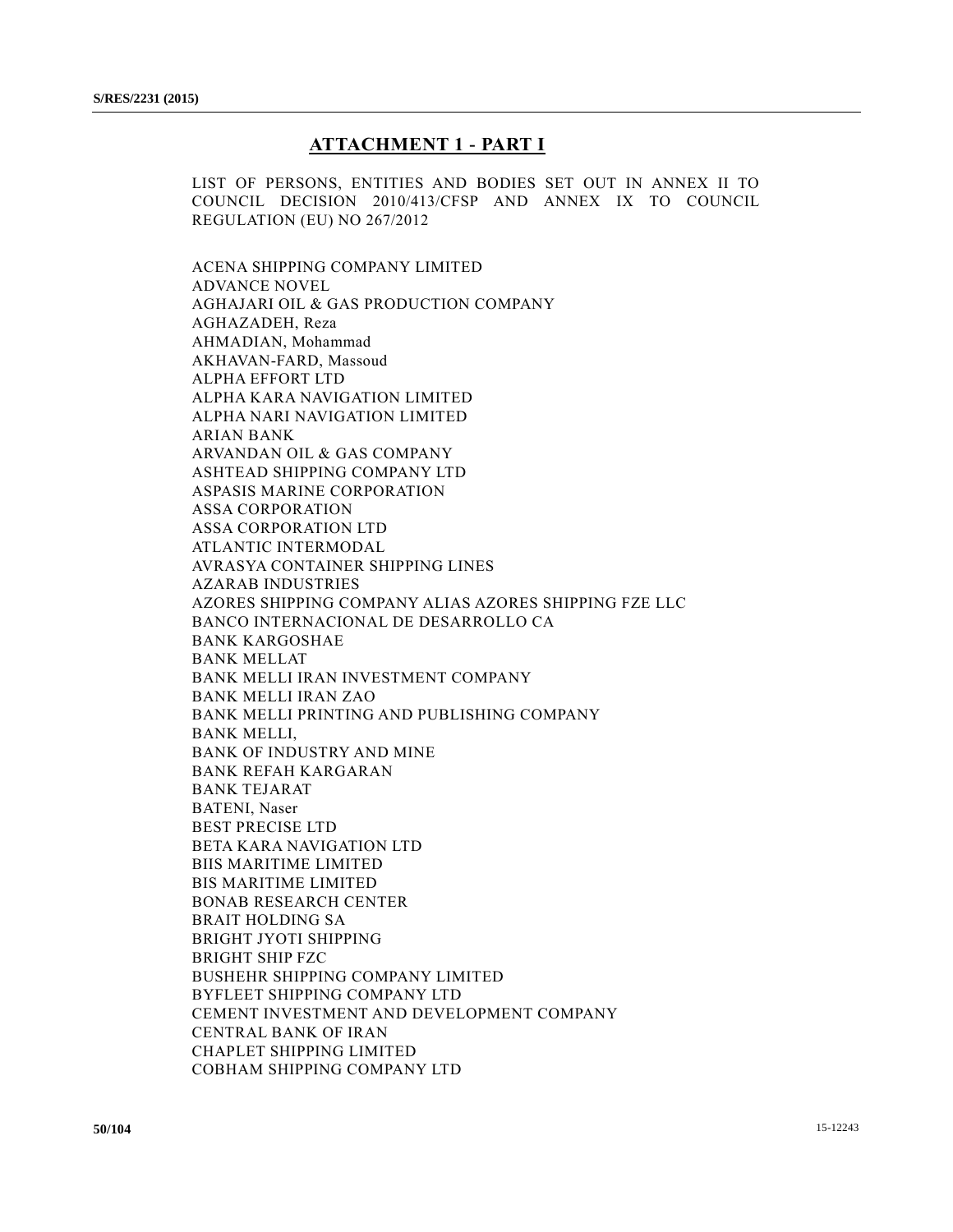CONCEPT GIANT LTD COOPERATIVE DEVELOPMENT BANK CRYSTAL SHIPPING FZE DAJMAR, Mohammad Hossein DAMALIS MARINE CORPORATION DARYA CAPITAL ADMINISTRATION GMBH DARYA DELALAN SEFID KHAZAR SHIPPING COMPANY DELTA KARA NAVIGATION LTD DELTA NARI NAVIGATION LTD DIAMOND SHIPPING SERVICES DORKING SHIPPING COMPANY LTD EAST OIL & GAS PRODUCTION COMPANY EDBI EXCHANGE COMPANY EDBI STOCK BROKERAGE COMPANY EFFINGHAM SHIPPING COMPANY LTD EIGHTH OCEAN ADMINISTRATION GMBH EIGHTH OCEAN GMBH & CO. KG ELBRUS LTD ELCHO HOLDING LTD ELEGANT TARGET DEVELOPMENT LIMITED ELEVENTH OCEAN ADMINISTRATION GMBH ELEVENTH OCEAN GMBH & CO. KG EMKA COMPANY EPSILON NARI NAVIGATION LTD E-SAIL A.K.A.E-SAIL SHIPPING COMPANY ETA NARI NAVIGATION LTD ETERNAL EXPERT LTD. EUROPÄISCH-IRANISCHE HANDELSBANK EXPORT DEVELOPMENT BANK OF IRAN FAIRWAY SHIPPING FAQIHIAN, Dr Hoseyn FARNHAM SHIPPING COMPANY LTD FASIRUS MARINE CORPORATION FATSA FIFTEENTH OCEAN ADMINISTRATION GMBH FIFTEENTH OCEAN GMBH & CO. KG FIFTH OCEAN ADMINISTRATION GMBH FIFTH OCEAN GMBH & CO. KG FIRST ISLAMIC INVESTMENT BANK FIRST OCEAN ADMINISTRATION GMBH FIRST OCEAN GMBH & CO. KG FIRST PERSIAN EQUITY FUND FOURTEENTH OCEAN ADMINISTRATION GMBH FOURTEENTH OCEAN GMBH & CO. KG FOURTH OCEAN ADMINISTRATION GMBH FOURTH OCEAN GMBH & CO. KG FUTURE BANK BSC GACHSARAN OIL & GAS COMPANY GALLIOT MARITIME INCORPORATION GAMMA KARA NAVIGATION LTD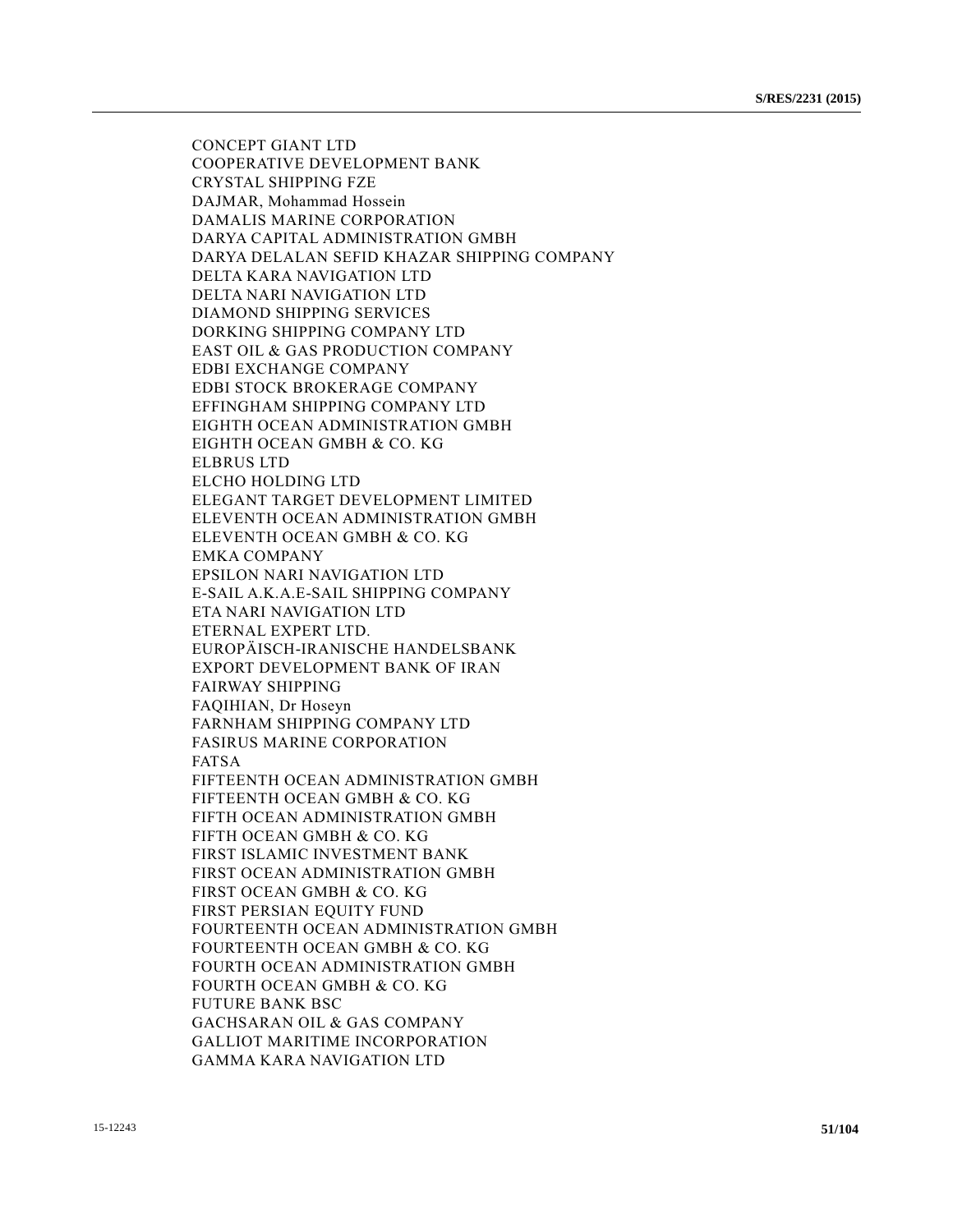GIANT KING LIMITED GOLDEN CHARTER DEVELOPMENT LTD. GOLDEN SUMMIT INVESTMENTS LTD. GOLDEN WAGON DEVELOPMENT LTD. GOLPARVAR, Gholam Hossein GOMSHALL SHIPPING COMPANY LTD GOOD LUCK SHIPPING COMPANY LLC GRAND TRINITY LTD. GREAT EQUITY INVESTMENTS LTD. GREAT METHOD LTD GREAT PROSPECT INTERNATIONAL LTD. HAFIZ DARYA SHIPPING LINES HANSEATIC TRADE TRUST & SHIPPING GMBH HARVEST SUPREME LTD. HARZARU SHIPPING HELIOTROPE SHIPPING LIMITED HELIX SHIPPING LIMITED HK INTERTRADE COMPANY LTD HONG TU LOGISTICS PRIVATE LIMITED HORSHAM SHIPPING COMPANY LTD IFOLD SHIPPING COMPANY LIMITED INDUS MARITIME INCORPORATION INDUSTRIAL DEVELOPMENT & RENOVATION ORGANIZATION INSIGHT WORLD LTD INTERNATIONAL SAFE OIL IOTA NARI NAVIGATION LIMITED IRAN ALUMINIUM COMPANY IRAN FUEL CONSERVATION ORGANIZATION IRAN INSURANCE COMPANY IRAN LIQUEFIED NATURAL GAS CO. IRANIAN OFFSHORE ENGINEERING & CONSTRUCTION CO IRANIAN OIL COMPANY LIMITED IRANIAN OIL PIPELINES AND TELECOMMUNICATIONS COMPANY (IOPTC) IRANIAN OIL TERMINALS COMPANY IRANO MISR SHIPPING COMPANY IRINVESTSHIP LTD IRISL (MALTA) LTD IRISL EUROPE GMBH IRISL MARINE SERVICES AND ENGINEERING COMPANY IRISL MARITIME TRAINING INSTITUTE IRITAL SHIPPING SRL ISI MARITIME LIMITED ISIM AMIN LIMITED ISIM ATR LIMITED ISIM OLIVE LIMITED ISIM SAT LIMITED ISIM SEA CHARIOT LTD ISIM SEA CRESCENT LTD ISIM SININ LIMITED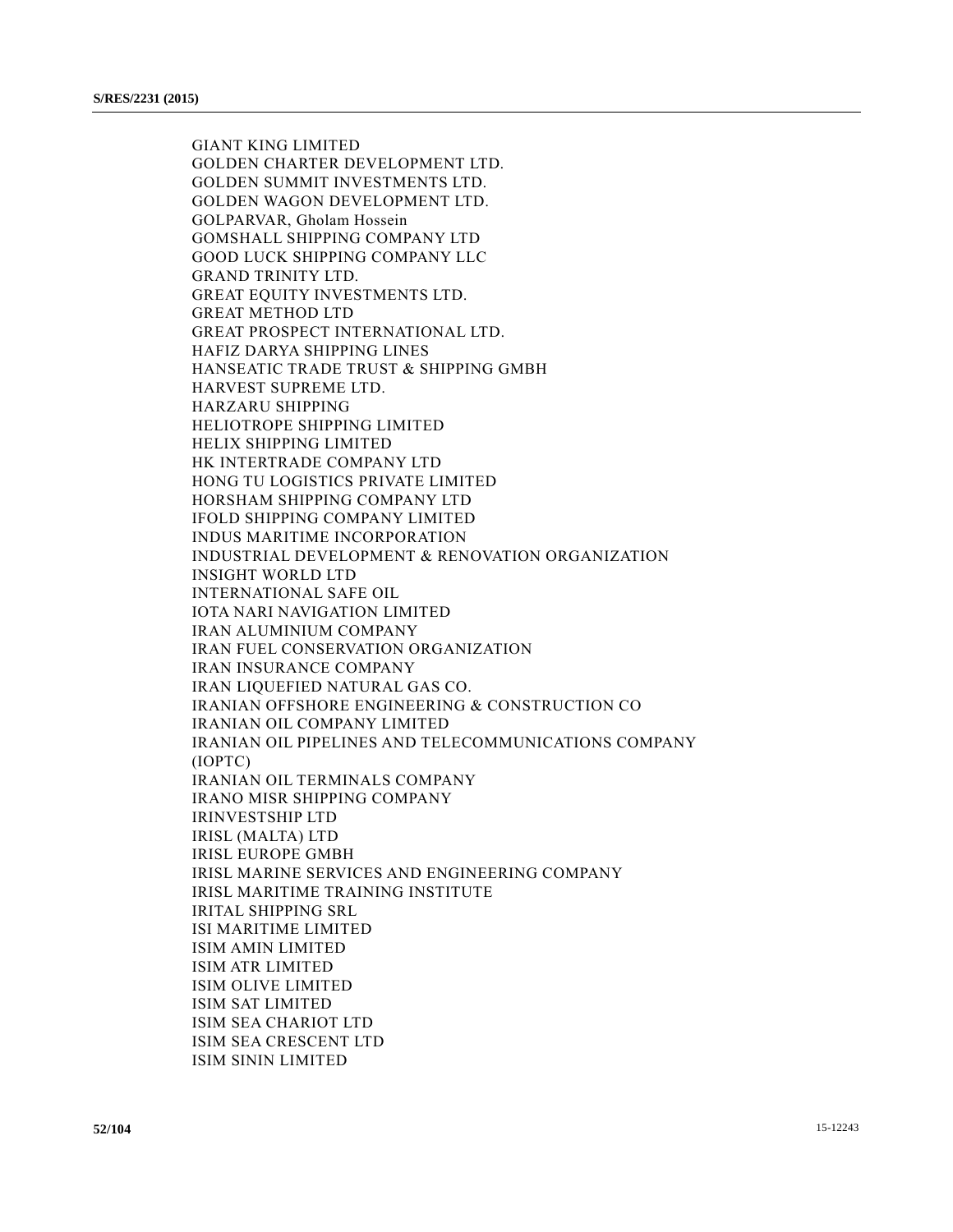ISIM TAJ MAHAL LTD ISIM TOUR COMPANY LIMITED ISLAMIC REPUBLIC OF IRAN SHIPPING LINES JACKMAN SHIPPING COMPANY KALA NAFT KALAN KISH SHIPPING COMPANY LTD KAPPA NARI NAVIGATION LTD KARA SHIPPING AND CHARTERING GMBH KAROON OIL & GAS PRODUCTION COMPANY KAVERI MARITIME INCORPORATION KAVERI SHIPPING LLC KEY CHARTER DEVELOPMENT LTD. KHALILIPOUR, Said Esmail KHANCHI, Ali Reza KHAZAR EXPL & PROD CO KHAZAR SHIPPING LINES KHEIBAR COMPANY KING PROSPER INVESTMENTS LTD. KINGDOM NEW LTD KINGSWOOD SHIPPING COMPANY LIMITED KISH SHIPPING LINE MANNING COMPANY LAMBDA NARI NAVIGATION LIMITED LANCING SHIPPING COMPANY LIMITED LOGISTIC SMART LTD LOWESWATER LTD MACHINE SAZI ARAK MAGNA CARTA LIMITED MALSHIP SHIPPING AGENCY MARBLE SHIPPING LIMITED MAROUN OIL & GAS COMPANY MASJED-SOLEYMAN OIL & GAS COMPANY MASTER SUPREME INTERNATIONAL LTD. MAZANDARAN CEMENT COMPANY MEHR CAYMAN LTD. MELLAT BANK SB CJSC MELLI AGROCHEMICAL COMPANY PJS MELLI BANK PLC MELLI INVESTMENT HOLDING INTERNATIONAL MELODIOUS MARITIME INCORPORATION METRO SUPREME INTERNATIONAL LTD. MIDHURST SHIPPING COMPANY LIMITED (MALTA) MILL DENE LTD MINISTRY OF ENERGY MINISTRY OF PETROLEUM MODALITY LTD MODERN ELEGANT DEVELOPMENT LTD. MOUNT EVEREST MARITIME INCORPORATION NAFTIRAN INTERTRADE COMPANY NAFTIRAN INTERTRADE COMPANY SRL NAMJOO, Majid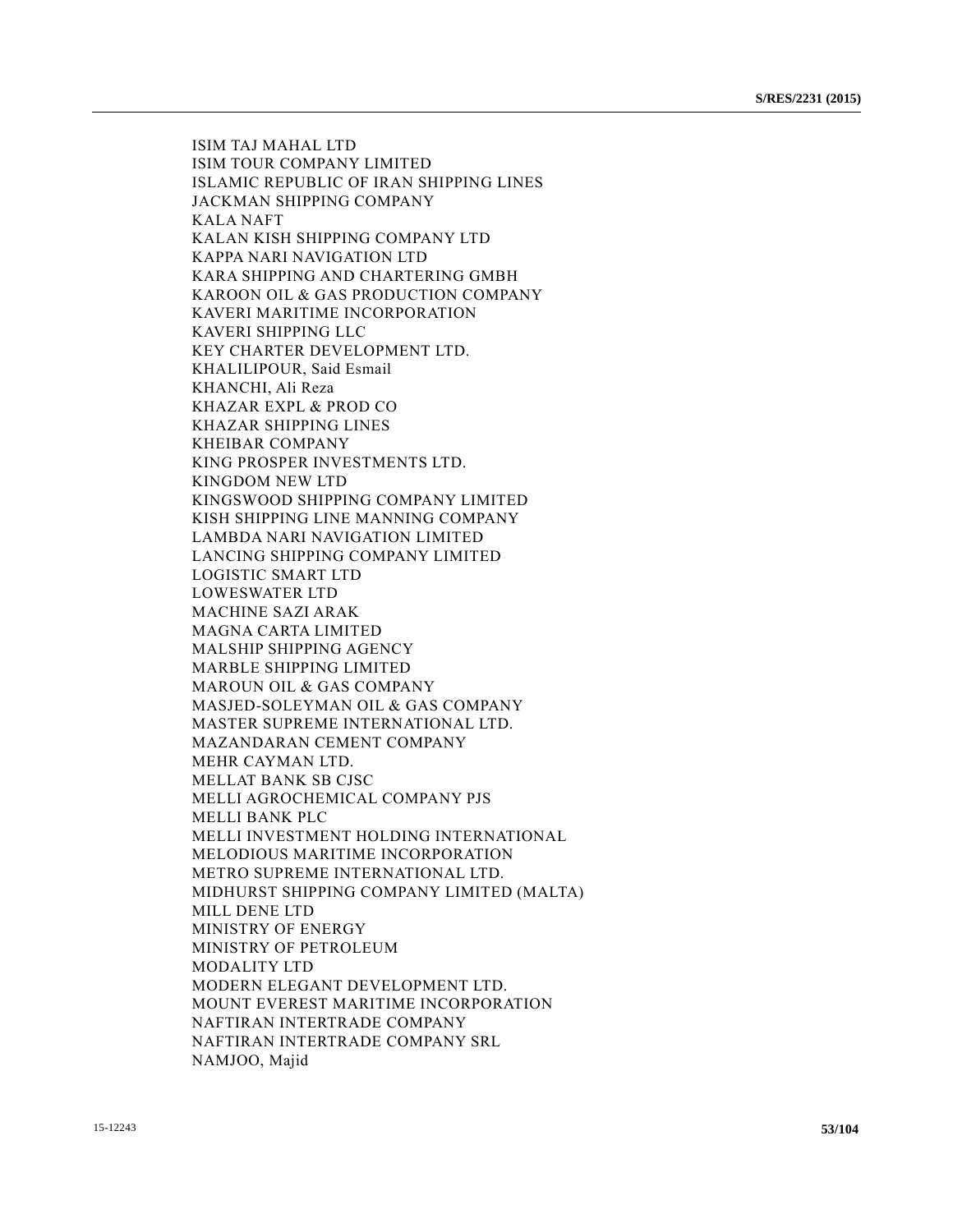NARI SHIPPING AND CHARTERING GMBH & CO. KG NARMADA SHIPPING NATIONAL IRANIAN DRILLING COMPANY NATIONAL IRANIAN GAS COMPANY NATIONAL IRANIAN OIL COMPANY NATIONAL IRANIAN OIL COMPANY NEDERLAND (A.K.A.: NIOC NETHERLANDS REPRESENTATION OFFICE) NATIONAL IRANIAN OIL COMPANY PTE LTD NATIONAL IRANIAN OIL COMPANY, INTERNATIONAL AFFAIRS LIMITED NATIONAL IRANIAN OIL ENGINEERING AND CONSTRUCTION COMPANY (NIOEC) NATIONAL IRANIAN OIL PRODUCTS DISTRIBUTION COMPANY (NIOPDC) NATIONAL IRANIAN OIL REFINING AND DISTRIBUTION COMPANY NATIONAL IRANIAN TANKER COMPANY NEUMAN LTD NEW DESIRE LTD NEW SYNERGY NEWHAVEN SHIPPING COMPANY LIMITED NINTH OCEAN ADMINISTRATION GMBH NINTH OCEAN GMBH & CO. KG NOOR AFZA GOSTAR NORTH DRILLING COMPANY NUCLEAR FUEL PRODUCTION AND PROCUREMENT COMPANY OCEAN CAPITAL ADMINISTRATION GMBH OCEAN EXPRESS AGENCIES PRIVATE LIMITED ONERBANK ZAO OXTED SHIPPING COMPANY LIMITED PACIFIC SHIPPING PARS SPECIAL ECONOMIC ENERGY ZONE PARTNER CENTURY LTD PEARL ENERGY COMPANY LTD PEARL ENERGY SERVICES, SA PERSIA INTERNATIONAL BANK PLC PETRO SUISSE PETROIRAN DEVELOPMENT COMPANY LTD PETROLEUM ENGINEERING & DEVELOPMENT COMPANY PETROPARS INTERNATIONAL FZE PETROPARS IRAN COMPANY PETROPARS LTD. PETROPARS OILFIELD SERVICES COMPANY PETROPARS OPERATION & MANAGEMENT COMPANY PETROPARS RESOURCES ENGINEERING LTD PETROPARS UK LIMITED PETWORTH SHIPPING COMPANY LIMITED POST BANK OF IRAN POWER PLANTS' EQUIPMENT MANUFACTURING COMPANY (SAAKHTE TAJHIZATE NIROOGAHI) PROSPER METRO INVESTMENTS LTD. RASTKHAH, Engineer Naser REIGATE SHIPPING COMPANY LIMITED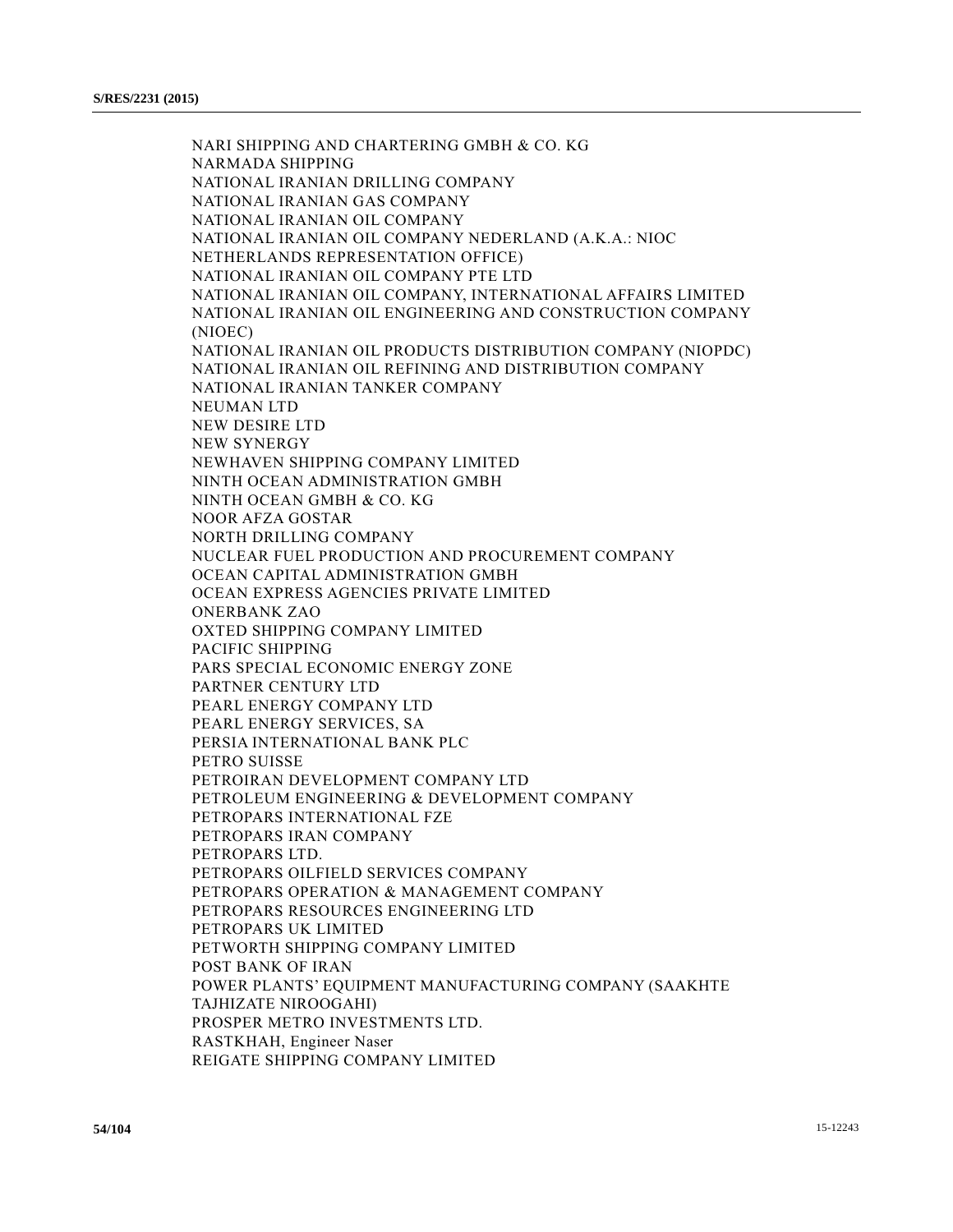RESEARCH INSTITUTE OF NUCLEAR SCIENCE & TECHNOLOGY REZVANIANZADEH, Mohammad Reza RISHI MARITIME INCORPORATION SACKVILLE HOLDINGS LTD SAFIRAN PAYAM DARYA SHIPPING COMPANY SALEHI, Ali Akbar SANFORD GROUP SANTEXLINES SECOND OCEAN ADMINISTRATION GMBH SECOND OCEAN GMBH & CO. KG SEIBOW LOGISTICS LIMITED SEVENTH OCEAN ADMINISTRATION GMBH SEVENTH OCEAN GMBH & CO. KG SHALLON LTD SHEMAL CEMENT COMPANY SHINE STAR LIMITED SHIPPING COMPUTER SERVICES COMPANY SILVER UNIVERSE INTERNATIONAL LTD. SINA BANK SINO ACCESS HOLDINGS SINOSE MARITIME SISCO SHIPPING COMPANY LTD SIXTEENTH OCEAN ADMINISTRATION GMBH SIXTEENTH OCEAN GMBH & CO. KG SIXTH OCEAN ADMINISTRATION GMBH SIXTH OCEAN GMBH & CO. KG SMART DAY HOLDINGS LTD SOLTANI, Behzad SORINET COMMERCIAL TRUST (SCT) SOROUSH SARAMIN ASATIR SOUTH WAY SHIPPING AGENCY CO. LTD SOUTH ZAGROS OIL & GAS PRODUCTION COMPANY SPARKLE BRILLIANT DEVELOPMENT LIMITED SPRINGTHORPE LIMITED STATIRA MARITIME INCORPORATION SUREH (NUCLEAR REACTORS FUEL COMPANY) SYSTEM WISE LTD TAMALARIS CONSOLIDATED LTD TENTH OCEAN ADMINISTRATION GMBH TENTH OCEAN GMBH & CO. KG TEU FEEDER LIMITED THETA NARI NAVIGATION THIRD OCEAN ADMINISTRATION GMBH THIRD OCEAN GMBH & CO. KG THIRTEENTH OCEAN ADMINISTRATION GMBH THIRTEENTH OCEAN GMBH & CO. KG TOP GLACIER COMPANY LIMITED TOP PRESTIGE TRADING LIMITED TRADE CAPITAL BANK TRADE TREASURE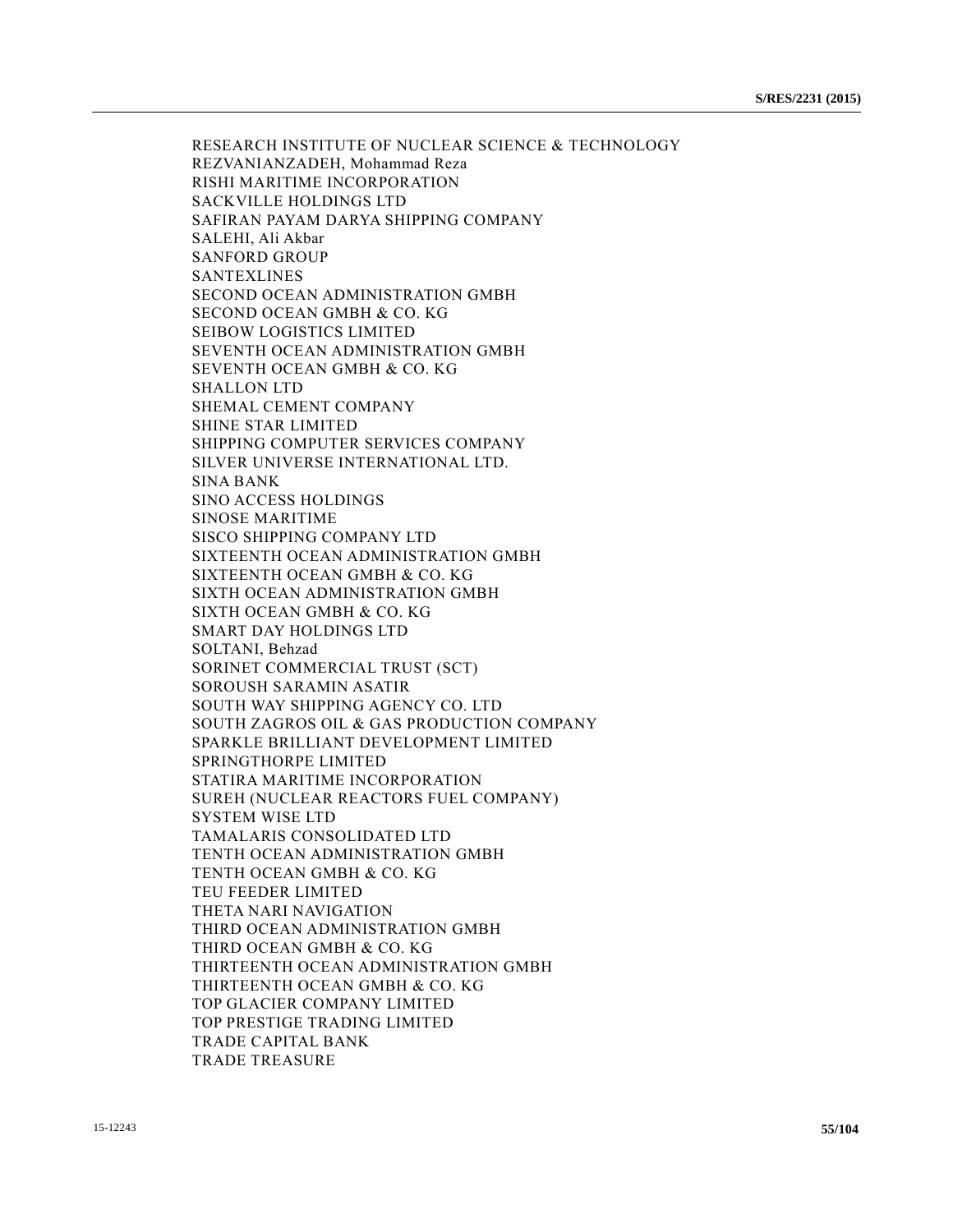TRUE HONOUR HOLDINGS LTD TULIP SHIPPING INC TWELFTH OCEAN ADMINISTRATION GMBH TWELFTH OCEAN GMBH & CO. KG UNIVERSAL TRANSPORTATION LIMITATION UTL VALFAJR 8TH SHIPPING LINE WEST OIL & GAS PRODUCTION COMPANY WESTERN SURGE SHIPPING COMPANY LIMITED WISE LING SHIPPING COMPANY LIMITED ZANJANI, Babak ZETA NERI NAVIGATION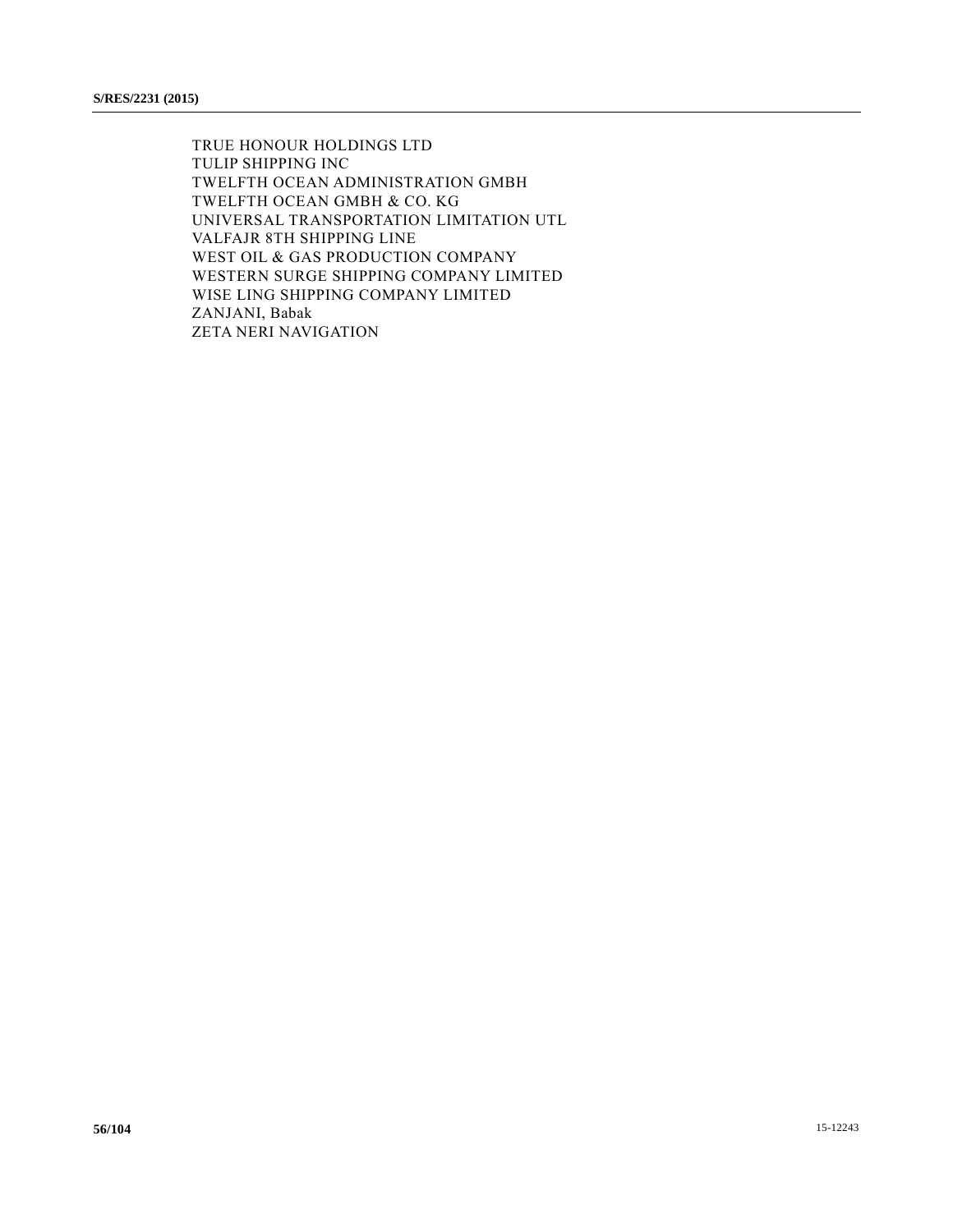# **ATTACHMENT 1 - PART II**

LIST OF PERSONS, ENTITIES AND BODIES SET OUT IN ANNEX I TO COUNCIL DECISION 2010/413/CFSP AND ANNEX VIII TO COUNCIL REGULATION (EU) NO 267/2012

AGHA-JANI, Dawood ALAI, Amir Moayyed ASGARPOUR, Behman ASHIANI, Mohammad Fedai ASHTIANI, Abbas Rezaee ATOMIC ENERGY ORGANISATION OF IRAN (AEOI) BAKHTIAR, Haleh BEHZAD, Morteza ESFAHAN NUCLEAR FUEL RESEARCH AND PRODUCTION CENTRE (NFRPC) AND ESFAHAN NUCLEAR TECHNOLOGY CENTRE (ENTC) FIRST EAST EXPORT BANK, P.L.C.: HOSSEINI, Seyyed Hussein IRANO HIND SHIPPING COMPANY IRISL BENELUX NV JABBER IBN HAYAN KARAJ NUCLEAR RESEARCH CENTRE KAVOSHYAR COMPANY LEILABADI, Ali Hajinia MESBAH ENERGY COMPANY MODERN INDUSTRIES TECHNIQUE COMPANY MOHAJERANI, Hamid-Reza MOHAMMADI, Jafar MONAJEMI, Ehsan NOBARI, Houshang NOVIN ENERGY COMPANY NUCLEAR RESEARCH CENTER FOR AGRICULTURE AND MEDICINE PARS TRASH COMPANY PISHGAM (PIONEER) ENERGY INDUSTRIES QANNADI, Mohammad RAHIMI, Amir RAHIQI, Javad RASHIDI, Abbas SABET, M. Javad Karimi SAFDARI, Seyed Jaber SOLEYMANI, Ghasem SOUTH SHIPPING LINE IRAN (SSL) TAMAS COMPANY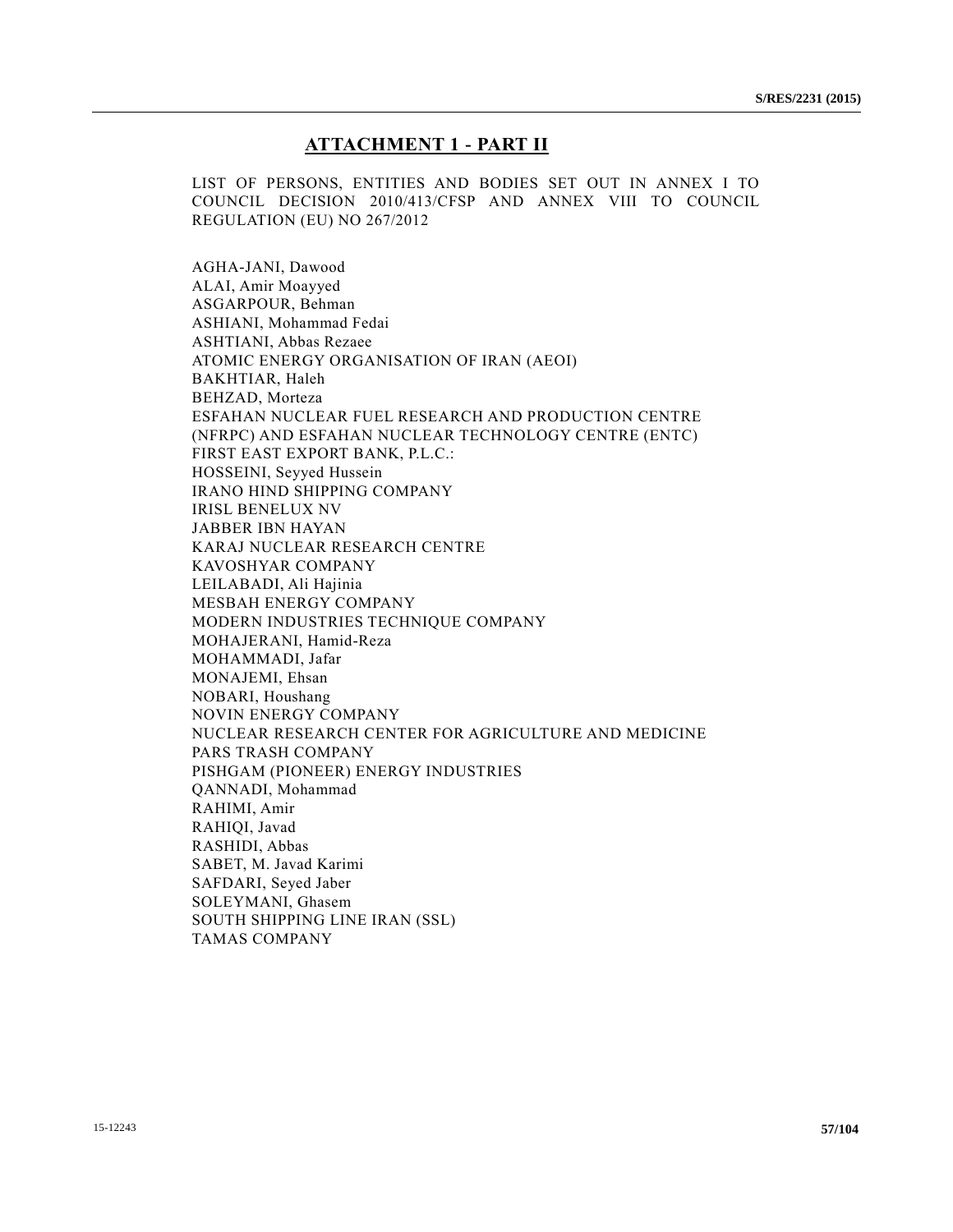## **ATTACHMENT 2 - PART I**

LIST OF PERSONS, ENTITIES AND BODIES SET OUT IN ANNEX II TO COUNCIL DECISION 2010/413/CFSP AND ANNEX IX TO COUNCIL REGULATION (EU) NO 267/2012

AEROSPACE INDUSTRIES ORGANISATION, AIO AL YASIN, Javad ALUMINAT ANSAR BANK ARAN MODERN DEVICES ARAS FARAYANDE ARFA PAINT COMPANY ARFEH COMPANY ARIA NIKAN, ARMED FORCES GEOGRAPHICAL ORGANISATION ASHTIAN TABLO BABAEI, Davoud BALS ALMAN BANK SADERAT IRAN BANK SADERAT PLC BARGH AZARAKSH BEHNAM SAHRIYARI TRADING COMPANY BONYAD TAAVON SEPAH BORBORUDI, Sayed Shamsuddin DANESHJOO, Kamran DARVISH-VAND, IRGC Brigadier-General Javad ELECTRONIC COMPONENTS INDUSTRIES ESNICO (EQUIPMENT SUPPLIER FOR NUCLEAR INDUSTRIES CORPORATION) ETEMAD AMIN INVEST CO MOBIN EYVAZ TECHNIC FADAVI, Rear Admiral Ali FAJR AVIATION COMPOSITE INDUSTRIES FARAHI, IRGC Brigadier-General Seyyed Mahdi FARASEPEHR ENGINEERING COMPANY FATAH, Parviz GHANI SAZI URANIUM COMPANY HAERI, Engineer Mojtaba HIRBOD CO HOSEYNITASH, IRGC Brigadier-General Ali HOSSEINI NEJAD TRADING CO. INSTITUTE OF APPLIED PHYSICS IRAN AIRCRAFT INDUSTRIES IRAN AIRCRAFT MANUFACTURING COMPANY IRAN CENTRIFUGE TECHNOLOGY COMPANY IRAN COMMUNICATIONS INDUSTRIES IRAN COMPOSITES INSTITUTE IRAN ELECTRONICS INDUSTRIES IRAN MARINE INDUSTRIAL COMPANY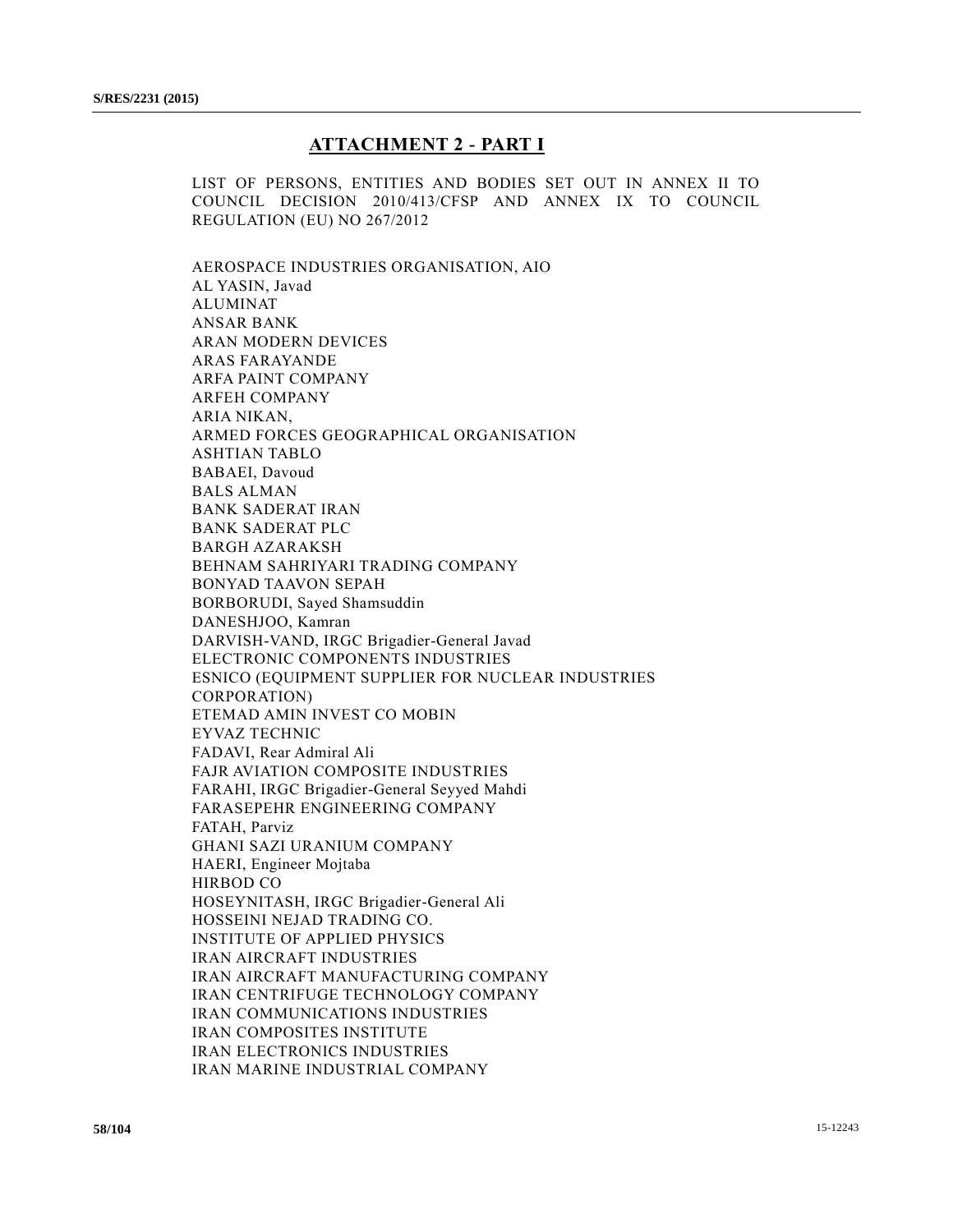IRAN POOYA IRAN SAFFRON COMPANY OR IRANSAFFRON CO. IRANIAN AVIATION INDUSTRIES ORGANIZATION IRGC AIR FORCE IRGC QODS FORCE IRGC-AIR FORCE AL-GHADIR MISSILE COMMAND ISFAHAN OPTICS ISLAMIC REVOLUTIONARY GUARD CORPS JAFARI, Milad JAVEDAN MEHR TOOS JELVESAZAN COMPANY KARANIR KARIMIAN, Ali KHALA AFARIN PARS KHANSARI, Majid MAAA SYNERGY MACPAR MAKINA SAN VE TIC MAHMUDZADEH, Ebrahim MARINE INDUSTRIES MAROU SANAT MATSA (MOHANDESI TOSEH SOKHT ATOMI COMPANY) MECHANIC INDUSTRIES GROUP MEHR BANK MINISTRY OF DEFENSE AND SUPPORT FOR ARMED FORCES LOGISTICS MOBIN SANJESH MODERN TECHNOLOGIES FZC MOHAMMADI, Mohammad MOHAMMADLU, Brigadier-General Beik MOVASAGHNIA, Mohammad Reza MULTIMAT LC VE DIS TICARET PAZARLAMA LIMITED SIRKETI NACCACHE, Anis NADERI, Brigadier-General Mohammad NAJJAR, IRGC Brigadier-General Mostafa Mohammad NAQDI, BrigGen Mohammad Reza NASERI, Mohammad Sadegh NASERIN VAHID NEDA INDUSTRIAL GROUP NEKA NOVIN NOAVARAN POOYAMOJ NOURI, Ali Ashraf OIL INDUSTRY PENSION FUND INVESTMENT COMPANY ORGANISATION OF DEFENSIVE INNOVATION AND RESEARCH PAKPUR, BrigGen Mohammad PARCHIN CHEMICAL INDUSTRIES PARTO SANAT CO PASSIVE DEFENSE ORGANIZATION PAYA PARTO QASEMI, Rostam (a.k.a. Rostam GHASEMI) RAAD IRAN RAKA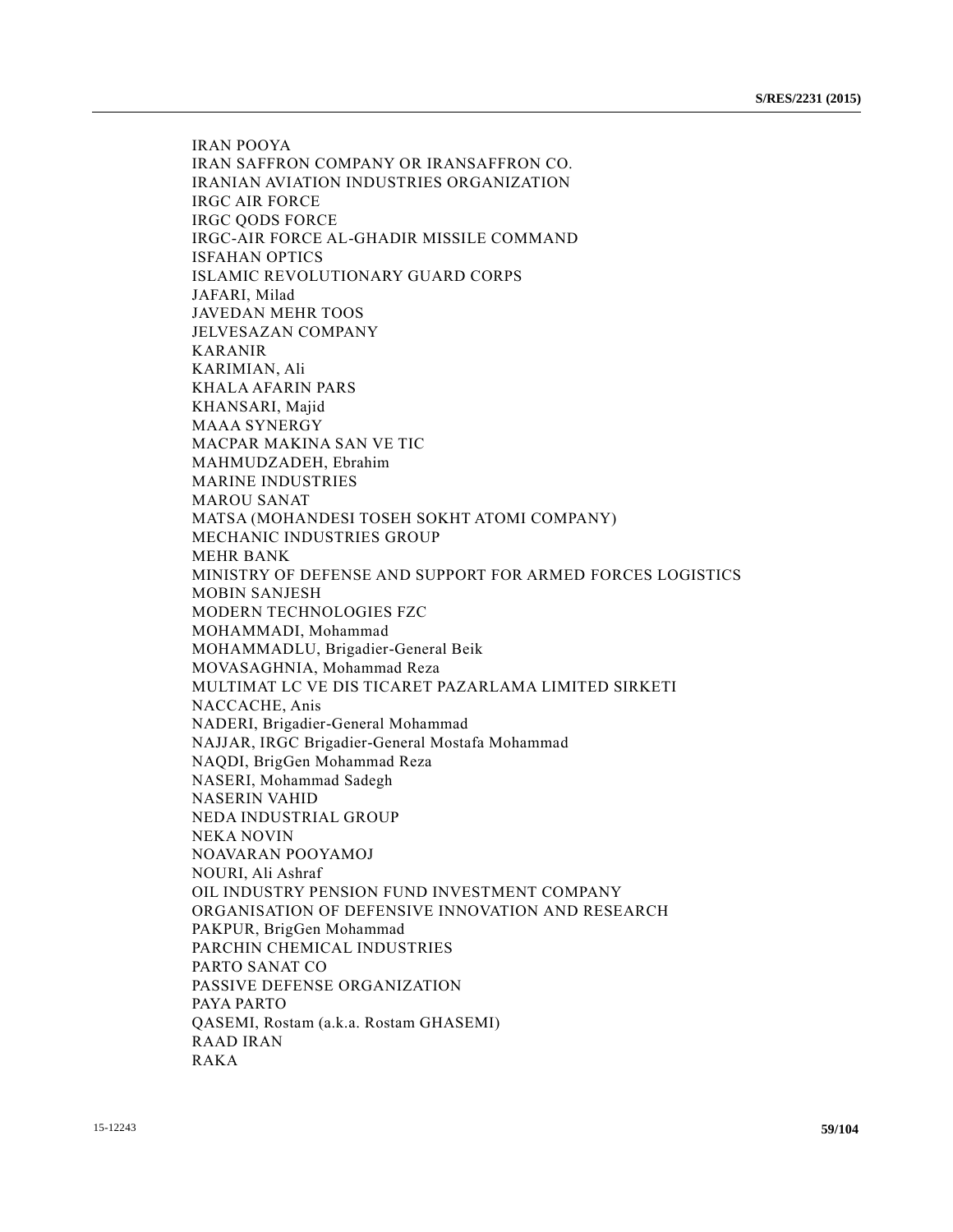RESEARCH CENTRE FOR EXPLOSION AND IMPACT ROSMACHIN SAIDI, Hojatoleslam Ali SALAMI, BrigGen Hossein SAMAN NASB ZAYENDEH ROOD; SAMAN NASBZAINDE ROOD SAMAN TOSE'E ASIA SAMEN INDUSTRIES SCHILLER NOVIN SEPANIR OIL AND GAS ENERGY ENGINEERING COMPANY SHAFI'I RUDSARI, Rear Admiral Mohammad SHAHID AHMAD KAZEMI INDUSTRIAL GROUP SHAHID BEHESHTI UNIVERSITY SHAKHESE BEHBUD SANAT SHAMS, Abolghassem Mozaffari SHAMSHIRI, IRGC Brigadier-General Ali SHARIF UNIVERSITY OF TECHNOLOGY SHETAB G. SHETAB GAMAN SHETAB TRADING SHIRAZ ELECTRONICS INDUSTRIES SIMATEC DEVELOPMENT COMPANY SOLAT SANA, Abdollah SOLTANI, Hamid STATE PURCHASING ORGANISATION STEP STANDART TEKNIK PARCA SAN VE TIC A.S. SUN MIDDLE EAST FZ COMPANY SURENA (A.K.A. SAKHD VA RAH-AN- DA-ZI) TABA (IRAN CUTTING TOOLS MANUFACTURING COMPANY - TABA TOWLID ABZAR BORESHI IRAN) TAGHTIRAN TAJHIZ SANAT SHAYAN TECHNOLOGY COOPERATION OFFICE OF THE IRANIAN PRESIDENT'S **OFFICE** TEST TAFSIR TIDEWATER TOSSE SILOOHA TURBINE ENGINEERING MANUFACTURING VAHIDI, IRGC Brigadier-General Ahmad WEST SUN TRADE GMBH Y.A.S. CO. LTD YARSANAT YASA PART ZADEH, Amir Ali Haji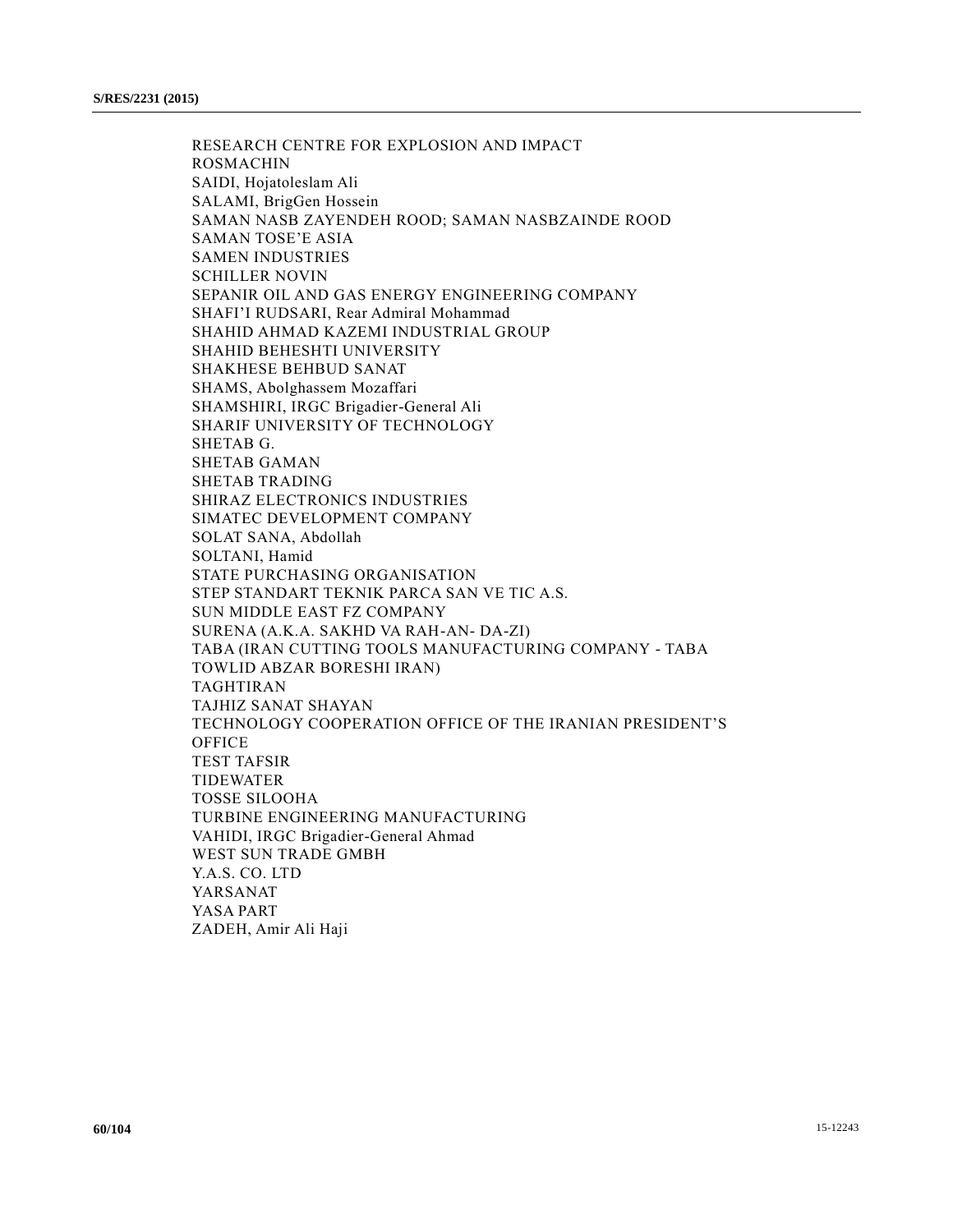# **ATTACHMENT 2 - PART II**

LIST OF PERSONS, ENTITIES AND BODIES SET OUT IN ANNEX I TO COUNCIL DECISION 2010/413/CFSP AND ANNEXES VIII TO COUNCIL REGULATION (EU) NO 267/2012

7TH OF TIR. ABBASI-DAVANI, Fereidoun ABZAR BORESH KAVEH CO. AGHAJANI, Azim AHMADIAN, Ali Akbar AMIN INDUSTRIAL COMPLEX AMMUNITION AND METALLURGY INDUSTRIES GROUP ARMAMENT INDUSTRIES GROUP BAHMANYAR, Bahmanyar Morteza BANK SEPAH BANK SEPAH INTERNATIONAL BARZAGANI TEJARAT TAVANMAD SACCAL COMPANIES BEHINEH TRADING CO. CRUISE MISSILE INDUSTRY GROUP DASTJERDI, Ahmad Vahid DEFENCE INDUSTRIES ORGANISATION (DIO) DEFENSE TECHNOLOGY AND SCIENCE RESEARCH CENTER DERAKHSHANDEH, Ahmad DOOSTAN INTERNATIONAL COMPANY ELECTRO SANAM COMPANY ESLAMI, Mohammad ESMAELI, Reza-Gholi ETTEHAD TECHNICAL GROUP FAJR INDUSTRIAL GROUP FAKHRIZADEH-MAHABADI, Mohsen FARASAKHT INDUSTRIES FARAYAND TECHNIQUE FATER (OR FAATER) INSTITUTE GHARAGAHE SAZANDEGI GHAEM GHORB KARBALA GHORB NOOH HARA COMPANY HEJAZI, Mohammad HOJATI, Mohsen IMENSAZAN CONSULTANT ENGINEERS INSTITUTE INDUSTRIAL FACTORIES OF PRECISION (IFP) MACHINERY JOZA INDUSTRIAL CO. KALA-ELECTRIC KAVEH CUTTING TOOLS COMPANY KETABACHI, Mehrdada Akhlaghi KHATAM AL-ANBIYA CONSTRUCTION HEADQUARTERS KHORASAN METALLURGY INDUSTRIES M. BABAIE INDUSTRIES MAKIN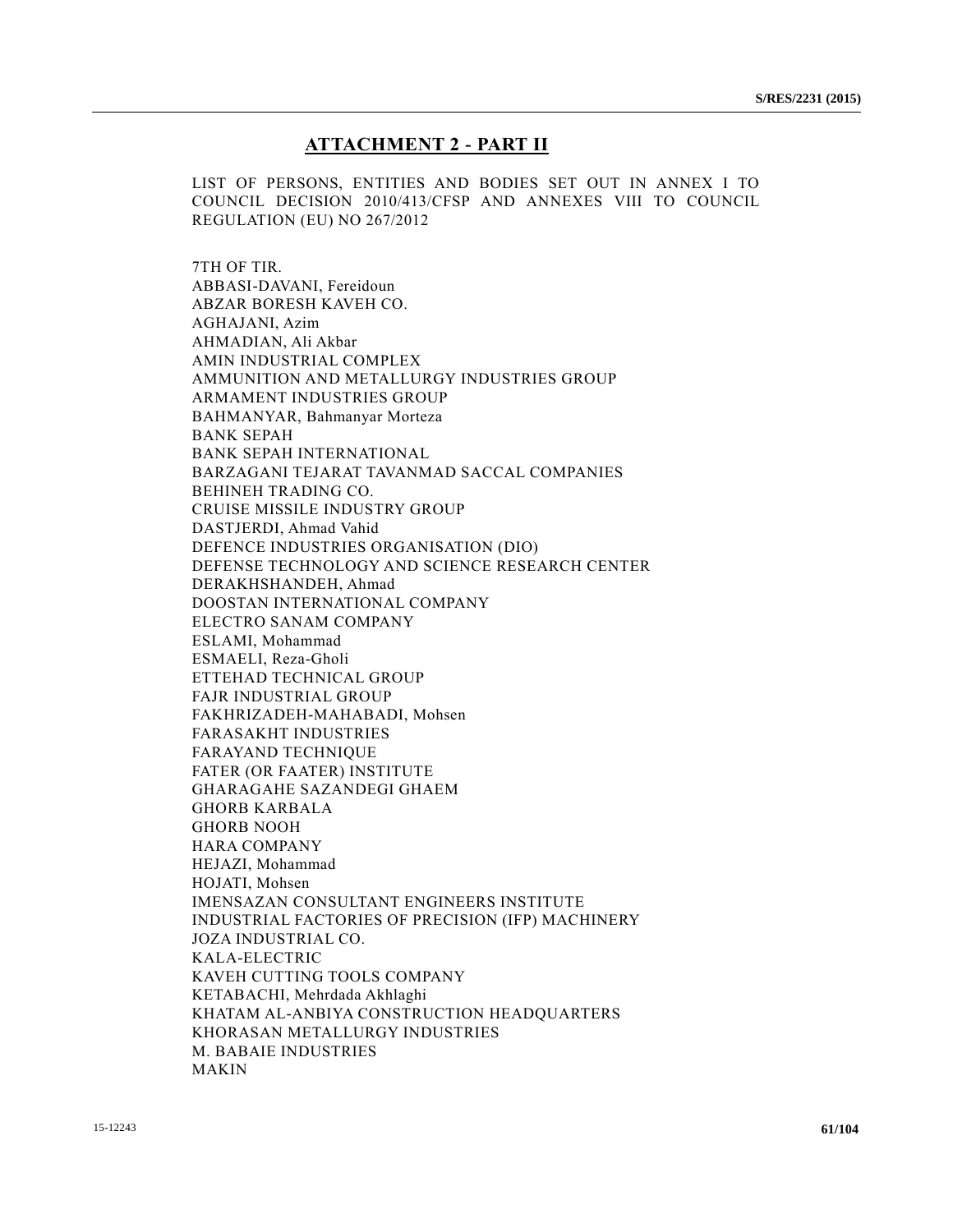MALEK ASHTAR UNIVERSITY MALEKI, Naser MINISTRY OF DEFENSE LOGISTICS EXPORT MIZAN MACHINERY MANUFACTURING A.K.A.: 3MG NAQDI, Mohammad Reza NEJAD NOURI, Mohammad Mehdi NIRU BATTERY MANUFACTURING COMPANY OMRAN SAHEL ORIENTAL OIL KISH PARCHIN CHEMICAL INDUSTRIES PARS AVIATION SERVICES COMPANY PEJMAN INDUSTRIAL SERVICES CORPORATION QODS AERONAUTICS INDUSTRIES RAH SAHEL RAHAB ENGINEERING INSTITUTE REZAIE, Morteza SABALAN COMPANY SAD IMPORT EXPORT COMPANY SAFARI, Morteza SAFAVI, Yahya Rahim SAFETY EQUIPMENT PROCUREMENT (SEP) SAHAND ALUMINUM PARTS INDUSTRIAL COMPANY SAHEL CONSULTANT ENGINEERS SALIMI, Hosein SANAM INDUSTRIAL GROUP SEPANIR SEPASAD ENGINEERING COMPANY SHAHID BAGHERI INDUSTRIAL GROUP (SBIG) SHAHID HEMMAT INDUSTRIAL GROUP (SHIG) SHAHID KARRAZI INDUSTRIES SHAHID SATARRI INDUSTRIES SHAHID SAYYADE SHIRAZI INDUSTRIES SHO'A' AVIATION. SOLEIMANI, Qasem SPECIAL INDUSTRIES GROUP TABATABAEI, Ali Akbar TIZ PARS YA MAHDI INDUSTRIES GROUP YAS AIR YAZD METALLURGY INDUSTRIES ZAHEDI, Mohammad Reza ZOLQADR, General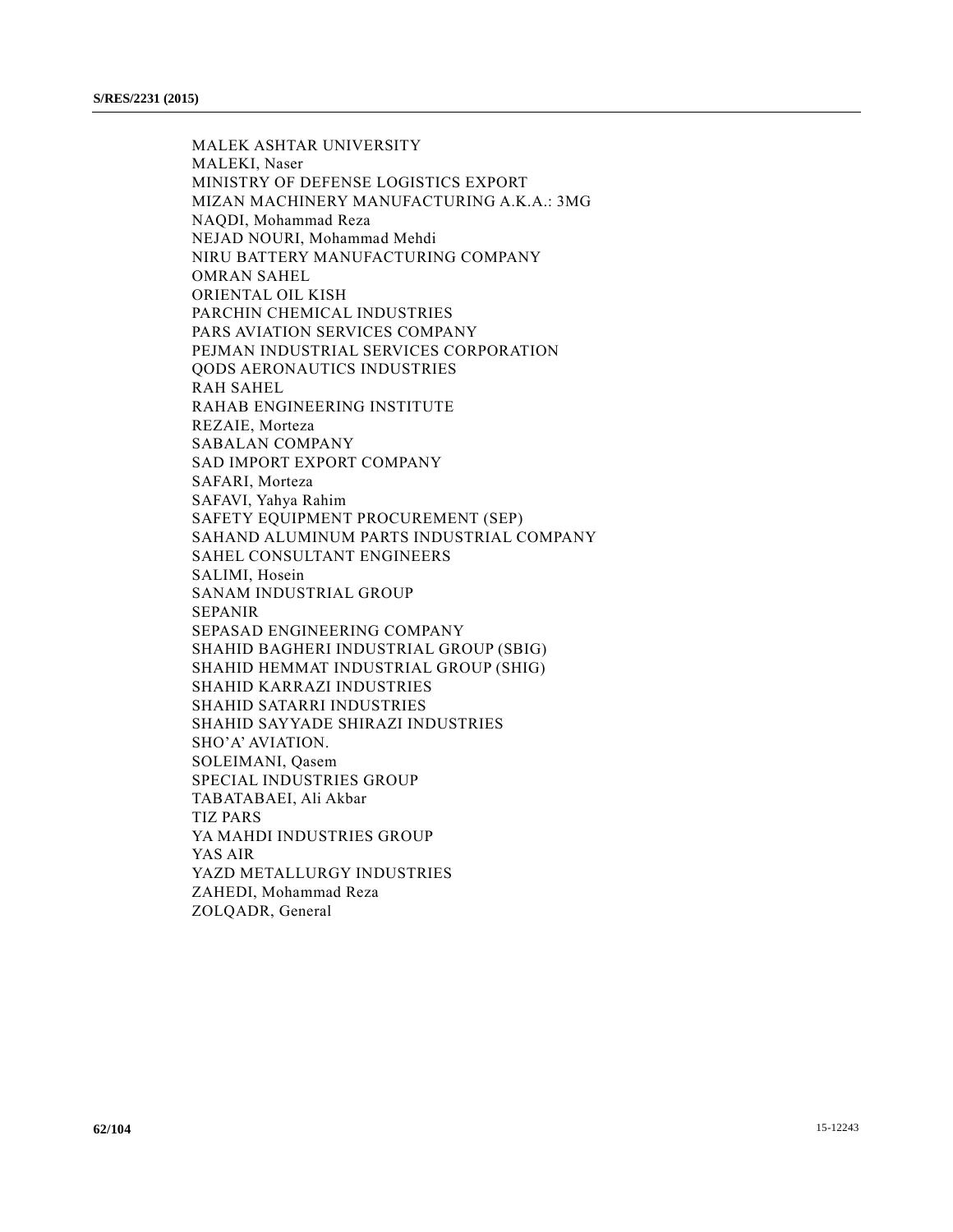## **ATTACHMENT 3**

IRANIAN FINANCIAL INSTITUTIONS AND INDIVIDUAL AND ENTITIES IDENTIFIED AS GOVERNMENT OF IRAN (GOI) ON THE SDN LIST; DESIGNATED ENTITIES AND INDIVIDUALS ON THE SDN LIST AND ENTITIES AND INDIVIDUALS LISTED ON THE FSE LIST; INDIVIDUALS AND ENTITIES SANCTIONED UNDER ISA; BLOCKED PROPERTY OF THE FOREGOING

AA ENERGY FZCO\* ABAN AIR ADVANCE NOVEL LIMITED AFZALI, Ali AGHA-JANI, Dawood AL AQILI GROUP LLC AL AQILI, Mohamed Saeed AL FIDA INTERNATIONAL GENERAL TRADING AL HILAL EXCHANGE ALPHA EFFORT LIMITED AMERI, Teymour AMIN INVESTMENT BANK\* ANTARES SHIPPING COMPANY NV ARASH SHIPPING ENTERPRISES LIMITED\* ARIAN BANK ARTA SHIPPING ENTERPRISES LIMITED\* ASAN SHIPPING ENTERPRISE LIMITED\* ASCOTEC HOLDING GMBH\* ASCOTEC JAPAN K.K.\* ASCOTEC MINERAL & MACHINERY GMBH\* ASCOTEC SCIENCE & TECHNOLOGY GMBH\* ASCOTEC STEEL TRADING GMBH\* ASHTEAD SHIPPING COMPANY LIMITED ASIA BANK ASIA ENERGY GENERAL TRADING (LLC)\* ASIA MARINE NETWORK PTE. LTD. ASSA CO. LTD. ASSA CORP. ATLANTIC INTERMODAL ATOMIC ENERGY ORGANIZATION OF IRAN AZORES SHIPPING COMPANY LL FZE BAHADORI, Masoud\* BANCO INTERNACIONAL DE DESARROLLO, C.A. BANDAR IMAM PETROCHEMICAL COMPANY\* BANK KARGOSHAEE BANK KESHAVARZI IRAN\*

<sup>\*</sup> Denotes Iranian financial institutions and individuals and entities identified as GOI by the Office of Foreign Assets Control (OFAC). U.S. persons and foreign entities owned or controlled by a U.S. person will continue to be prohibited from transactions with these individuals and entities, pursuant to the Iranian Transactions and Sanctions Regulations.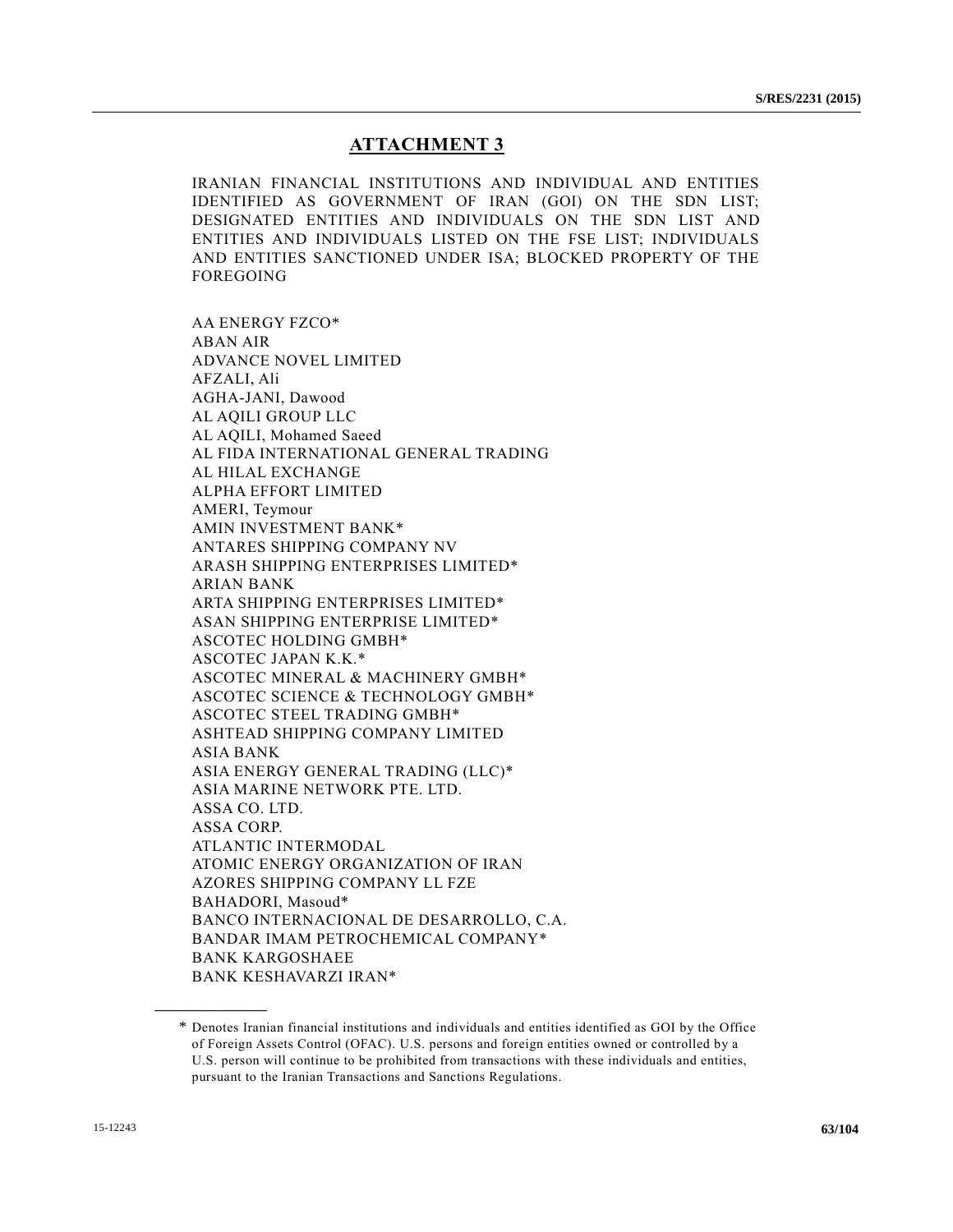BANK MARKAZI JOMHOURI ISLAMI IRAN\* BANK MASKAN\* BANK MELLAT\* BANK MELLI IRAN INVESTMENT COMPANY BANK MELLI IRAN\* BANK MELLI PRINTING AND PUBLISHING CO. BANK OF INDUSTRY AND MINE (OF IRAN)\* BANK REFAH KARGARAN\* BANK SEPAH INTERNATIONAL PLC BANK SEPAH\* BANK TEJARAT\* BANK TORGOVOY KAPITAL ZAO\* BANK-E SHAHR\* BATENI, Naser BAZARGAN, Farzad\* BEHSAZ KASHANE TEHRAN CONSTRUCTION CO.\* BEHZAD, Morteza Ahmadali BELFAST GENERAL TRADING LLC BEST PRECISE LIMITED BIIS MARITIME LIMITED BIMEH IRAN INSURANCE COMPANY (U.K.) LIMITED\* BLUE TANKER SHIPPING SA\* BMIIC INTERNATIONAL GENERAL TRADING LTD BOU ALI SINA PETROCHEMICAL COMPANY\* BREYELLER STAHL TECHNOLOGY GMBH & CO. KG\* BUSHEHR SHIPPING COMPANY LIMITED BYFLEET SHIPPING COMPANY LIMITED CAMBIS, Dimitris\* CASPIAN MARITIME LIMITED\* CAUCASUS ENERGY CEMENT INVESTMENT AND DEVELOPMENT COMPANY CENTRAL INSURANCE OF IRAN CISCO SHIPPING COMPANY CO. LTD. COBHAM SHIPPING COMPANY LIMITED COMMERCIAL PARS OIL CO.\* CONCEPT GIANT LIMITED CREDIT INSTITUTION FOR DEVELOPMENT\* CRYSTAL SHIPPING FZE CYLINDER SYSTEM L.T.D.\* DAJMAR, Mohhammad Hossein DANESH SHIPPING COMPANY LIMITED\* DARYA CAPITAL ADMINISTRATION GMBH DAVAR SHIPPING CO LTD\* DENA TANKERS FZE\* DERAKHSHANDEH, AHMAD DETTIN SPA DEY BANK\* DFS WORLDWIDE DIVANDARI, Ali DORKING SHIPPING COMPANY LIMITED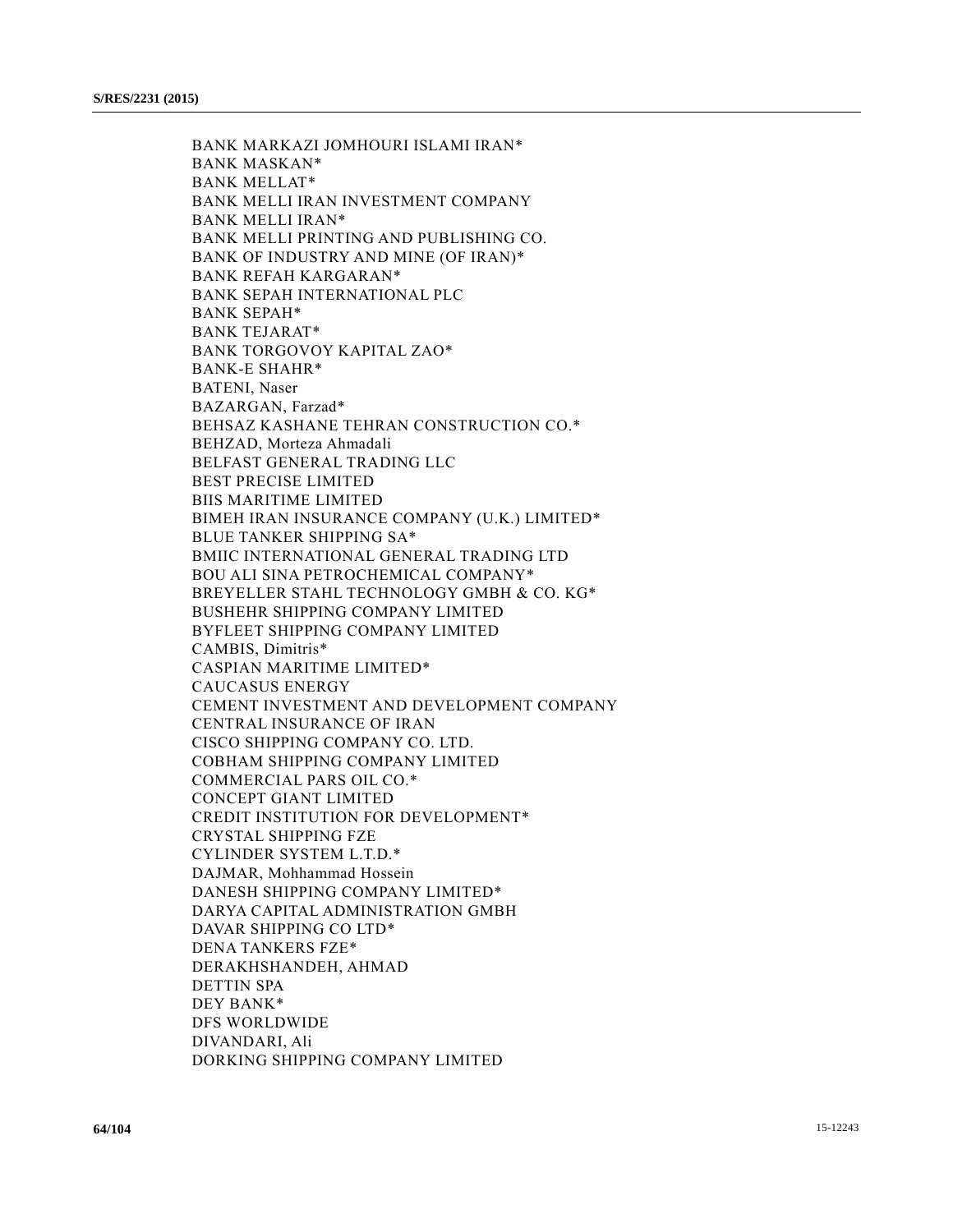EDBI EXCHANGE COMPANY EDBI STOCK BROKERAGE COMPANY EFFINGHAM SHIPPING COMPANY LIMITED EGHTESAD NOVIN BANK\* EIGHTH OCEAN ADMINISTRATION GMBH EIGHTH OCEAN GMBH & CO. KG ELEVENTH OCEAN ADMINISTRATION GMBH ELEVENTH OCEAN GMBH & CO. KG ESFAHAN NUCLEAR FUEL RESEARCH AND PRODUCTION CENTER ESLAMI, Mansour EUROPAISCH-IRANISCHE HANDELSBANK AG\* EUROPEAN OIL TRADERS EVEREX EXECUTION OF IMAM KHOMEINI'S ORDER\* EXPORT DEVELOPMENT BANK OF IRAN\* EZATI, Ali FAIRWAY SHIPPING LTD FAL OIL COMPANY LIMITED FARNHAM SHIPPING COMPANY LIMITED FARSOUDEH, Houshang FAYLACA PETROLEUM FERLAND COMPANY LIMITED FIFTEENTH OCEAN GMBH & CO. KG FIFTH OCEAN ADMINISTRATION GMBH FIFTH OCEAN GMBH & CO. KG FIRST EAST EXPORT BANK, P.L.C. FIRST ISLAMIC INVESTMENT BANK LTD. FIRST OCEAN ADMINISTRATION GMBH FIRST OCEAN GMBH & CO. KG FIRST PERSIA EQUITY FUND FOURTEENTH OCEAN GMBH & CO. KG FOURTH OCEAN ADMINISTRATION GMBH FOURTH OCEAN GMBH & CO. KG FUTURE BANK B.S.C.\* GALLIOT MARITIME INC GARBIN NAVIGATION LTD\* GEORGIAN BUSINESS DEVELOPMENT GHADIR INVESTMENT COMPANY\* GHAED BASSIR PETROCHEMICAL PRODUCTS COMPANY\* GHALEBANI, Ahmad\* GHARZOLHASANEH RESALAT BANK\* GHAVAMIN BANK\* GHEZEL AYAGH, Alireza GOLDEN RESOURCES TRADING COMPANY L.L.C.\* GOLDENTEX FZE GOLPARVAR, Gholamhossein GOMSHALL SHIPPING COMPANY LIMITED GOOD LUCK SHIPPING L.L.C. GRACE BAY SHIPPING INC\* GREAT BUSINESS DEALS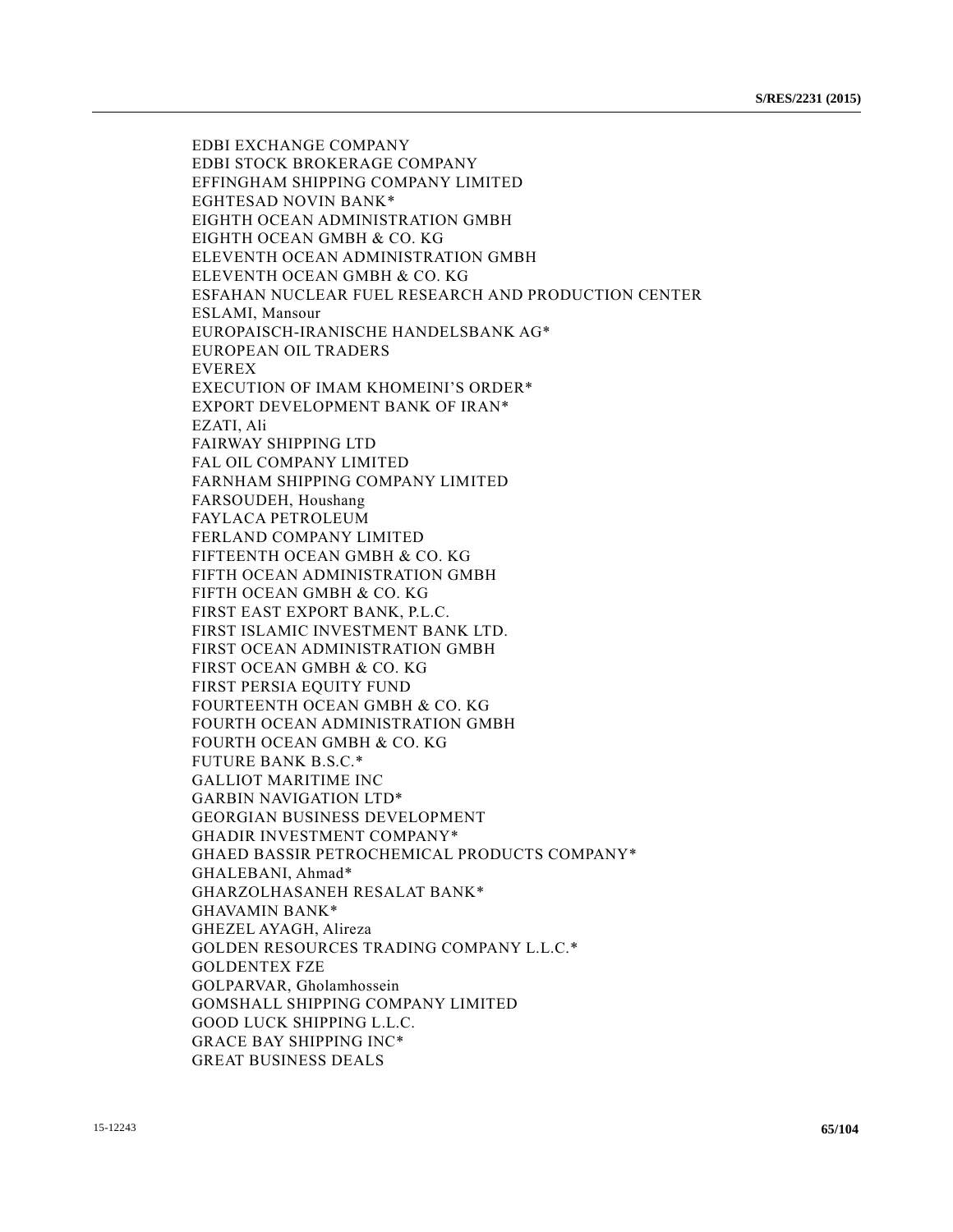GREAT METHOD LIMITED HADI SHIPPING COMPANY LIMITED\* HAFIZ DARYA SHIPPING CO HARAZ SHIPPING COMPANY LIMITED\* HATEF SHIPPING COMPANY LIMITED\* HEKMAT IRANIAN BANK\* HERCULES INTERNATIONAL SHIP\* HERMIS SHIPPING SA\* HIRMAND SHIPPING COMPANY LIMITED\* HODA SHIPPING COMPANY LIMITED\* HOMA SHIPPING COMPANY LIMITED\* HONAR SHIPPING COMPANY LIMITED\* HONG KONG INTERTRADE COMPANY\* HORMOZ OIL REFINING COMPANY\* HORSHAM SHIPPING COMPANY LIMITED HOSSEINPOUR, Houshang HTTS HANSEATIC TRADE TRUST AND SHIPPING, GMBH IDEAL SUCCESS INVESTMENTS LIMITED IFIC HOLDING AG\* IHAG TRADING GMBH\* IMPIRE SHIPPING COMPANY\* INDUS MARITIME INC INDUSTRIAL DEVELOPMENT AND RENOVATION ORGANIZATION OF IRAN\* INTERNATIONAL SAFE OIL INTRA CHEM TRADING GMBH\* IRAN & SHARGH COMPANY\* IRAN & SHARGH LEASING COMPANY\* IRAN AIR IRAN FOREIGN INVESTMENT COMPANY\* IRAN INSURANCE COMPANY\* IRAN O HIND SHIPPING COMPANY IRAN O MISR SHIPPING COMPANY IRAN PETROCHEMICAL COMMERCIAL COMPANY\* IRAN ZAMIN BANK\* IRANAIR TOURS IRANIAN MINES AND MINING INDUSTRIES DEVELOPMENT AND RENOVATION ORGANIZATION\* IRANIAN OIL COMPANY (U.K.) LIMITED\* IRANIAN-VENEZUELAN BI-NATIONAL BANK / JOINT IRAN-VENEZUELA BANK\* IRASCO S.R.L.\* IRINVESTSHIP LTD. IRISL (MALTA) LIMITED IRISL (UK) LTD. IRISL CHINA SHIPPING CO., LTD. IRISL EUROPE GMBH IRISL MARINE SERVICES & ENGINEERING COMPANY IRISL MULTIMODAL TRANSPORT CO. IRITAL SHIPPING SRL COMPANY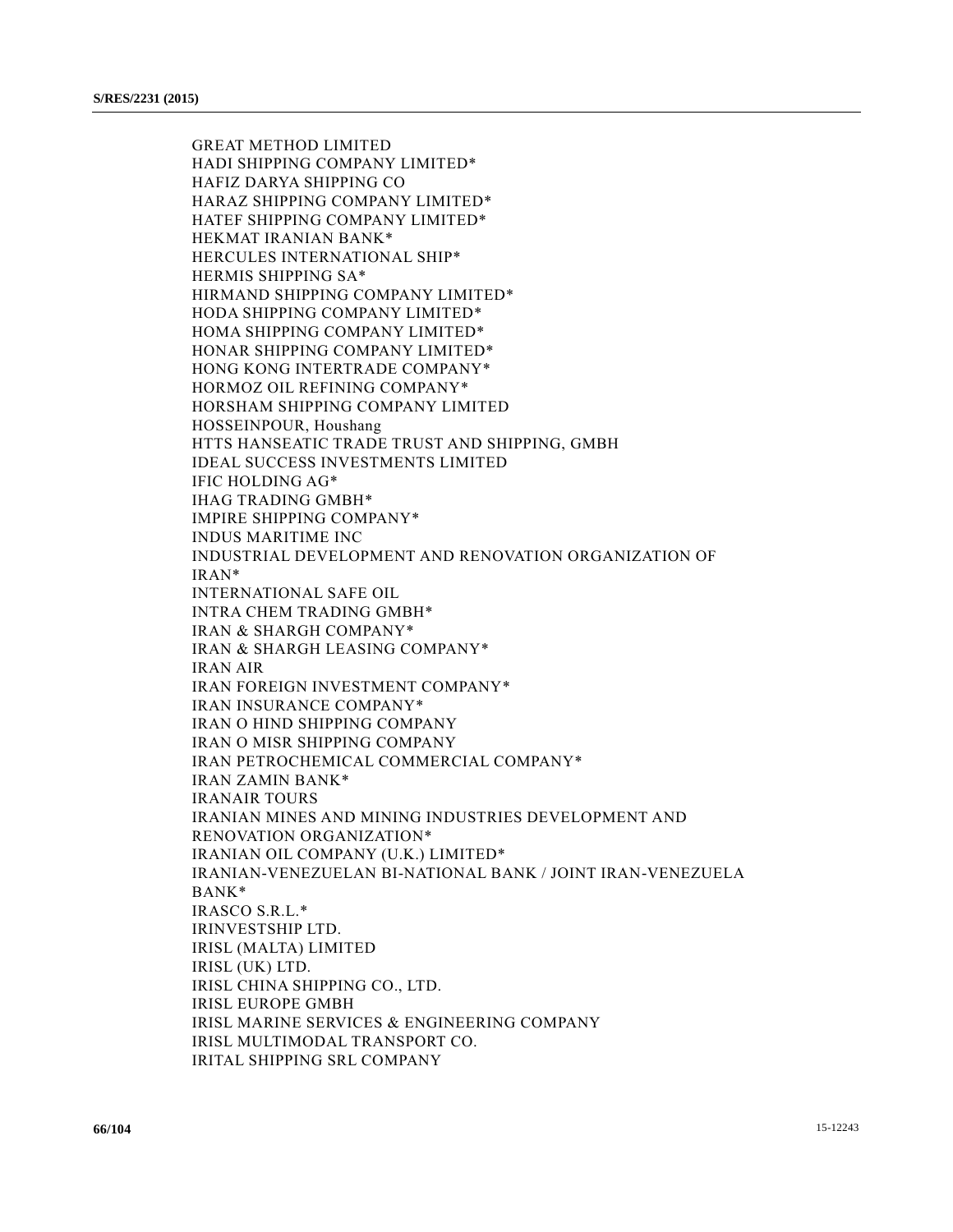ISI MARITIME LIMITED ISIM AMIN LIMITED ISIM ATR LIMITED ISIM OLIVE LIMITED ISIM SAT LIMITED ISIM SEA CHARIOT LIMITED ISIM SEA CRESCENT LIMITED ISIM SININ LIMITED ISIM TAJ MAHAL LIMITED ISIM TOUR LIMITED ISLAMIC REGIONAL COOPERATION BANK\* ISLAMIC REPUBLIC OF IRAN SHIPPING LINES JABBER IBN HAYAN JAM PETROCHEMICAL COMPANY JASHNSAZ, Seifollah\* JUPITER SEAWAYS SHIPPING\* KADDOURI, Abdelhak KAFOLATBANK\* KALA LIMITED\* KALA PENSION TRUST LIMITED\* KARAFARIN BANK\* KASB INTERNATIONAL LLC\* KAVERI MARITIME INC KAVOSHYAR COMPANY KERMAN SHIPPING CO LTD KHALILI, Jamshid KHAVARMIANEH BANK\* KHAZAR SEA SHIPPING LINES KISH INTERNATIONAL BANK\* KISH PROTECTION & INDEMNITY KONING MARINE CORP\* KONT INVESTMENT BANK KONT KOSMETIK KSN FOUNDATION KUO OIL PTE. LTD LANCELIN SHIPPING COMPANY LIMITED LEADING MARITIME PTE. LTD. LEILABADI, Ali Hajinia LISSOME MARINE SERVICES LLC LOGISTIC SMART LIMITED LOWESWATER LIMITED MACHINE SAZI ARAK CO. LTD.\* MAHAB GHODSS CONSULTING ENGINEERING COMPANY\* MAHDAVI, Ali MALSHIP SHIPPING AGENCY LTD. MARANER HOLDINGS LIMITED MARBLE SHIPPING LIMITED MARJAN PETROCHEMICAL COMPANY\* MAZANDARAN CEMENT COMPANY MAZANDARAN TEXTILE COMPANY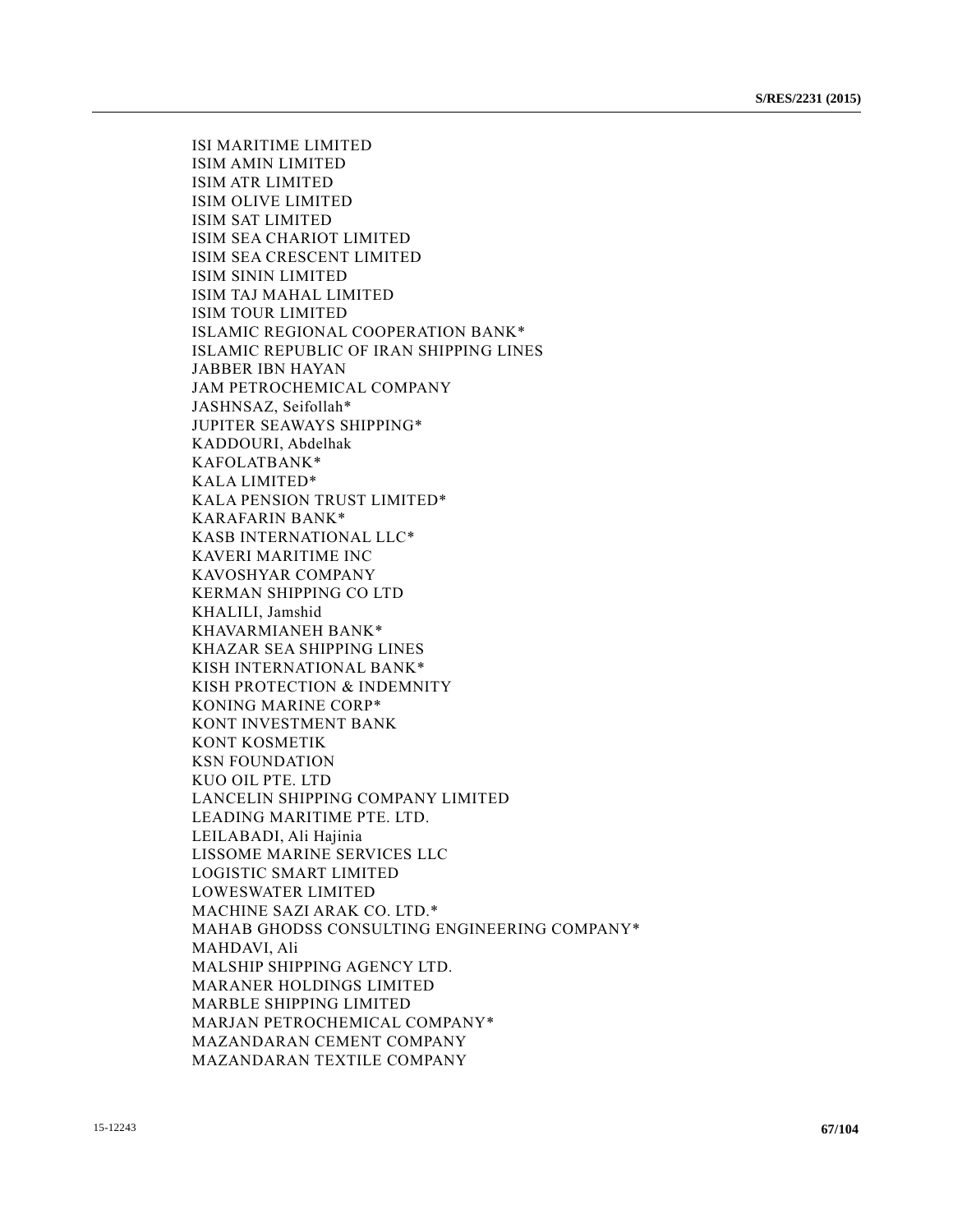MCS ENGINEERING\* MCS INTERNATIONAL GMBH\* MEHR CAYMAN LTD. MEHR IRAN CREDIT UNION BANK\* MEHRAN SHIPPING COMPANY LIMITED\* MELLAT BANK SB CJSC MELLAT INSURANCE COMPANY\* MELLI AGROCHEMICAL COMPANY, P.J.S. MELLI BANK PLC MELLI INVESTMENT HOLDING INTERNATIONAL MELODIOUS MARITIME INC MERSAD SHIPPING COMPANY LIMITED\* MESBAH ENERGY COMPANY METAL & MINERAL TRADE S.A.R.L.\* MID OIL ASIA PTE LTD MILL DENE LIMITED MINAB SHIPPING COMPANY LIMITED\* MINES AND METALS ENGINEERING GMBH\* MIR BUSINESS BANK ZAO MOALLEM INSURANCE COMPANY MOBIN PETROCHEMICAL COMPANY\* MODABER\* MODALITY LIMITED MOGHADDAMI FARD, Mohammad MOHADDES, Seyed Mahmoud\* MOINIE, Mohammad\* MONSOON SHIPPING LTD\* MOUNT EVEREST MARITIME INC MSP KALA NAFT CO. TEHRAN\* N.I.T.C. REPRESENTATIVE OFFICE\* NABIPOUR, Ghasem NAFTIRAN INTERTRADE CO. (NICO) LIMITED\* NAFTIRAN INTERTRADE CO. (NICO) SARL\* NAFTIRAN TRADING SERVICES CO. (NTS) LIMITED\* NARI SHIPPING AND CHARTERING GMBH & CO. KG NASIRBEIK, Anahita NATIONAL IRANIAN OIL COMPANY PTE LTD\* NATIONAL IRANIAN OIL COMPANY\* NATIONAL IRANIAN TANKER COMPANY LLC\* NATIONAL IRANIAN TANKER COMPANY\* NATIONAL PETROCHEMICAL COMPANY\* NAYEBI, Pourya NEFERTITI SHIPPING COMPANY NEUMAN LIMITED NEW DESIRE LIMITED NEW YORK GENERAL TRADING NEW YORK MONEY EXCHANGE NICO ENGINEERING LIMITED\* NIKOUSOKHAN, Mahmoud\* NIKSIMA FOOD AND BEVERAGE JLT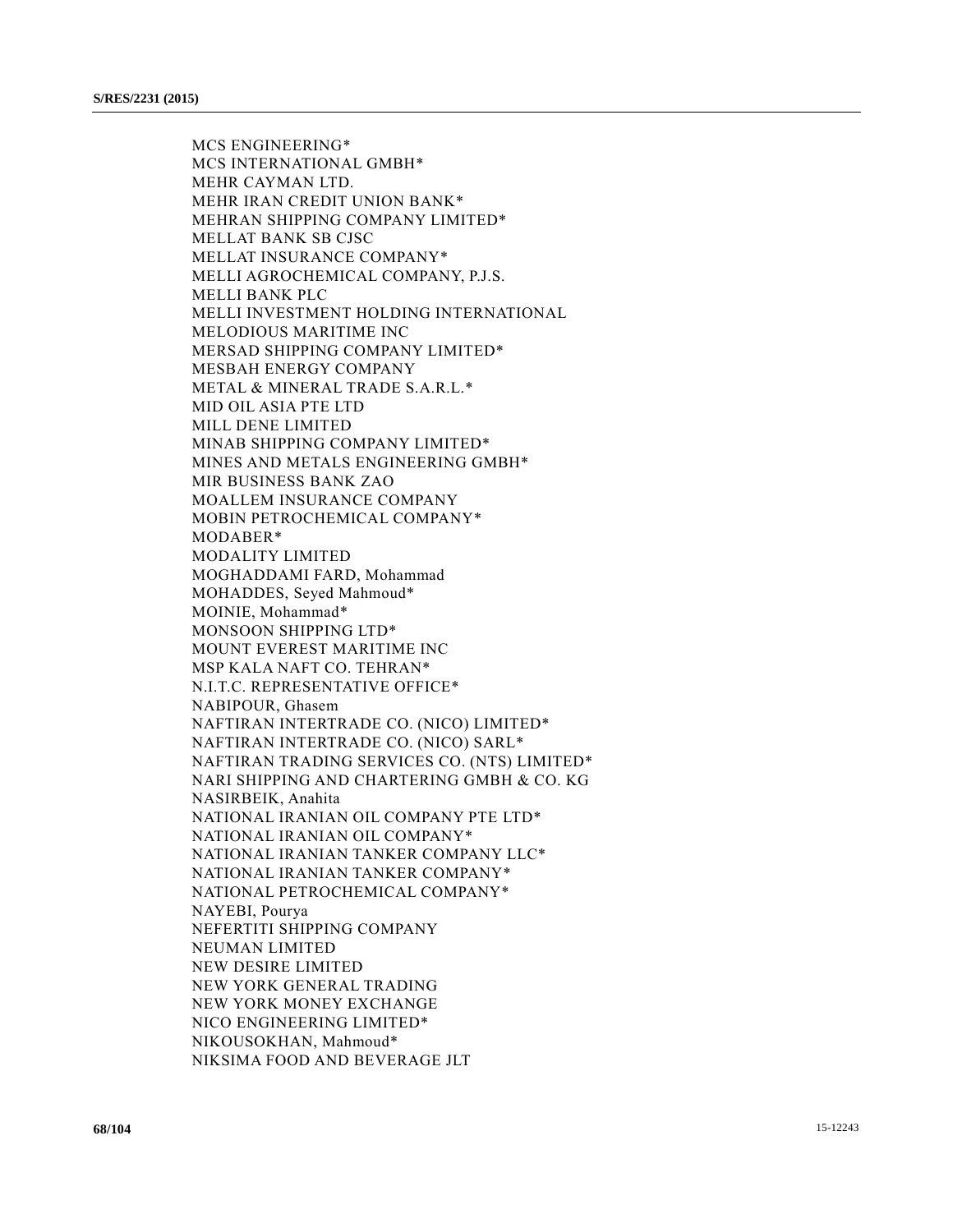NINTH OCEAN ADMINISTRATION GMBH NINTH OCEAN GMBH & CO. KG NIOC INTERNATIONAL AFFAIRS (LONDON) LIMITED\* NIZAMI, Anwar Kamal NOOR AFZAR GOSTAR COMPANY NOOR ENERGY (MALAYSIA) LTD.\* NOURI PETROCHEMICAL COMPANY\* NOVIN ENERGY COMPANY NPC INTERNATIONAL LIMITED\* NUCLEAR RESEARCH CENTER FOR AGRICULTURE AND MEDICINE NUCLEAR SCIENCE AND TECHNOLOGY RESEARCH INSTITUTE OCEAN CAPITAL ADMINISTRATION GMBH OIL INDUSTRY INVESTMENT COMPANY\* OMID REY CIVIL & CONSTRUCTION COMPANY\* ONE CLASS PROPERTIES (PTY) LTD.\* ONE VISION INVESTMENTS 5 (PTY) LTD.\* ONERBANK ZAO\* ORCHIDEA GULF TRADING P.C.C. (SINGAPORE) PRIVATE LIMITED\* PACIFIC SHIPPING DMCEST PAJAND, Mohammad Hadi PARDIS INVESTMENT COMPANY\* PARS MCS\* PARS OIL AND GAS COMPANY\* PARS OIL CO.\* PARS PETROCHEMICAL COMPANY\* PARS PETROCHEMICAL SHIPPING COMPANY\* PARS TRASH COMPANY PARSAEI, Reza\* PARSIAN BANK\* PARTNER CENTURY LIMITED PARVARESH, Farhad Ali PASARGAD BANK\* PEARL ENERGY COMPANY LTD. PEARL ENERGY SERVICES, SA PERSIA INTERNATIONAL BANK PLC PERSIA OIL & GAS INDUSTRY DEVELOPMENT CO.\* PETRO ENERGY INTERTRADE COMPANY\* PETRO ROYAL FZE\* PETRO SUISSE INTERTRADE COMPANY SA\* PETROCHEMICAL COMMERCIAL COMPANY (U.K.) LIMITED\* PETROCHEMICAL COMMERCIAL COMPANY FZE\* PETROCHEMICAL COMMERCIAL COMPANY INTERNATIONAL\* PETROIRAN DEVELOPMENT COMPANY (PEDCO) LIMITED\* PETROLEOS DE VENEZUELA S.A. (PDVSA) PETROPARS INTERNATIONAL FZE\* PETROPARS LTD.\* PETROPARS UK LIMITED\* PIONEER ENERGY INDUSTRIES COMPANY POLAT, Muzaffer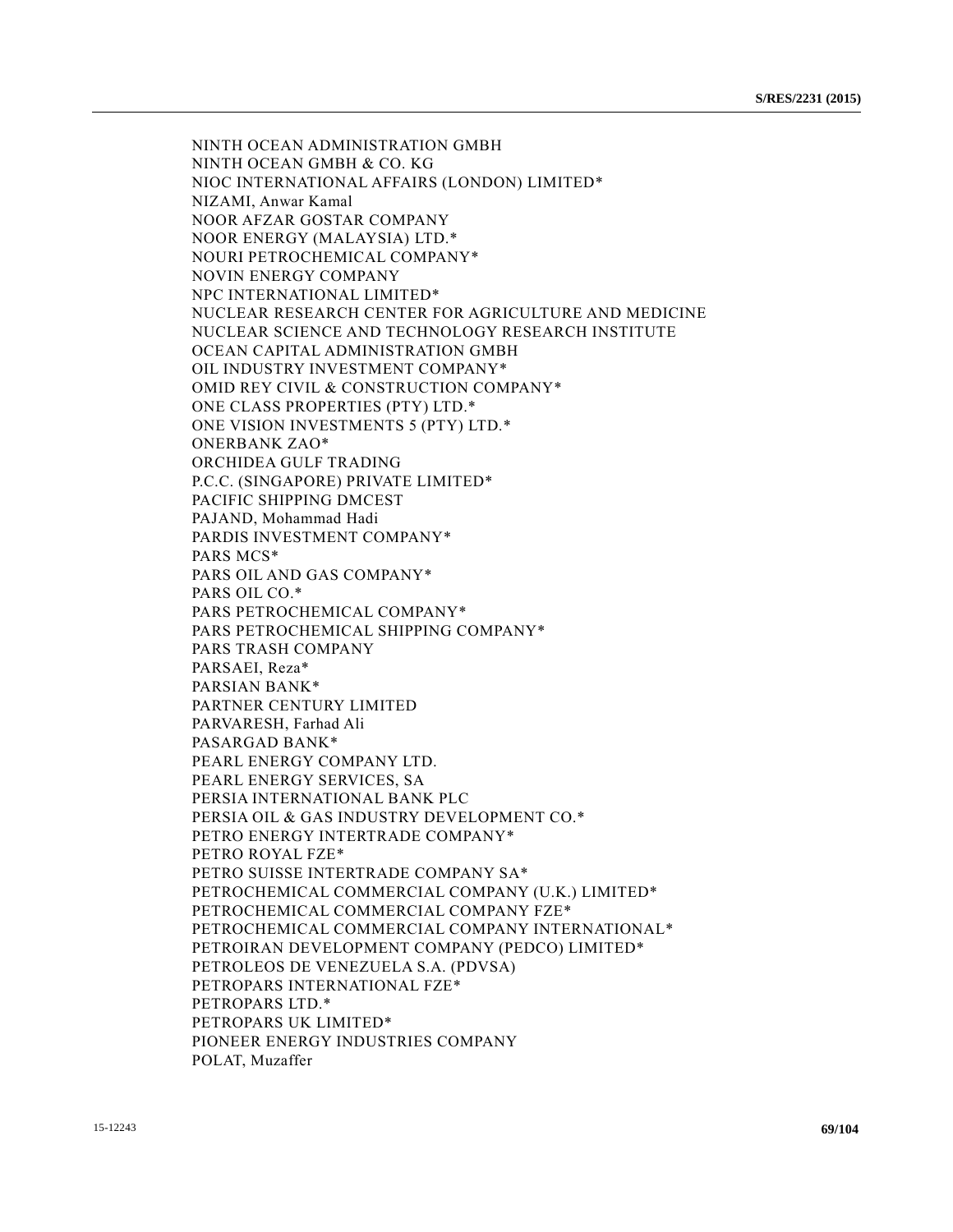POLINEX GENERAL TRADING LLC\* POLYNAR COMPANY\* POST BANK OF IRAN\* POURANSARI, Hashem\* PROTON PETROCHEMICALS SHIPPING LIMITED\* PRYVATNE AKTSIONERNE TOVARYSTVO AVIAKOMPANIYA BUKOVYNA QANNADI, Mohammad QULANDARY, Azizullah Asadullah RAHIQI, Javad RASOOL, Seyed Alaeddin Sadat REY INVESTMENT COMPANY\* REY NIRU ENGINEERING COMPANY\* REYCO GMBH.\* REZVANIANZADEH, Mohammed Reza RISHI MARITIME INC RISHMAK PRODUCTIVE & EXPORTS COMPANY\* ROYAL ARYA CO.\* ROYAL OYSTER GROUP ROYAL-MED SHIPPING AGENCY LTD SABET, Javad Karimi SACKVILLE HOLDINGS LIMITED SADAF PETROCHEMICAL ASSALUYEH COMPANY\* SAFDARI, Seyed Jaber SAFIRAN PAYAM DARYA SHIPPING COMPANY SAMAN BANK\* SAMAN SHIPPING COMPANY LIMITED\* SAMBOUK SHIPPING FZC\* SANDFORD GROUP LIMITED SANTEX LINES LIMITED SARKANDI, Ahmad SARMAYEH BANK\* SARV SHIPPING COMPANY LIMITED\* SECOND OCEAN ADMINISTRATION GMBH SECOND OCEAN GMBH & CO. KG SEIBOW LIMITED SEIBOW LOGISTICS LIMITED SEIFI, Asadollah SEPID SHIPPING COMPANY LIMITED\* SEVENTH OCEAN ADMINISTRATION GMBH SEVENTH OCEAN GMBH & CO. KG SEYYEDI, Seyed Nasser Mohammad\* SEYYEDI, Seyedeh Hanieh Seyed Nasser Mohammad SHAHID TONDGOOYAN PETROCHEMICAL COMPANY\* SHALLON LIMITED SHAZAND PETROCHEMICAL COMPANY\* SHERE SHIPPING COMPANY LIMITED SHIPPING COMPUTER SERVICES COMPANY SHOMAL CEMENT COMPANY SIMA GENERAL TRADING CO FZE\* SIMA SHIPPING COMPANY LIMITED\*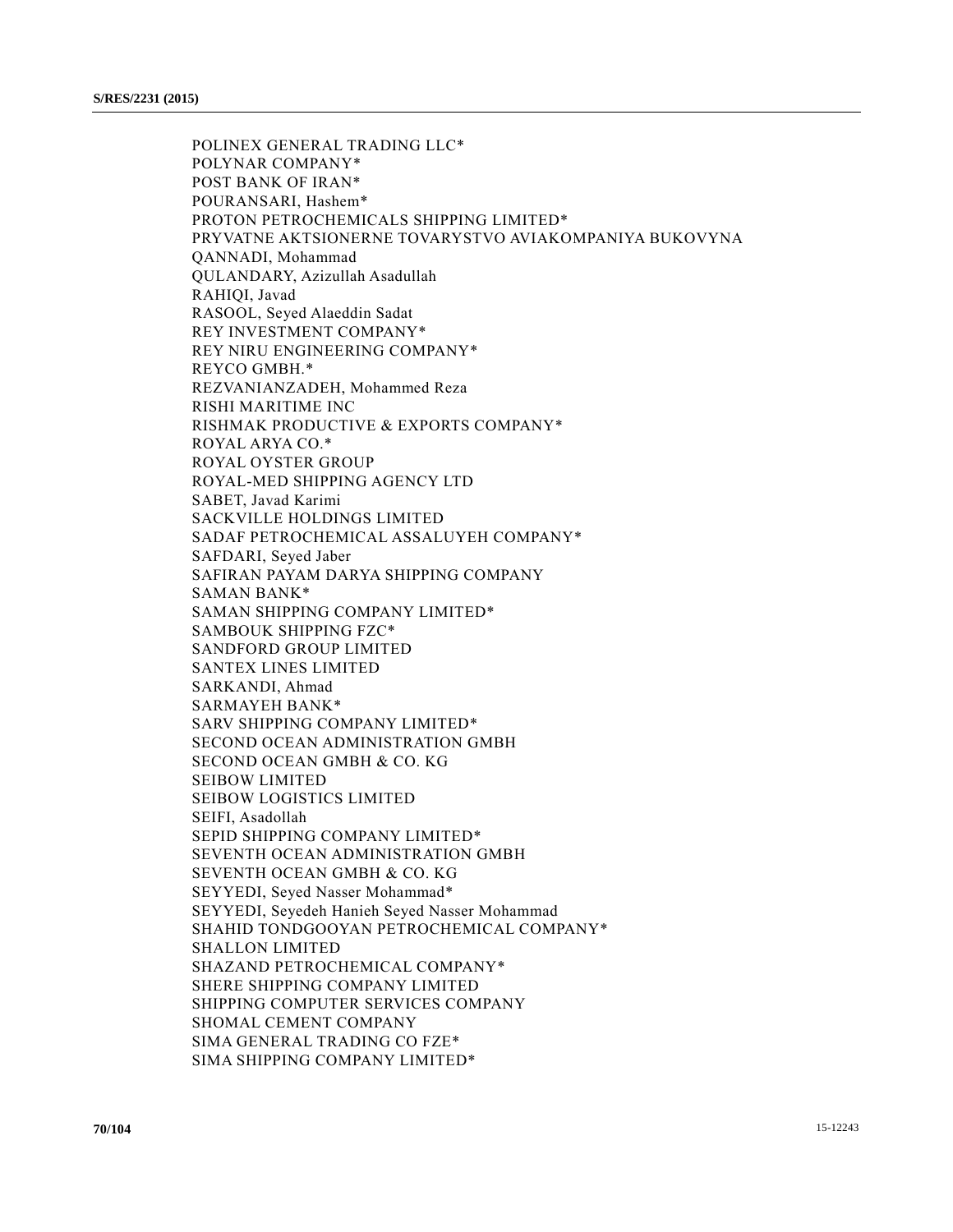SINA BANK\* SINA SHIPPING COMPANY LIMITED\* SINGA TANKERS PTE. LTD. SINO ACCESS HOLDINGS LIMITED SINOSE MARITIME PTE. LTD. SIQIRIYA MARITIME CORP. SIXTH OCEAN ADMINISTRATION GMBH SIXTH OCEAN GMBH & CO. KG SMART DAY HOLDINGS GROUP LIMITED SOKOLENKO, Vitaly SORINET COMMERCIAL TRUST (SCT) BANKERS SOROUSH SARZAMIN ASATIR SHIP MANAGEMENT COMPANY SOUTH SHIPPING LINE IRAN SPEEDY SHIP FZC SPRINGTHORPE LIMITED STARRY SHINE INTERNATIONAL LIMITED SWISS MANAGEMENT SERVICES SARL\* SYNERGY GENERAL TRADING FZE\* SYSTEM WISE LIMITED TABATABAEI, Seyyed Mohammad Ali Khatibi\* TABRIZ PETROCHEMICAL COMPANY\* TADBIR BROKERAGE COMPANY\* TADBIR CONSTRUCTION DEVELOPMENT COMPANY\* TADBIR ECONOMIC DEVELOPMENT GROUP\* TADBIR ENERGY DEVELOPMENT GROUP CO.\* TADBIR INVESTMENT COMPANY\* TAFAZOLI, Ahmad TALAI, Mohamad TAMAS COMPANY TAT BANK\* TC SHIPPING COMPANY LIMITED\* TENTH OCEAN GMBH & CO. KG THE EXPLORATION AND NUCLEAR RAW MATERIALS PRODUCTION COMPANY THE NUCLEAR REACTORS FUEL COMPANY THIRD OCEAN ADMINISTRATION GMBH THIRD OCEAN GMBH & CO. KG THIRTEENTH OCEAN GMBH & CO. KG TONGHAM SHIPPING CO LTD TOP GLACIER COMPANY LIMITED TOP PRESTIGE TRADING LIMITED TOSEE EQTESAD AYANDEHSAZAN COMPANY\* TOSEE TAAVON BANK\* TOURISM BANK\* TRADE TREASURE LIMITED TRUE HONOUR HOLDINGS LIMITED TWELFTH OCEAN ADMINISTRATION GMBH TWELFTH OCEAN GMBH & CO. KG UPPERCOURT SHIPPING COMPANY LIMITED VALFAJR 8TH SHIPPING LINE CO SSK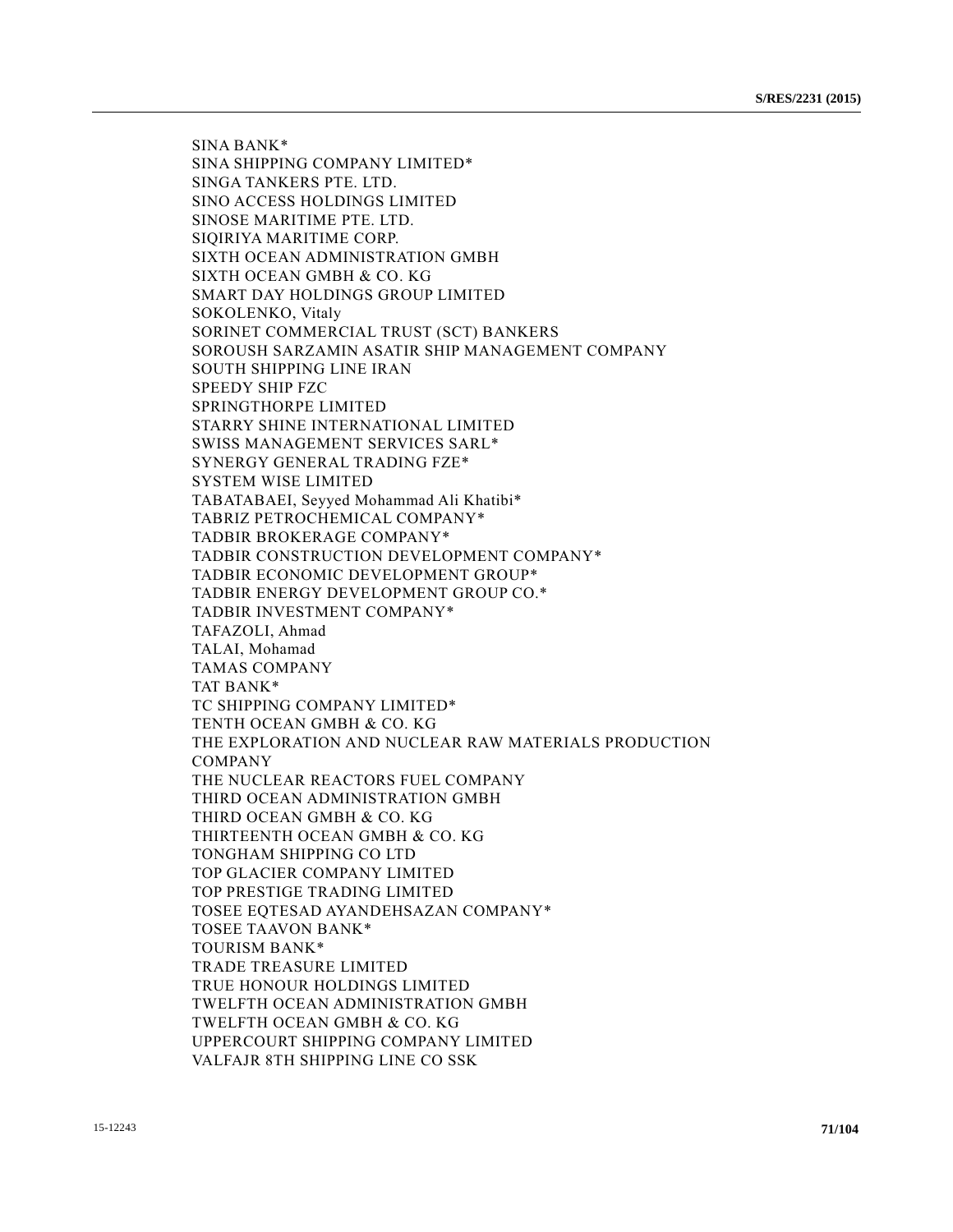VOBSTER SHIPPING COMPANY LTD WEST SUN TRADE GMBH\* WIPPERMANN, Ulrich WOKING SHIPPING INVESTMENTS LIMITED YASINI, Seyed Kamal YAZDI, Bahareh Mirza Hossein ZADEH, Hassan Jalil ZANJANI, Babak Morteza ZARIN RAFSANJAN CEMENT COMPANY\* ZEIDI, Hossein ZHUHAI ZHENRONG COMPANY ZIRACCHIAN ZADEH, Mahmoud\*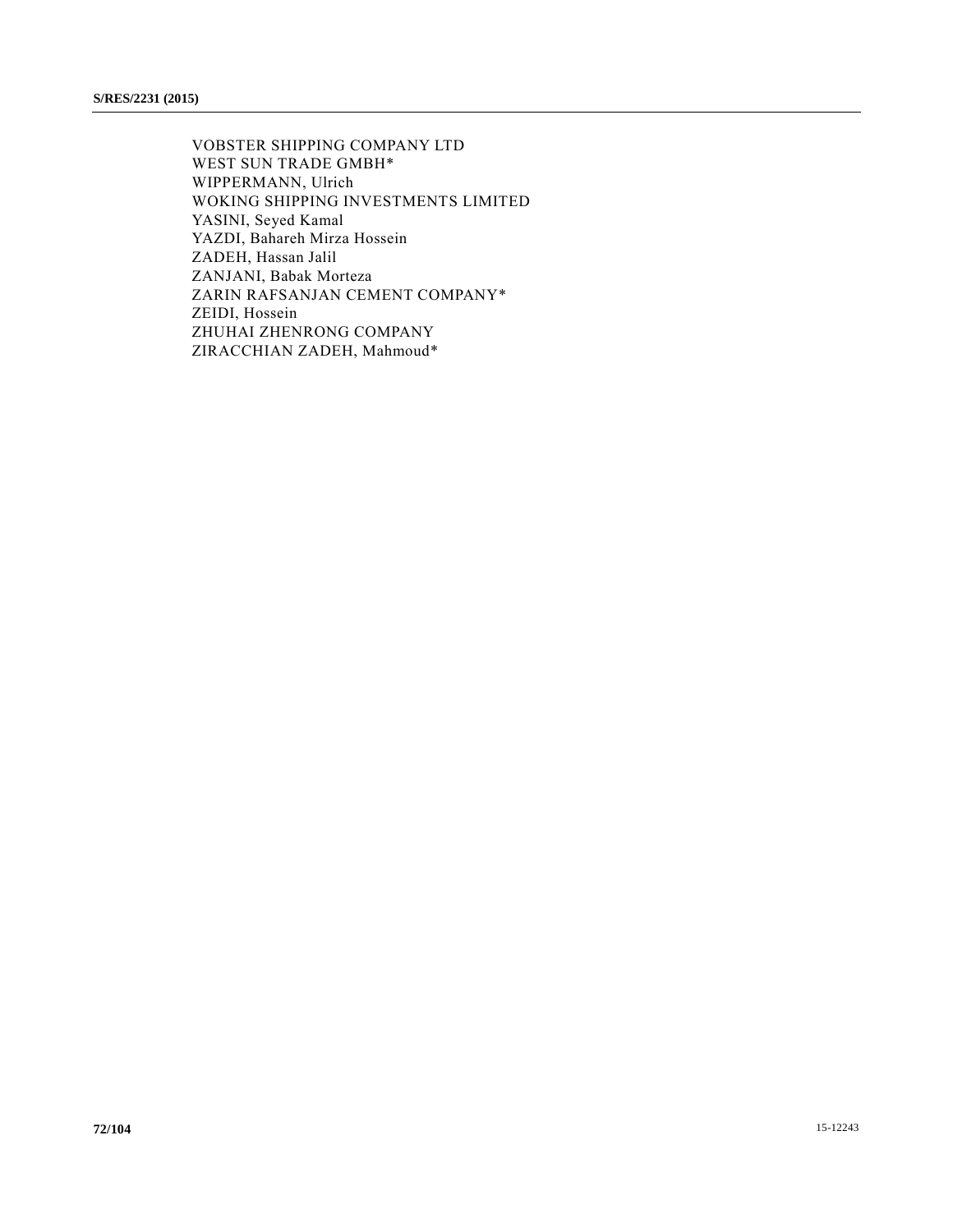| <b>BLOCKED PROPERTY</b> | <b>PROPERTY OF</b> | <b>TYPE</b> | <b>IMO</b><br><b>NUMBER</b> |
|-------------------------|--------------------|-------------|-----------------------------|
| EP-CFD                  | <b>IRAN AIR</b>    | Aircraft    |                             |
| EP-CFE                  | <b>IRAN AIR</b>    | Aircraft    |                             |
| EP-CFH                  | <b>IRAN AIR</b>    | Aircraft    |                             |
| EP-CFI                  | <b>IRAN AIR</b>    | Aircraft    |                             |
| EP-CFJ                  | <b>IRAN AIR</b>    | Aircraft    |                             |
| <b>EP-CFK</b>           | <b>IRAN AIR</b>    | Aircraft    |                             |
| EP-CFL                  | <b>IRAN AIR</b>    | Aircraft    |                             |
| EP-CFM                  | <b>IRAN AIR</b>    | Aircraft    |                             |
| EP-CFO                  | <b>IRAN AIR</b>    | Aircraft    |                             |
| EP-CFP                  | <b>IRAN AIR</b>    | Aircraft    |                             |
| EP-CFQ                  | <b>IRAN AIR</b>    | Aircraft    |                             |
| EP-CFR                  | <b>IRAN AIR</b>    | Aircraft    |                             |
| EP-IAA                  | <b>IRAN AIR</b>    | Aircraft    |                             |
| EP-IAB                  | <b>IRAN AIR</b>    | Aircraft    |                             |
| EP-IAC                  | <b>IRAN AIR</b>    | Aircraft    |                             |
| EP-IAD                  | <b>IRAN AIR</b>    | Aircraft    |                             |
| EP-IAG                  | <b>IRAN AIR</b>    | Aircraft    |                             |
| EP-IAH                  | <b>IRAN AIR</b>    | Aircraft    |                             |
| EP-IAI                  | <b>IRAN AIR</b>    | Aircraft    |                             |
| EP-IAM                  | <b>IRAN AIR</b>    | Aircraft    |                             |
| EP-IBA                  | <b>IRAN AIR</b>    | Aircraft    |                             |
| EP-IBB                  | <b>IRAN AIR</b>    | Aircraft    |                             |
| EP-IBC                  | <b>IRAN AIR</b>    | Aircraft    |                             |
| EP-IBD                  | <b>IRAN AIR</b>    | Aircraft    |                             |
| EP-IBG                  | <b>IRAN AIR</b>    | Aircraft    |                             |
| EP-IBH                  | <b>IRAN AIR</b>    | Aircraft    |                             |
| EP-IBI                  | <b>IRAN AIR</b>    | Aircraft    |                             |
| EP-IBJ                  | <b>IRAN AIR</b>    | Aircraft    |                             |
| EP-IBK                  | <b>IRAN AIR</b>    | Aircraft    |                             |
| EP-IBL                  | <b>IRAN AIR</b>    | Aircraft    |                             |
| EP-IBM                  | <b>IRAN AIR</b>    | Aircraft    |                             |
| EP-IBN                  | <b>IRAN AIR</b>    | Aircraft    |                             |
| EP-IBP                  | <b>IRAN AIR</b>    | Aircraft    |                             |
| EP-IBQ                  | <b>IRAN AIR</b>    | Aircraft    |                             |
| EP-IBS                  | <b>IRAN AIR</b>    | Aircraft    |                             |
| EP-IBT                  | <b>IRAN AIR</b>    | Aircraft    |                             |
| EP-IBV                  | <b>IRAN AIR</b>    | Aircraft    |                             |
| EP-IBZ                  | <b>IRAN AIR</b>    | Aircraft    |                             |
| EP-ICD                  | <b>IRAN AIR</b>    | Aircraft    |                             |
| EP-ICE                  | <b>IRAN AIR</b>    | Aircraft    |                             |
| EP-ICF                  | <b>IRAN AIR</b>    | Aircraft    |                             |
| EP-IDA                  | <b>IRAN AIR</b>    | Aircraft    |                             |

 $\rightarrow$  Denotes blocked property of individual and entities identified as GOI by the Office of Foreign Assets Control. U.S. persons and foreign entities owned or controlled by a U.S. person will continue to be prohibited from transactions with these individuals and entities, pursuant to the Iranian Transactions and Sanctions Regulations.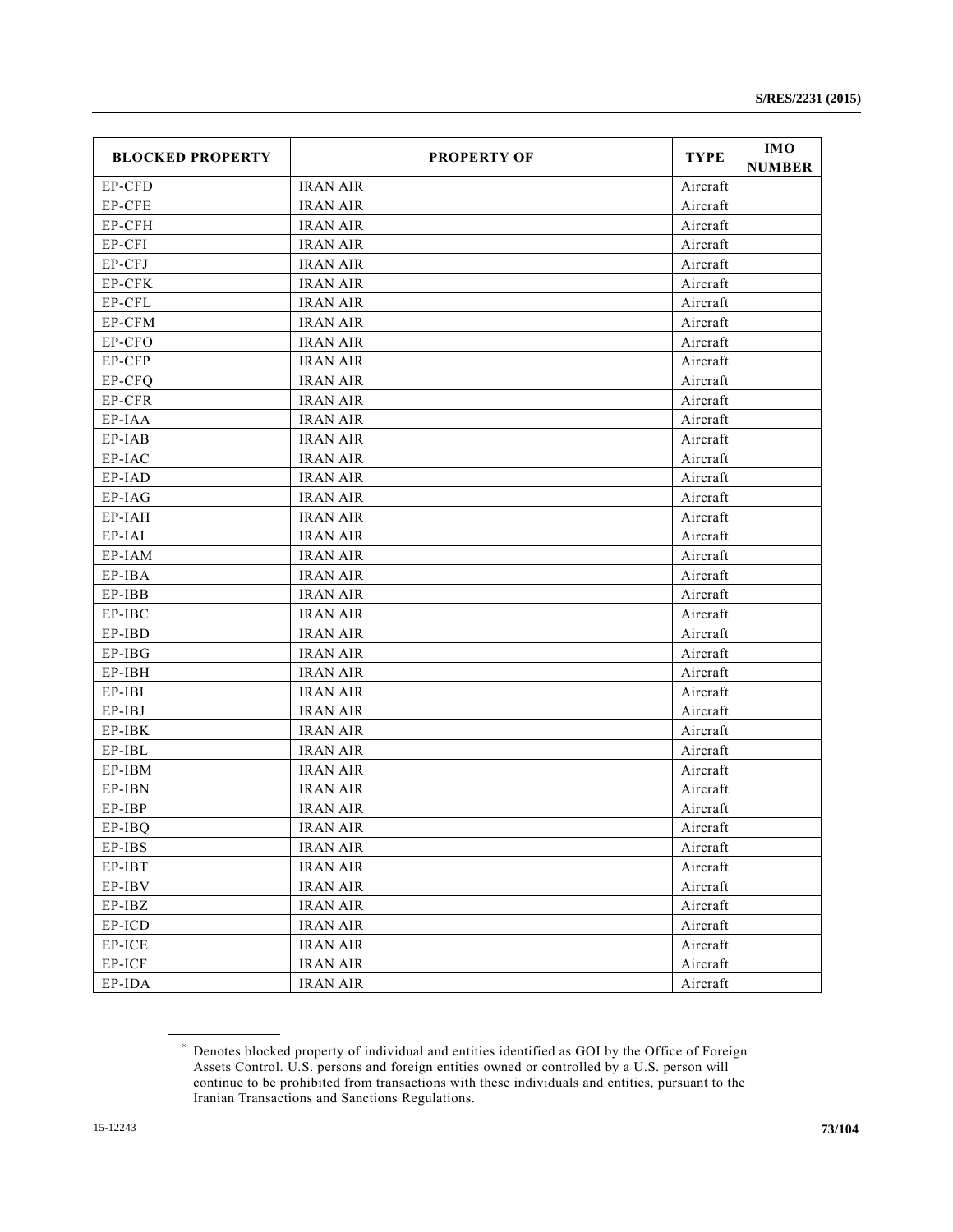| EP-IDD              | <b>IRAN AIR</b>                                | Aircraft |         |
|---------------------|------------------------------------------------|----------|---------|
| EP-IDF              | <b>IRAN AIR</b>                                | Aircraft |         |
| EP-IDG              | <b>IRAN AIR</b>                                | Aircraft |         |
| EP-IEB              | <b>IRAN AIR</b>                                | Aircraft |         |
| EP-IEC              | <b>IRAN AIR</b>                                | Aircraft |         |
| EP-IED              | <b>IRAN AIR</b>                                | Aircraft |         |
| EP-IEE              | <b>IRAN AIR</b>                                | Aircraft |         |
| EP-IEF              | <b>IRAN AIR</b>                                | Aircraft |         |
| EP-IEG              | <b>IRAN AIR</b>                                | Aircraft |         |
| EP-IRK              | <b>IRAN AIR</b>                                | Aircraft |         |
| EP-IRL              | <b>IRAN AIR</b>                                | Aircraft |         |
| EP-IRM              | <b>IRAN AIR</b>                                | Aircraft |         |
| EP-IRN              | <b>IRAN AIR</b>                                | Aircraft |         |
| EP-IRR              | <b>IRAN AIR</b>                                | Aircraft |         |
| EP-IRS              | <b>IRAN AIR</b>                                | Aircraft |         |
| EP-IRT              | <b>IRAN AIR</b>                                | Aircraft |         |
| EP-MDD              | <b>IRAN AIR</b>                                | Aircraft |         |
| EP-MDE              | <b>IRAN AIR</b>                                | Aircraft |         |
| UR-BXI              | <b>IRAN AIR</b>                                | Aircraft |         |
| UR-BXL              | <b>IRAN AIR</b>                                | Aircraft |         |
| UR-BXM              | <b>IRAN AIR</b>                                | Aircraft |         |
| UR-CGS              | <b>IRAN AIR</b>                                | Aircraft |         |
| UR-CGT              | <b>IRAN AIR</b>                                | Aircraft |         |
| UR-CHW              | <b>IRAN AIR</b>                                | Aircraft |         |
| UR-CHX              | <b>IRAN AIR</b>                                | Aircraft |         |
| UR-CHY              | <b>IRAN AIR</b>                                | Aircraft |         |
| UR-CHZ              | <b>IRAN AIR</b>                                | Aircraft |         |
| UR-CJQ              | <b>IRAN AIR</b>                                | Aircraft |         |
| UR-BHJ              | PRYVATNE AKTSIONERNE TOVARYSTVO                | Aircraft |         |
|                     | AVIAKOMPANIYA                                  |          |         |
| UR-BXN              | PRYVATNE AKTSIONERNE TOVARYSTVO                | Aircraft |         |
|                     | AVIAKOMPANIYA                                  |          |         |
| UR-CIX              | PRYVATNE AKTSIONERNE TOVARYSTVO                | Aircraft |         |
|                     | AVIAKOMPANIYA                                  |          |         |
| UR-CIY              | PRYVATNE AKTSIONERNE TOVARYSTVO                | Aircraft |         |
|                     | AVIAKOMPANIYA                                  |          |         |
| UR-CJA              | PRYVATNE AKTSIONERNE TOVARYSTVO                | Aircraft |         |
|                     | AVIAKOMPANIYA                                  |          |         |
| UR-CJK              | PRYVATNE AKTSIONERNE TOVARYSTVO                | Aircraft |         |
|                     | <b>AVIAKOMPANIYA</b>                           |          |         |
| <b>RIONA</b>        | HAFIZ DARYA SHIPPING CO                        | Vessel   | 9349588 |
| MIRZA KOCHEK KHAN   | ISLAMIC REPUBLIC OF IRAN SHIPPING LINES        | Vessel   | 7027899 |
| ASSA                | <b>ISLAMIC REPUBLIC OF IRAN SHIPPING LINES</b> | Vessel   | 7632814 |
| <b>AMITEES</b>      | ISLAMIC REPUBLIC OF IRAN SHIPPING LINES        | Vessel   | 7632826 |
| HORMUZ <sub>2</sub> | ISLAMIC REPUBLIC OF IRAN SHIPPING LINES        | Vessel   | 7904580 |
| <b>PARMIDA</b>      | ISLAMIC REPUBLIC OF IRAN SHIPPING LINES        | Vessel   | 8105284 |
| <b>BARSAM</b>       | ISLAMIC REPUBLIC OF IRAN SHIPPING LINES        | Vessel   | 8107581 |
| <b>PANTEA</b>       | ISLAMIC REPUBLIC OF IRAN SHIPPING LINES        | Vessel   | 8108559 |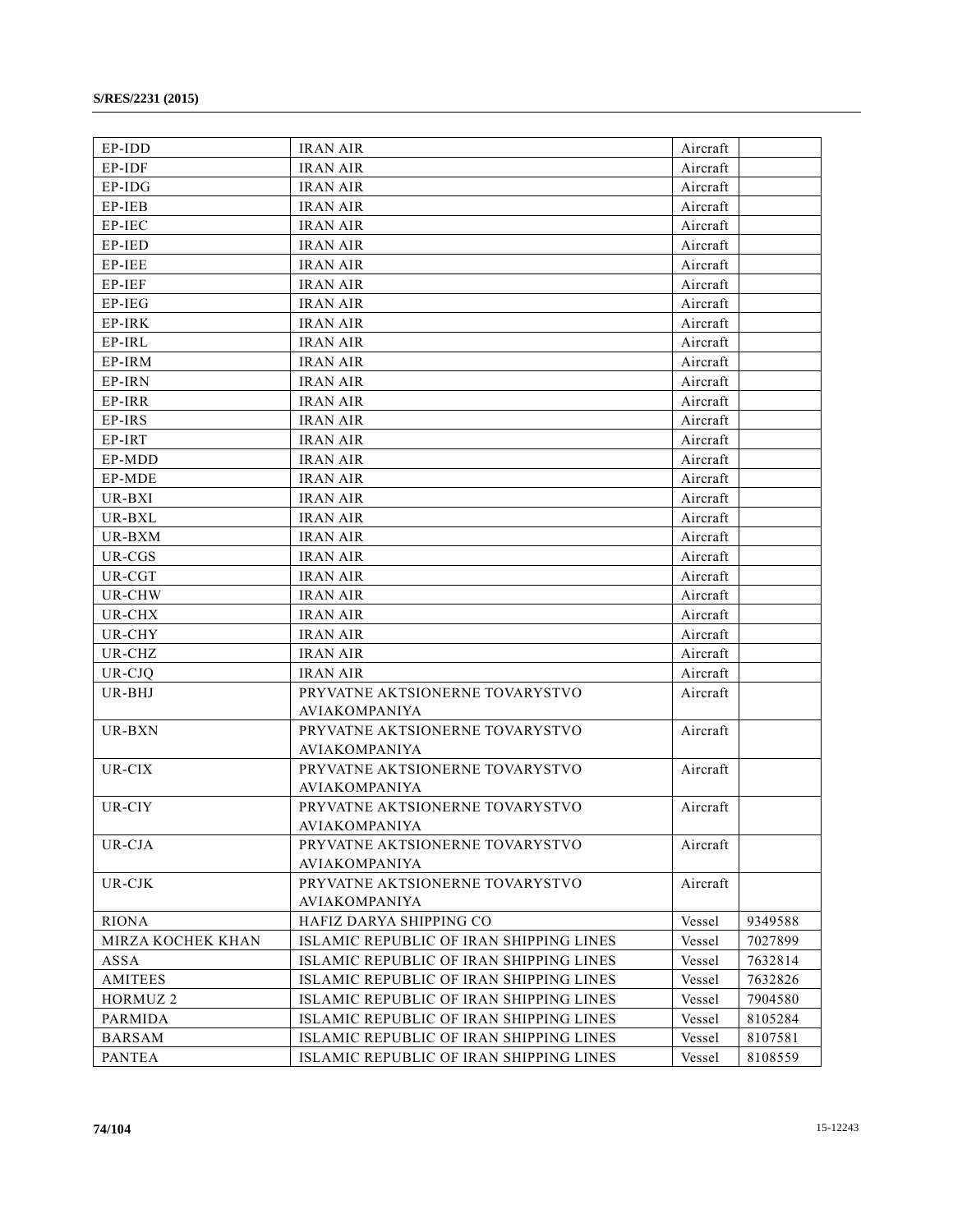| <b>IRAN AKHAVAN</b>    | ISLAMIC REPUBLIC OF IRAN SHIPPING LINES        | Vessel | 8113009 |
|------------------------|------------------------------------------------|--------|---------|
| <b>SARINA</b>          | ISLAMIC REPUBLIC OF IRAN SHIPPING LINES        | Vessel | 8203608 |
| <b>SABRINA</b>         | ISLAMIC REPUBLIC OF IRAN SHIPPING LINES        | Vessel | 8215742 |
| ATTRIBUTE              | ISLAMIC REPUBLIC OF IRAN SHIPPING LINES        | Vessel | 8309593 |
| <b>ALIAS</b>           | ISLAMIC REPUBLIC OF IRAN SHIPPING LINES        | Vessel | 8309608 |
| <b>AQUARIAN</b>        | ISLAMIC REPUBLIC OF IRAN SHIPPING LINES        | Vessel | 8309610 |
| ADVENTIST              | ISLAMIC REPUBLIC OF IRAN SHIPPING LINES        | Vessel | 8309622 |
| <b>AGEAN</b>           | ISLAMIC REPUBLIC OF IRAN SHIPPING LINES        | Vessel | 8309634 |
| ANGEL                  | ISLAMIC REPUBLIC OF IRAN SHIPPING LINES        | Vessel | 8309646 |
| <b>AGILE</b>           | ISLAMIC REPUBLIC OF IRAN SHIPPING LINES        | Vessel | 8309658 |
| AJAX                   | ISLAMIC REPUBLIC OF IRAN SHIPPING LINES        | Vessel | 8309672 |
| <b>ACROBAT</b>         | ISLAMIC REPUBLIC OF IRAN SHIPPING LINES        | Vessel | 8309684 |
| <b>SHADFAR</b>         | ISLAMIC REPUBLIC OF IRAN SHIPPING LINES        | Vessel | 8309696 |
| <b>AMPLIFY</b>         | ISLAMIC REPUBLIC OF IRAN SHIPPING LINES        | Vessel | 8309701 |
| <b>IRAN HORMUZ 21</b>  | ISLAMIC REPUBLIC OF IRAN SHIPPING LINES        | Vessel | 8314263 |
| <b>IRAN HORMUZ 22</b>  | ISLAMIC REPUBLIC OF IRAN SHIPPING LINES        | Vessel | 8314275 |
| <b>IRAN HORMUZ 23</b>  | <b>ISLAMIC REPUBLIC OF IRAN SHIPPING LINES</b> | Vessel | 8319782 |
| <b>IRAN SHALAK</b>     | ISLAMIC REPUBLIC OF IRAN SHIPPING LINES        | Vessel | 8319940 |
| IRAN YOUSHAT           | ISLAMIC REPUBLIC OF IRAN SHIPPING LINES        | Vessel | 8319952 |
| <b>AEROLITE</b>        | ISLAMIC REPUBLIC OF IRAN SHIPPING LINES        | Vessel | 8320121 |
| <b>ADRIAN</b>          | ISLAMIC REPUBLIC OF IRAN SHIPPING LINES        | Vessel | 8320133 |
| NAGHMEH                | ISLAMIC REPUBLIC OF IRAN SHIPPING LINES        | Vessel | 8320145 |
| <b>RONAK</b>           | ISLAMIC REPUBLIC OF IRAN SHIPPING LINES        | Vessel | 8320157 |
| <b>ACCURATE</b>        | ISLAMIC REPUBLIC OF IRAN SHIPPING LINES        | Vessel | 8320169 |
| <b>TABANDEH</b>        | ISLAMIC REPUBLIC OF IRAN SHIPPING LINES        | Vessel | 8320171 |
| <b>GULAFSHAN</b>       | ISLAMIC REPUBLIC OF IRAN SHIPPING LINES        | Vessel | 8320183 |
| <b>ALAMEDA</b>         | ISLAMIC REPUBLIC OF IRAN SHIPPING LINES        | Vessel | 8320195 |
| <b>IRAN PARAK</b>      | ISLAMIC REPUBLIC OF IRAN SHIPPING LINES        | Vessel | 8322064 |
| <b>IRAN CHARAK</b>     | ISLAMIC REPUBLIC OF IRAN SHIPPING LINES        | Vessel | 8322076 |
| <b>IRAN HORMUZ 25</b>  | ISLAMIC REPUBLIC OF IRAN SHIPPING LINES        | Vessel | 8422072 |
| <b>IRAN HORMUZ 26</b>  | ISLAMIC REPUBLIC OF IRAN SHIPPING LINES        | Vessel | 8422084 |
| <b>DORITA</b>          | <b>ISLAMIC REPUBLIC OF IRAN SHIPPING LINES</b> | Vessel | 8605234 |
| <b>IRAN SHALAMCHEH</b> | ISLAMIC REPUBLIC OF IRAN SHIPPING LINES        | Vessel | 8820925 |
| AAJ                    | ISLAMIC REPUBLIC OF IRAN SHIPPING LINES        | Vessel | 8984484 |
| <b>IRAN HORMUZ 12</b>  | ISLAMIC REPUBLIC OF IRAN SHIPPING LINES        | Vessel | 9005596 |
| <b>IRAN KONG</b>       | ISLAMIC REPUBLIC OF IRAN SHIPPING LINES        | Vessel | 9007582 |
| <b>VISTA</b>           | ISLAMIC REPUBLIC OF IRAN SHIPPING LINES        | Vessel | 9010711 |
| <b>VIANA</b>           | ISLAMIC REPUBLIC OF IRAN SHIPPING LINES        | Vessel | 9010723 |
| <b>IRAN HORMUZ 14</b>  | ISLAMIC REPUBLIC OF IRAN SHIPPING LINES        | Vessel | 9020778 |
| <b>HAMD</b>            | ISLAMIC REPUBLIC OF IRAN SHIPPING LINES        | Vessel | 9036052 |
| <b>SOBHAN</b>          | ISLAMIC REPUBLIC OF IRAN SHIPPING LINES        | Vessel | 9036935 |
| <b>SATTAR</b>          | ISLAMIC REPUBLIC OF IRAN SHIPPING LINES        | Vessel | 9040479 |
| ABBA                   | ISLAMIC REPUBLIC OF IRAN SHIPPING LINES        | Vessel | 9051624 |
| <b>BEHDAD</b>          | ISLAMIC REPUBLIC OF IRAN SHIPPING LINES        | Vessel | 9051636 |
| <b>PARSHAN</b>         | ISLAMIC REPUBLIC OF IRAN SHIPPING LINES        | Vessel | 9051648 |
| <b>VALERIAN</b>        | ISLAMIC REPUBLIC OF IRAN SHIPPING LINES        | Vessel | 9051650 |
| <b>NEGEEN</b>          | ISLAMIC REPUBLIC OF IRAN SHIPPING LINES        | Vessel | 9071519 |
| <b>ATTAR</b>           | ISLAMIC REPUBLIC OF IRAN SHIPPING LINES        | Vessel | 9074092 |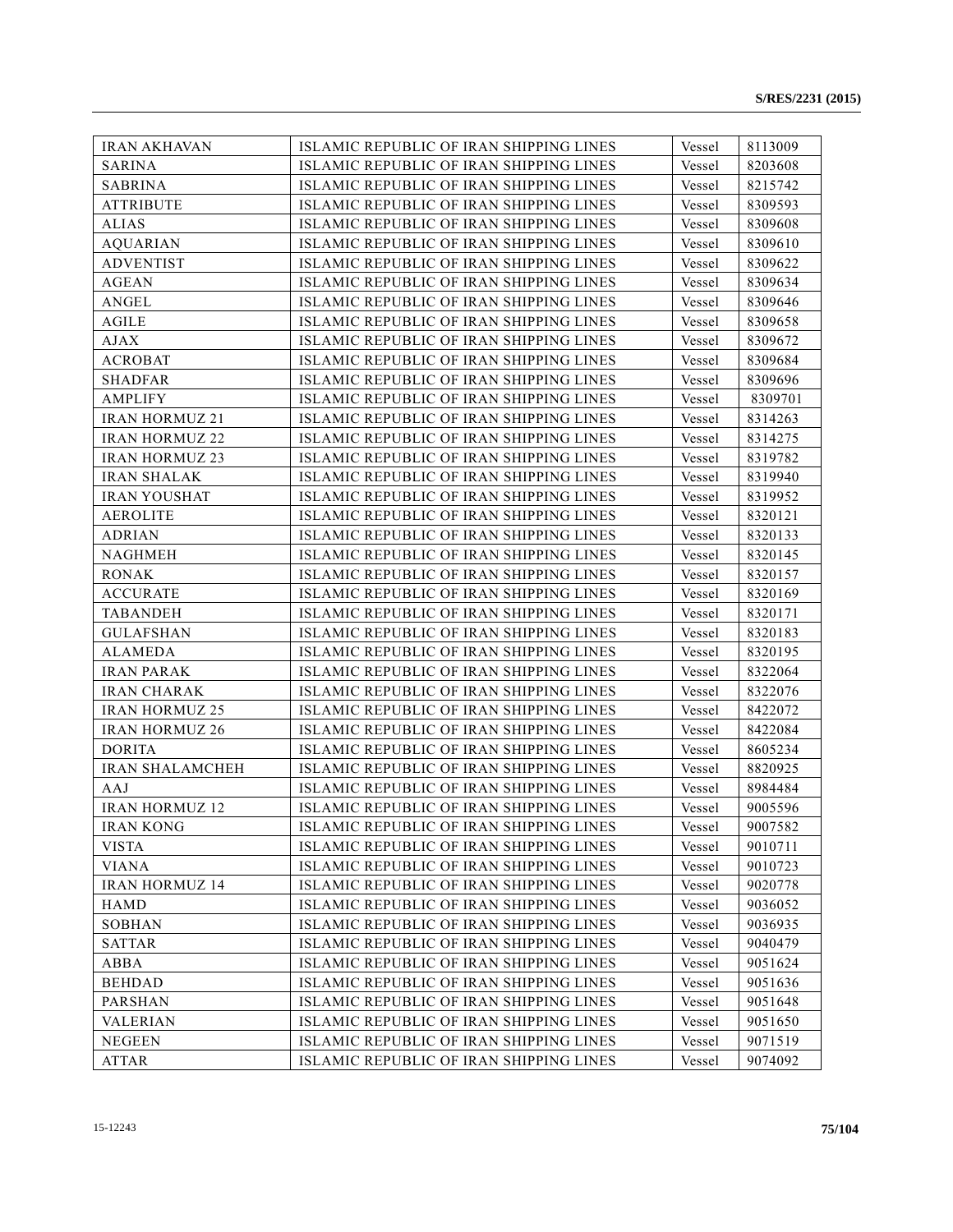| <b>PARIN</b>             | ISLAMIC REPUBLIC OF IRAN SHIPPING LINES        | Vessel | 9076478 |
|--------------------------|------------------------------------------------|--------|---------|
| <b>TEEN</b>              | ISLAMIC REPUBLIC OF IRAN SHIPPING LINES        | Vessel | 9101649 |
| <b>GOWHAR</b>            | ISLAMIC REPUBLIC OF IRAN SHIPPING LINES        | Vessel | 9103087 |
| IRAN DALEER              | ISLAMIC REPUBLIC OF IRAN SHIPPING LINES        | Vessel | 9118551 |
| <b>PATRIS</b>            | ISLAMIC REPUBLIC OF IRAN SHIPPING LINES        | Vessel | 9137210 |
| NARDIS                   | ISLAMIC REPUBLIC OF IRAN SHIPPING LINES        | Vessel | 9137246 |
| <b>KADOS</b>             | ISLAMIC REPUBLIC OF IRAN SHIPPING LINES        | Vessel | 9137258 |
| ZOMOROUD                 | <b>ISLAMIC REPUBLIC OF IRAN SHIPPING LINES</b> | Vessel | 9138044 |
| BRELYAN                  | ISLAMIC REPUBLIC OF IRAN SHIPPING LINES        | Vessel | 9138056 |
| NILDA                    | <b>ISLAMIC REPUBLIC OF IRAN SHIPPING LINES</b> | Vessel | 9165786 |
| <b>JOVITA</b>            | ISLAMIC REPUBLIC OF IRAN SHIPPING LINES        | Vessel | 9165798 |
| <b>MANOLA</b>            | ISLAMIC REPUBLIC OF IRAN SHIPPING LINES        | Vessel | 9165803 |
| <b>GLADIOLUS</b>         | ISLAMIC REPUBLIC OF IRAN SHIPPING LINES        | Vessel | 9165815 |
| <b>ELYANA</b>            | <b>ISLAMIC REPUBLIC OF IRAN SHIPPING LINES</b> | Vessel | 9165827 |
| NEGAR                    | ISLAMIC REPUBLIC OF IRAN SHIPPING LINES        | Vessel | 9165839 |
| SAVIZ                    | ISLAMIC REPUBLIC OF IRAN SHIPPING LINES        | Vessel | 9167253 |
| <b>GLOXINIA</b>          | ISLAMIC REPUBLIC OF IRAN SHIPPING LINES        | Vessel | 9167265 |
| <b>NESHAT</b>            | ISLAMIC REPUBLIC OF IRAN SHIPPING LINES        | Vessel | 9167277 |
| <b>BEHSHAD</b>           | ISLAMIC REPUBLIC OF IRAN SHIPPING LINES        | Vessel | 9167289 |
| <b>JAIRAN</b>            | ISLAMIC REPUBLIC OF IRAN SHIPPING LINES        | Vessel | 9167291 |
| <b>IRAN SHAHED</b>       | ISLAMIC REPUBLIC OF IRAN SHIPPING LINES        | Vessel | 9184691 |
| GOLSAR                   | ISLAMIC REPUBLIC OF IRAN SHIPPING LINES        | Vessel | 9193185 |
| ZARSAN                   | ISLAMIC REPUBLIC OF IRAN SHIPPING LINES        | Vessel | 9193197 |
| ARVIN                    | ISLAMIC REPUBLIC OF IRAN SHIPPING LINES        | Vessel | 9193202 |
| <b>ARTAVAND</b>          | <b>ISLAMIC REPUBLIC OF IRAN SHIPPING LINES</b> | Vessel | 9193214 |
| <b>TERESA</b>            | ISLAMIC REPUBLIC OF IRAN SHIPPING LINES        | Vessel | 9209324 |
| GABRIELA                 | ISLAMIC REPUBLIC OF IRAN SHIPPING LINES        | Vessel | 9209336 |
| <b>SARITA</b>            | ISLAMIC REPUBLIC OF IRAN SHIPPING LINES        | Vessel | 9209348 |
| <b>SILVER CRAFT</b>      | ISLAMIC REPUBLIC OF IRAN SHIPPING LINES        | Vessel | 9209350 |
| <b>MAHNAM</b>            | ISLAMIC REPUBLIC OF IRAN SHIPPING LINES        | Vessel | 9213387 |
| <b>TERMEH</b>            | ISLAMIC REPUBLIC OF IRAN SHIPPING LINES        | Vessel | 9213399 |
| MAHSAN                   | ISLAMIC REPUBLIC OF IRAN SHIPPING LINES        | Vessel | 9226944 |
| HAMADAN                  | ISLAMIC REPUBLIC OF IRAN SHIPPING LINES        | Vessel | 9226956 |
| <b>TARADIS</b>           | ISLAMIC REPUBLIC OF IRAN SHIPPING LINES        | Vessel | 9245304 |
| <b>PARMIS</b>            | ISLAMIC REPUBLIC OF IRAN SHIPPING LINES        | Vessel | 9245316 |
| ZAR                      | ISLAMIC REPUBLIC OF IRAN SHIPPING LINES        | Vessel | 9260160 |
| ZIVAR                    | ISLAMIC REPUBLIC OF IRAN SHIPPING LINES        | Vessel | 9260172 |
| VALILI                   | ISLAMIC REPUBLIC OF IRAN SHIPPING LINES        | Vessel | 9270646 |
| <b>SHAMIM</b>            | ISLAMIC REPUBLIC OF IRAN SHIPPING LINES        | Vessel | 9270658 |
| <b>IRAN SHAHR-E-KORD</b> | ISLAMIC REPUBLIC OF IRAN SHIPPING LINES        | Vessel | 9270684 |
| <b>IRAN KASHAN</b>       | ISLAMIC REPUBLIC OF IRAN SHIPPING LINES        | Vessel | 9270696 |
| <b>SININ</b>             | ISLAMIC REPUBLIC OF IRAN SHIPPING LINES        | Vessel | 9274941 |
| <b>PARMIS</b>            | ISLAMIC REPUBLIC OF IRAN SHIPPING LINES        | Vessel | 9283007 |
| <b>AZARGOUN</b>          | ISLAMIC REPUBLIC OF IRAN SHIPPING LINES        | Vessel | 9283019 |
| <b>SALIS</b>             | ISLAMIC REPUBLIC OF IRAN SHIPPING LINES        | Vessel | 9283021 |
| <b>GOLBON</b>            | ISLAMIC REPUBLIC OF IRAN SHIPPING LINES        | Vessel | 9283033 |
| <b>PARDIS</b>            | ISLAMIC REPUBLIC OF IRAN SHIPPING LINES        | Vessel | 9284142 |
| <b>TANDIS</b>            | ISLAMIC REPUBLIC OF IRAN SHIPPING LINES        | Vessel | 9284154 |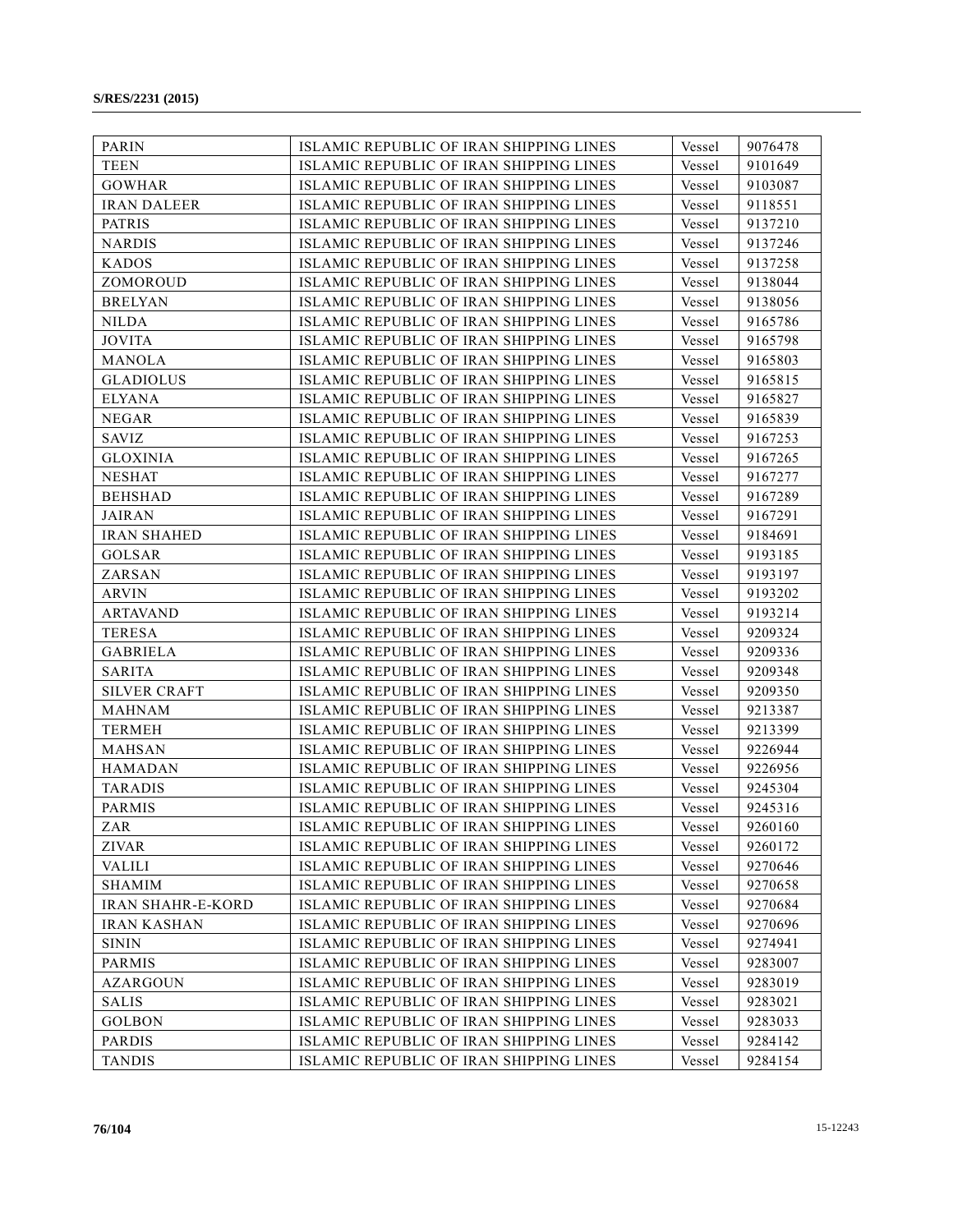| <b>SHERE</b>        | ISLAMIC REPUBLIC OF IRAN SHIPPING LINES        | Vessel | 9305192 |
|---------------------|------------------------------------------------|--------|---------|
| <b>UPPERCOURT</b>   | ISLAMIC REPUBLIC OF IRAN SHIPPING LINES        | Vessel | 9305207 |
| <b>TONGHAM</b>      | <b>ISLAMIC REPUBLIC OF IRAN SHIPPING LINES</b> | Vessel | 9305219 |
| <b>VOBSTER</b>      | ISLAMIC REPUBLIC OF IRAN SHIPPING LINES        | Vessel | 9305221 |
| GOLAFRUZ            | ISLAMIC REPUBLIC OF IRAN SHIPPING LINES        | Vessel | 9323833 |
| ADALIA              | ISLAMIC REPUBLIC OF IRAN SHIPPING LINES        | Vessel | 9328900 |
| <b>SHABGOUN</b>     | <b>ISLAMIC REPUBLIC OF IRAN SHIPPING LINES</b> | Vessel | 9346524 |
| <b>AGATA</b>        | ISLAMIC REPUBLIC OF IRAN SHIPPING LINES        | Vessel | 9346536 |
| <b>BENITA</b>       | ISLAMIC REPUBLIC OF IRAN SHIPPING LINES        | Vessel | 9346548 |
| <b>MARISOL</b>      | ISLAMIC REPUBLIC OF IRAN SHIPPING LINES        | Vessel | 9349576 |
| <b>ORIANA</b>       | ISLAMIC REPUBLIC OF IRAN SHIPPING LINES        | Vessel | 9349590 |
| <b>MERCEDES</b>     | ISLAMIC REPUBLIC OF IRAN SHIPPING LINES        | Vessel | 9349667 |
| RAMONA              | ISLAMIC REPUBLIC OF IRAN SHIPPING LINES        | Vessel | 9349679 |
| <b>GILDA</b>        | ISLAMIC REPUBLIC OF IRAN SHIPPING LINES        | Vessel | 9367982 |
| <b>SANIA</b>        | ISLAMIC REPUBLIC OF IRAN SHIPPING LINES        | Vessel | 9367994 |
| <b>SARIR</b>        | <b>ISLAMIC REPUBLIC OF IRAN SHIPPING LINES</b> | Vessel | 9368003 |
| <b>SOMIA</b>        | ISLAMIC REPUBLIC OF IRAN SHIPPING LINES        | Vessel | 9368015 |
| <b>GLORY</b>        | ISLAMIC REPUBLIC OF IRAN SHIPPING LINES        | Vessel | 9369710 |
| <b>ARIES</b>        | ISLAMIC REPUBLIC OF IRAN SHIPPING LINES        | Vessel | 9369722 |
| <b>ABTIN1</b>       | ISLAMIC REPUBLIC OF IRAN SHIPPING LINES        | Vessel | 9379636 |
| <b>ARSHAM</b>       | ISLAMIC REPUBLIC OF IRAN SHIPPING LINES        | Vessel | 9386500 |
| <b>PARSHAD</b>      | ISLAMIC REPUBLIC OF IRAN SHIPPING LINES        | Vessel | 9387786 |
| <b>HAADI</b>        | ISLAMIC REPUBLIC OF IRAN SHIPPING LINES        |        | 9387798 |
|                     |                                                | Vessel |         |
| RAAZI               | ISLAMIC REPUBLIC OF IRAN SHIPPING LINES        | Vessel | 9387803 |
| SAEI                | ISLAMIC REPUBLIC OF IRAN SHIPPING LINES        | Vessel | 9387815 |
| <b>ARTMAN</b>       | ISLAMIC REPUBLIC OF IRAN SHIPPING LINES        | Vessel | 9405930 |
| <b>BASKAR</b>       | ISLAMIC REPUBLIC OF IRAN SHIPPING LINES        | Vessel | 9405942 |
| <b>BAHJAT</b>       | ISLAMIC REPUBLIC OF IRAN SHIPPING LINES        | Vessel | 9405954 |
| HAAMI               | ISLAMIC REPUBLIC OF IRAN SHIPPING LINES        | Vessel | 9405966 |
| SHAADI              | ISLAMIC REPUBLIC OF IRAN SHIPPING LINES        | Vessel | 9405978 |
| SHAYAN 1            | ISLAMIC REPUBLIC OF IRAN SHIPPING LINES        | Vessel | 9420356 |
| TABAN 1             | ISLAMIC REPUBLIC OF IRAN SHIPPING LINES        | Vessel | 9420368 |
| YARAN               | ISLAMIC REPUBLIC OF IRAN SHIPPING LINES        | Vessel | 9420370 |
| <b>AMIN</b>         | <b>ISLAMIC REPUBLIC OF IRAN SHIPPING LINES</b> | Vessel | 9422366 |
| <b>AVANG</b>        | ISLAMIC REPUBLIC OF IRAN SHIPPING LINES        | Vessel | 9465746 |
| <b>KIAZAND</b>      | ISLAMIC REPUBLIC OF IRAN SHIPPING LINES        | Vessel | 9465758 |
| <b>BATIS</b>        | ISLAMIC REPUBLIC OF IRAN SHIPPING LINES        | Vessel | 9465760 |
| <b>WARTA</b>        | ISLAMIC REPUBLIC OF IRAN SHIPPING LINES        | Vessel | 9465849 |
| <b>SALIM</b>        | ISLAMIC REPUBLIC OF IRAN SHIPPING LINES        | Vessel | 9465851 |
| <b>ARDAVAN</b>      | ISLAMIC REPUBLIC OF IRAN SHIPPING LINES        | Vessel | 9465863 |
| NAMI                | LISSOME MARINE SERVICES LLC                    | Vessel | 8419178 |
| <b>GAS CAMELLIA</b> | LISSOME MARINE SERVICES LLC                    | Vessel | 8803381 |
| <b>TESS</b>         | LISSOME MARINE SERVICES LLC                    | Vessel | 8913564 |
| <b>KATERINA1</b>    | LISSOME MARINE SERVICES LLC                    | Vessel | 9031959 |
| <b>MARIA</b>        | LISSOME MARINE SERVICES LLC                    | Vessel | 9110626 |
| <b>SUN OCEAN</b>    | LISSOME MARINE SERVICES LLC                    | Vessel | 9408358 |
| YOUNES <sup>×</sup> | NATIONAL IRANIAN TANKER COMPANY                | Vessel | 8212465 |
| YOUSEF <sup>x</sup> | NATIONAL IRANIAN TANKER COMPANY                | Vessel | 8316106 |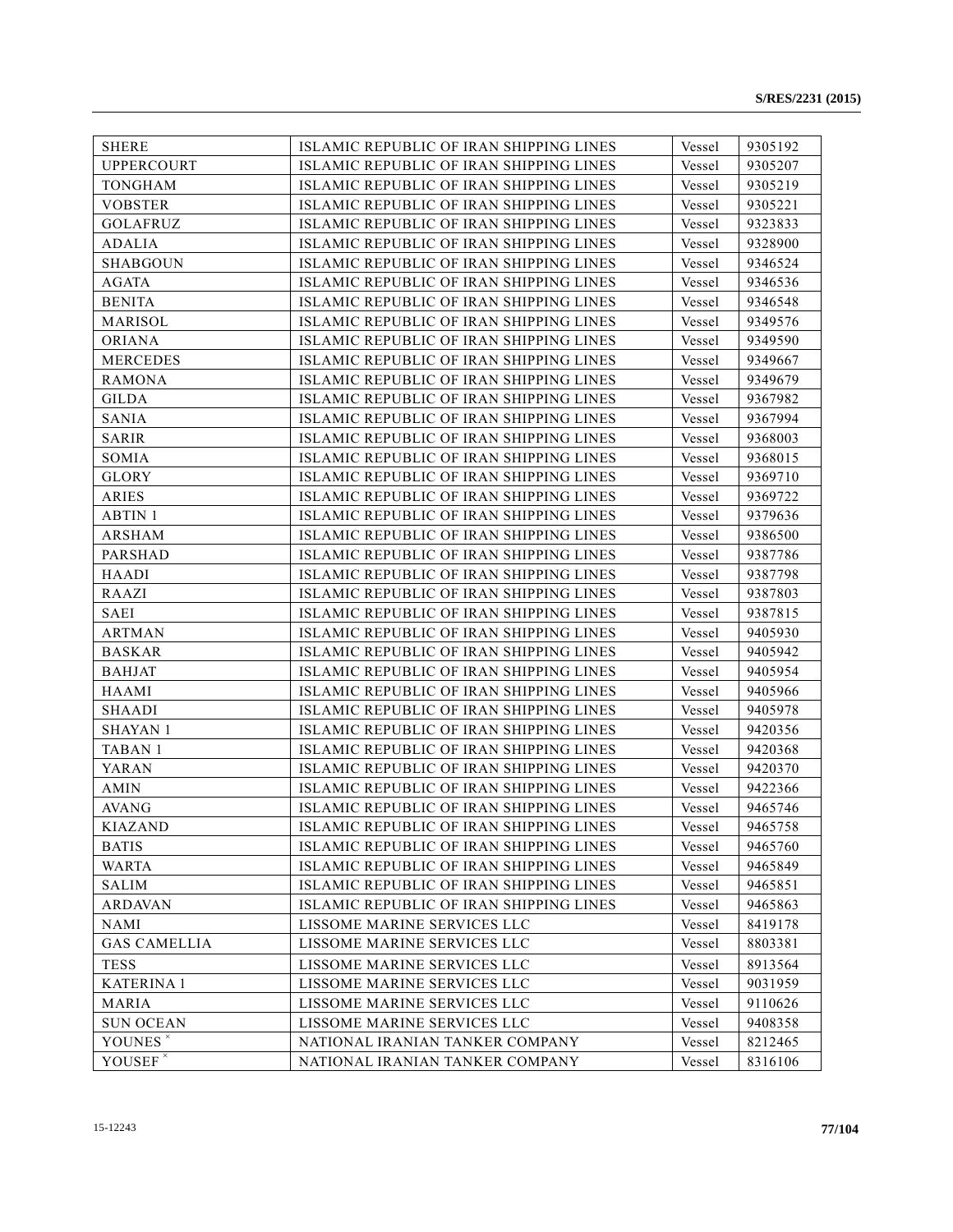| YAGHOUB $^{\times}$                   | NATIONAL IRANIAN TANKER COMPANY | Vessel | 8316168 |
|---------------------------------------|---------------------------------|--------|---------|
| $\text{TOLOU}^{\;\times}$             | NATIONAL IRANIAN TANKER COMPANY | Vessel | 8318178 |
| VALFAJR2 $^\times$                    | NATIONAL IRANIAN TANKER COMPANY | Vessel | 8400103 |
| BADR <sup>x</sup>                     | NATIONAL IRANIAN TANKER COMPANY | Vessel | 8407345 |
| $\mathbf{BANEH}^{\,\times}$           | NATIONAL IRANIAN TANKER COMPANY | Vessel | 8508462 |
| $\texttt{SARDASHT}^{\times}$          | NATIONAL IRANIAN TANKER COMPANY | Vessel | 8517231 |
| MARIVAN <sup>*</sup>                  | NATIONAL IRANIAN TANKER COMPANY | Vessel | 8517243 |
| <b>BRIGHT</b> <sup>*</sup>            | NATIONAL IRANIAN TANKER COMPANY | Vessel | 9005235 |
| CARIBO $^{\scriptscriptstyle\times}$  | NATIONAL IRANIAN TANKER COMPANY | Vessel | 9011246 |
| $\text{AURA}^{\:\!\times}$            | NATIONAL IRANIAN TANKER COMPANY | Vessel | 9013749 |
| $\rm BICAS$ $^{\times}$               | NATIONAL IRANIAN TANKER COMPANY | Vessel | 9077850 |
| MAHARLIKA                             | NATIONAL IRANIAN TANKER COMPANY | Vessel | 9079066 |
| NAPOLI <sup>x</sup>                   | NATIONAL IRANIAN TANKER COMPANY | Vessel | 9079078 |
| $NYOS$ $^{\times}$                    | NATIONAL IRANIAN TANKER COMPANY | Vessel | 9079080 |
| $\text{NAINITAL}$ $^{\times}$         | NATIONAL IRANIAN TANKER COMPANY | Vessel | 9079092 |
| NATIVE LAND <sup>x</sup>              | NATIONAL IRANIAN TANKER COMPANY | Vessel | 9079107 |
| ATLANTIC *                            | NATIONAL IRANIAN TANKER COMPANY | Vessel | 9107655 |
| SPARROW <sup>x</sup>                  | NATIONAL IRANIAN TANKER COMPANY | Vessel | 9171450 |
| $\textsc{SWALLOW}^{\times}$           | NATIONAL IRANIAN TANKER COMPANY | Vessel | 9171462 |
| SUPERIOR <sup>×</sup>                 | NATIONAL IRANIAN TANKER COMPANY | Vessel | 9172038 |
| SPOTLESS <sup>x</sup>                 | NATIONAL IRANIAN TANKER COMPANY | Vessel | 9172040 |
| $\texttt{SABRINA}$ $^{\times}$        | NATIONAL IRANIAN TANKER COMPANY | Vessel | 9172052 |
| DESTINY $^\times$                     | NATIONAL IRANIAN TANKER COMPANY | Vessel | 9177155 |
| $\mbox{HUMANITY}$ $^{\times}$         | NATIONAL IRANIAN TANKER COMPANY | Vessel | 9180281 |
| ORIENTAL <sup>×</sup>                 | NATIONAL IRANIAN TANKER COMPANY | Vessel | 9183934 |
| $S$ HONA $^*$                         | NATIONAL IRANIAN TANKER COMPANY | Vessel | 9187629 |
| $ABELIA^{\times}$                     | NATIONAL IRANIAN TANKER COMPANY | Vessel | 9187631 |
| ALERT <sup>*</sup>                    | NATIONAL IRANIAN TANKER COMPANY | Vessel | 9187643 |
| $\mathop{\hbox{\rm SUNDL}}$ $^\times$ | NATIONAL IRANIAN TANKER COMPANY | Vessel | 9187655 |
| SILVER CLOUD <sup>×</sup>             | NATIONAL IRANIAN TANKER COMPANY | Vessel | 9187667 |
| HUWAYZEH <sup>x</sup>                 | NATIONAL IRANIAN TANKER COMPANY | Vessel | 9212888 |
| HORIZON <sup>×</sup>                  | NATIONAL IRANIAN TANKER COMPANY | Vessel | 9212890 |
| HAPPINESS <sup>x</sup>                | NATIONAL IRANIAN TANKER COMPANY | Vessel | 9212905 |
| $\text{MARINA}^{\,\times}$            | NATIONAL IRANIAN TANKER COMPANY | Vessel | 9212917 |
| HALISTIC <sup>×</sup>                 | NATIONAL IRANIAN TANKER COMPANY | Vessel | 9212929 |
| DELVAR <sup>×</sup>                   | NATIONAL IRANIAN TANKER COMPANY | Vessel | 9218454 |
| $\texttt{DAYLAM}$ $^{\times}$         | NATIONAL IRANIAN TANKER COMPANY | Vessel | 9218466 |
| $\mathbf{DAMAVAND}$ $^{\times}$       | NATIONAL IRANIAN TANKER COMPANY | Vessel | 9218478 |
| $DENA^{\times}$                       | NATIONAL IRANIAN TANKER COMPANY | Vessel | 9218480 |
| DARAB <sup>x</sup>                    | NATIONAL IRANIAN TANKER COMPANY | Vessel | 9218492 |
| IRAN FAZEL ×                          | NATIONAL IRANIAN TANKER COMPANY | Vessel | 9283746 |
| FIANGA <sup>×</sup>                   | NATIONAL IRANIAN TANKER COMPANY | Vessel | 9283760 |
| IRAN FAHIM <sup>x</sup>               | NATIONAL IRANIAN TANKER COMPANY | Vessel | 9286140 |
| IRAN FALAGH ×                         | NATIONAL IRANIAN TANKER COMPANY | Vessel | 9286152 |
| DECESIVE <sup>x</sup>                 | NATIONAL IRANIAN TANKER COMPANY | Vessel | 9356593 |
| $\textsc{SANCHI}^{\times}$            | NATIONAL IRANIAN TANKER COMPANY | Vessel | 9356608 |
| MAJESTIC $^\times$                    | NATIONAL IRANIAN TANKER COMPANY | Vessel | 9357183 |
| SUCCESS <sup>x</sup>                  | NATIONAL IRANIAN TANKER COMPANY | Vessel | 9357353 |
|                                       |                                 |        |         |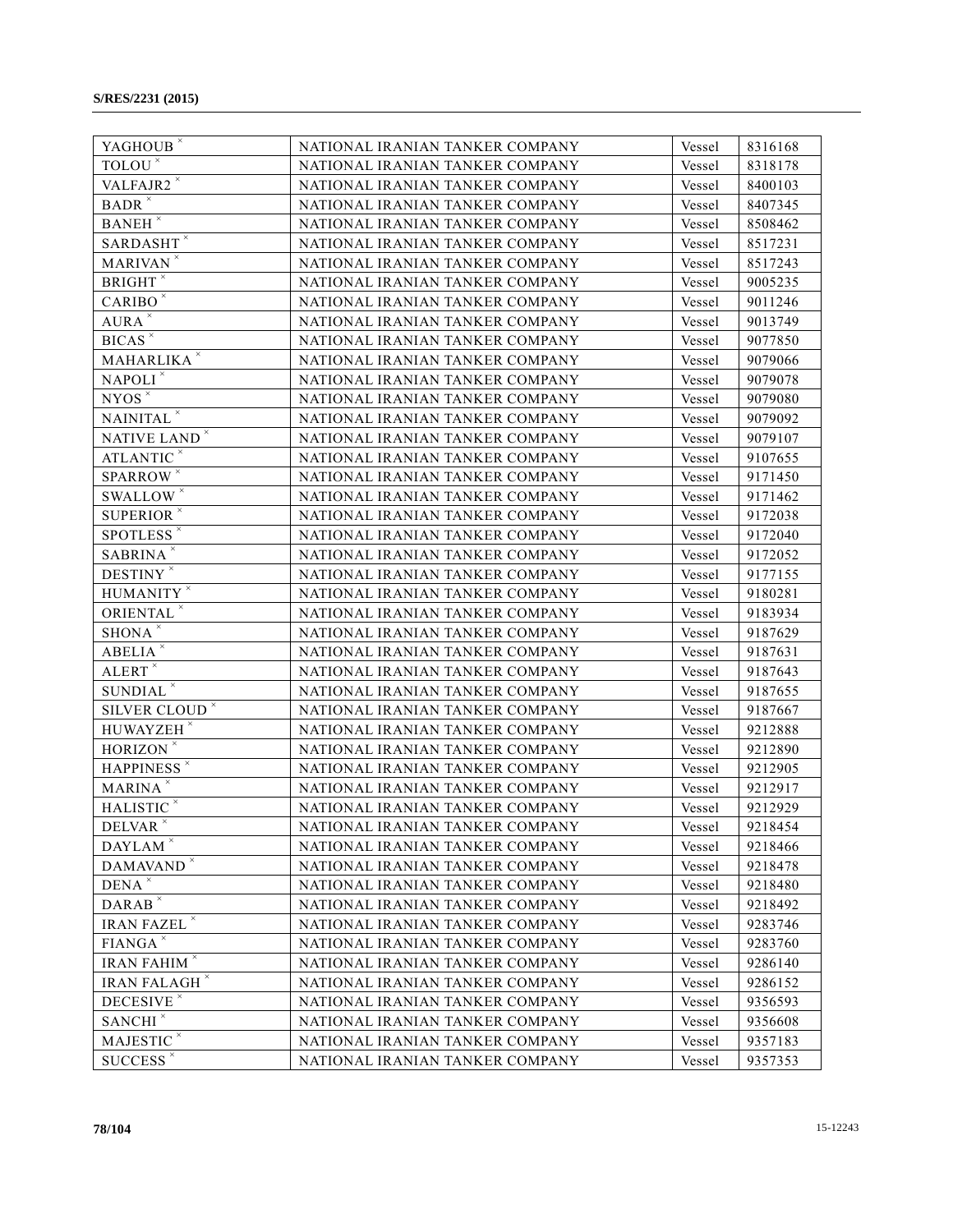| SUNEAST <sup>x</sup>                     | NATIONAL IRANIAN TANKER COMPANY | Vessel | 9357365 |
|------------------------------------------|---------------------------------|--------|---------|
| <b>SPLENDOUR</b>                         | NATIONAL IRANIAN TANKER COMPANY | Vessel | 9357377 |
| $\texttt{COURAGE}$ $^{\times}$           | NATIONAL IRANIAN TANKER COMPANY | Vessel | 9357389 |
| HONESTY $^\times$                        | NATIONAL IRANIAN TANKER COMPANY | Vessel | 9357391 |
| $AMBER^{\times}$                         | NATIONAL IRANIAN TANKER COMPANY | Vessel | 9357406 |
| DAL LAKE $\overline{X}$                  | NATIONAL IRANIAN TANKER COMPANY | Vessel | 9357717 |
| JUSTICE $^{\times}$                      | NATIONAL IRANIAN TANKER COMPANY | Vessel | 9357729 |
| $HYDRA^{\times}$                         | NATIONAL IRANIAN TANKER COMPANY | Vessel | 9362059 |
| $\operatorname{DOVE}^{\times}$           | NATIONAL IRANIAN TANKER COMPANY | Vessel | 9362061 |
| $ZEU\overline{S^{\times}}$               | NATIONAL IRANIAN TANKER COMPANY | Vessel | 9362073 |
| IMICO NEKA 455 $^{\times}$               | NATIONAL IRANIAN TANKER COMPANY | Vessel | 9404546 |
| IMICO NEKA 456 $^{\circ}$                | NATIONAL IRANIAN TANKER COMPANY | Vessel | 9404558 |
| IMICO NEKA 457 $^\times$                 | NATIONAL IRANIAN TANKER COMPANY | Vessel | 9404560 |
| SUNSHINE <sup>×</sup>                    | NATIONAL IRANIAN TANKER COMPANY | Vessel | 9569205 |
| $\tt{DOJRAN}$ $^\times$                  | NATIONAL IRANIAN TANKER COMPANY | Vessel | 9569619 |
| ATLANTIS <sup>x</sup>                    | NATIONAL IRANIAN TANKER COMPANY | Vessel | 9569621 |
| FORTUN <sup>×</sup>                      | NATIONAL IRANIAN TANKER COMPANY | Vessel | 9569633 |
| SALALEH <sup>×</sup>                     | NATIONAL IRANIAN TANKER COMPANY | Vessel | 9569645 |
| $SMOOTH$ <sup>*</sup>                    | NATIONAL IRANIAN TANKER COMPANY | Vessel | 9569657 |
| <b>SKYLINE</b>                           | NATIONAL IRANIAN TANKER COMPANY | Vessel | 9569669 |
| INFINITY ${}^{\scriptscriptstyle\times}$ | NATIONAL IRANIAN TANKER COMPANY | Vessel | 9569671 |
| DEMOS $^\times$                          | NATIONAL IRANIAN TANKER COMPANY | Vessel | 9569683 |
| YANGZHOU DAYANG                          | NATIONAL IRANIAN TANKER COMPANY | Vessel | 9575424 |
| DY905 <sup>×</sup>                       |                                 |        |         |
| $\texttt{SUNRISE}^\times$                | NATIONAL IRANIAN TANKER COMPANY | Vessel | 9615092 |
| <b>ANTHEM</b>                            | SIQIRIYA MARITIME CORP          | Vessel | 8310669 |
| <b>JAFFNA</b>                            | SIOIRIYA MARITIME CORP          | Vessel | 8609515 |
| <b>OLYSA</b>                             | SIOIRIYA MARITIME CORP          | Vessel | 9001605 |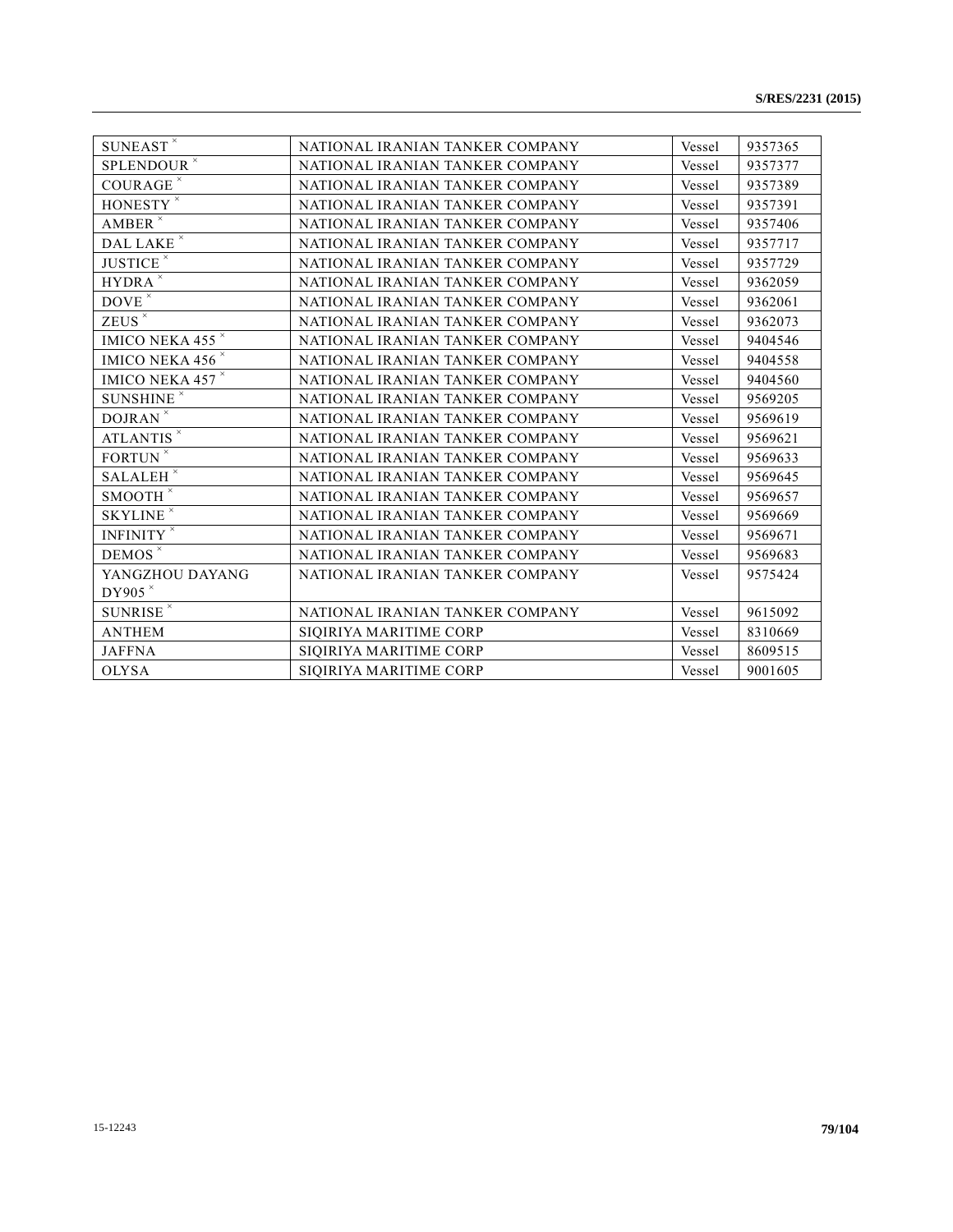# **ATTACHMENT 4**

ABBASI-DAVANI, Fereidoun ADVANCE ELECTRICAL AND INDUSTRIAL TECHNOLOGIES SL ALUMINAT ANDISHEH ZOLAL ARIA NIKAN MARINE INDUSTRY BUJAR, Farhad DAYENI, Mahmoud Mohammadi EYVAZ TECHNIC MANUFACTURING COMPANY FAKHRIZADEH-MAHABADI, Mohsen FARATECH FARAYAND TECHNIQUE FULMEN GROUP IMANIRAD, Arman IMANIRAD, Mohammad Javad IRAN CENTRIFUGE TECHNOLOGY COMPANY IRAN POOYA JAHAN TECH ROOYAN PARS JAVEDAN MEHR TOOS KAHVARIN, Iradj Mohammadi KALAYE ELECTRIC COMPANY KHAKI, Parviz MANDEGAR BASPAR KIMIYA COMPANY MARO SANAT COMPANY MODERN INDUSTRIES TECHNIQUE COMPANY NEDA INDUSTRIAL GROUP NEKA NOVIN PARTO SANAT CO. PAYA PARTOV CO. PENTANE CHEMISTRY INDUSTRIES PETRO GREEN PISHRO SYSTEMS RESEARCH COMPANY POUYA CONTROL PUNTI, Pere RAHIMYAR, Amir Hossein SIMATIC DEVELOPMENT CO. TAGHTIRAN KASHAN COMPANY TANIDEH, Hossein TARH O PALAYESH THE ORGANIZATION OF DEFENSIVE INNOVATION AND RESEARCH TOWLID ABZAR BORESHI IRAN WISSER, Gerhard YASA PART ZOLAL IRAN COMPANY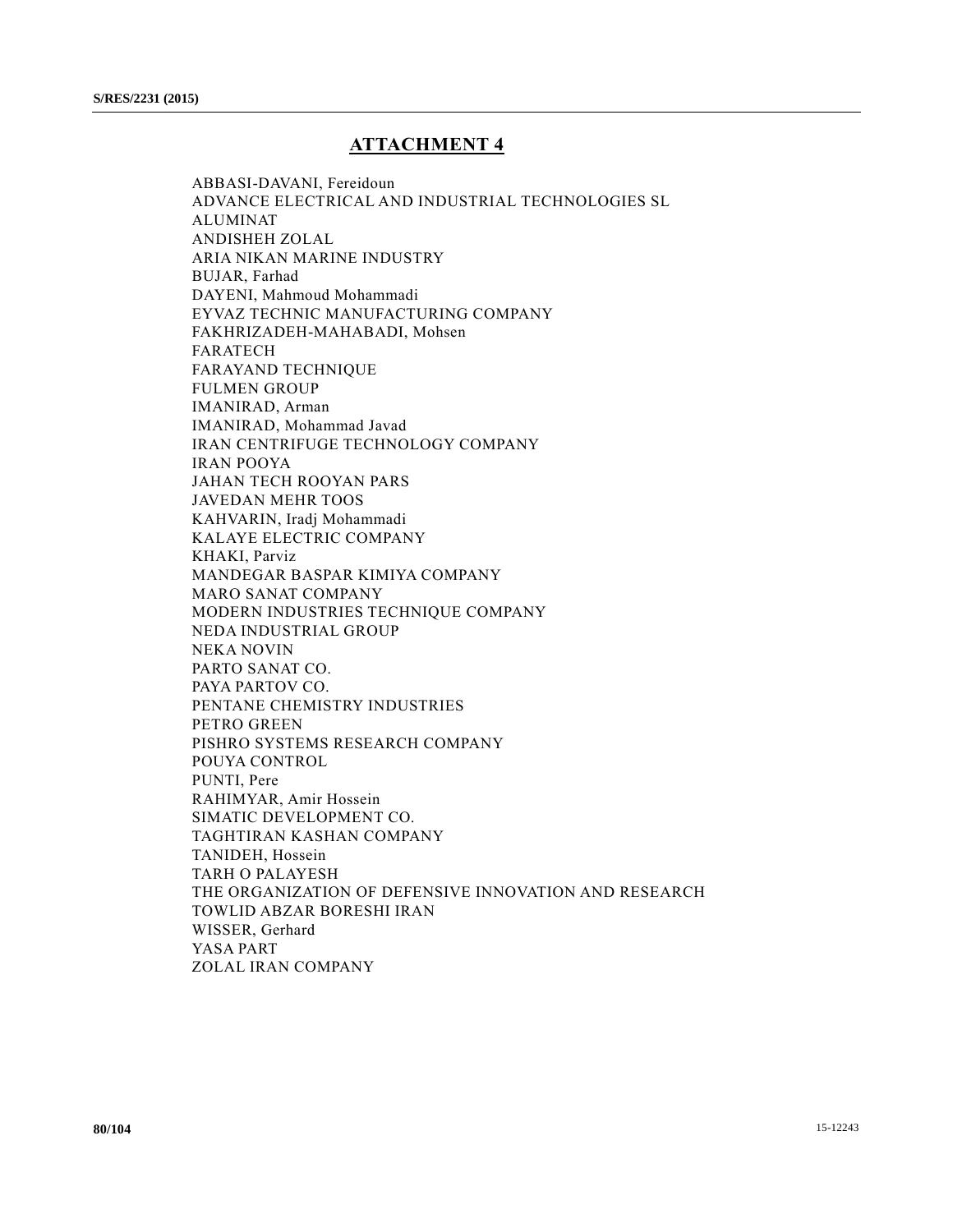# **JCPOA Annex III - Civil Nuclear Cooperation**

# **A. General**

- 1. Iran and E3/EU+3 decided to co-operate, among others, including through IAEA technical cooperation, where appropriate, and without prejudice to the existing bilateral agreements, in different areas of civil nuclear co-operation to be developed within the framework of this JCPOA, as detailed in this Annex. In this context, the Joint Commission will also support assistance to Iran, including through IAEA technical cooperation projects, as appropriate.
- 2. All civil nuclear cooperation projects under this JCPOA will be mutually determined by the participating states and will be consistent with the JCPOA and the national laws and regulations of the participating parties.
- 3. The civil nuclear and scientific cooperation projects envisioned between Iran and the E3/EU+3 as part of this JCPOA may be undertaken in a variety of formats, with a variety of potential participants. A given project undertaken by the E3/EU+3 will not necessarily include participation by all E3/EU+3 parties:
- 3.1. bilateral or multilateral cooperation arrangements with Iran. Such arrangements would be mutually determined by the participating states.
- 3.2. projects under the auspices of the IAEA, either through IAEA technical co-operation projects including through Project and Supply Agreements.
- 3.3. through International Science and Technology Centres.

Specifically, E3/EU+3 parties will undertake, to develop nuclear co-operation with Iran, in particular within the following areas:

#### **B. Reactors, Fuels and Associated Technologies, Facilities and Processes**

#### **4. Modern light water power and research reactors and associated equipment, technologies and facilities**

E3/EU+3 parties, as appropriate, will facilitate Iran's acquisition of light-water research and power reactors, for research, development and testing, and for the supply of electricity and desalination, with arrangements for the assured supply of nuclear fuel and the removal of spent fuel as provided for in relevant contracts, for each reactor provided. This may include the following areas for co-operation:

- 4.1. Construction as well as effective and safe operation of new light water power reactors and associated equipment, according to Generation III+ requirements, including small and medium sized nuclear reactors, including joint design and manufacturing, as appropriate.
- 4.2. Construction of state of the art light water moderated multipurpose research reactors capable of testing fuel pins, assembly prototypes and structural materials with associated related facilities, including joint design and manufacturing, as appropriate.
- 4.3. Supply of state-of-the-art instrumentation and control systems for the above research and power reactors, including joint design and manufacturing, as appropriate;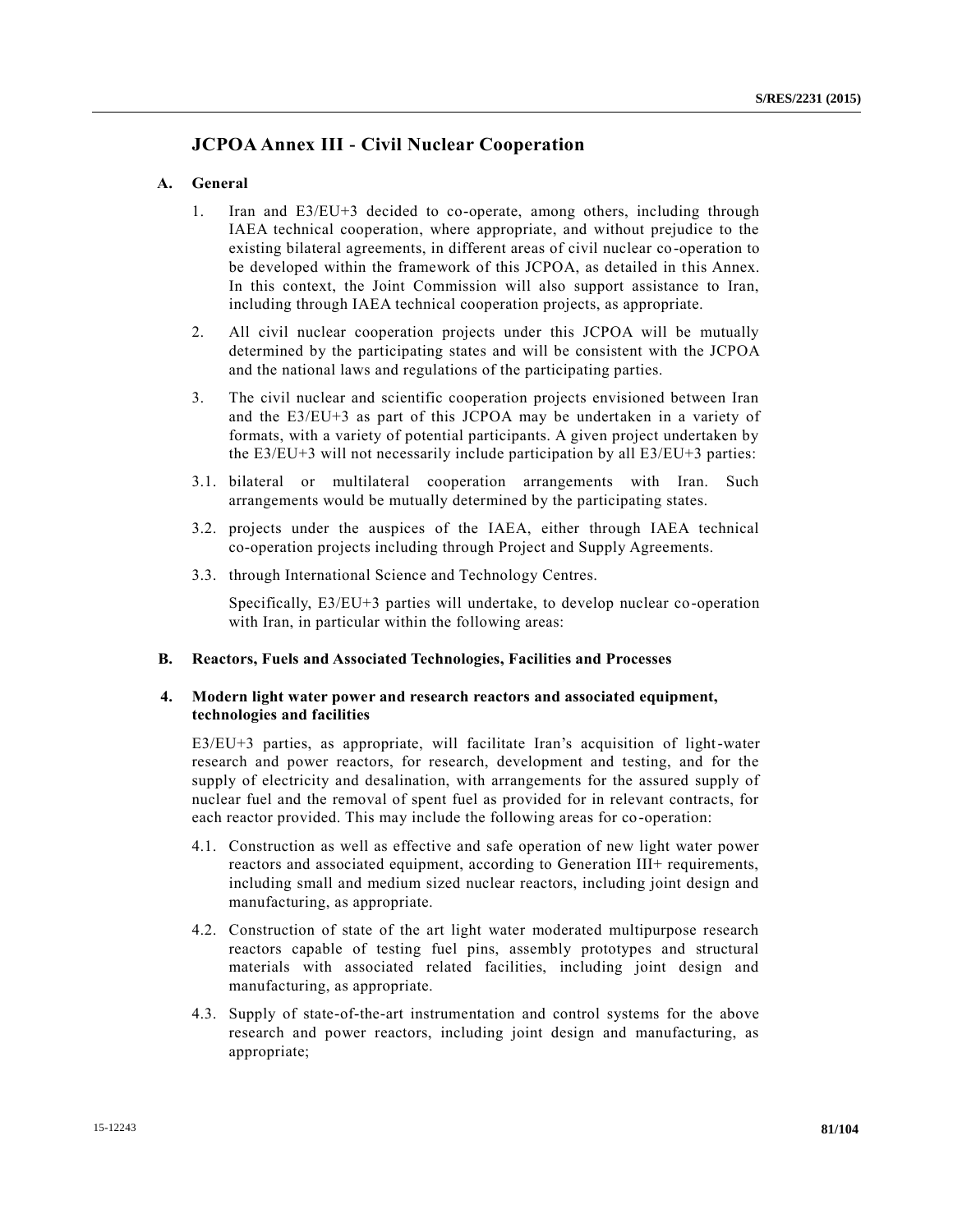- 4.4. Supply of nuclear simulation and calculation codes and software solutions with regard to the above areas, including joint development, as appropriate;
- 4.5. Supply of first and second loop main equipment as well as core of the above research and power reactors, including joint design and manufacturing, as appropriate;
- 4.6. On-the-job training on fuel management scenarios and reshuffling for the above research and power nuclear reactors;
- 4.7. Joint technical review of Iran's current nuclear reactors, upon the request by Iran, in order to upgrade current equipment and systems, including co ncerning nuclear safety;

#### **5. Arak Modernisation Project**

- 5.1. As described in Section B of Annex I, an international partnership composed of E3/EU+3 parties and Iran, which may subsequently be enlarged to include mutually determined third countries will be established, to support and facilitate the redesign and rebuilding of the IR-40 reactor at Arak into a modernised, not exceeding 20MWth, heavy-water moderated and cooled research reactor, based on the agreed conceptual design (as attached to Annex I).
- 5.2. Iran will take the leadership role as the owner and as the project manager, and have responsibility for overall implementation of the Arak modernisation project. A Working Group composed of E3/EU+3 participants will be established to support and facilitate the redesigning and rebuilding of the reactor. An international partnership composed of Iran and the Working Group would implement the Arak modernisation project, with E3/EU+3 participants assuming responsibilities as described in Annex I. The Working Group could be enlarged to include other countries by consensus of the participants of the Working Group and Iran. E3/EU+3 participants and Iran will conclude an official document expressing their strong commitments to the Arak modernisation project in advance of Implementation Day which would provide an assured path forward to modernise the reactor and would define the responsibilities assumed by the E3/EU+3 participants, especially in the key areas such as redesign, design review and certification, reactor core manufacturing, fuel design, fabrication and supply, safety and security, spent fuel treatment or disposition, as well as concerning the supply of materials, equipment, instrumentation and control systems, and subsequently contracts would be concluded. The participants of the Working Group will provide assistance needed by Iran for redesigning and rebuilding the reactor, consistent with their respective national laws, in such a manner as to enable the safe and timely construction and commissioning of the modernised reactor.
- 5.3. Iran and the Working Group will cooperate to develop the final design of the modernised reactor and the design of the subsidiary laboratories to be carried out by Iran, and review conformity with international safety standards, such that the reactor can be licensed by the relevant Iranian regulatory authority for commissioning and operation.
- 5.4. Iran will continue to assume the primary responsibility for financing the modernisation project. Additional funding arrangements for the project, including for IAEA projects supporting the Arak modernisation project, will be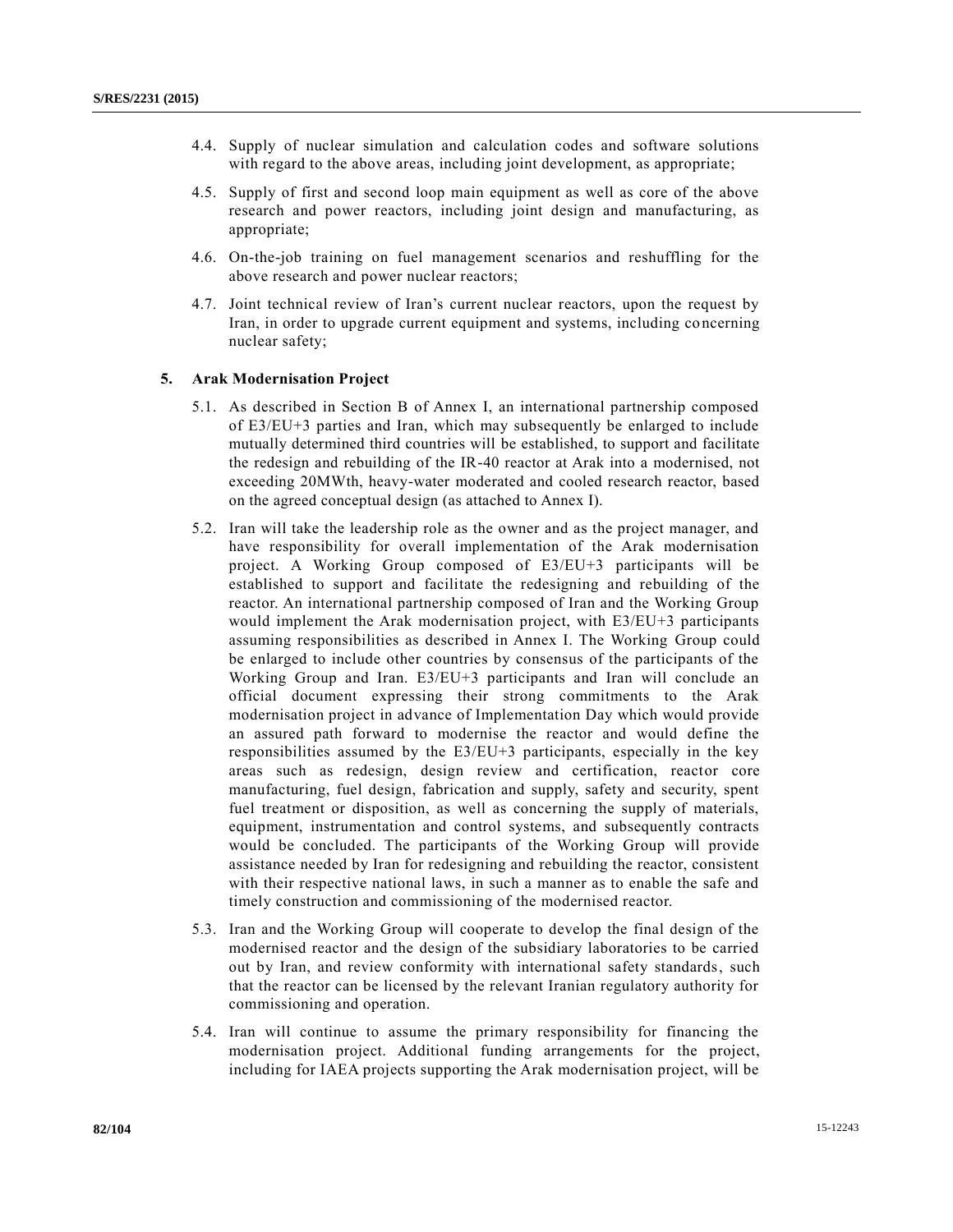determined based on the official document and contracts to be subsequently concluded.

#### **6. Nuclear Fuel**

- 6.1. E3/EU+3 parties, as appropriate, will support assistance to Iran, including through the IAEA, as appropriate, in meeting international qualification standards for nuclear fuel fabricated by Iran.
- 6.2. E3/EU+3 parties will seek to cooperate regarding the supply of modern fuels, including, as appropriate, joint design and fabrication, the relevant licenses and fabrication technologies and equipment and related infrastructure, for current and future nuclear research and power reactors, including technical assistance on purification processes, forming and metallurgical activities for different types of nuclear fuel clads and cladding for the modernised Arak heavy water research reactor.

## **C. Research and Development (R&D) Practices**

- 7. To implement other aspects of this JCPOA and in support of a broader opening of scientific engagements between the E3/EU+3 and Iran, the E3/EU+3 and Iran will seek cooperation and scientific exchange in the field of nuclear science and technology:
- 7.1. Accelerator-based nuclear physics and nuclear astrophysics research, and stable isotope production in international collaboration at the nuclear, physics, and technology centre at the Fordow facility. Iran will request from the E3/EU+3 and other interested parties specific proposals for cooperative international nuclear, physics, and technology projects and will host an international workshop to review these proposals. The goal is to realise international collaborative projects within a few years. The transitioning to stable isotope production of two cascades will be conducted in a joint partnership between the Russian Federation and Iran on the basis of arrangements to be mutually agreed upon.
- 7.2. Plasma physics and nuclear fusion;
- 7.3. Research reactor applications at the TRR, modernized Arak reactor, or at other future research reactors in Iran, such as:
- 7.3.1. Training
- 7.3.2. Radio-isotope production and utilization
- 7.3.3. Nuclear desalination
- 7.3.4. Neutron transmutation doping
- 7.3.5. Neutron activation analysis
- 7.3.6. Neutron capture therapy
- 7.3.7. Neutron imaging and materials characterization studies using neutron beams
- 7.4. E3/EU+3 parties and Iran could also explore co-operation in the following additional areas: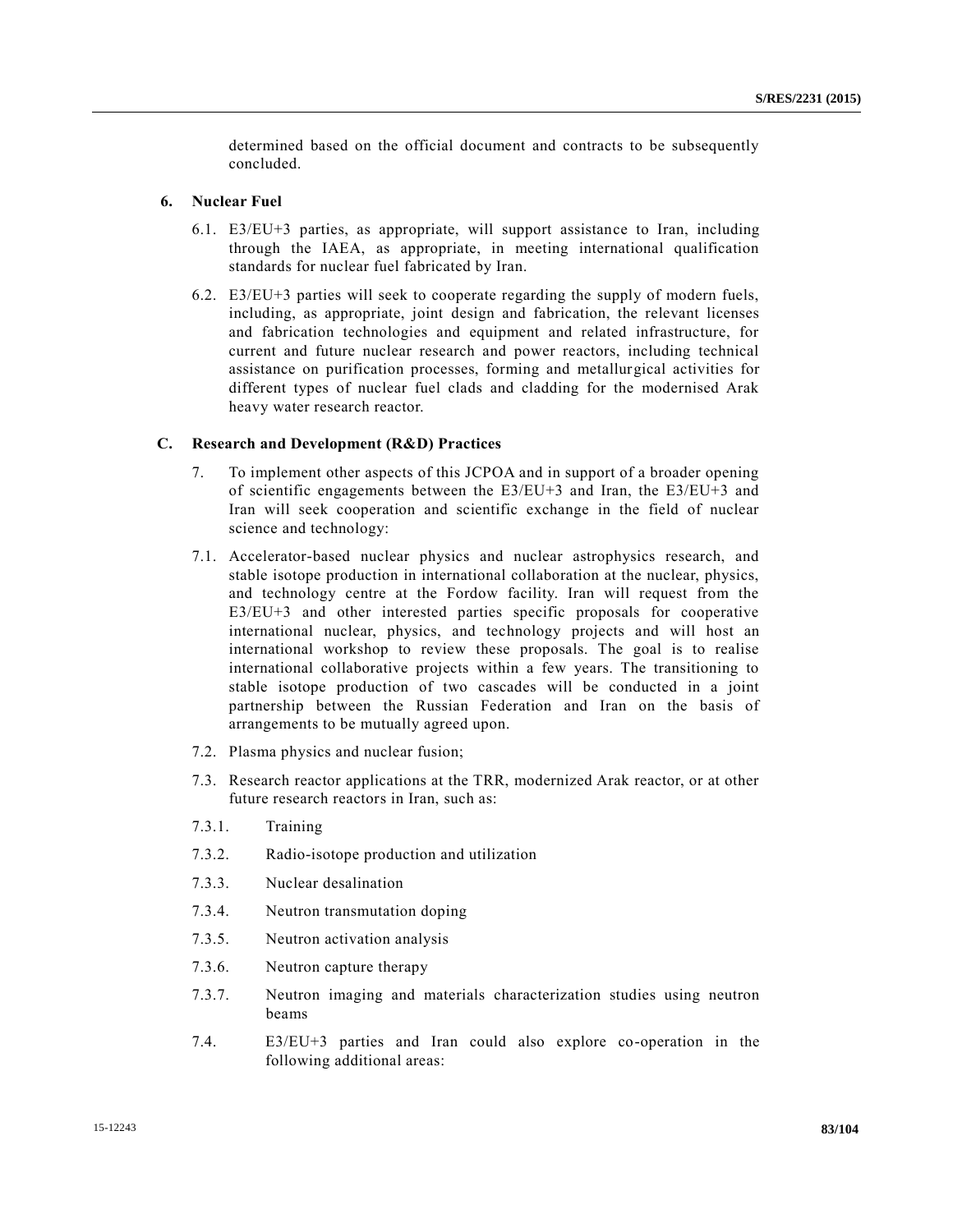- 7.4.1. Design, manufacture and/or assembly of in-core measuring instrumentation and technologies;
- 7.4.2. Nuclear instrumentation and control, systems and electronics design, manufacture and/or assembly;
- 7.4.3. Fusion technology and plasma physics and related infrastructure and facilitating contribution of Iran to the International Thermonuclear Experimental Reactor (ITER) Project and/or similar projects, including relevant IAEA technical cooperation projects;
- 7.4.4. Neutrino astronomy;
- 7.4.5. Design and manufacturing, and supply, of different types of accelerators and supply of related equipment including through relevant IAEA technical cooperation projects;
- 7.4.6. Data acquisition and processing software and interface equipment;

### **D. Nuclear Safety, Safeguards and Security**

#### **8. Nuclear safety**

E3/EU+3 parties, and possibly other states, as appropriate, are prepared to c ooperate with Iran to establish a Nuclear Safety Centre in Iran, engage in workshops and training events in Iran to support interactions between Iranian nuclear regulatory authorities and those from the E3/EU+3 and elsewhere to, among other things, share lessons learned on establishing and maintaining regulatory independence and effectiveness, and training on implementing nuclear safety culture and best practices; facilitate exchanges and visits to nuclear regulatory authorities and nuclear power plants outside of Iran focusing on best practices for safe operation; and enhance and strengthen domestic emergency preparedness and severe accident management capability.

Provide support and assistance to enable Iran to join relevant conventions on nuclear safety and security, e.g. through workshops or seminars furthering accession to such commitments. Such workshops or seminars could also take place under the auspices of the IAEA.

E3/EU+3 parties, and possibly other states, as appropriate, will co-operate with Iran in the following areas of nuclear safety, as well as in other areas to be mutually agreed:

- 8.1. Conclusion of bilateral/multilateral agreements with related organisations and research centres;
- 8.2. Supply of valid codes, instruments and equipment related to nuclear safety;
- 8.3. Facilitate exchange of knowledge and experience in the area of nuclear safety;
- 8.4. Enhance and strengthen domestic emergency preparedness and severe accident management capability;
- 8.5. Arrange on-the-job training and apprenticeship courses for reactor and facility operators, regulatory authority personnel and related supportive organizations in the area of nuclear safety inside and outside of Iran;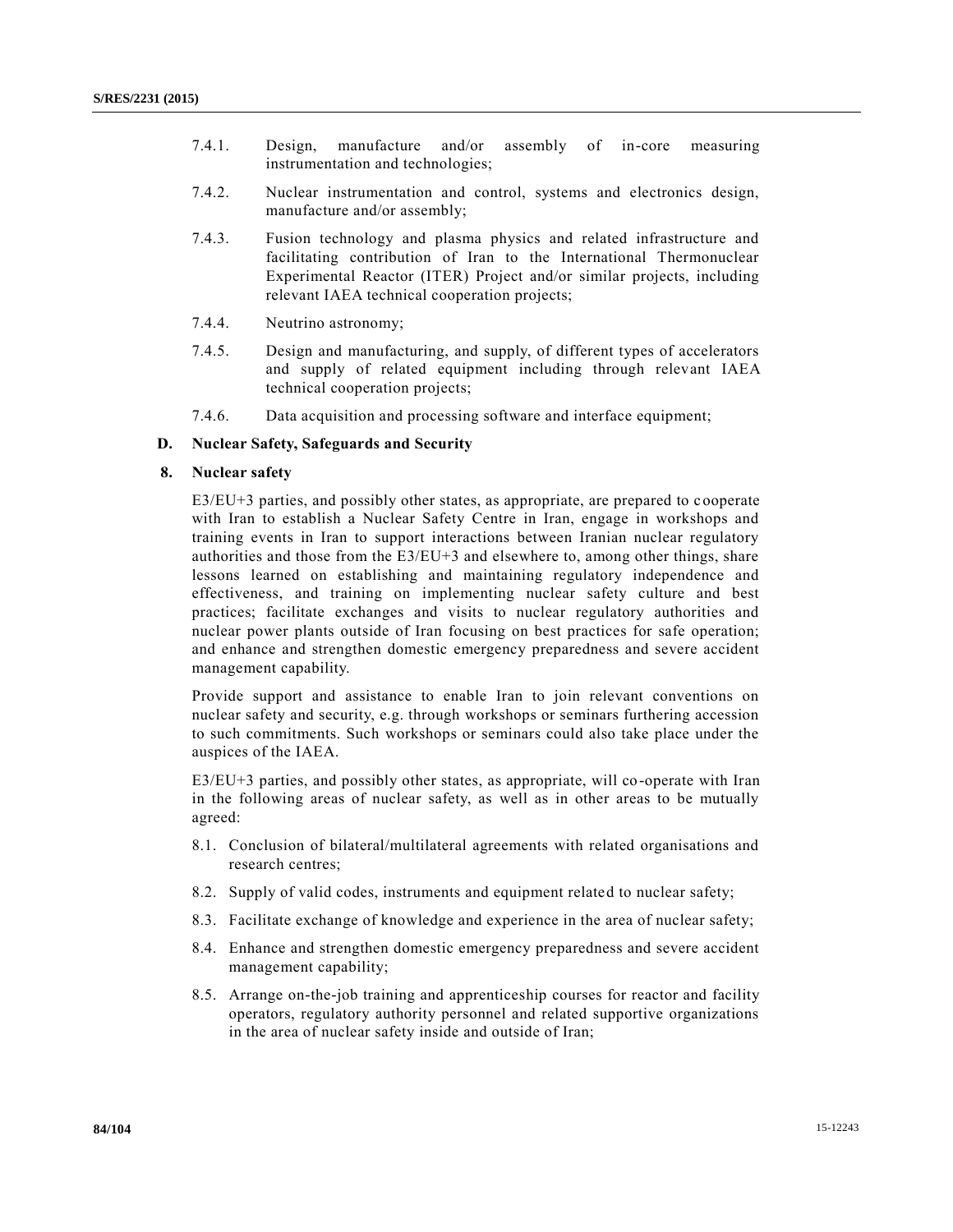8.6. Establish a Nuclear Safety Centre in Iran, which shall be equipped with necessary tools, techniques and equipment, in order to support and facilitate technical and professional training and exchange of lessons-learned for reactor and facility operators, regulatory authority personnel and related supportive organizations;

#### **9. Nuclear Safeguards**

E3/EU+3 parties, and possibly other states, as appropriate, are prepared to cooperate with Iran on the effective and efficient implementation of IAEA safeguards and transparency measures in Iran. Co-operation in the following areas can be envisaged:

- 9.1. Cooperation in the form of on-the-job trainings and workshops to strengthen nuclear material accounting and control process, human resource development, and quality assurance/quality control processes;
- 9.2. E3/EU+3 parties, and other states, as appropriate, are prepared to cooperate with Iran for the effective and efficient implementation of IAEA safeguards and transparency measures in Iran.
- 9.3. This cooperation could take the form of training and workshops to strengthen Iran's safeguards regulatory authority, nuclear material accounting and control processes, human resource development, and quality assurance/quality control processes.

#### **10. Nuclear Security**

E3/EU+3 parties, and possibly other states, as appropriate, are prepared to cooperate with Iran on the implementation of nuclear security guidelines and best practices. Co-operation in the following areas can be envisaged:

- 10.1. Co-operation in the form of training courses and workshops to strengthen Iran's ability to prevent, protect and respond to nuclear security threats to nuclear facilities and systems as well as to enable effective and sustainable nuclear security and physical protection systems;
- 10.2. Co-operation through training and workshops to strengthen Iran's ability to protect against, and respond to nuclear security threats, including sabotage, as well as to enable effective and sustainable nuclear security and physical protection systems.

### **E. Nuclear Medicine and Radioisotopes, Associated Technologies, Facilities and Processes**

- 11. E3/EU+3 parties, as appropriate, are prepared to cooperate with Iran to improve the utilization of nuclear medicine in Iran in order to enhance Iran's expertise in diagnostic imaging and radiotherapy, increase the availability of medical radioisotopes for diagnosis and treatment of Iranian citizens, and facilitate Iran's participation in the broader international scientific and nuclear medicine community. Such cooperation may include:
- 11.1. Upgrades to the infrastructure associated with existing cyclotron facilities, including for medical radioisotopes production.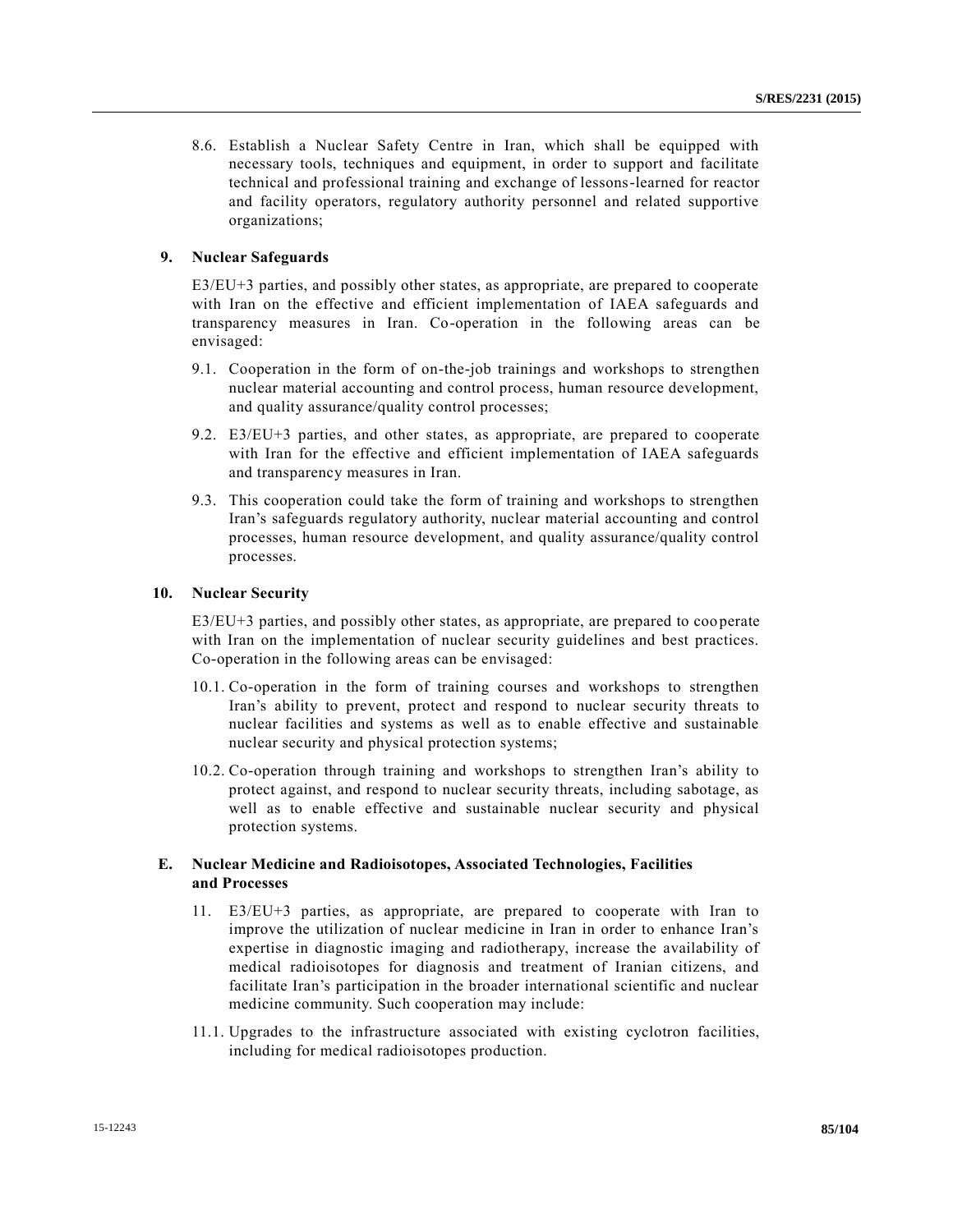- 11.2. Facilitating Iranian acquisition of a new cyclotron, and associated radio pharmacy equipment, for medical radioisotopes production.
- 11.3. Acquisition of state-of-the-art diagnostic imaging and radiotherapy equipment for existing or new nuclear medicine centers, including co-operation between hospitals for the treatment of individual patients.
- 11.4. Cooperation on occupational and patient dosimetry procedures.
- 11.5. Improved target utilization to increase radioisotope production.
- 11.6. Acquisition of radioisotope sources for bracho therapy, and radiotherapy instrument calibration, and other medical and industrial applications.
- 11.7. Supply of state-of-the art radio-medicine center and necessary laboratories.

#### **F. Waste Management and Facility Decommissioning**

- 12. E3/EU+3 parties, as appropriate, are prepared to cooperate with Iran in the safe, effective, and efficient management and disposition of nuclear and radiological wastes derived from Iran's nuclear fuel cycle activities and nuclear medicine, radioisotope production and/or consumption activities.
- 13. E3/EU+3 parties, as appropriate, are prepared to cooperate with Iran in areas of safe, effective, and environmentally friendly best practices for facility decontamination and decommissioning, including co-operation on long term storage facilities for the repository of low and medium level waste.
- 14. E3/EU+3 parties, as appropriate, are prepared to facilitate exchanges and visits to relevant sites and locations outside of Iran related to effective waste management and best practices.
- 15. E3/EU+3 parties, as appropriate, will facilitate the supply of appropriate equipment and systems for waste management and depository facilities in Iran.

#### **G. Other projects**

- 16. Other projects may be implemented between the relevant E3/EU+3 parties and Iran, as mutually determined by the participants in the JCPOA, including in the following areas:
- 16.1. Construction of nuclear desalination and associated infrastructure in Iran;
- 16.2. Development of laser technology for medical applications (e.g. for eye surgery);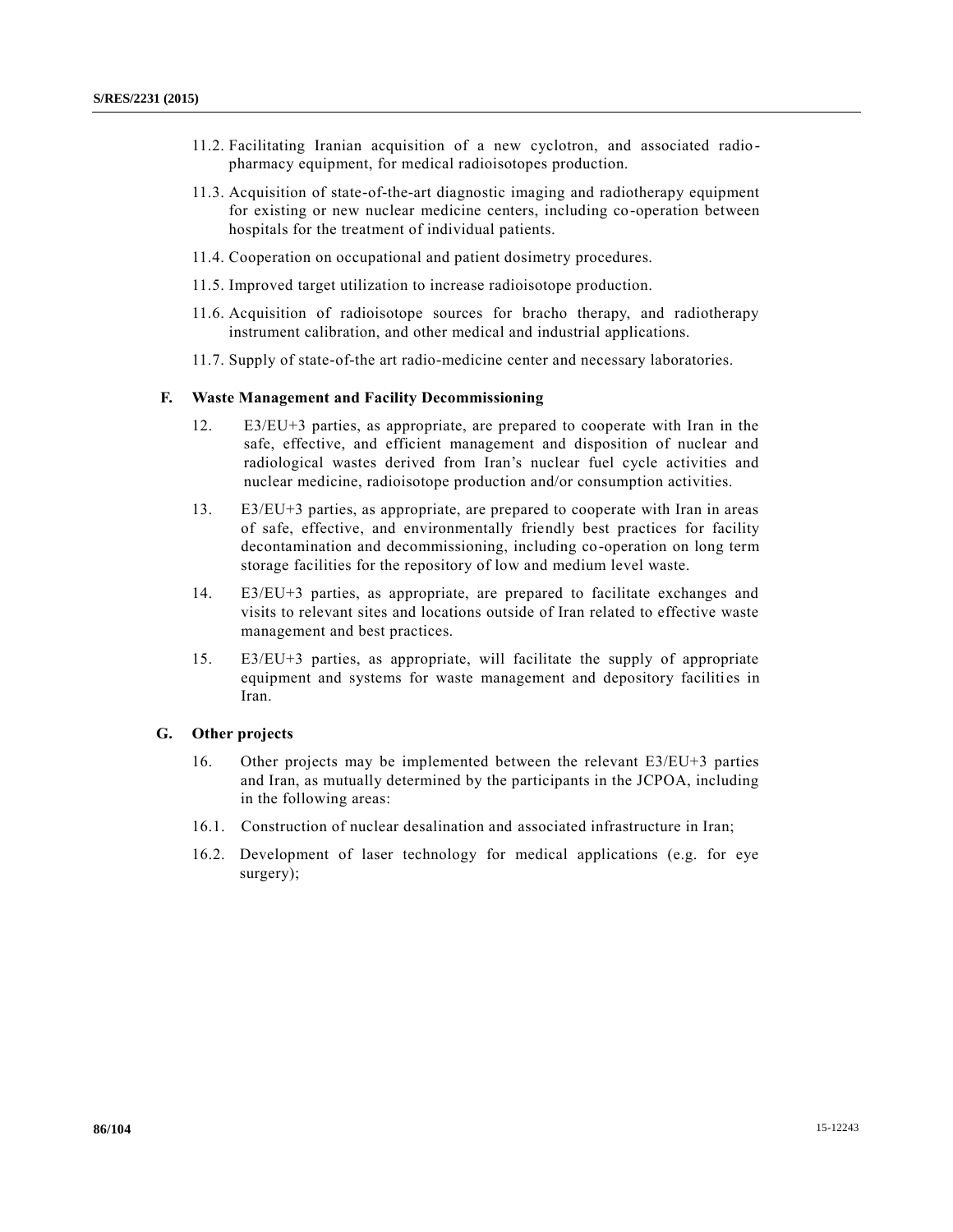# **JCPOA Annex IV – Joint Commission**

#### **1. Establishment, Composition, and Coordinator**

- 1.1. The Joint Commission is established to carry out the functions assigned to it in the JCPOA, including its Annexes.
- 1.2. The Joint Commission is comprised of representatives of Iran and the E3/EU+3 (China, France, Germany, the Russian Federation, the United Kingdom, and the United States, with the High Representative of the Union for Foreign Affairs and Security Policy), together, the JCPOA participants.
- 1.3. The Joint Commission may establish Working Groups in particular areas, as appropriate.
- 1.4. The High Representative of the Union for Foreign Affairs and Security Policy ('High Representative'), or his/her designated representative will serve as the Coordinator of the Joint Commission.

#### **2. Functions**

- 2.1. The Joint Commission will perform the following functions:
- 2.1.1. Review and approve the final design for the modernized heavy water research reactor and the design of the subsidiary laboratories prior to the commencement of construction, and review and approve the fuel design for the modernized heavy water research reactor as provided for in Section B of Annex I;
- 2.1.2. Review and approve, upon request by Iran, development, acquisition, construction or operation of hot cells (containing a cell or interconnected cells), shielded cells or shielded glove boxes with dimensions beyond 6 cubic meters in volume and specifications set out in Annex I of the Additional Protocol, as provided for in paragraph 21 of Annex I;
- 2.1.3. Review and approve plans submitted by Iran to initiate R&D on uranium metal based TRR fuel, as provided for in paragraph 26 of Annex I;
- 2.1.4. Review and approve, upon request by Iran, projects on new types of centrifuges to proceed to a prototype stage for mechanical testing, as provided for in paragraph 43 of Annex I;
- 2.1.5. Receive information in advance about the specific projects that will be undertaken at Fordow, as provided for in paragraph 44 of Annex I;
- 2.1.6. Receive information about the conceptual framework of stable isotope production at Fordow, as provided for in paragraph 46.1 of Annex I;
- 2.1.7. Assess and then approve, upon request by Iran, that fuel assemblies manufactured in Iran and their intermediate products cannot be readily reconverted into UF6, based on the objective technical criteria, with the goal of enabling fuel to be fabricated in Iran, as provided in paragraph 59 of Annex I;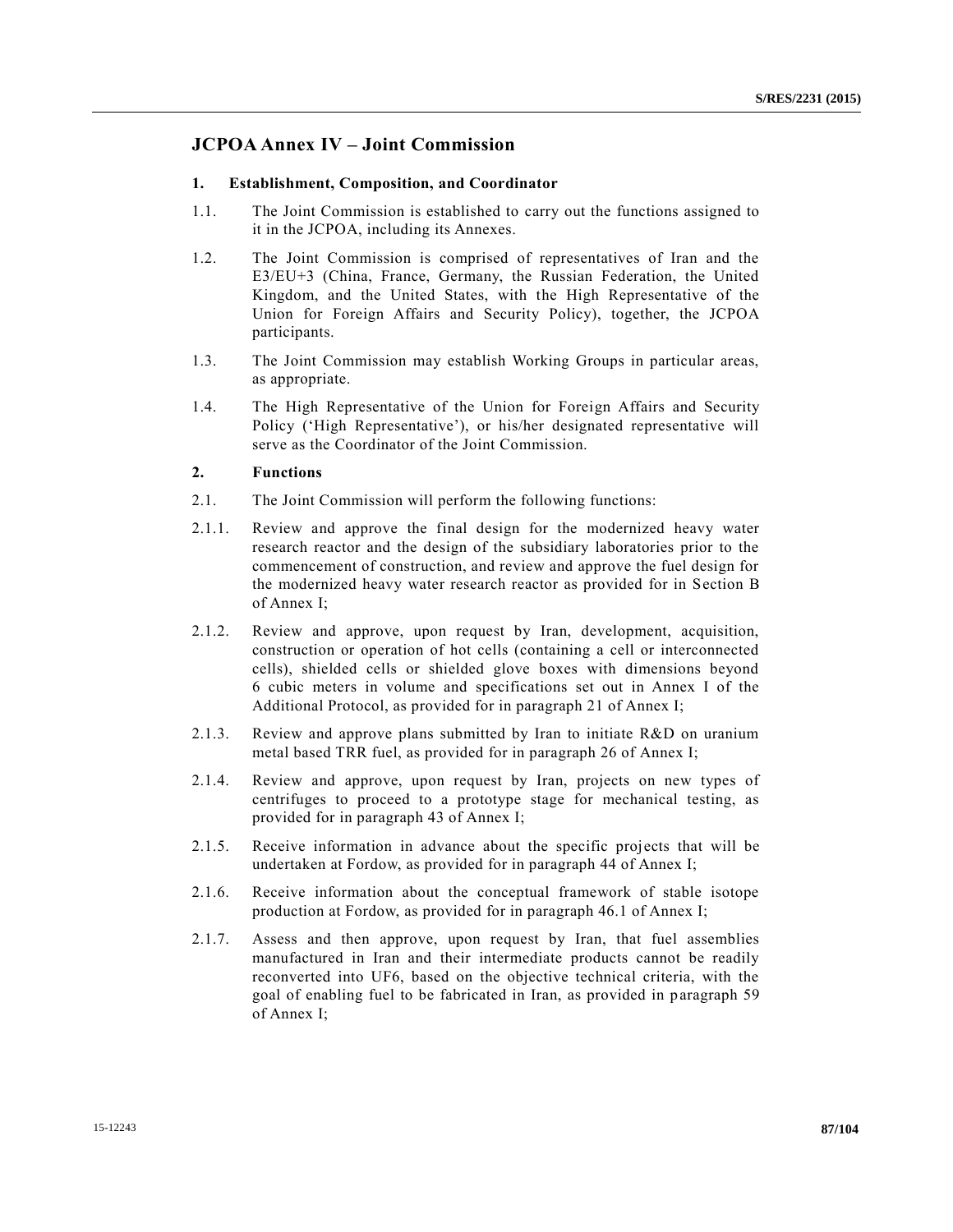- 2.1.8. Support assistance to Iran, including through IAEA technical cooperation as appropriate, in meeting international qualification standards for nuclear fuel produced by Iran, as provided for in paragraph 59 of Annex I;
- 2.1.9. Review and approve in advance, upon request by Iran, engagement by Iran, including through export of any enrichment or enrichment related equipment and technology, with any other country, or with any foreign entity in enrichment and enrichment related activities, including related research and development, as provided for in paragraph 73 in Annex I;
- 2.1.10. Provide consultation, and advise on the necessary means in the context of access as specified in paragraph 78 of Annex I;
- 2.1.11. Review and approve in advance, upon request by Iran, the design, development, fabrication, acquisition, or use for non-nuclear purposes of multi-point explosive detonation systems suitable for a nuclear explosive device and explosive diagnostic systems (streak cameras, framing cameras and flash x-ray cameras) suitable for the development of a nuclear explosive device, as provided for in paragraphs 82.2 and 82.3 of Annex I;
- 2.1.12. Review and consult to address issues arising from the implementation of sanctions lifting as specified in this JCPOA and its Annex II;
- 2.1.13. Review and decide on proposals for nuclear-related transfers to or activities with, Iran, in accordance with Section 6 of this Annex and the United Nations Security Council resolution endorsing this JCPOA;
- 2.1.14. Review, with a view to resolving, any issue that a JCPOA participant believes constitutes nonperformance by another JCPOA participant of its commitments under the JCPOA, according to the process outlined in the JCPOA;
- 2.1.15. Adopt or modify, as necessary, procedures to govern its activities;
- 2.1.16. Consult and provide guidance on other implementation matters that may arise under the JCPOA.

#### **3. Procedures**

- 3.1. The Joint Commission will meet on a quarterly basis and at any time upon request of a JCPOA participant to the Coordinator. The Coordinator will convene a meeting of the Joint Commission to be held no later than one week following receipt of such a request, except for consultations in accordance with Section Q of Annex I and any other matter that the Coordinator and/or a JCPOA participant deem urgent, in which case the meeting will be convened as soon as possible and not later than three calendar days from receipt of the request.
- 3.2. Meetings of the Joint Commission will be held in New York, Vienna, or Geneva as appropriate. The host country should facilitate entry formalities for those attending such meetings.
- 3.3. The Joint Commission may decide by consensus to invite observers to attend its meetings.
- 3.4. Except as provided in Section 6 of this Annex which will be subject to the confidentiality procedure of the UN, the work of the Joint Commission is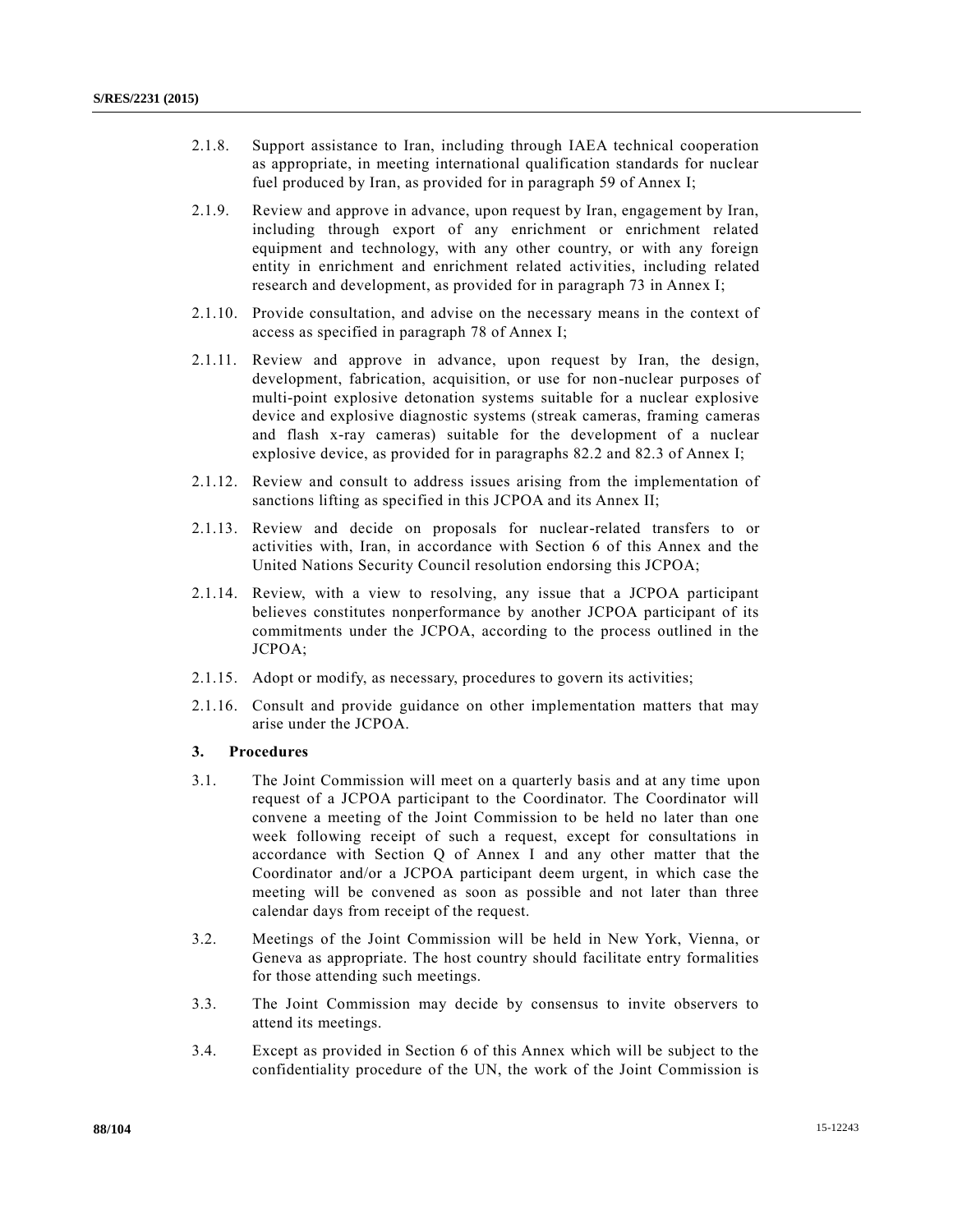confidential and may be shared only among JCPOA participants and observers as appropriate, unless the Joint Commission decides otherwise.

### **4. Decisions**

- 4.1. Except as stated otherwise in this Annex, decisions by the Joint Commission are to be made by consensus.
- 4.2. Each JCPOA participant will have one vote. Decisions of the Joint Commission are to be taken by the Representative or the Deputy Representative or other such alternate as the JCPOA participant may designate.
- 4.3. The vote of each JCPOA participant will be made known to all other JCPOA participants if any JCPOA participant requests a recorded vote.
- 4.4. Matters before the Joint Commission pursuant to Section Q of Annex I are to be decided by consensus or by affirmative vote of five JCPOA participants. There is no quorum requirement.
- 4.5. The Coordinator will not take part in decision-making on nuclear-related transfers and activities as set out in Section 6 of this Annex.

## **5. Other**

- 5.1. Each JCPOA participant will be responsible for its own costs of participating in the Joint Commission, unless the Joint Commission decides otherwise.
- 5.2. JCPOA participants may request that the Coordinator circulates a notification to the other JCPOA participants at any time. Upon such a request, the Coordinator will circulate such notification without delay to all JCPOA participants.

### **6. Procurement Working Group**

- 6.1. With the purpose of establishing a procurement channel, the Joint Commission will, except as otherwise provided by the United Nations Security Council resolution endorsing this JCPOA, review and decide on proposals by states seeking to engage in:
- 6.1.1. the supply, sale or transfer directly or indirectly from their territories, or by their nationals or using their flag vessels or aircraft to, or for the use in or benefit of, Iran, and whether or not originating in their territories, of all items, materials, equipment, goods and technology set out in INFCIRC/254/Rev.12/Part 1, and, if the end-use will be for Iran's nuclear programme set out in this JCPOA or other non-nuclear civilian end-use, all items, materials, equipment, goods and technology set out in INFCIRC/254/Rev.9/Part 2 (or the most recent version of these documents as updated by the Security Council), as well as any further items if the relevant State determines that they could contribute to activities inconsistent with the JCPOA; and,
- 6.1.2. the provision to Iran of any technical assistance or training, financial assistance, investment, brokering or other services related to the supply, sale, transfer, manufacture, or use of the items, materials, equipment, goods and technology described in subparagraph (a) above;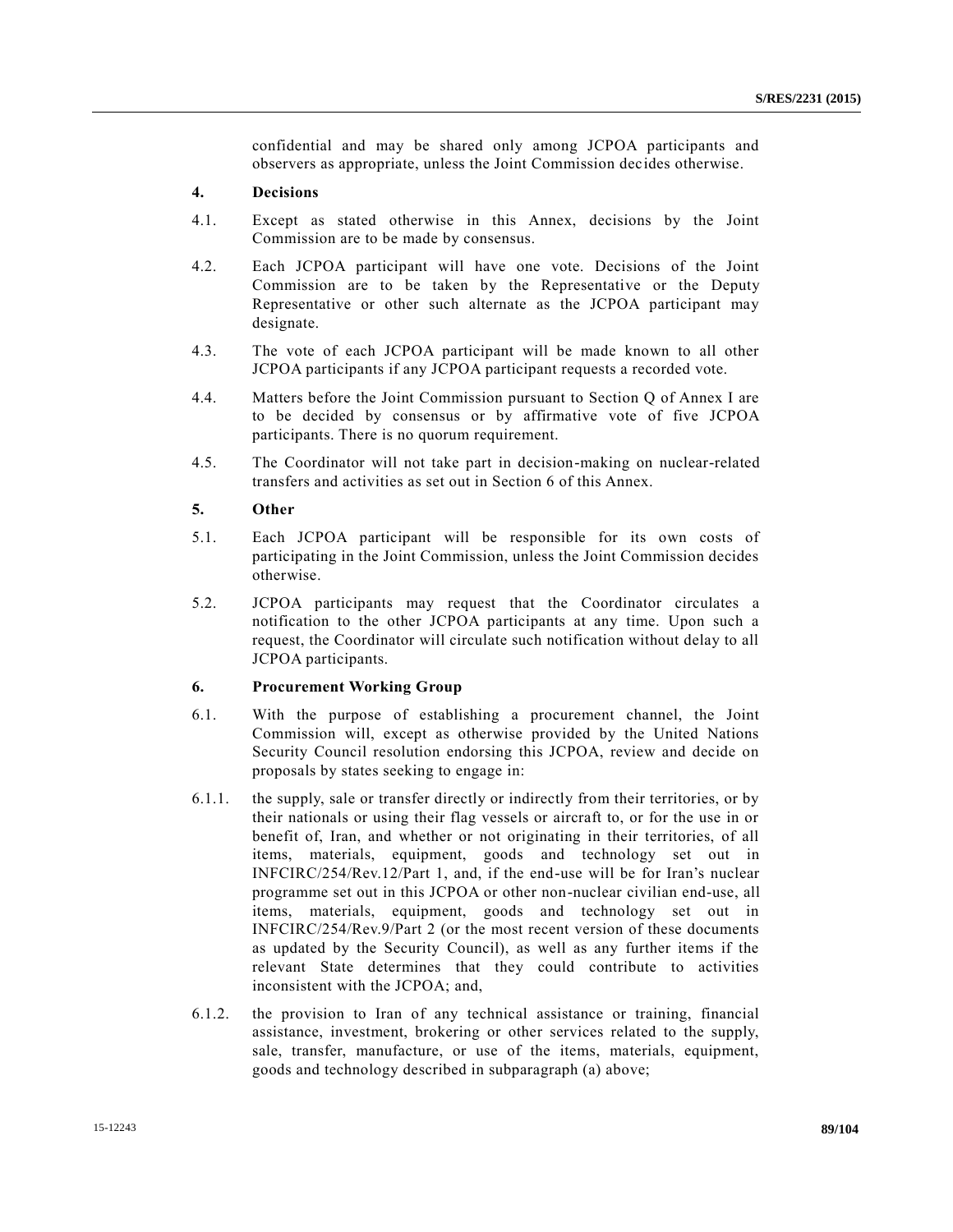- 6.1.3. acquisition by Iran of an interest in a commercial activity in another State involving uranium mining, production or use of nuclear materials and technologies as listed in INFCIRC/254/Rev.12/Part 1, and such investments in territories under their jurisdiction by Iran, its nationals, and entities incorporated in Iran or subject to its jurisdiction, or by individuals or entities acting on their behalf or direction, or by entities owned or controlled by them.
- 6.2. The Joint Commission will discharge its responsibility for reviewing and making recommendations on proposals for nuclear-related transfers to or activities with Iran through a Procurement Working Group.
- 6.3. Each E3+3 State and Iran will participate in the Procurement Working Group. The High Representative will serve as the Coordinator of the Procurement Working Group.
- 6.4. Except as otherwise provided by the Joint Commission or the United Nations Security Council resolution endorsing this JCPOA, the Procurement Working Group will consider proposals according to the following process:
- 6.4.1. Upon receipt of a proposal, including all necessary supporting information, by a State seeking to engage in transfers and activities referenced in Section 6.1, the Coordinator will forward the proposal, through appropriate means, without delay to the Procurement Working Group and, when the proposal relates to items, material, equipment, goods and technology intended to be used in nuclear activities authorized by the JCPOA, to the IAEA. The Procurement Working Group will have up to 30 working days to consider and decide on the proposal.
- 6.4.2. "Necessary supporting information" for purposes of Section 6.4.1 means: (a) a description of the item; (b) the name, address, telephone number, and email address of the exporting entity; (c) the name, address, telephone number, and email address of the importing entity; (d) a statement of the proposed end-use and end use location, along with an end-use certification signed by the AEOI or the appropriate authority of Iran attesting the stated end-use; (e) export license number if available; (f) contract date, if available; and (g) details on transportation, if available; provided that if any of the export license number, contract date, or details on transportation are not available as of the time of submittal of the proposal, such information will be provided as soon as possible and in any event as condition of approval prior to shipment of the item.
- 6.4.3. Each participant in the Procurement Working Group will have to communicate to the Coordinator, within 20 working days, whether it approves or rejects the proposal. The timeline for consideration may be extended for an additional period of 10 working days at the request of a participant of the Procurement Working Group.
- 6.4.4. The proposal will be recommended for approval as soon as the Coordinator receives formal approvals from all the Procurement Working Group Participants or if, at the end of the 30 working day period, the Coordinator has received no disapprovals from any of the Procurement Working Group Participants. If at the end of the 30 working day period, the proposal has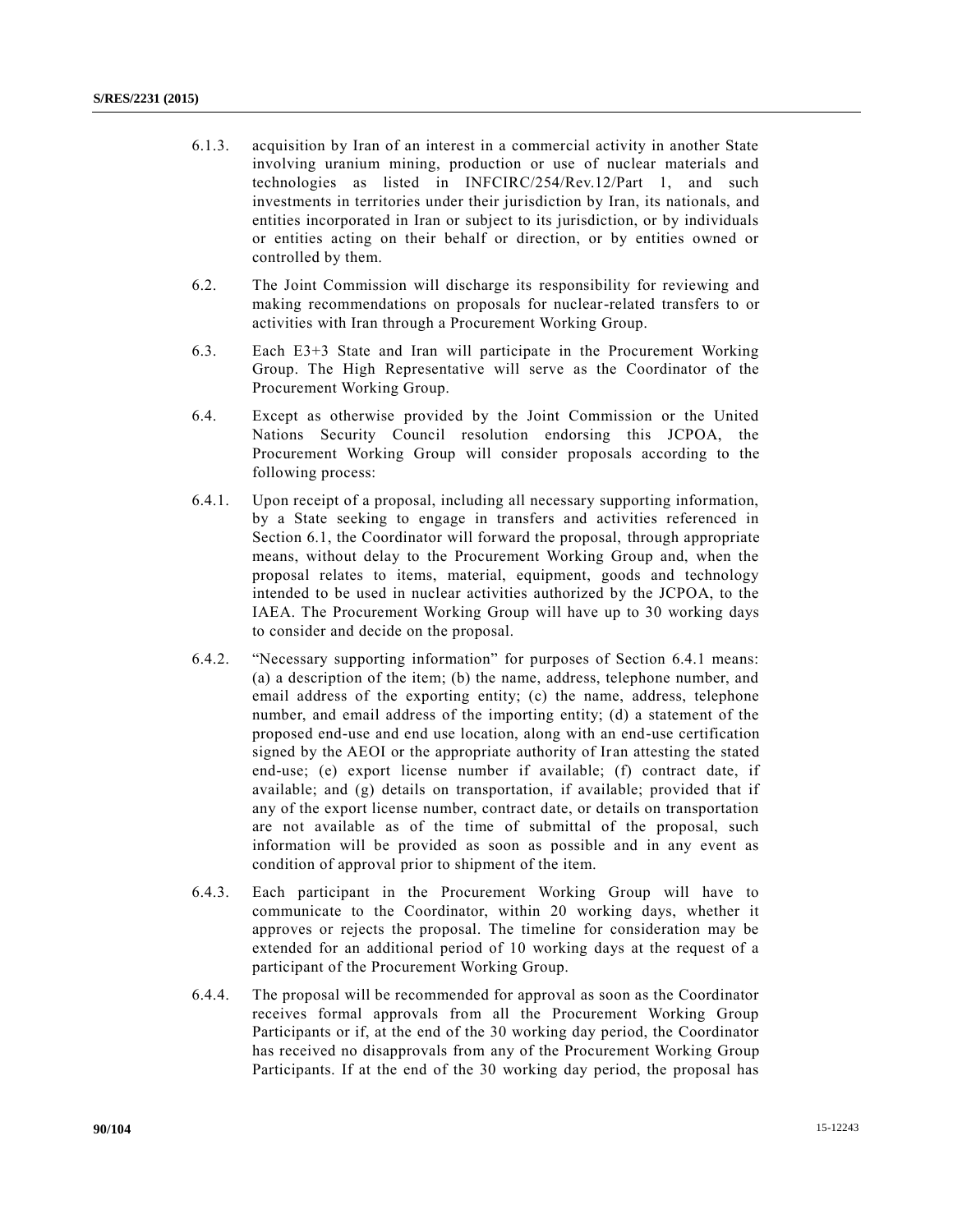not been recommended for approval, the proposal may, at the request of at least two Working Group Participants within 5 working days, be referr ed to the Joint Commission, which would decide on approval of the proposal by consensus within 10 working days. Otherwise the proposal will be recommended for disapproval. The disapproving JCPOA participant(s) should provide relevant information regarding the disapproval to the Joint Commission as appropriate, taking into account the need to protect confidential information.

- 6.4.5. The Coordinator will communicate the recommendation of the Joint Commission to the United Nations Security Council no later than 35 working days, or in case of referral to the Joint Commission no later than 45 working days from the date the Coordinator transmitted the proposal and all necessary supporting information to the Procurement Working Group.
- 6.4.6. Except as decided otherwise by consensus, the Procurement Working Group will meet every three weeks for reviewing the proposals. When some of the proposals to be reviewed relate to items, material, equipment, goods and technology intended to be used in nuclear activities authorized by the JCPOA, the IAEA may be invited to attend the meeting as an observer.
- 6.5. All JCPOA participants will act in accordance with the procurement channel and will only engage in transfers and activities referenced in Section 6.1 following approval by the Joint Commission and the United Nations Security Council. Iran will not use, acquire, or seek to procure the items, materials, equipment, goods, and technology referred to in Section 6.1 of this Annex for nuclear activities which are inconsistent with this JCPOA.
- 6.6. Any JCPOA participant may refer a procurement-related activity to the Joint Commission under the dispute settlement mechanism if it is concerned that such activity is inconsistent with this JCPOA.
- 6.7. Iran will provide to the IAEA access to the locations of intended use of all items, materials, equipment, goods and technology set out in INFCIRC/254/Rev.12/Part 1 (or the most recent version of these documents as updated by the Security Council) imported following the procedure under Section 6 of this Annex.
- 6.8. Iran will permit the exporting state to verify the end-use of all items, materials, equipment, goods and technology set out in INFCIRC/254/Rev.9/Part 2 (or the most recent version of these documents as updated by the Security Council) imported following the procedure under Section 6 of this Annex. Upon request of the exporting state, or if the Joint Commission deems necessary when approving a proposal for transfer, the Joint Commission will provide expertise to the exporting state, including experts, as needed, to participate in the end-use verification.
- 6.9. The Procurement Working Group will respond to requests for guidance on procurement activities from third parties, as communicated by the Coordinator. The Procurement Working Group will endeavor to respond to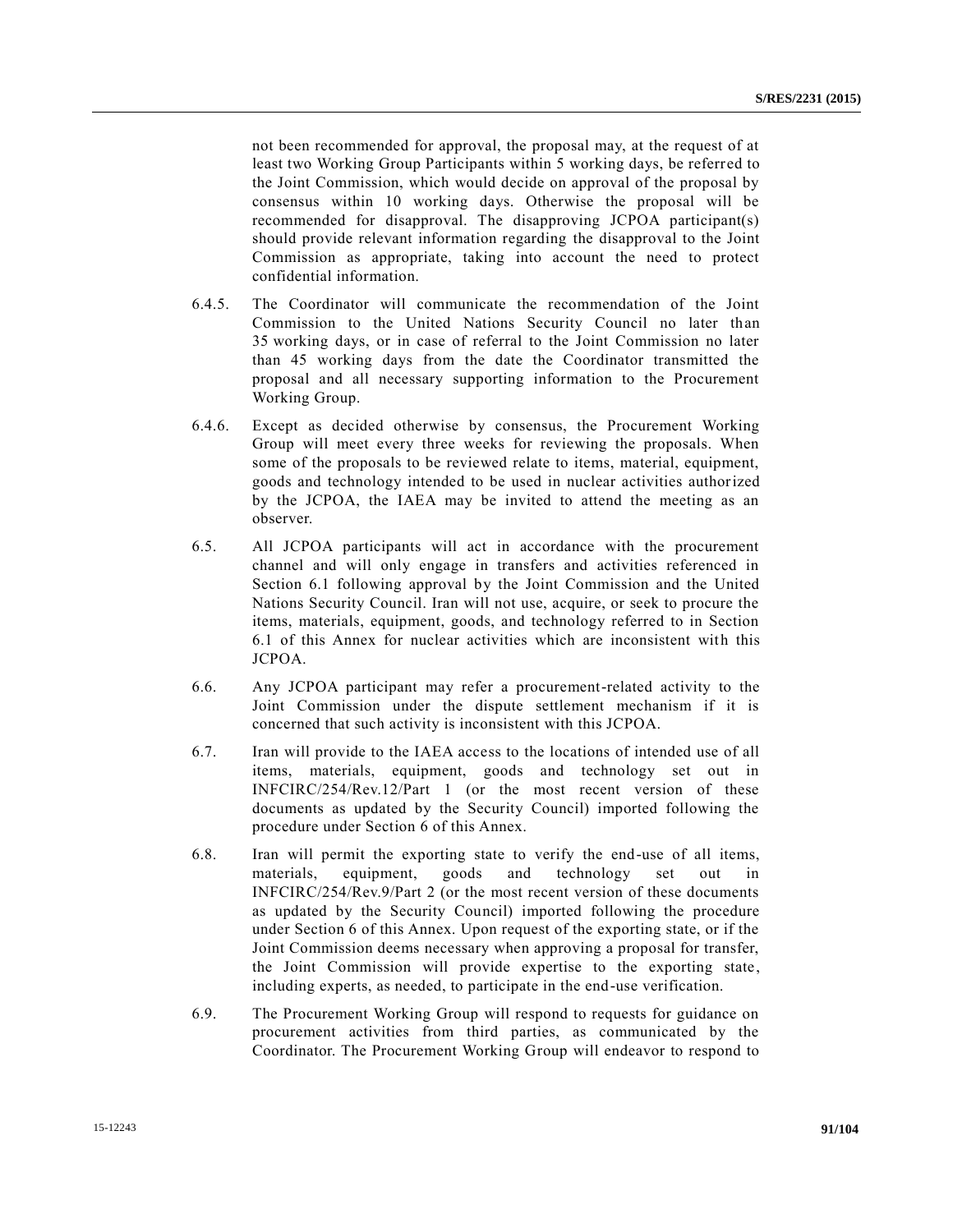such requests for guidance within 9 working days from the date the Coordinator submits it to the Procurement Working Group.

6.10. The Joint Commission will report to the United Nations Security Council at least every 6 months on the status of the Procurement Working Group's decisions and on any implementation issues.

## **7. Working Group on Implementation of Sanctions Lifting**

- 7.1. The Joint Commission will discharge its responsibilities for reviewing and consulting on issues related to the implementation of sanctions lifting as specified in this JCPOA assisted by a working group on the implementation of sanctions lifting.
- 7.2. The Joint Commission participants will participate in this working group. The High Representative will serve as coordinator of this working group.
- 7.3. If at any time following the implementation day Iran believes that any other nuclear-related sanction or restrictive measure including related designations of the E3/EU+3 is preventing the full implementation of the sanctions lifting as specified in this JCPOA, the JCPOA participant in question will consult with Iran with a view to resolving the issue. If they are not able to resolve the issue, Iran or any member of the E3/EU+3 may refer the issue to the working group.
- 7.4. The participants of the working group will review and consult, with a view to resolving the issue within 30 working days.
- 7.5. If after involvement of the working group, the issue remains unresolved, any participant of the JCPOA may refer it to the Joint Commission.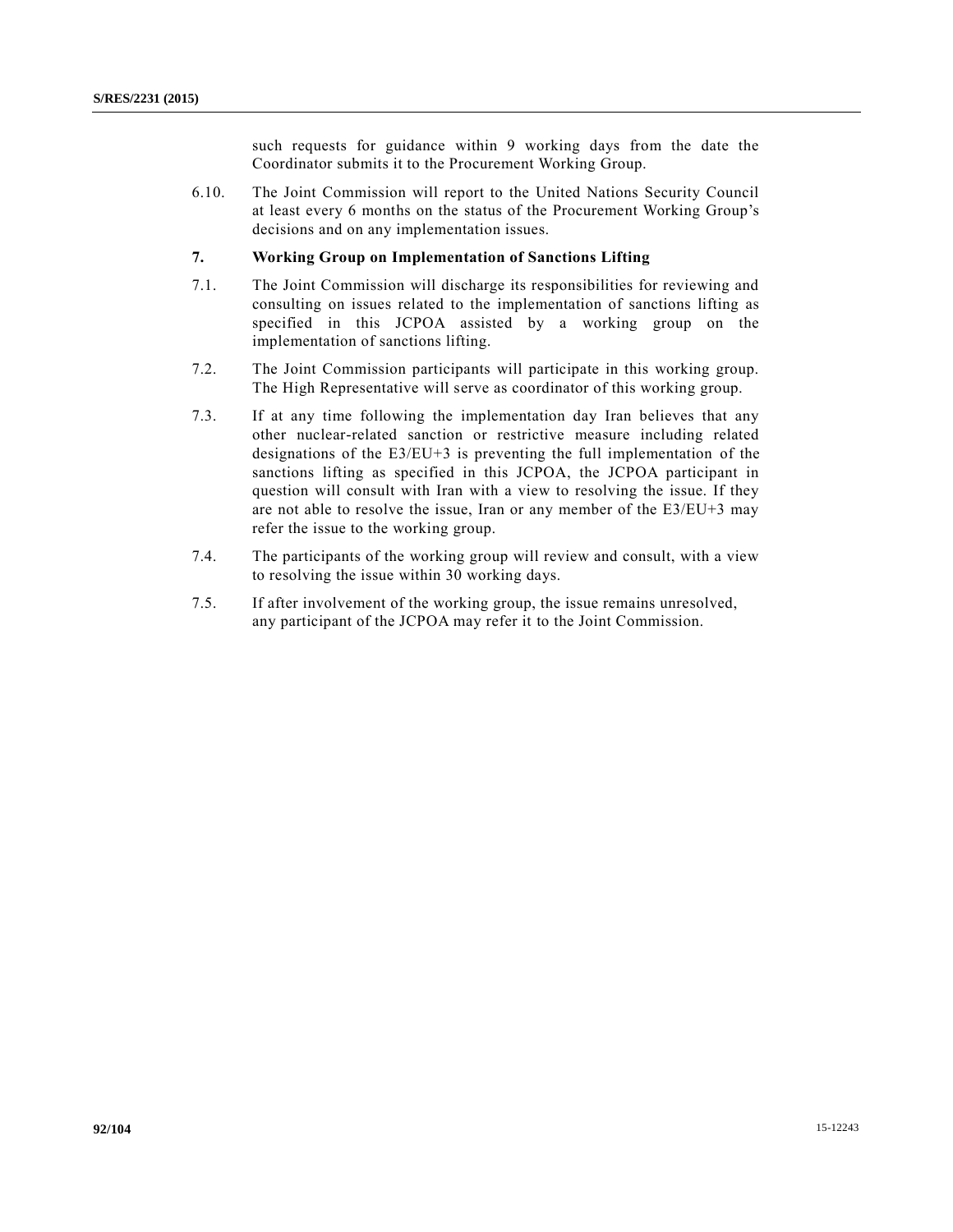# **JCPOA Annex V - Implementation Plan**<sup>1</sup>

1. This Annex describes the sequence of the actions specified in Annexes I and II to this JCPOA.

## **A. Finalisation Day**

- 2. Upon conclusion of the negotiations of this JCPOA, the E3/EU+3 (China, France, Germany, the Russian Federation, the United Kingdom and the United States, with the High Representative of the European Union for Foreign Affairs and Security Policy) and Iran will endorse this JCPOA.
- 3. Promptly after the conclusion of the negotiations of this JCPOA, the proposed UN Security Council resolution referred to in Section 18 of this Annex will be submitted to the UN Security Council for adoption without delay.
- 4. The EU will promptly endorse the UN Security Council resolution referred to above through Council Conclusions.
- 5. Iran and the IAEA will start developing necessary arrangements to implement all transparency measures provided for in this JCPOA so that such arrangements are completed, in place, and ready for implementation on Implementation Day.

# **B. Adoption Day**

- 6. Adoption Day will occur 90 days after the endorsement of this JCPOA by the UN Security Council through the resolution referred to above, or at an earlier date by mutual consent of all JCPOA participants, at which point this JCPOA comes into effect.
- 7. Beginning on Adoption Day, JCPOA participants will make necessary arrangements and preparations, including legal and administrative preparations, for the implementation of their JCPOA commitments.
- 8. Iran will officially inform the IAEA that, effective on Implementation Day, Iran will provisionally apply the Additional Protocol, pending its ratification by the Majlis (Parliament), and will fully implement the modified code 3.1.
- 9. Iran will implement paragraph 66 from Section M on "Past and Present Issues of Concern" of Annex I.
- 10. The EU and its Member States will adopt an EU Regulation, taking effect as of Implementation Day, terminating all provisions of the EU Regulation implementing all nuclear-related economic and financial EU sanctions as specified in Section 16.1 of this Annex, simultaneously with the IAEAverified implementation by Iran of agreed nuclear-related measures.
- 11. The United States, acting pursuant to Presidential authorities, will issue waivers, to take effect upon Implementation Day, ceasing the application of the statutory nuclear-related sanctions as specified in Sections 17.1 to 17.2 of this Annex. The President will also take action to direct that all appropriate

**\_\_\_\_\_\_\_\_\_\_\_\_\_\_\_\_\_\_**

<sup>&</sup>lt;sup>1</sup> This Annex is only for the purpose of determining the sequence of implementation of the commitments described in this JCPOA and annexes thereto and does not restrict or expand the scope of these commitments.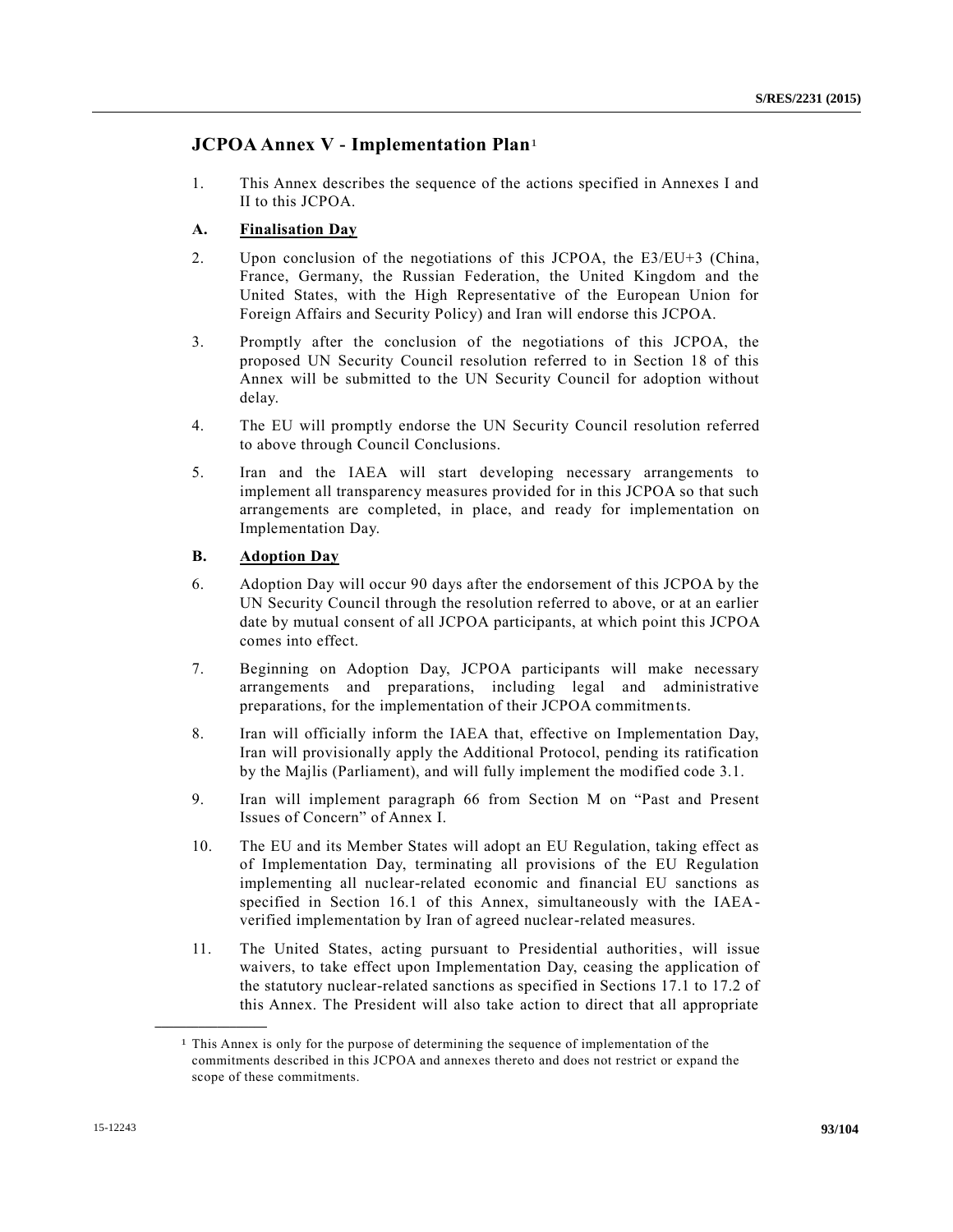additional measures be taken to implement the cessation of application of sanctions as specified in Sections 17.1 to 17.4 of this Annex, including the termination of Executive orders as specified in Section 17.4, and the licensing of activities as specified in Section 17.5.

- 12. E3/EU+3 participants and Iran will begin discussions on an official document to be concluded in advance of Implementation Day which will express strong commitments of the E3/EU+3 participants to the Arak Heavy Water Reactor modernisation project and define the responsibilities assumed by the E3/EU+3 participants.
- 13. The EU, its Member States and the United States will begin consultation as appropriate with Iran regarding relevant guidelines and publicly accessible statements on the details of sanctions or restrictive measures to be lifted under this JCPOA.

#### **C. Implementation Day**

- 14. Implementation Day will occur upon the IAEA-verified implementation by Iran of the nuclear-related measures described in paragraph 15 below, and, simultaneously, the E3/EU+3 taking the actions described in paragraphs 16 and 17 below, and with the actions described in paragraph 18 below taking place at the UN level in accordance with the UN Security Council resolution.
- 15. **Iran will implement the nuclear-related measures as specified in Annex I:**
- 15.1. Paragraphs 3 and 10 from Section B on "Arak Heavy Water Research Reactor";
- 15.2. Paragraphs 14 and 15 from Section C on "Heavy Water Production Plant";
- 15.3. Paragraphs 27, 28, 29, 29.1 and 29.2 from Section F on "Enrichment Capacity";
- 15.4. Paragraphs 32, 33, 34, 35, 36, 37, 38, 39, 40, 41 and 42 from Section G on "Centrifuges Research and Development";
- 15.5. Paragraphs 45, 46, 46.1, 46.2, 47.1, 48.1 from Section H on "Fordow Fuel Enrichment Plant";
- 15.6. Paragraphs 52, 54 and 55 from Section I on "Other Aspects of Enrichment";
- 15.7. Paragraphs 57 and 58 from Section J on "Uranium Stocks and Fuels";
- 15.8. Paragraph 62 from Section K on "Centrifuge Manufacturing";
- 15.9. Complete the modalities and facilities-specific arrangements to allow the IAEA to implement all transparency measures provided for in Annex I;
- 15.10. Paragraphs 64 and 65 from Section L on "Additional Protocol and Modified Code 3.1";
- 15.11. Paragraphs 80.1 and 80.2 from Section R on "Centrifuge Component Manufacturing Transparency"; and
- 15.12. Within one year from Implementation Day, Iran will have completed the measures specified in paragraphs 47.2 and 48.2 of Section H on "Fordow Fuel Enrichment Plant".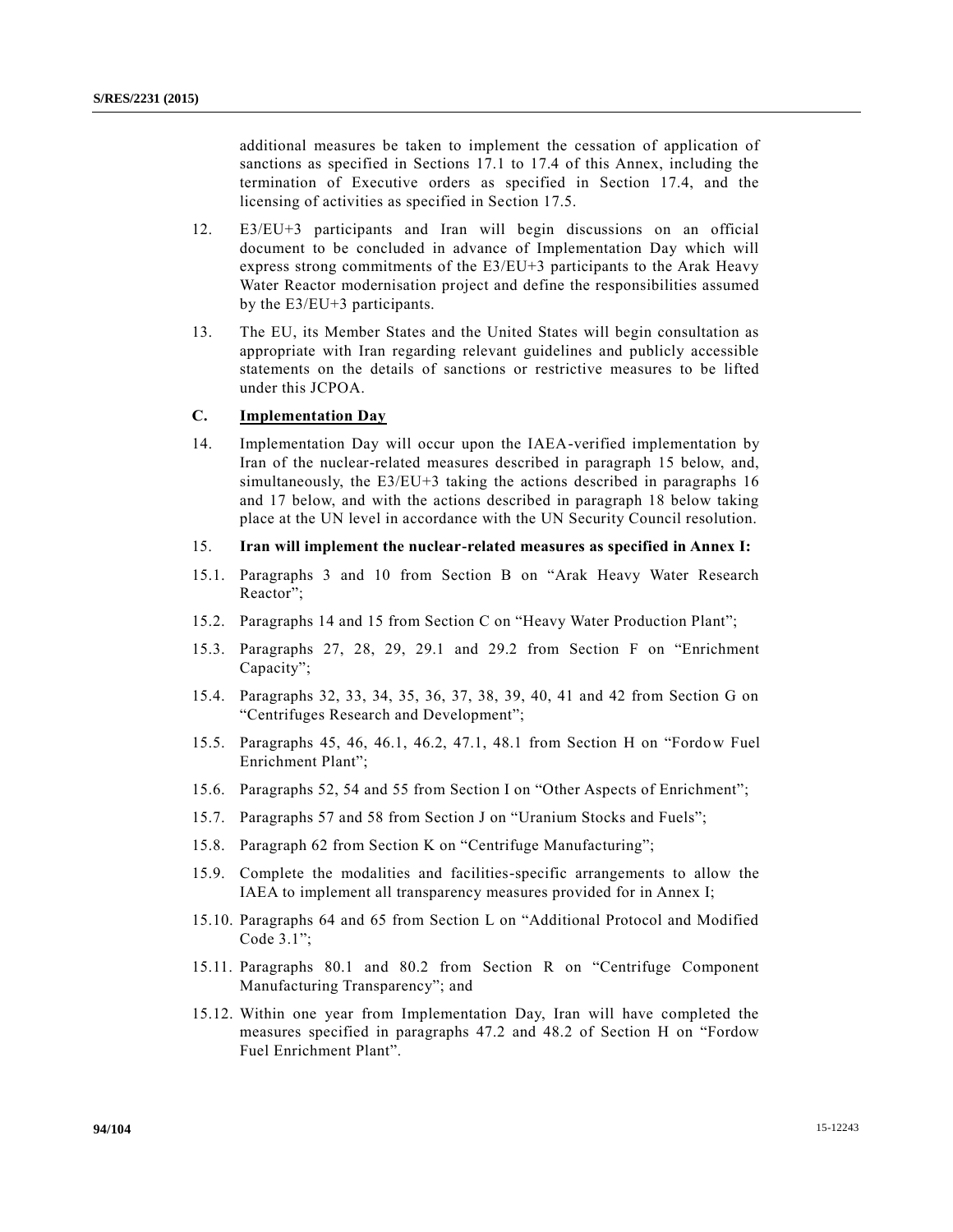#### 16. **The European Union will:**

- 16.1. Terminate the provisions of Council Regulation (EU) No 267/2012 and suspend the corresponding provisions of Council Decision 2010/413/CFSP specified in Sections 1.1.1-1.1.3; 1.1.5-1.1.8; 1.2.1-1.2.5; 1.3.1, 1.3.2 (in so far as it concerns Articles 16 and 17 of Council Decision 2010/413/CFSP) and 1.3.3; 1.4.1 and 1.4.2; 1.10.1.2 (in so far as it concerns Articles 39, 43, 43a of Council Regulation (EU) No 267/2012) of Annex II. EU Member States will terminate or amend national implementing legislation as required.
- 16.2. Amend the provisions of Council Regulation (EU) No 267/2012 and the corresponding provisions of Council Decision 2010/413/CFSP specified in Sections 1.6.1-1.7.2 of Annex II, in connection with activities consistent with this JCPOA.
- 16.3. Remove individuals and entities set forth in Attachment 1 to Annex II of this JCPOA from Annexes VIII and IX to Council Regulation (EU) 267/2012. Suspend the provisions of Council Decision 2010/413/CFSP specified in Section 1.9.1 of Annex II in relation to individuals and entities set forth in Attachment 1 to Annex II.
- 16.4. Amend the provisions of Council Regulation (EU) No 267/2012 and Council Decision 2010/413/CFSP specified in Sections 1.5.1 and 1.5.2 of Annex II to implement the relevant provisions of the UN Security Council resolution referred to above.

## 17. **The United States will:**2

- 17.1. Cease the application of the sanctions set forth in Sections 4.1-4.5 and 4.7 of Annex II, with the exception of Section 211(a) of the Iran Threat Reduction and Syria Human Rights Act of 2012 (TRA);
- 17.2. Cease the application of the sanctions set forth in Section 4.6 of Annex II, in connection with activities consistent with this JCPOA, including trade with individuals and entities set forth in Attachment 3 to Annex II;
- 17.3. Remove individuals and entities set forth in Attachment 3 to Annex II from the Specially Designated Nationals and Blocked Persons List (SDN List), the Foreign Sanctions Evaders List (FSE List), and/or the Non-SDN Iran Sanctions Act List as set forth in Section 4.8.1 of Annex II;
- 17.4. Terminate Executive Orders 13574, 13590, 13622, 13645 and Sections 5-7 and 15 of Executive Order 13628 as set forth in Section 4 of Annex II; and
- 17.5. License activities as set forth in Section 5 of Annex II.

#### 18. **UN Security Council**

**\_\_\_\_\_\_\_\_\_\_\_\_\_\_\_\_\_\_**

18.1. In accordance with the UN Security Council resolution endorsing this JCPOA, the provisions imposed in UN Security Council resolutions 1696 (2006), 1737 (2006), 1747 (2007), 1803 (2008), 1835 (2008), 1929 (2010) and 2224 (2015) will be terminated subject to re-imposition in the event of significant non-performance by Iran of JCPOA commitments, and specific

<sup>2</sup> The sanctions that the United States will cease to apply are those directed towards non-U.S. persons, as described in Section 4 of Annex II.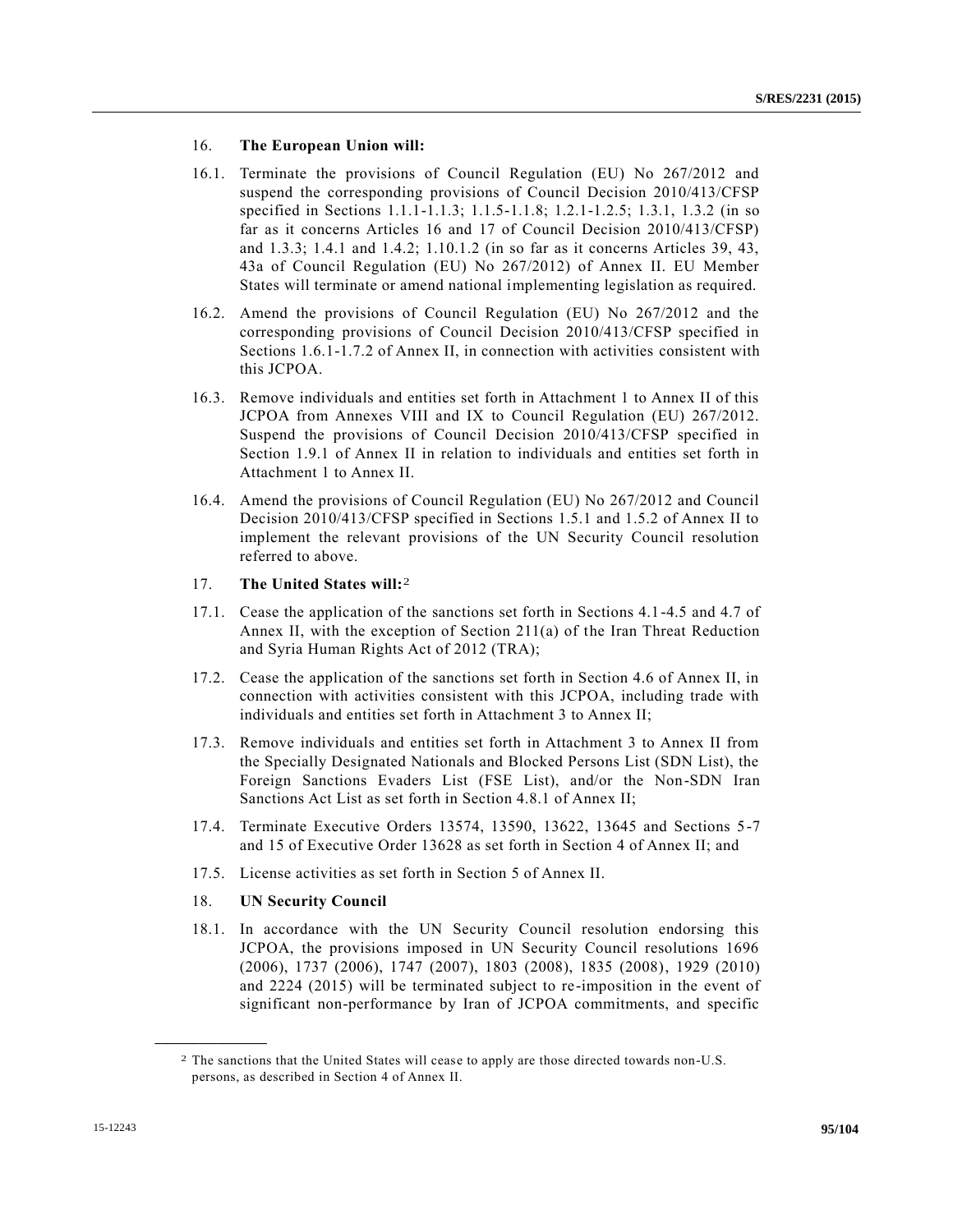restrictions, including restrictions regarding the transfer of proliferation sensitive goods will apply.3

18.2. The E3/EU+3 will take appropriate measures to implement the new UNSC resolution.

### **D. Transition Day**

19. Transition Day will occur 8 years from Adoption Day or upon a report from the Director General of the IAEA to the IAEA Board of Governors and in parallel to the UN Security Council stating that the IAEA has reached the Broader Conclusion that all nuclear material in Iran remains in peaceful activities, whichever is earlier.

#### 20. **The European Union will:**

- 20.1. Terminate the provisions of Council Regulation (EU) No 267/2012 and suspend the corresponding provisions of Council Decision 2010/413/CFSP specified in Sections 1.1.4, 1.3.2 (in so far as it concerns Articles 15 and 18 of Council Decision and Articles 36 and 37 of Council Regulation); 1.5.1 and 1.5.2 (in so far as it concerns Ballistic Missiles restrictions); 1.6.1-1.9.1 of Annex II.
- 20.2. Remove individuals and entities set forth in Attachment 2 to Annex II from Annexes VIII and IX to Council Regulation (EU) 267/2012.
- 20.3. Remove individuals and entities set forth in Attachment 1 to Annex II from Annexes I and II to Council Decision 2010/413/CFSP.
- 20.4. Terminate all provisions in Council Decision 2010/413/CFSP suspended on Implementation Day.

## 21. **The United States will:**

- 21.1. Seek such legislative action as may be appropriate to terminate, or modify to effectuate the termination of, the statutory sanctions set forth in Sections 4.1-4.5, 4.7 and 4.9 of Annex II;
- 21.2. Seek such legislative action as may be appropriate to terminate, or modify to effectuate the termination of, the statutory sanctions described in Section 4.6 of Annex II, in connection with activities consistent with this JCPOA, including trade with individuals and entities set forth in Attachments 3 and 4 to Annex II; and
- 21.3. Remove individuals and entities set out in Attachment 4 to Annex II from the SDN List and/or the FSE List as set forth in Section 4.8.1 of Annex II.

#### 22. **Iran will:**

**\_\_\_\_\_\_\_\_\_\_\_\_\_\_\_\_\_\_**

22.1. Seek, consistent with the Constitutional roles of the President and Parliament, ratification of the Additional Protocol.

# **E. UNSCR Termination Day**

23. UNSCR (UN Security Council resolution) Termination Day will occur in accordance with the terms of the UN Security Council resolution endorsing

<sup>3</sup> The provisions of this Resolution do not constitute provisions of this JCPOA.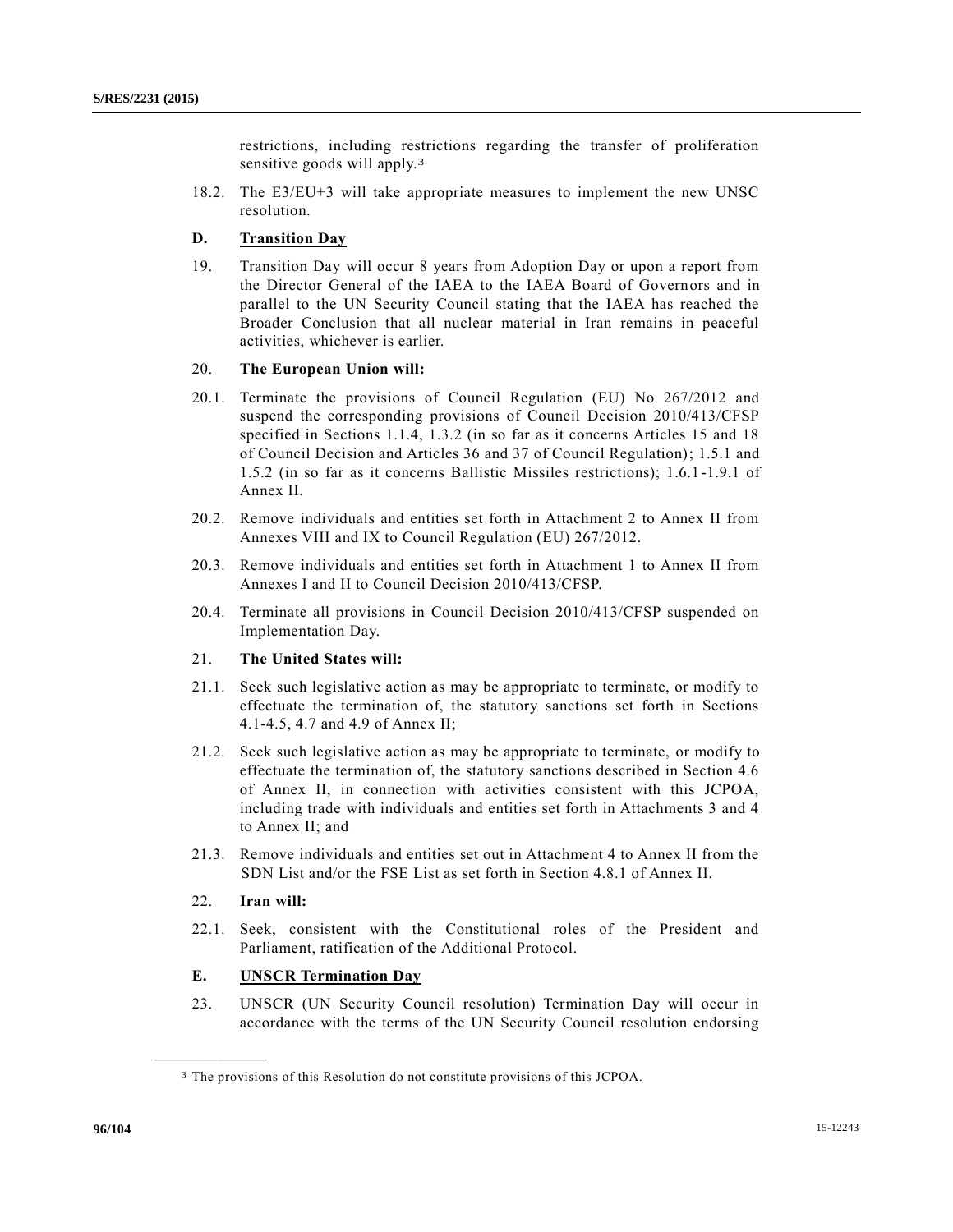the JCPOA, which is 10 years from Adoption Day, provided that the provisions of previous resolutions have not been reinstated.

24. On UNSCR Termination Day, the provisions and measures imposed in that resolution would terminate and the UN Security Council would no longer be seized of the Iran nuclear issue.

## 25. **The European Union will:**

25.1. Terminate all remaining provisions of Council Regulation (EU) No 267/2012 and Council Decision 2010/413/CFSP.

#### **F. Other**

26. The terminations described in this Annex V are without prejudice to other JCPOA commitments that would continue beyond such termination dates.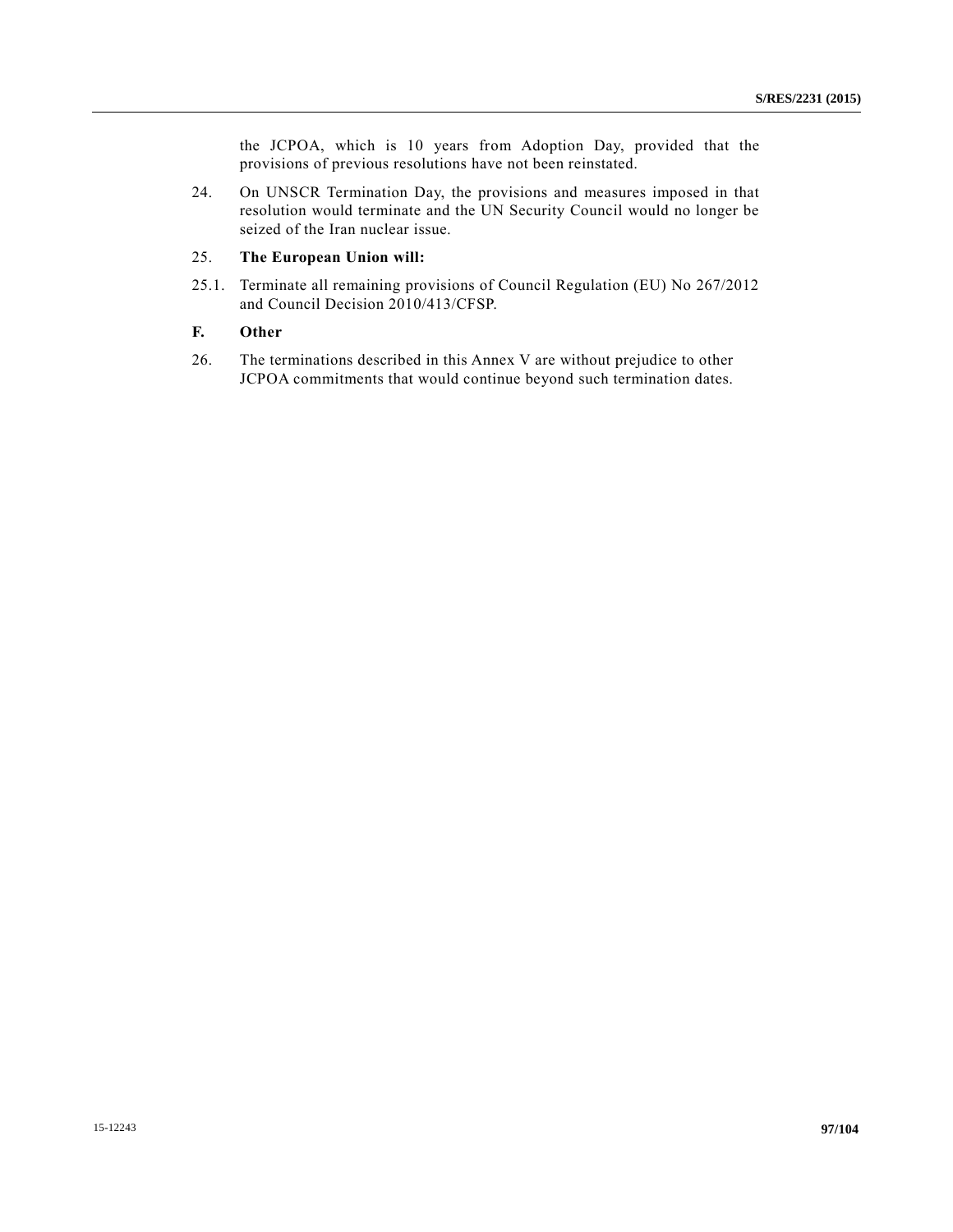# **Annex B: Statement**

#### **Statement**

China, France, Germany, the Russian Federation, the United Kingdom, the United States, and the European Union have concluded with Iran a Joint Comprehensive Plan of Action (JCPOA) to reach a comprehensive, long-term and proper solution to the Iranian nuclear issue. To improve transparency and create an atmosphere conducive to the full implementation of the JCPOA, China, France, Germany, the Russian Federation, the United Kingdom, the United States, and the European Union have set forth below certain provisions. Their participation in the JCPOA is contingent upon the United Nations Security Council adopting a new resolution that would, acting under Article 41 of the UN Charter: terminate resolutions 1696 (2006), 1737 (2006), 1747 (2007), 1803 (2008), 1835 (2008), 1929 (2010), and 2224 (2015); require States to comply with the provisions in this statement for their respective durations; and facilitate, in cooperation with the Joint Commission established in the JCPOA, implementation of the JCPOA as provided in paragraphs 2 and 6(a) below.

As provided by a resolution so deciding, the following provisions would apply on the date on which the IAEA Director General submits a report verifying that Iran has taken the actions specified in paragraph 15.1-15.11 of Annex V of the JCPOA:

- 1. The term "all States" as used in this document, and as incorporated in the resolution, means "all States without exception."
- 2. All States may participate in and permit the following activities provided that approval is provided in advance, on a case-by-case basis, by the Security Council:

(a) the supply, sale or transfer directly or indirectly from their territories, or by their nationals or using their flag vessels or aircraft to, or for the use in or benefit of, Iran, and whether or not originating in their territories, of all items, materials, equipment, goods and technology set out in INFCIRC/254/Rev.12/Part 1 and INFCIRC/254/Rev.9/Part 2 (or the most recent versions of these documents, as updated by the Security Council), as well as any further items if the State determines that they could contribute to reprocessing or enrichment-related or heavy water-related activities inconsistent with the JCPOA;

(b) the provision to Iran of any technical assistance or training, financial assistance, investment, brokering or other services, and the transfer of financial resources or services, related to the supply, sale, transfer, manufacture or use of the items, materials, equipment, goods and technology described in subparagraph (a) above; and

(c) acquisition by Iran of an interest in a commercial activity in another State involving uranium mining or production or use of nuclear materials and technology as listed in INFCIRC/254/Rev.12/Part 1, and such investment in territories under their jurisdiction by Iran, its nationals, and entities incorporated in Iran or subject to its jurisdiction, or by individuals or entities acting on their behalf or at their direction, or by entities owned or controlled by them,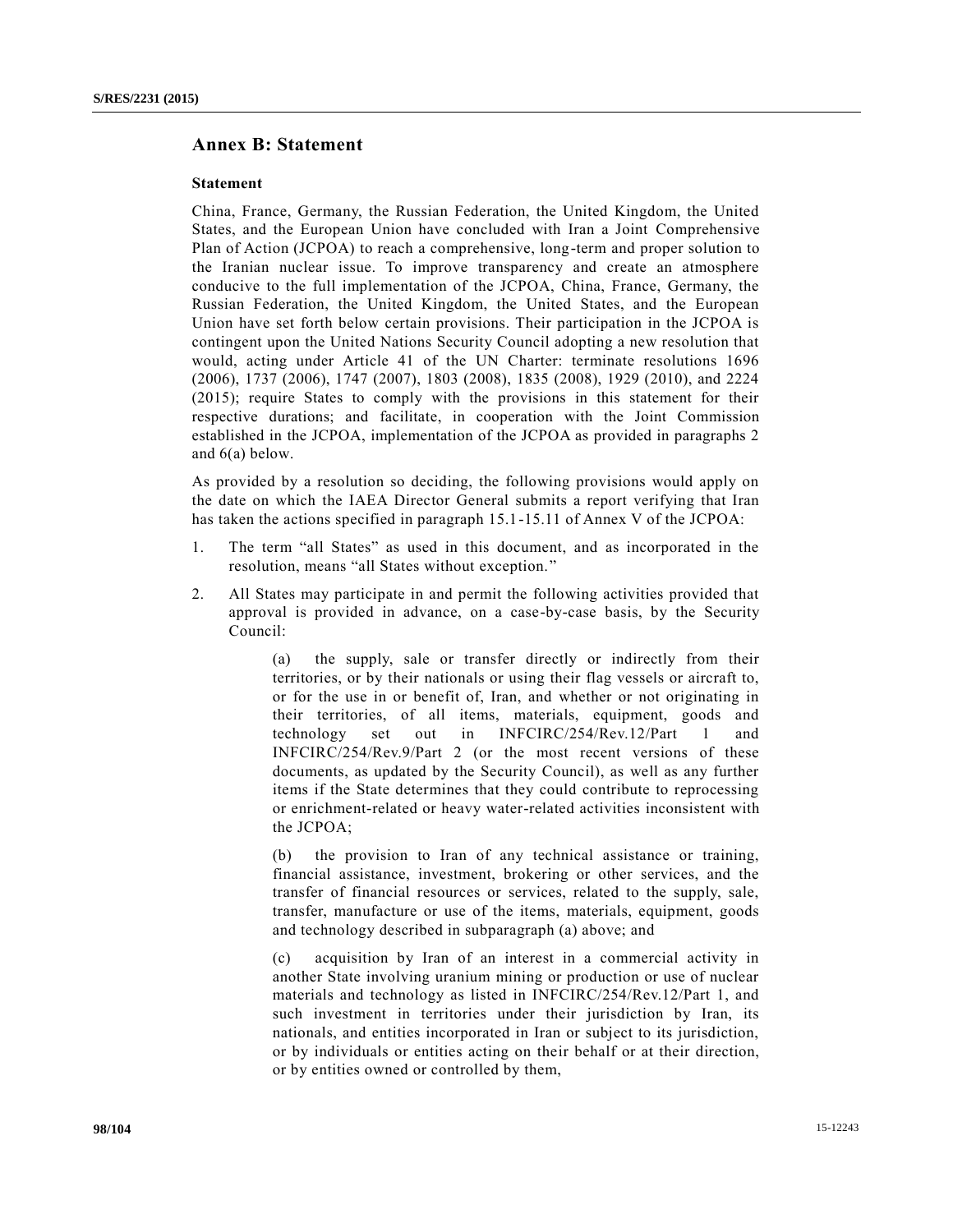*except that* approval in advance by the Security Council shall not be required for the supply, sale, or transfer to Iran of equipment covered by B.1 of INFCIRC/254/Rev.12/Part 1 when such equipment is for light water reactors, lowenriched uranium covered by A.1.2 of INFCIRC/254/Rev.12/Part 1 when it is incorporated in assembled nuclear fuel elements for such reactors, as well as items, materials, equipment, goods and technology set out in INFCIRC/254/Rev. 9/Part 2 only when for exclusive use in light water reactors.

For any items, materials, equipment, goods and technology that are approved by the Security Council pursuant to subparagraph (a) above, or are supplied, sold, or transferred subject to the exception stated above, States are to ensure that: (a) the requirements, as appropriate, of the Guidelines as set out in the referenced INFCIRC have been met; (b) they have obtained and are in a position to exercise effectively a right to verify the end-use and end-use location of any supplied item; (c) they notify the Security Council within ten days of the supply, sale or transfer; and d) in the case of supplied items, materials, equipment, goods and technology listed in the referenced INFCIRCs, they also notify the IAEA within ten days of the supply, sale or transfer.

*And except also* that approval in advance by the Security Council is not required for the supply, sale, or transfer of items, materials, equipment, goods and technology, and the provision of any related technical assistance, training, financial assistance, investment, brokering or other services, that is directly related to the necessary modification of two cascades at the Fordow facility for stable isotope production, the export of Iran's enriched uranium in excess of 300 kilograms in return for natural uranium, and the modernization of the Arak reactor based on the agreed conceptual design and, subsequently, on the agreed final design of such reactor, provided that Member States ensure that: (a) all such activities are undertaken strictly in accordance with the JCPOA; (b) they notify the Security Council and Joint Commission ten days in advance of such activities; (c) the requirements, as appropriate, of the Guidelines as set out in the referenced INFCIRC have been met; (d) they have obtained and are in a position to exercise effectively a right to verify the end-use and end-use location of any supplied item; and (e) in case of supplied items, materials, equipment, goods and technology listed in the referenced INFCIRCs, they also notify the IAEA within ten days of the supply, sale or transfers.

This paragraph shall apply until the date ten years after JCPOA Adoption Day, as defined in the JCPOA, except if the IAEA submits a report confirming the Broader Conclusion before that date, then the requirement to obtain approval in advance by the Security Council shall be suspended immediately and, beginning on the date of this suspension, the exceptions provided for in this paragraph shall continue to apply and all States may participate in and permit the activities set forth in this paragraph if they notify the Security Council and the Joint Commission at least ten working days in advance of each such activity on a case-by-case basis.

3. Iran is called upon not to undertake any activity related to ballistic missiles designed to be capable of delivering nuclear weapons, including launches using such ballistic missile technology, until the date eight years after the JCPOA Adoption Day or until the date on which the IAEA submits a report confirming the Broader Conclusion, whichever is earlier.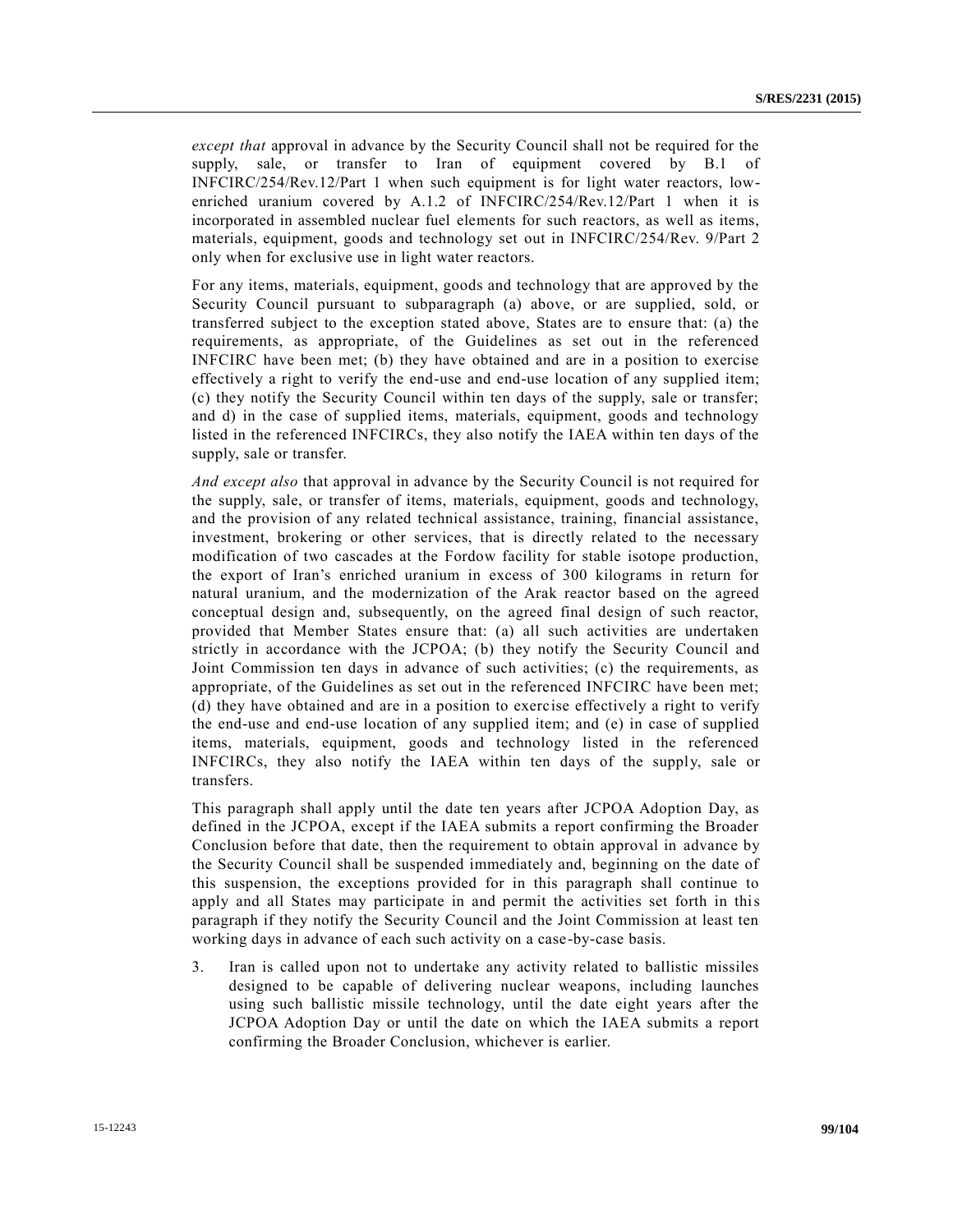- 4. All States may participate in and permit the activities described below *provided* that the Security Council decides in advance on a case-by-case basis to permit such activity:
	- (a) the supply, sale or transfer directly or indirectly from their territories, or by their nationals or using their flag vessels or aircraft to or from Iran, or for the use in or benefit of Iran, and whether or not originating in their territories, of all items, materials, equipment, goods and technology set out in S/2015/546 and of any items, materials, equipment, goods and technology that the State determines could contribute to the development of nuclear weapon delivery systems; and
	- (b) the provision to Iran of any technology or technical assistance or training, financial assistance, investment, brokering or other services, and the transfer of financial resources or services, or Iran's acquisition of an interest in any commercial activity in another State, related to the supply, sale, transfer, manufacture or use of the items, materials, equipment, goods and technology described in subparagraph a of this paragraph or related to the activities described in paragraph 3.

*provided* that in the event of an approval by the Security Council: (a) the contract for delivery of such items or assistance include appropriate end-user guarantees; and (b) Iran commit not to use such items for development of nuclear weapon delivery systems.

This paragraph shall apply until the date eight years after the JCPOA Adoption Day or until the date on which the IAEA submits a report confirming the Broader Conclusion, whichever is earlier.

5. All States may participate in and permit, *provided* that the Security Council decides in advance on a case-by-case basis to approve: the supply, sale or transfer directly or indirectly from or through their territories, or by their nationals or individuals subject to their jurisdiction, or using their flag vessels or aircraft, and whether or not originating in their territories, to Iran, or for the use in or benefit of Iran, of any battle tanks, armoured combat vehicles, large caliber artillery systems, combat aircraft, attack helicopters, warships, missiles or missile systems, as defined for the purpose of the United Nations Register of Conventional Arms, or related materiel, including spare parts, and the provision to Iran by their nationals or from or through their territories of technical training, financial resources or services, advice, other services or assistance related to the supply, sale, transfer, manufacture, maintenance, or use of arms and related materiel described in this subparagraph.

This paragraph shall apply until the date five years after the JCPOA Adoption Day or until the date on which the IAEA submits a report confirming the Broader Conclusion, whichever is earlier.

- 6. All States are to:
	- (a) Take the necessary measures to ensure that any activities described in paragraphs 2, 4, and 5 occur on their territories, or involving their nationals or individuals subject to their jurisdiction, or involving their flag vessels or aircraft, only pursuant to the relevant terms of those paragraphs, and also to prevent and prohibit any activities inconsistent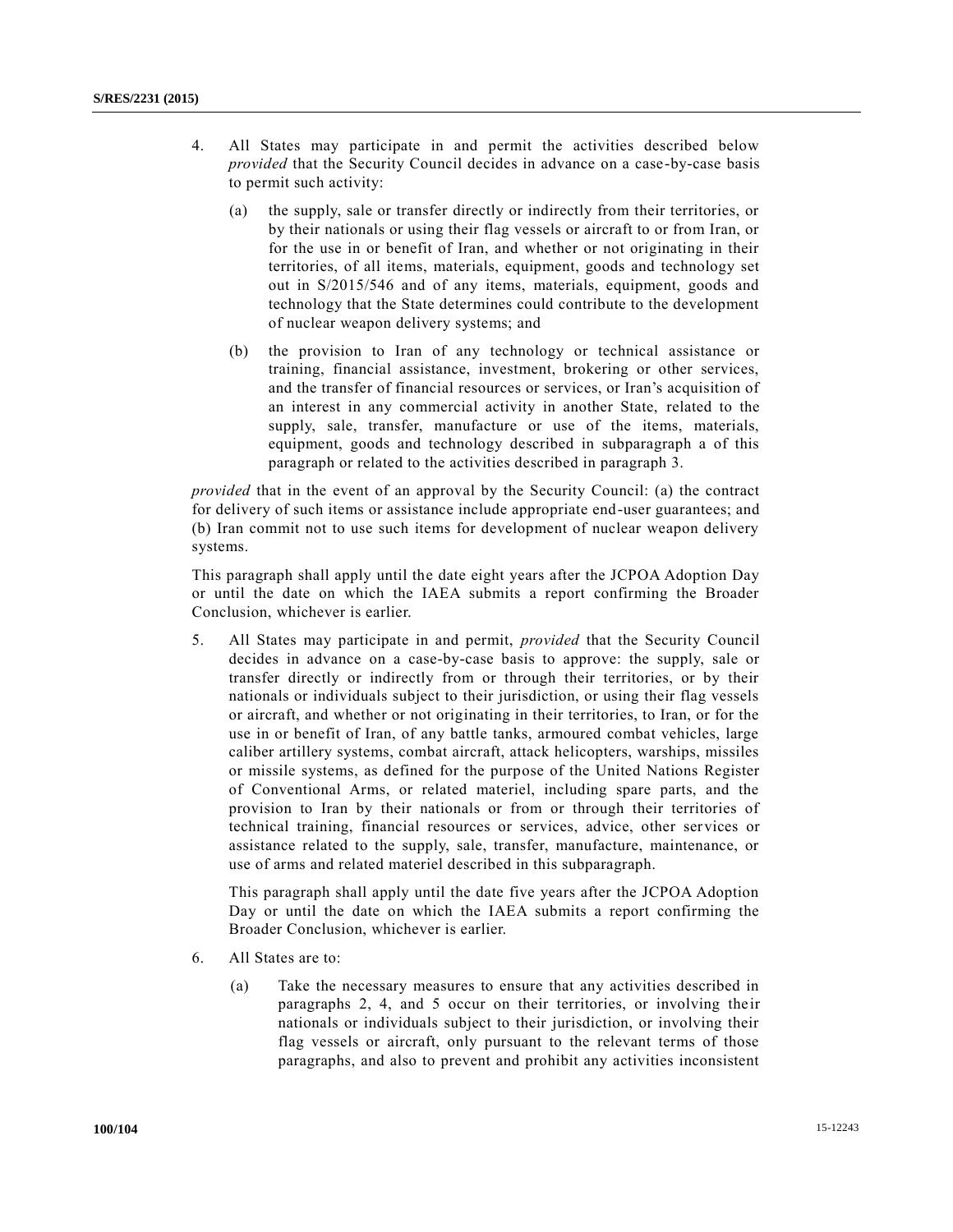with these provisions, until the date ten years after the JCPOA Adoption Day or until the date on which the IAEA submits a report confirming the Broader Conclusion, whichever is earlier;

- (b) Take the necessary measures to prevent, except as decided otherwise by the UN Security Council in advance on a case-by-case basis, the supply, sale, or transfer of arms or related materiel from Iran by their nationals or using their flag vessels or aircraft, and whether or not originating in the territory of Iran, until the date five years after the JCPOA Adoption Day or until the date on which the IAEA submits a report confirming the Broader Conclusion, whichever is earlier;
- (c) For eight years after the JCPOA Adoption Day or until the date on which the IAEA submits a report confirming the Broader Conclusion, whichever is earlier, continue to freeze the funds, other financial assets and economic resources which are on their territories at the date of adoption of the JCPOA, and freeze the funds, other financial assets and economic resources which are on their territories at any time thereafter, that are owned or controlled by the individuals and entities that were specified on the list established and maintained by the Committee pursuant to resolution 1737 (2006) as of the date of adoption of the new resolution, with the exception of those individuals and entities specified in Attachment hereto, or that may be de-listed by the Security Council, and freeze those of additional individuals and entities that may be designated by the Security Council as: having engaged in, directly associated with or provided support for Iran's proliferation sensitive nuclear activities undertaken contrary to Iran's commitments in the JCPOA or the development of nuclear weapon delivery systems, including through the involvement in procurement of prohibited items, goods, equipment, materials and technology specified in this statement; having assisted designated individuals or entities in evading or acting inconsistently with the JCPOA or the new resolution; having acted on behalf or at the direction of designated individuals or entities; or having been owned or controlled by designated individuals or entities, including through illicit means.
- (d) For eight years from the JCPOA Adoption Day or until the date on which the IAEA submits a report confirming the Broader Conclusion, whichever is earlier, ensure that any funds, financial assets or economic resources are prevented from being made available by their nationals or by any individuals or entities within their territories, to or for the benefit of designated individuals or entities. These requirements shall not apply to funds, other financial assets or economic resources that have been determined by relevant States:
	- i. To be necessary for basic expenses, including payment for foodstuffs, rent or mortgage, medicines and medical treatment, taxes, insurance premiums, and public utility charges or exclusively for payment of reasonable professional fees and reimbursement of incurred expenses associated with the provision of legal services, or fees or service charges, in accordance with national laws, for routine holding or maintenance of frozen funds,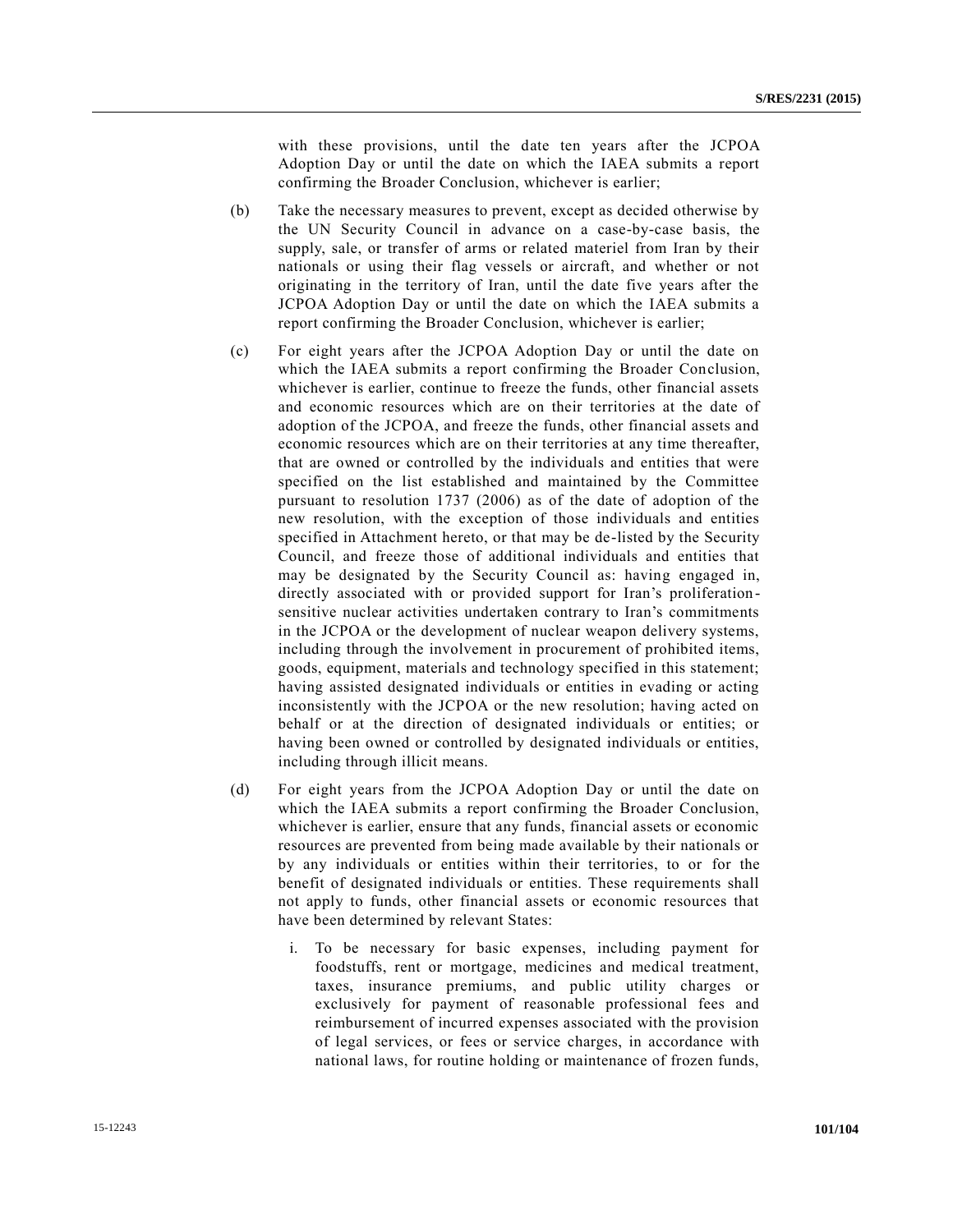other financial assets and economic resources, after notification by the relevant States to the Security Council of the intention to authorize, where appropriate, access to such funds, other financial assets or economic resources and in the absence of a negative decision by the Security Council within five working days of such notification;

- ii. To be necessary for extraordinary expenses, provided that such determination has been notified by the relevant States to the Security Council and has been approved by the Security Council;
- iii. To be necessary for the civil nuclear cooperation projects described in Annex III of the JCPOA, provided that such determination has been notified by the relevant States to the Security Council and has been approved by the Security Council;
- iv. To be the subject of a judicial, administrative or arbitral lien or judgment, in which case the funds, other financial assets and economic resources may be used to satisfy that lien or judgment provided that the lien or judgment was entered into prior to the date of Security Council resolution 1737 (2006), is not for the benefit of a person or entity subject to the measures in this paragraph, and has been notified by the relevant States to the Security Council; or
- v. To be necessary for activities directly related to the items specified in paragraph 2, or to any other activity required for the implementation of the JCPOA, provided that such determination has been notified by the relevant States to the Security Council and has been approved by the Security Council.

In addition, this provision shall not prevent a designated individual or entity from making payment due under a contract entered into prior to the listing of such individual or entity, provided that the relevant States have determined that the contract is not related to any of the prohibited items, materials, equipment, goods, technologies, assistance, training, financial assistance, investment, brokering or services referred to in this statement; the payment is not directly or indirectly received by an individual or entity subject to the measures in this paragraph; and after notification by the relevant States to the Security Council of the intention to make or receive such payments or to authorize, where appropriate, the unfreezing of funds, other financial assets or economic resources for this purpose, ten working days prior to such authorization.

In addition, States may permit the addition to the accounts frozen pursuant to this paragraph of interest or other earnings due on those accounts or payments due under contracts, agreements or obligations that arose prior to the date on which those accounts were frozen, provided that such interest, other earnings and payments continue to be subject to these measures and are frozen;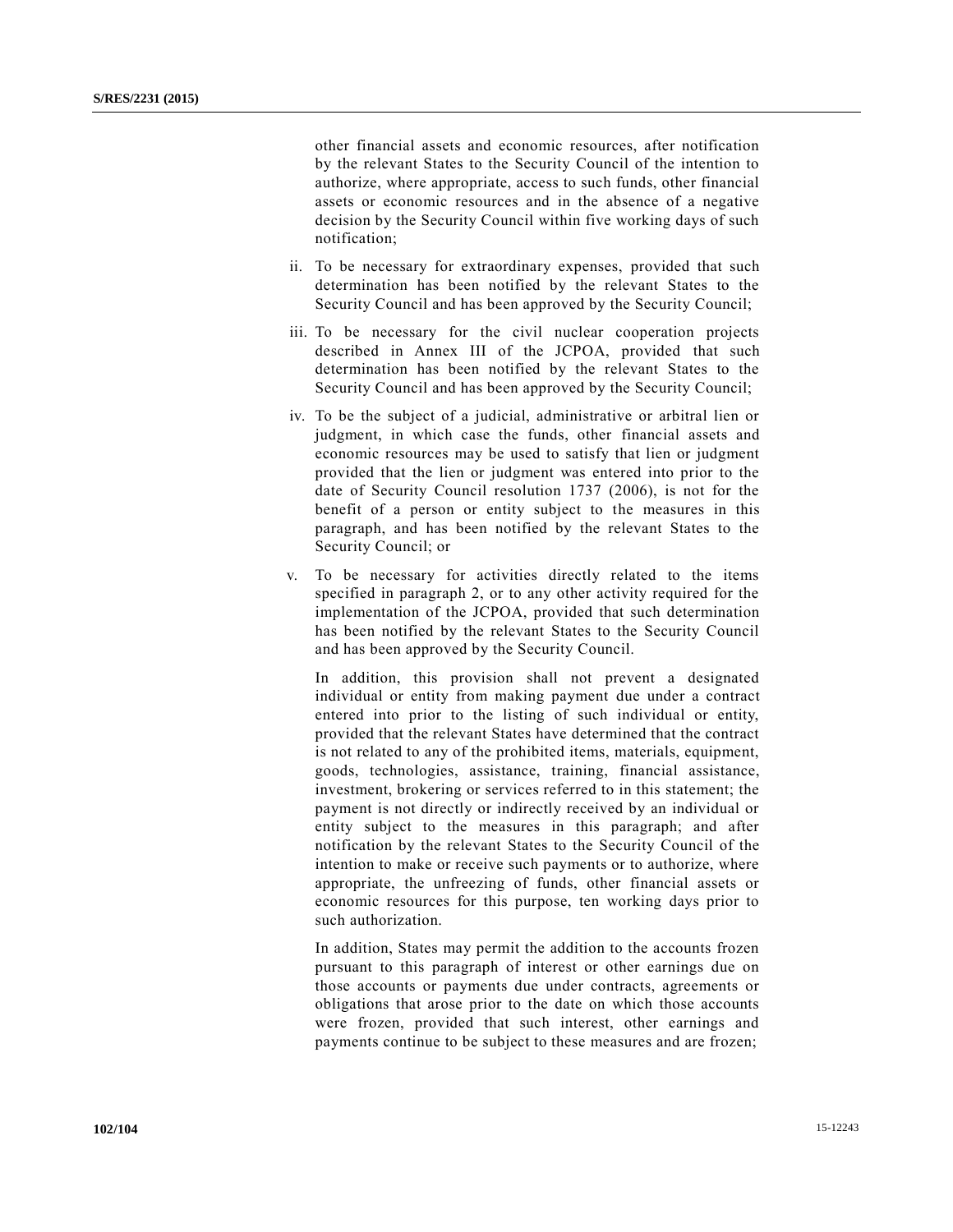- (e) For five years from the JCPOA Adoption Day or until the date on which the IAEA submits a report confirming the Broader Conclusion, whichever is earlier, take the necessary measures to prevent the entry into or transit through their territories of individuals described in paragraphs 6(c) above, although underlining that nothing in this paragraph shall oblige a State to refuse its own nationals entry into its territory. The measures imposed in this paragraph shall not apply when the Security Council determines on a case-by-case basis that such travel is justified on the grounds of humanitarian need, including religious obligations, or where the Security Council concludes that an exemption would otherwise further the objectives of the new resolution, including where Article XV of the IAEA statute is engaged;
- (f) Take the required actions, in accordance with the resolution and guidance provided by the Security Council, with respect to items the supply, sale, transfer, or export of which is being undertaken contrary to the provisions contained in the JCPOA or this statement, and cooperate in such efforts.
- 7. All States are called upon to facilitate full implementation of the JCPOA by inspecting, in accordance with their national authorities and legislation and consistent with international law, in particular the law of the sea and relevant international civil aviation agreements, all cargo to and from Iran, in their territory, including seaports and airports, if the State concerned has information that provides reasonable grounds to believe that the cargo contains items the supply, sale, transfer, or export of which is being undertaken contrary to the provisions contained in the JCPOA or this statement; and are called upon also to cooperate in inspections on the high seas with the consent of the flag State, if there is information that provides reasonable grounds to believe the vessel is carrying items the supply, sale, transfer or export of which is being undertaken contrary to the provisions contained in the JCPOA or this statement.

China, France, Germany, the Russian Federation, the United Kingdom, the United States and the European Union note their understanding that, upon adoption of a resolution endorsing the JCPOA, the Security Council would make the practical arrangements to undertake directly the tasks specified in this statement, including to monitor and take action to support the implementation by Member States of these provisions, review proposals described in paragraph 2 of this statement, answer inquiries from Member States, provide guidance, and examine information regarding alleged actions inconsistent with the resolution. Furthermore, these states propose that the Security Council ask the Secretary-General to report to the Security Council on the implementation of these provisions every six months.

The duration of the provisions in this statement may be reviewed by the Joint Commission at the request of any participant at its biannual ministerial-level meetings, at which time the Joint Commission could make recommendations by consensus to the Security Council.